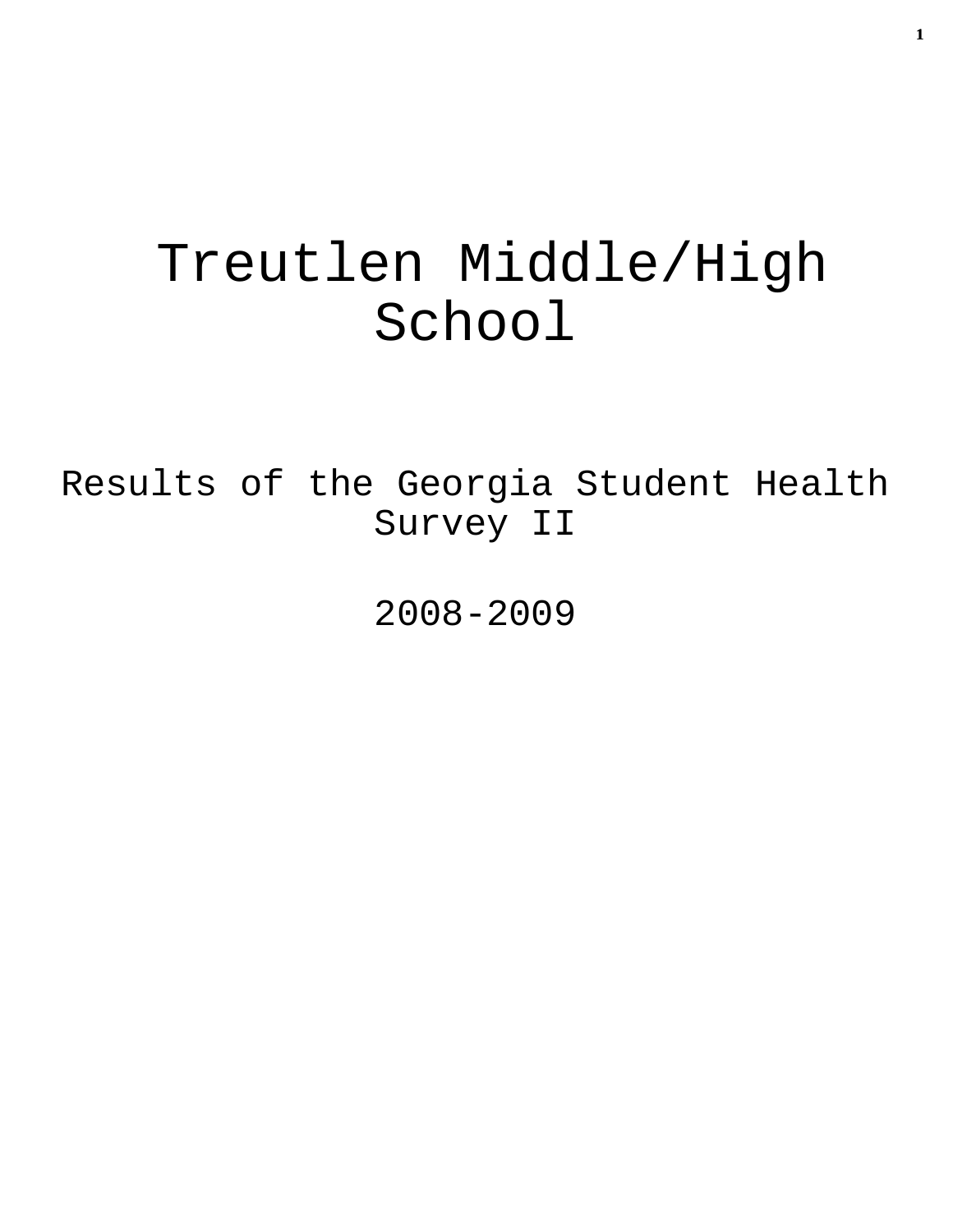#### *Demographics* **2**

| Grade                     |    |  |  |  |  |  |
|---------------------------|----|--|--|--|--|--|
| Grade<br><b>Frequency</b> |    |  |  |  |  |  |
| 6                         | 76 |  |  |  |  |  |
| 8                         | 62 |  |  |  |  |  |
| 10                        | 79 |  |  |  |  |  |
| 12                        | 72 |  |  |  |  |  |

| <b>Frequency</b> | <b>Table of Gender by Grade</b> |             |              |             |             |              |  |  |
|------------------|---------------------------------|-------------|--------------|-------------|-------------|--------------|--|--|
| <b>Col Pct</b>   |                                 |             | Grade(Grade) |             |             |              |  |  |
|                  | Gender(Gender)                  | 6           | 8            | 10          | 12          | <b>Total</b> |  |  |
|                  | <b>Female</b>                   | 41<br>53.95 | 30<br>48.39  | 40<br>50.63 | 35<br>48.61 | 146          |  |  |
|                  | <b>Male</b>                     | 35<br>46.05 | 32<br>51.61  | 39<br>49.37 | 37<br>51.39 | 143          |  |  |
|                  | <b>Total</b>                    | 76          | 62           | 79          | 72          | 289          |  |  |

| <b>Frequency</b> | <b>Table of Ethnicity by Grade</b> |                  |                  |             |                  |              |
|------------------|------------------------------------|------------------|------------------|-------------|------------------|--------------|
| <b>Col Pct</b>   |                                    | Grade(Grade)     |                  |             |                  |              |
|                  | <b>Ethnicity</b> (Ethnicity)       | 6                | 8                | 10          | 12               | <b>Total</b> |
|                  | <b>Black</b>                       | 27<br>35.53      | 19<br>30.65      | 33<br>41.77 | 31<br>43.06      | 110          |
|                  | <b>Hispanic</b>                    | $\Omega$<br>0.00 | 0<br>0.00        | 1.27        | 1.39             | 2            |
|                  | <b>White</b>                       | 44<br>57.89      | 42<br>67.74      | 43<br>54.43 | 39<br>54.17      | 168          |
|                  | <b>Asian</b>                       | $\Omega$<br>0.00 | $\Omega$<br>0.00 | 1.27        | $\Omega$<br>0.00 |              |
|                  | <b>Other</b>                       | 5<br>6.58        | 1.61             | 1.27        | 1.39             | 8            |
|                  | <b>Total</b>                       | 76               | 62               | 79          | 72               | 289          |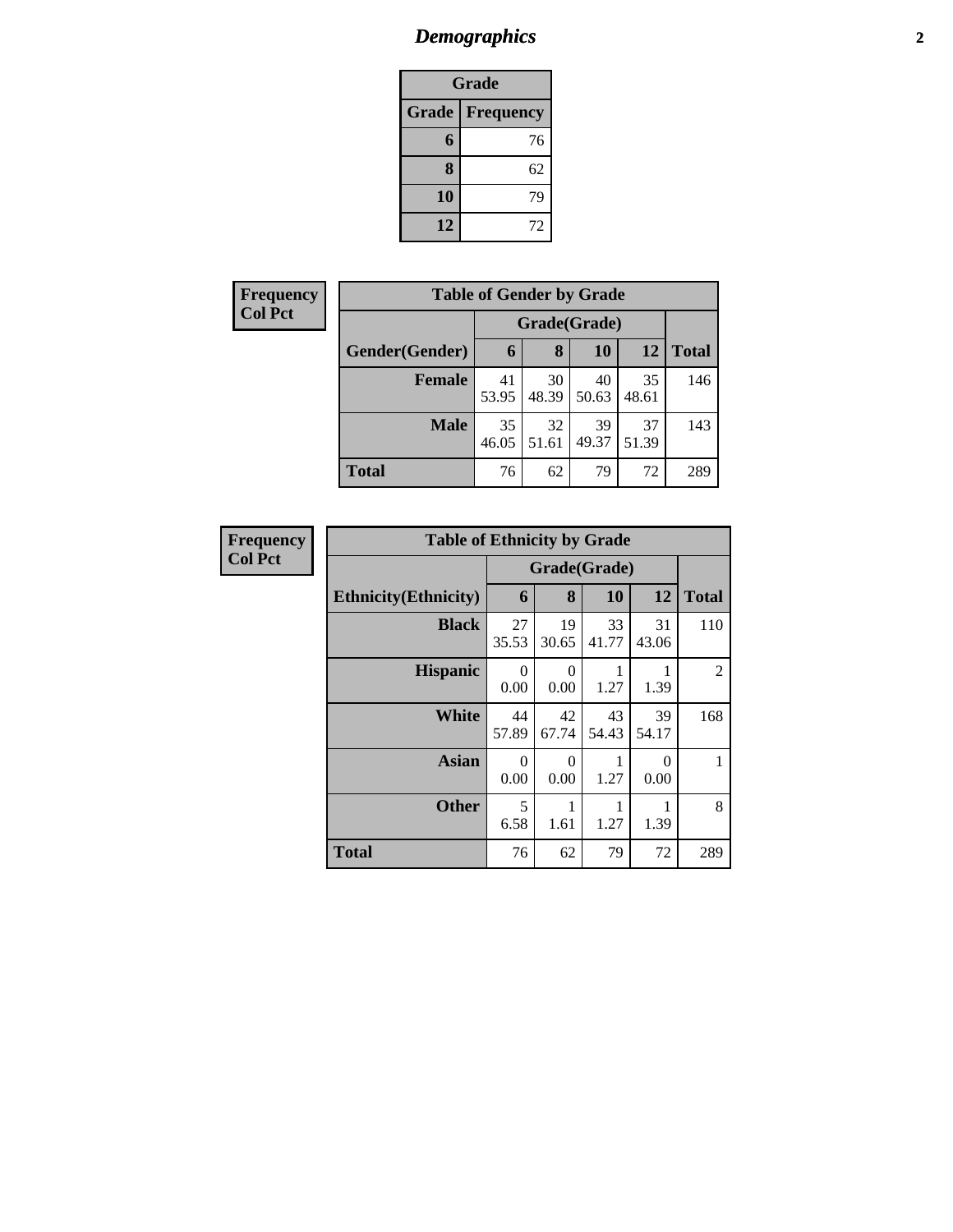#### *Title IV, Part A, Schedule A* **3** *Goal 1: Ensure that all schools are drug-free Baseline Data: Year 2008-2009 Prevalence of Drug Use*

| Frequency<br><b>Col Pct</b> | <b>Table of AlcoholAlt by Grade</b> |              |             |             |             |              |  |  |  |
|-----------------------------|-------------------------------------|--------------|-------------|-------------|-------------|--------------|--|--|--|
|                             | AlcoholAlt(Alcohol                  | Grade(Grade) |             |             |             |              |  |  |  |
|                             | use, past 30 days)                  | 6            | 8           | <b>10</b>   | 12          | <b>Total</b> |  |  |  |
|                             | Yes                                 | 6<br>7.89    | 8<br>12.90  | 19<br>24.05 | 19<br>26.39 | 52           |  |  |  |
|                             | N <sub>0</sub>                      | 70<br>92.11  | 54<br>87.10 | 60<br>75.95 | 53<br>73.61 | 237          |  |  |  |
|                             | Total                               | 76           | 62          | 79          | 72          | 289          |  |  |  |

| Frequency      | <b>Table of TobaccoAny by Grade</b> |                        |              |             |             |              |  |  |
|----------------|-------------------------------------|------------------------|--------------|-------------|-------------|--------------|--|--|
| <b>Col Pct</b> | TobaccoAny(Tobacco                  |                        | Grade(Grade) |             |             |              |  |  |
|                | use, past 30 days)                  | 6                      | 8            | 10          | 12          | <b>Total</b> |  |  |
|                | <b>Yes</b>                          | $\overline{2}$<br>2.63 | 7<br>11.29   | 16<br>20.25 | 13<br>18.06 | 38           |  |  |
|                | N <sub>0</sub>                      | 74<br>97.37            | 55<br>88.71  | 63<br>79.75 | 59<br>81.94 | 251          |  |  |
|                | <b>Total</b>                        | 76                     | 62           | 79          | 72          | 289          |  |  |

| Frequency<br><b>Col Pct</b> | <b>Table of MarijuanaAlt by Grade</b> |                       |             |             |             |              |  |
|-----------------------------|---------------------------------------|-----------------------|-------------|-------------|-------------|--------------|--|
|                             | MarijuanaAlt(Marijuana                | Grade(Grade)          |             |             |             |              |  |
|                             | use, past 30 days)                    | $\boldsymbol{\theta}$ | 8           | 10          | 12          | <b>Total</b> |  |
|                             | Yes                                   | 0<br>0.00             | 1.61        | 9<br>11.39  | 4<br>5.56   | 14           |  |
|                             | N <sub>0</sub>                        | 76<br>100.00          | 61<br>98.39 | 70<br>88.61 | 68<br>94.44 | 275          |  |
|                             | <b>Total</b>                          | 76                    | 62          | 79          | 72          | 289          |  |

| Frequency      | <b>Table of OtherDrugAny by Grade</b>  |             |              |             |             |              |
|----------------|----------------------------------------|-------------|--------------|-------------|-------------|--------------|
| <b>Col Pct</b> | <b>OtherDrugAny(Other</b><br>drug use, |             | Grade(Grade) |             |             |              |
|                | past 30 days)                          | 6           | 8            | 10          | 12          | <b>Total</b> |
|                | <b>Yes</b>                             | 3<br>3.95   | 6<br>9.68    | 6<br>7.59   | 2<br>2.78   | 17           |
|                | N <sub>0</sub>                         | 73<br>96.05 | 56<br>90.32  | 73<br>92.41 | 70<br>97.22 | 272          |
|                | <b>Total</b>                           | 76          | 62           | 79          | 72          | 289          |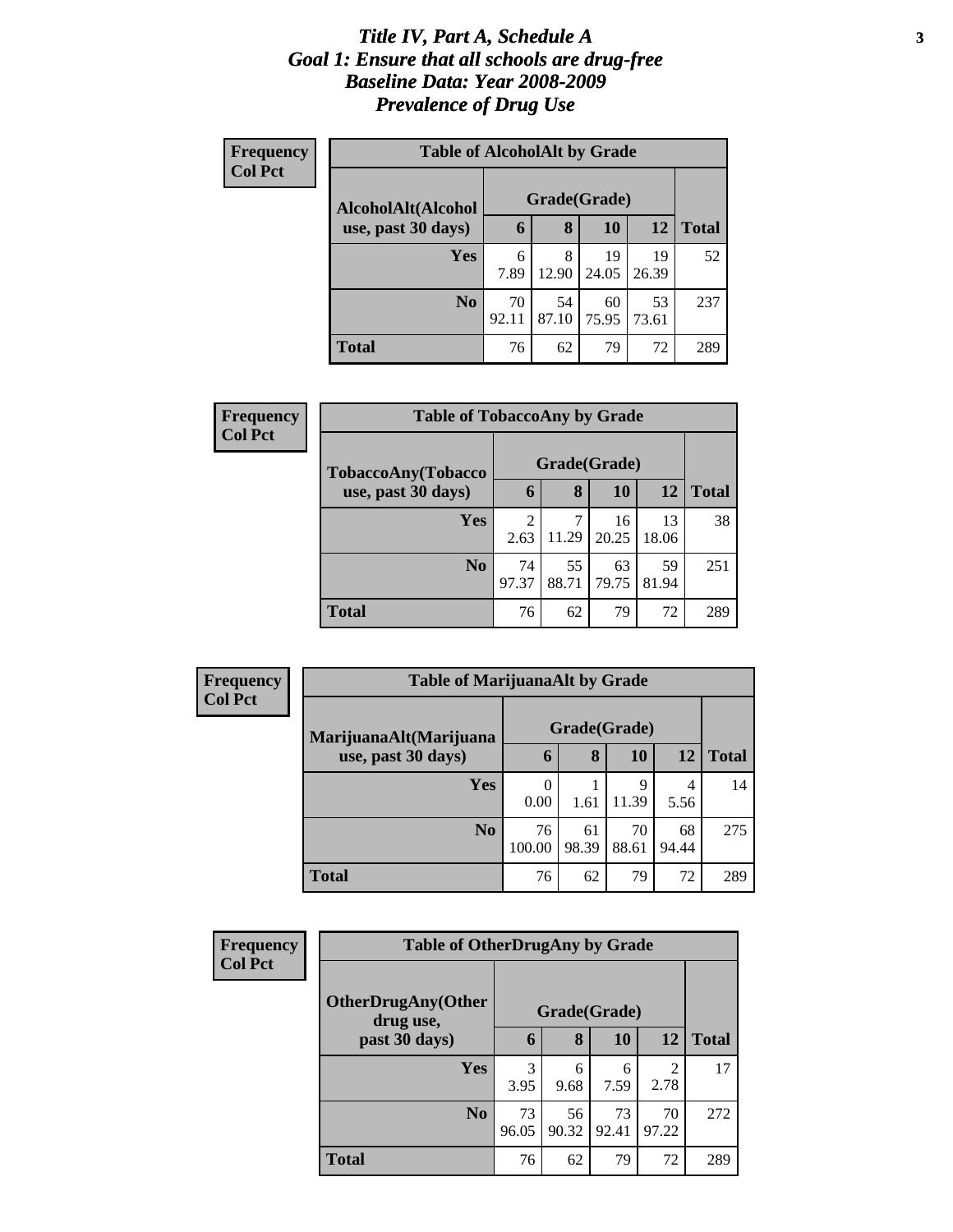#### *Average Age of Onset of Use* **4** *Results for "Average Age of Onset of Use" questions exclude students who said they did not use that substance*

| <b>Variable</b>    | Label                                                              | <b>Mean</b> |
|--------------------|--------------------------------------------------------------------|-------------|
| Alcoholinit2       | I started using alcohol when I was                                 | 13.51       |
| Cigarettesinit2    | I started smoking tobacco when I was                               | 13.07       |
| Smokelessinit2     | I started chewing tobacco when I was                               | 12.44       |
| Marijuanainit2     | I started using marijuana when I was                               | 13.86       |
| Cocaineinit2       | I started using cocaine when I was                                 | 15.00       |
| Inhalantsinit2     | I started using inhalants when I was                               | 11.00       |
| Steroidsinit2      | I started using steroids when I was                                | 11.40       |
| Ecstasyinit2       | I started using ecstasy when I was                                 | 10.00       |
| Methinit2          | I started using methamphetamines when I was                        | 14.00       |
| Hallucinogensinit2 | I started using hallucinogens when I was                           | 15.00       |
| Prescriptioninit2  | I started using prescription drugs not prescribed to me when I was | 13.00       |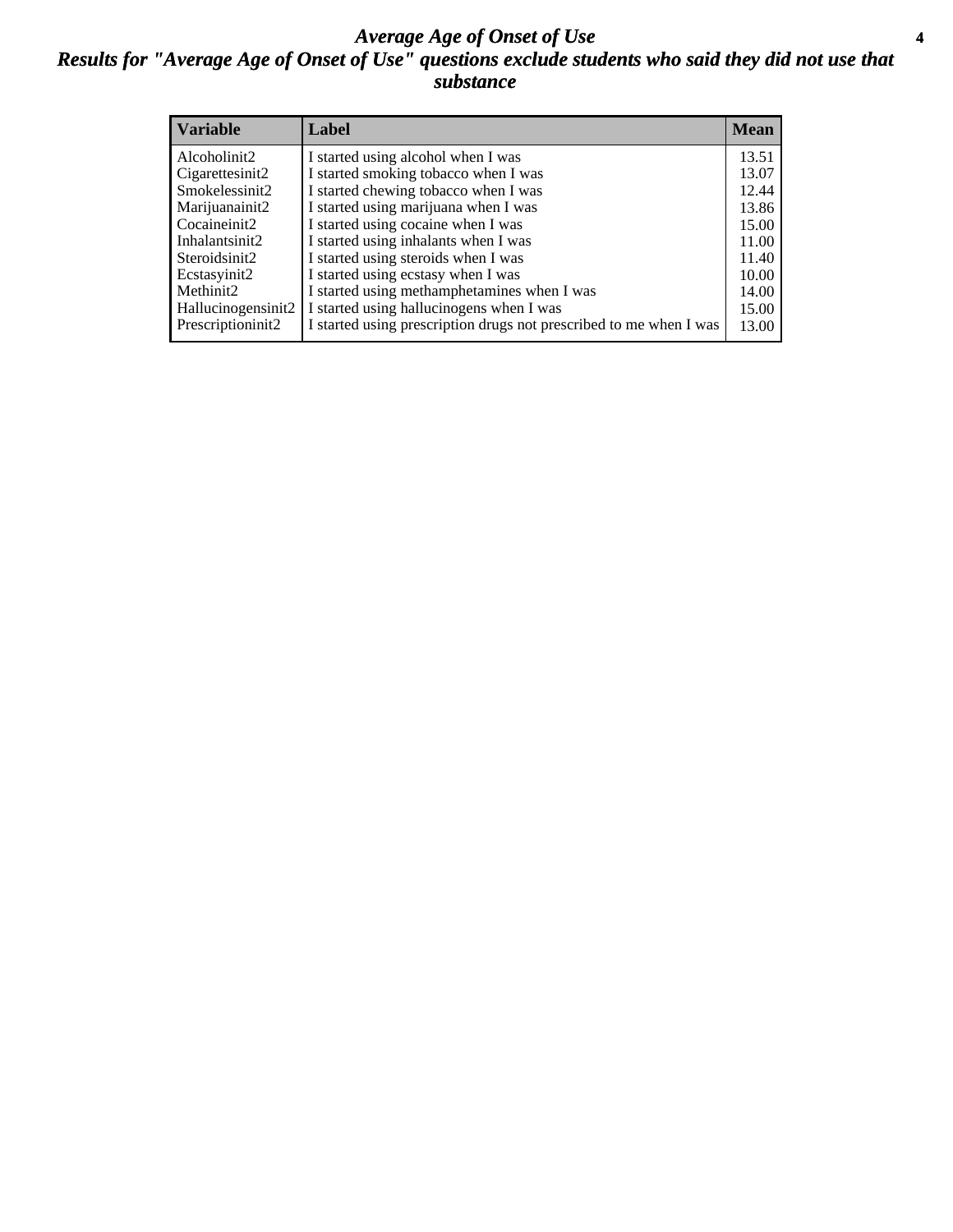### *Perception of Health Risk* **5**

| <b>Frequency</b> | <b>Table of Alcoholharmdich by Grade</b> |              |             |             |             |              |  |
|------------------|------------------------------------------|--------------|-------------|-------------|-------------|--------------|--|
| <b>Col Pct</b>   | Alcoholharmdich(I<br>think alcohol is    | Grade(Grade) |             |             |             |              |  |
|                  | harmful)                                 | 6            | 8           | 10          | 12          | <b>Total</b> |  |
|                  | <b>Yes</b>                               | 60<br>78.95  | 55<br>88.71 | 65<br>82.28 | 57<br>79.17 | 237          |  |
|                  | N <sub>0</sub>                           | 16<br>21.05  | 11.29       | 14<br>17.72 | 15<br>20.83 | 52           |  |
|                  | <b>Total</b>                             | 76           | 62          | 79          | 72          | 289          |  |

| Frequency      | <b>Table of Tobaccoharmdich by Grade</b> |              |             |             |             |              |  |  |
|----------------|------------------------------------------|--------------|-------------|-------------|-------------|--------------|--|--|
| <b>Col Pct</b> | Tobaccoharmdich(I                        | Grade(Grade) |             |             |             |              |  |  |
|                | think tobacco is<br>harmful)             | 6            | 8           | 10          | 12          | <b>Total</b> |  |  |
|                | <b>Yes</b>                               | 62<br>81.58  | 55<br>88.71 | 75<br>94.94 | 66<br>91.67 | 258          |  |  |
|                | N <sub>0</sub>                           | 14<br>18.42  | 11.29       | 4<br>5.06   | 6<br>8.33   | 31           |  |  |
|                | <b>Total</b>                             | 76           | 62          | 79          | 72          | 289          |  |  |

| Frequency      | <b>Table of Marijuanaharmdich by Grade</b> |             |              |             |             |              |
|----------------|--------------------------------------------|-------------|--------------|-------------|-------------|--------------|
| <b>Col Pct</b> | Marijuanaharmdich(I<br>think marijuana is  |             | Grade(Grade) |             |             |              |
|                | harmful)                                   | 6           | 8            | 10          | 12          | <b>Total</b> |
|                | <b>Yes</b>                                 | 61<br>80.26 | 53<br>85.48  | 67<br>84.81 | 61<br>84.72 | 242          |
|                | N <sub>o</sub>                             | 15<br>19.74 | 9<br>14.52   | 12<br>15.19 | 15.28       | 47           |
|                | <b>Total</b>                               | 76          | 62           | 79          | 72          | 289          |

| <b>Frequency</b> | <b>Table of Otherdrugharmdich by Grade</b>   |             |              |             |             |              |
|------------------|----------------------------------------------|-------------|--------------|-------------|-------------|--------------|
| <b>Col Pct</b>   | Otherdrugharmdich(I<br>think other drugs are |             | Grade(Grade) |             |             |              |
|                  | harmful)                                     | 6           | 8            | 10          | <b>12</b>   | <b>Total</b> |
|                  | <b>Yes</b>                                   | 63<br>82.89 | 55<br>88.71  | 75<br>94.94 | 68<br>94.44 | 261          |
|                  | N <sub>o</sub>                               | 13<br>17.11 | 11.29        | 4<br>5.06   | 4<br>5.56   | 28           |
|                  | <b>Total</b>                                 | 76          | 62           | 79          | 72          | 289          |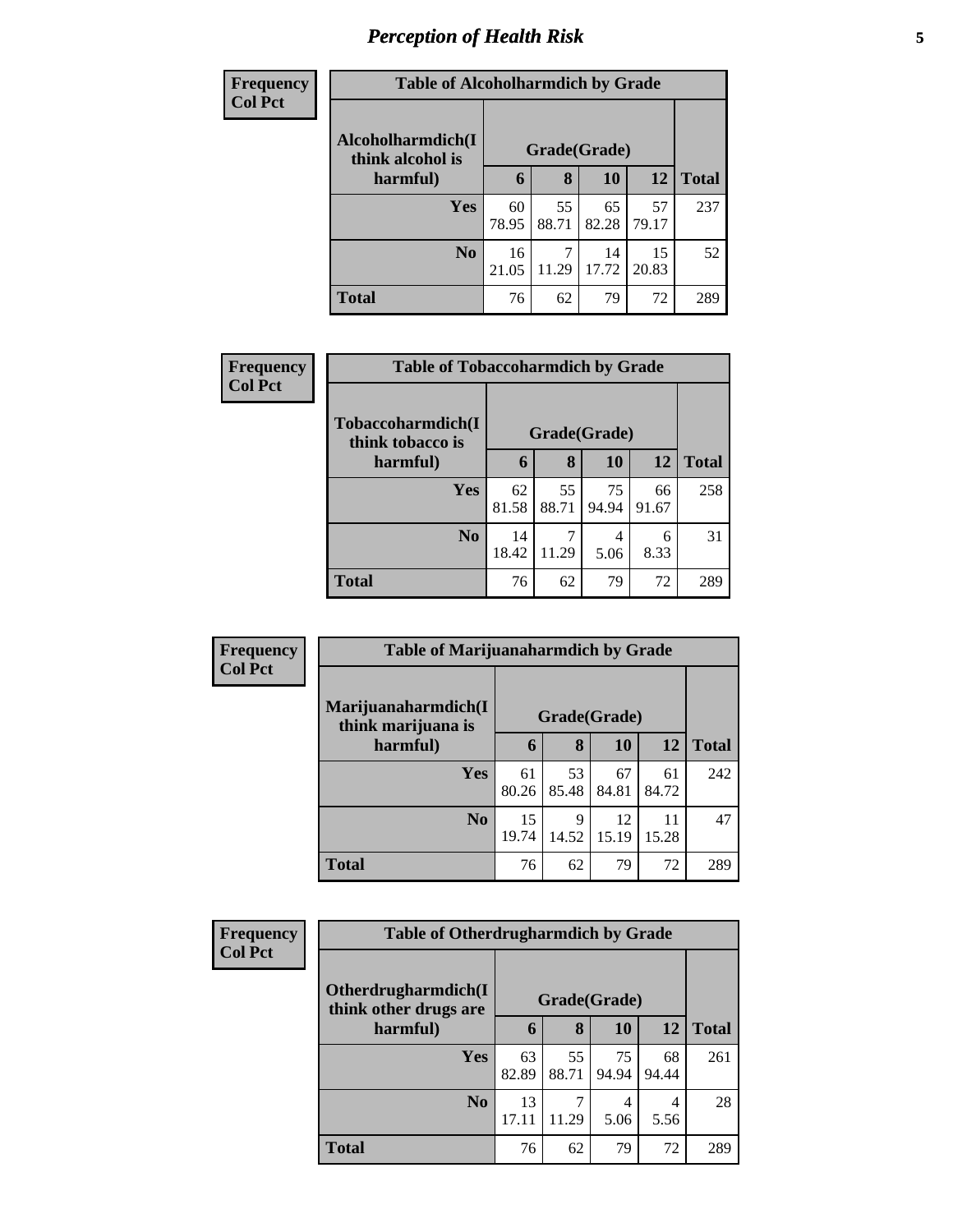#### *Social Disapproval* **6**

| <b>Frequency</b> | <b>Table of Alcoholpeerdich by Grade</b> |             |              |             |             |              |  |
|------------------|------------------------------------------|-------------|--------------|-------------|-------------|--------------|--|
| <b>Col Pct</b>   |                                          |             |              |             |             |              |  |
|                  | Alcoholpeerdich(My<br>friends would      |             | Grade(Grade) |             |             |              |  |
|                  | disapprove if I used<br>alcohol)         | 6           | 8            | 10          | 12          | <b>Total</b> |  |
|                  | Yes                                      | 53<br>69.74 | 42<br>67.74  | 38<br>48.10 | 21<br>29.17 | 154          |  |
|                  | N <sub>0</sub>                           | 23<br>30.26 | 20<br>32.26  | 41<br>51.90 | 51<br>70.83 | 135          |  |
|                  | <b>Total</b>                             | 76          | 62           | 79          | 72          | 289          |  |

| <b>Frequency</b> | <b>Table of Tobaccopeerdich by Grade</b>                    |             |              |             |             |              |
|------------------|-------------------------------------------------------------|-------------|--------------|-------------|-------------|--------------|
| <b>Col Pct</b>   | Tobaccopeerdich(My<br>friends would<br>disapprove if I used |             | Grade(Grade) |             |             |              |
|                  | tobacco)                                                    | 6           | 8            | 10          | 12          | <b>Total</b> |
|                  | <b>Yes</b>                                                  | 55<br>72.37 | 44<br>70.97  | 49<br>62.03 | 34<br>47.22 | 182          |
|                  | N <sub>o</sub>                                              | 21<br>27.63 | 18<br>29.03  | 30<br>37.97 | 38<br>52.78 | 107          |
|                  | <b>Total</b>                                                | 76          | 62           | 79          | 72          | 289          |

| Frequency      | <b>Table of Marijuanapeerdich by Grade</b>                    |             |              |             |             |              |
|----------------|---------------------------------------------------------------|-------------|--------------|-------------|-------------|--------------|
| <b>Col Pct</b> | Marijuanapeerdich(My<br>friends would<br>disapprove if I used |             | Grade(Grade) |             |             |              |
|                | marijuana)                                                    | 6           | 8            | 10          | 12          | <b>Total</b> |
|                | <b>Yes</b>                                                    | 56<br>73.68 | 54<br>87.10  | 55<br>69.62 | 48<br>66.67 | 213          |
|                | N <sub>o</sub>                                                | 20<br>26.32 | 8<br>12.90   | 24<br>30.38 | 24<br>33.33 | 76           |
|                | <b>Total</b>                                                  | 76          | 62           | 79          | 72          | 289          |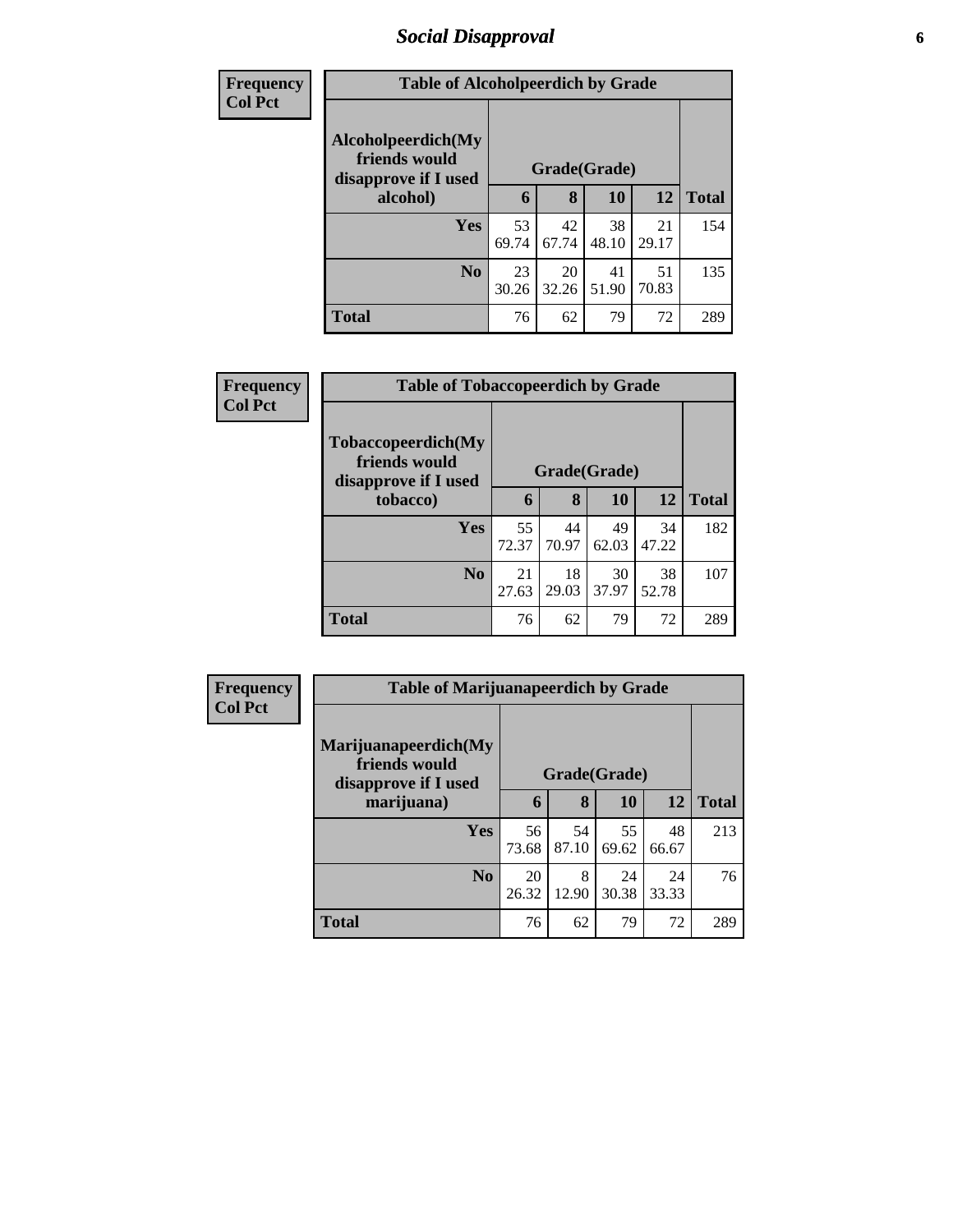#### *Social Disapproval* **7**

| <b>Frequency</b> | <b>Table of Otherdrugpeerdich by Grade</b>                    |              |             |             |             |              |
|------------------|---------------------------------------------------------------|--------------|-------------|-------------|-------------|--------------|
| <b>Col Pct</b>   | Otherdrugpeerdich(My<br>friends would<br>disapprove if I used | Grade(Grade) |             |             |             |              |
|                  | other drugs)                                                  | 6            | 8           | <b>10</b>   | <b>12</b>   | <b>Total</b> |
|                  | Yes                                                           | 57<br>75.00  | 56<br>90.32 | 58<br>73.42 | 53<br>73.61 | 224          |
|                  | N <sub>0</sub>                                                | 19<br>25.00  | 6<br>9.68   | 21<br>26.58 | 19<br>26.39 | 65           |
|                  | <b>Total</b>                                                  | 76           | 62          | 79          | 72          | 289          |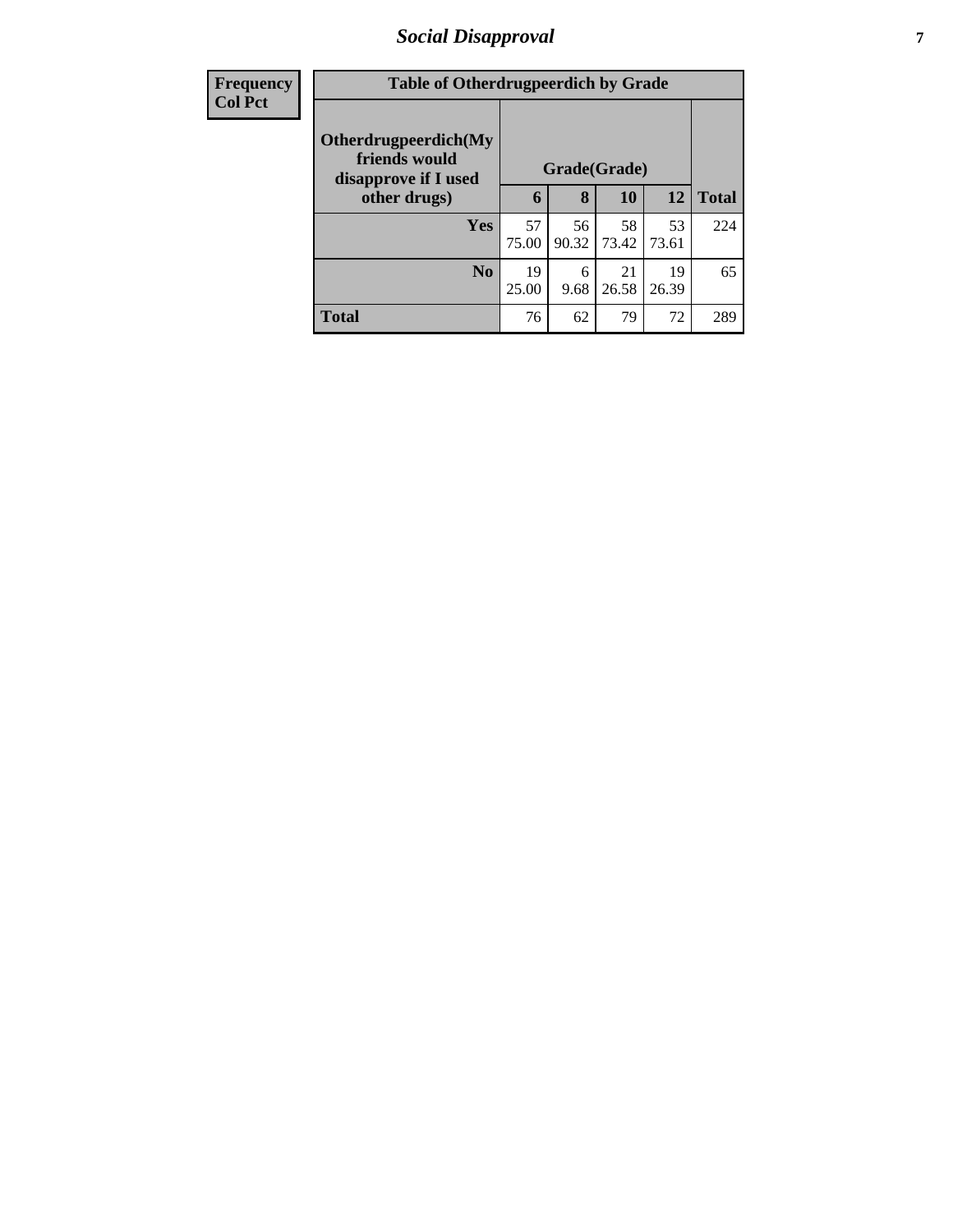#### Title IV, Part A, Schedule A **8** *Goal 2: To help ensure that all schools are safe and disciplined Baseline Data: Year 2008-2009 Student Involvement in Gang Activity*

| Frequency<br><b>Col Pct</b> |                                                                                                   | <b>Table of Gangself by Grade</b> |             |                    |             |              |  |  |  |  |
|-----------------------------|---------------------------------------------------------------------------------------------------|-----------------------------------|-------------|--------------------|-------------|--------------|--|--|--|--|
|                             | Gangself(I<br>have<br>participated<br>in illegal<br>gang<br>activities in<br>the past 30<br>days) | 6                                 | 8           | Grade(Grade)<br>10 | 12          | <b>Total</b> |  |  |  |  |
|                             | <b>Yes</b>                                                                                        | 1.32                              | 2<br>3.23   | 6<br>7.59          | 4<br>5.56   | 13           |  |  |  |  |
|                             | N <sub>0</sub>                                                                                    | 75<br>98.68                       | 60<br>96.77 | 73<br>92.41        | 68<br>94.44 | 276          |  |  |  |  |
|                             | <b>Total</b>                                                                                      | 76                                | 62          | 79                 | 72          | 289          |  |  |  |  |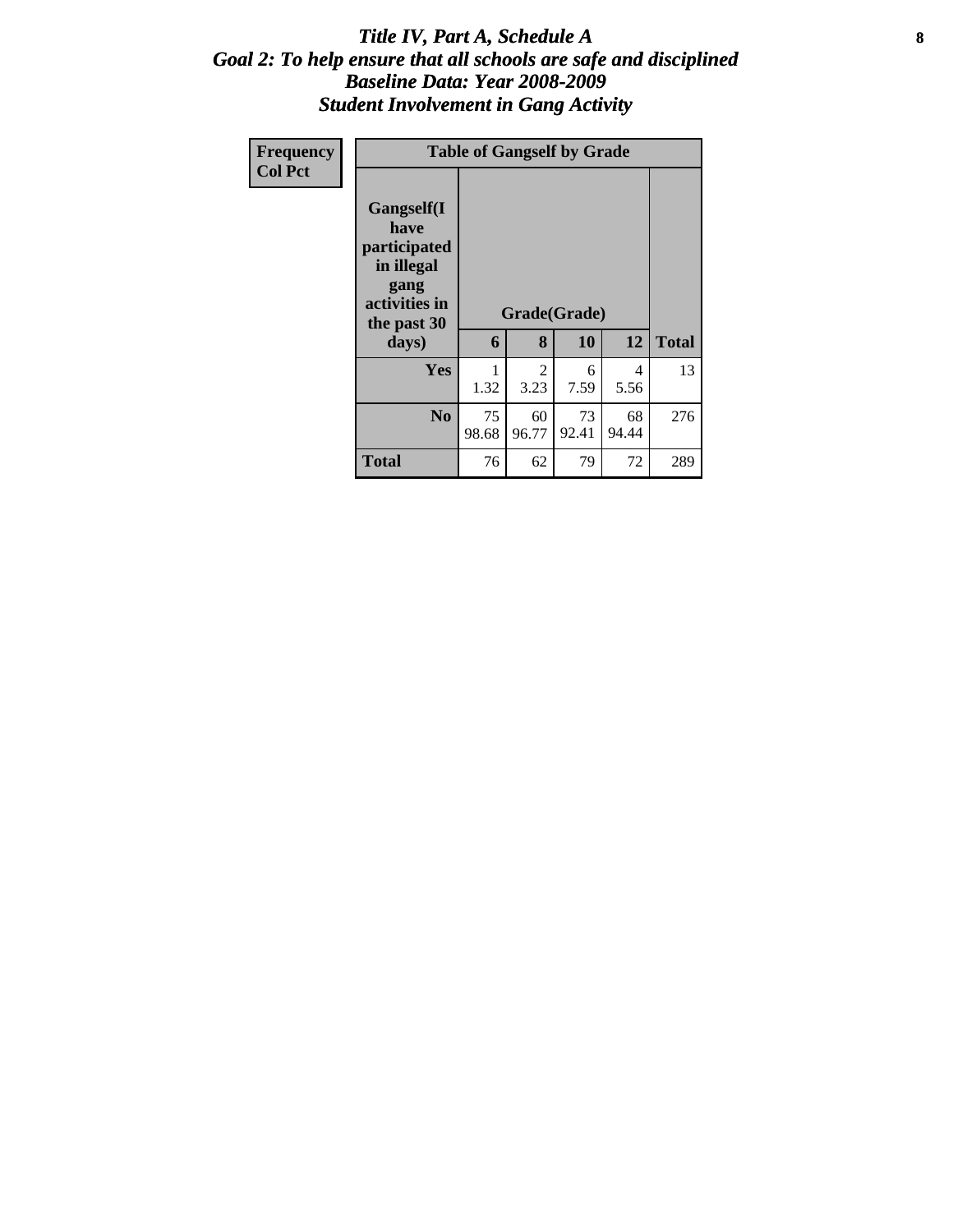### *Student Perception of School Safety* **9**

| <b>Frequency</b> |
|------------------|
| <b>Row Pct</b>   |

| <b>Table of Grade by Safeschool</b> |                          |                                                       |                                    |                                    |              |  |  |  |  |
|-------------------------------------|--------------------------|-------------------------------------------------------|------------------------------------|------------------------------------|--------------|--|--|--|--|
|                                     |                          | Safeschool(School is a place at which I feel<br>safe) |                                    |                                    |              |  |  |  |  |
| Grade(Grade)                        | <b>Strongly</b><br>Agree | <b>Somewhat</b><br>Agree                              | <b>Somewhat</b><br><b>Disagree</b> | <b>Strongly</b><br><b>Disagree</b> | <b>Total</b> |  |  |  |  |
| 6                                   | 25<br>32.89              | 28<br>36.84                                           | 13<br>17.11                        | 10<br>13.16                        | 76           |  |  |  |  |
| 8                                   | 19<br>30.65              | 32<br>51.61                                           | 7<br>11.29                         | 4<br>6.45                          | 62           |  |  |  |  |
| 10                                  | 21<br>26.58              | 36<br>45.57                                           | 13<br>16.46                        | $\mathbf Q$<br>11.39               | 79           |  |  |  |  |
| 12                                  | 11<br>15.28              | 44<br>11<br>6<br>8.33<br>15.28<br>61.11               |                                    |                                    |              |  |  |  |  |
| <b>Total</b>                        | 76                       | 140                                                   | 44                                 | 29                                 | 289          |  |  |  |  |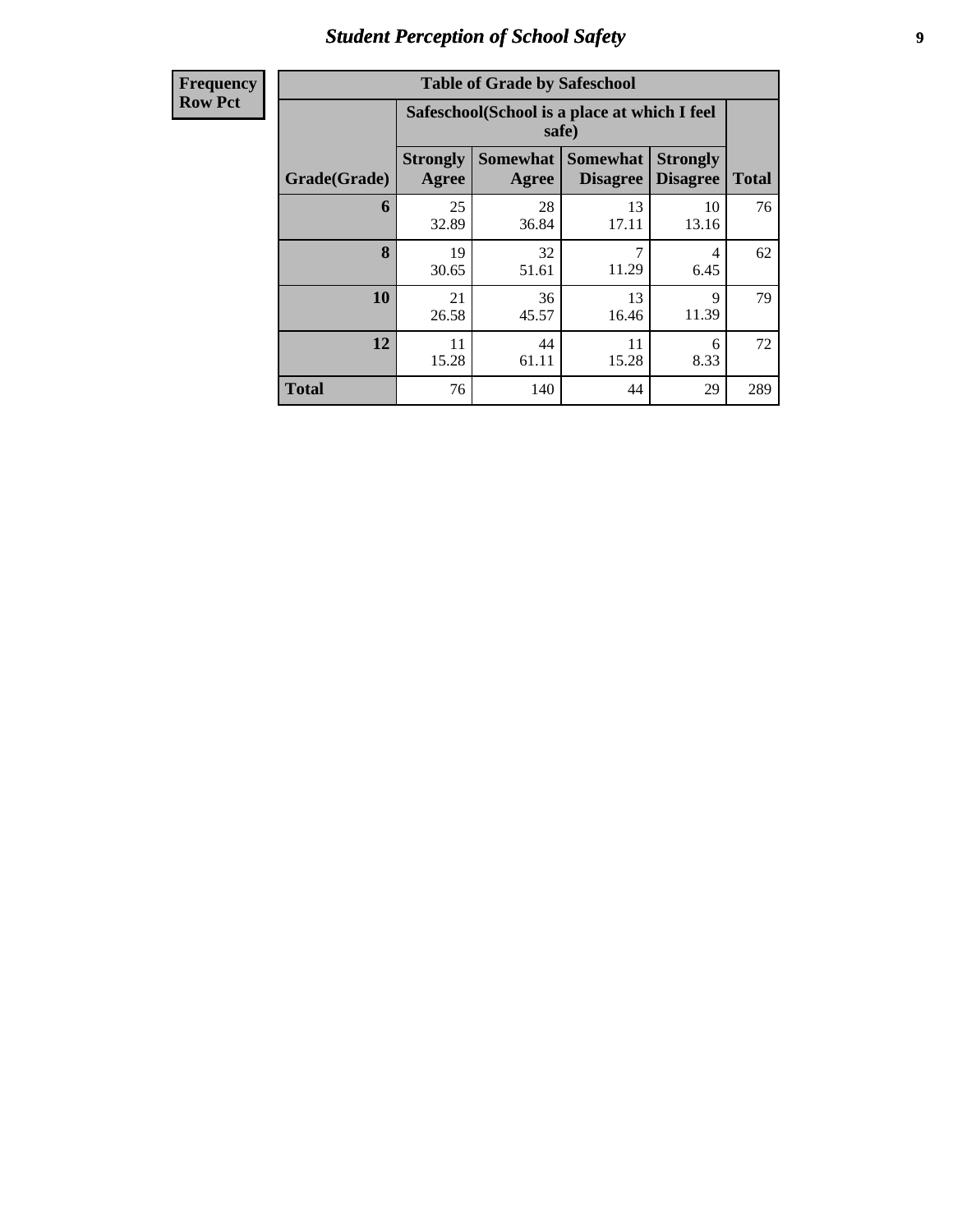#### *Students Who Have Been Bullied* **10**

**Frequency Row Pct**

| <b>Table of Grade by Bullied</b> |              |                                                                               |                        |                              |                        |                        |                        |              |
|----------------------------------|--------------|-------------------------------------------------------------------------------|------------------------|------------------------------|------------------------|------------------------|------------------------|--------------|
|                                  |              | <b>Bullied</b> (I have been bullied by other<br>students in the past 30 days) |                        |                              |                        |                        |                        |              |
| Grade(Grade)   Days              | $\mathbf{0}$ | 1 or<br>$\mathbf{2}$<br>days                                                  | 3 to<br>5<br>days      | 6 <sub>to</sub><br>9<br>days | 10<br>to<br>19<br>days | 20<br>to<br>29<br>days | All<br>30<br>days      | <b>Total</b> |
| 6                                | 53<br>69.74  | 9<br>11.84                                                                    | 6<br>7.89              | 1<br>1.32                    | 3<br>3.95              | $\Omega$<br>0.00       | 4<br>5.26              | 76           |
| 8                                | 51<br>82.26  | 6<br>9.68                                                                     | 1<br>1.61              | 1<br>1.61                    | 2<br>3.23              | $\Omega$<br>0.00       | 1.61                   | 62           |
| 10                               | 67<br>84.81  | 2<br>2.53                                                                     | $\overline{2}$<br>2.53 | 1.27                         | 1<br>1.27              | 4<br>5.06              | $\mathfrak{D}$<br>2.53 | 79           |
| 12                               | 65<br>90.28  | 2<br>2.78                                                                     | 1<br>1.39              | $\Omega$<br>0.00             | 1<br>1.39              | 1<br>1.39              | $\overline{2}$<br>2.78 | 72           |
| Total                            | 236          | 19                                                                            | 10                     | 3                            | 7                      | 5                      | 9                      | 289          |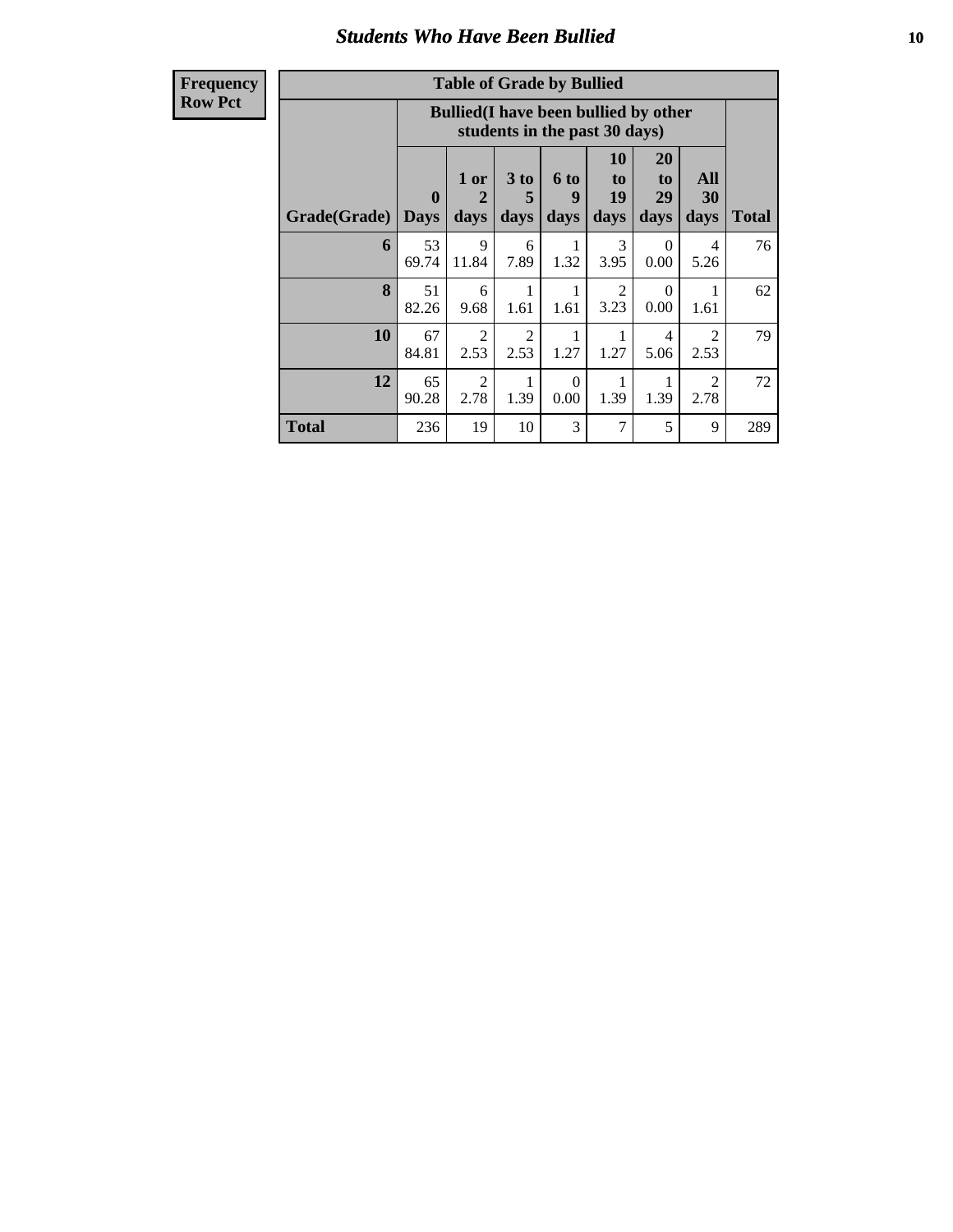#### *School Climate* **11**

| Frequency      | <b>Table of SchoolClimate1 by Grade</b> |             |              |             |             |              |  |  |
|----------------|-----------------------------------------|-------------|--------------|-------------|-------------|--------------|--|--|
| <b>Col Pct</b> | SchoolClimate1(I                        |             | Grade(Grade) |             |             |              |  |  |
|                | like school)                            | 6           | 8            | 10          | 12          | <b>Total</b> |  |  |
|                | <b>Strongly Agree</b>                   | 27<br>35.53 | 19<br>30.65  | 8<br>10.13  | 13<br>18.06 | 67           |  |  |
|                | <b>Somewhat Agree</b>                   | 32<br>42.11 | 35<br>56.45  | 53<br>67.09 | 40<br>55.56 | 160          |  |  |
|                | <b>Somewhat Disagree</b>                | 7<br>9.21   | 5<br>8.06    | 8.86        | 10<br>13.89 | 29           |  |  |
|                | <b>Strongly Disagree</b>                | 10<br>13.16 | 3<br>4.84    | 11<br>13.92 | 9<br>12.50  | 33           |  |  |
|                | <b>Total</b>                            | 76          | 62           | 79          | 72          | 289          |  |  |

| Frequency      | <b>Table of SchoolClimate2 by Grade</b>           |             |                   |                        |                                     |              |
|----------------|---------------------------------------------------|-------------|-------------------|------------------------|-------------------------------------|--------------|
| <b>Col Pct</b> | SchoolClimate2(I<br>feel successful at<br>school) | 6           | Grade(Grade)<br>8 | 10                     | 12                                  | <b>Total</b> |
|                | <b>Strongly Agree</b>                             | 36<br>47.37 | 31<br>50.00       | 26<br>32.91            | 27<br>37.50                         | 120          |
|                | <b>Somewhat Agree</b>                             | 34<br>44.74 | 30<br>48.39       | 43<br>54.43            | 39<br>54.17                         | 146          |
|                | <b>Somewhat Disagree</b>                          | 3<br>3.95   | 1.61              | 8<br>10.13             | 4<br>5.56                           | 16           |
|                | <b>Strongly Disagree</b>                          | 3<br>3.95   | 0<br>0.00         | $\mathfrak{D}$<br>2.53 | $\mathcal{D}_{\mathcal{L}}$<br>2.78 |              |
|                | Total                                             | 76          | 62                | 79                     | 72                                  | 289          |

| Frequency      | <b>Table of SchoolClimate3 by Grade</b>                               |             |                   |             |                       |              |
|----------------|-----------------------------------------------------------------------|-------------|-------------------|-------------|-----------------------|--------------|
| <b>Col Pct</b> | SchoolClimate3(My<br>school has high<br>standards for<br>achievement) | 6           | Grade(Grade)<br>8 | <b>10</b>   | 12                    | <b>Total</b> |
|                | <b>Strongly Agree</b>                                                 | 29          | 19                | 27          | 28                    | 103          |
|                |                                                                       | 38.16       | 30.65             | 34.18       | 38.89                 |              |
|                | <b>Somewhat Agree</b>                                                 | 33<br>43.42 | 30<br>48.39       | 37<br>46.84 | 33<br>45.83           | 133          |
|                | <b>Somewhat Disagree</b>                                              | 9<br>11.84  | 12<br>19.35       | 10<br>12.66 | $\mathcal{F}$<br>4.17 | 34           |
|                | <b>Strongly Disagree</b>                                              | 5<br>6.58   | 1.61              | 5<br>6.33   | 8<br>11.11            | 19           |
|                | Total                                                                 | 76          | 62                | 79          | 72                    | 289          |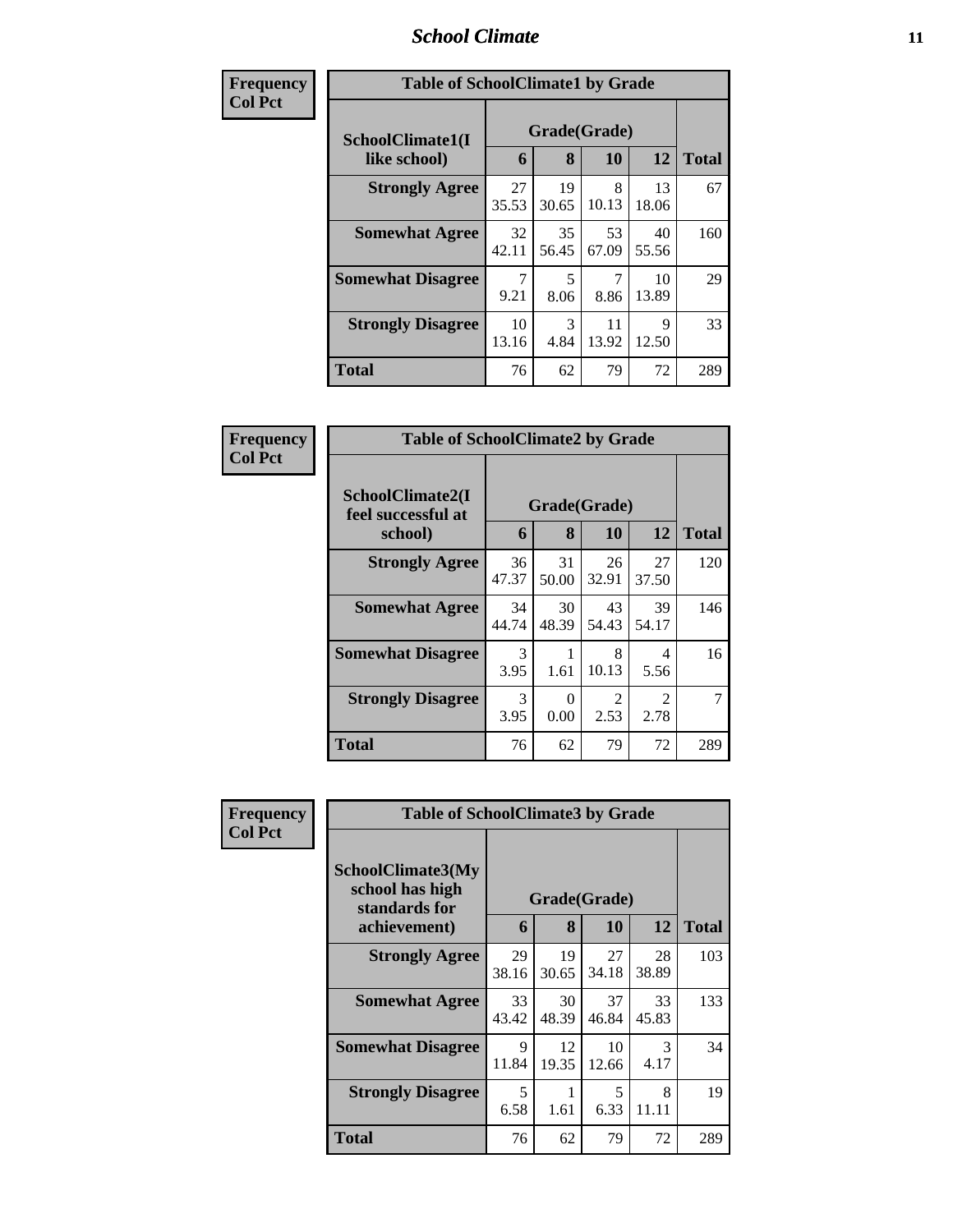### *School Climate* **12**

| Frequency      | <b>Table of SchoolClimate4 by Grade</b>                              |             |                   |             |                        |              |  |
|----------------|----------------------------------------------------------------------|-------------|-------------------|-------------|------------------------|--------------|--|
| <b>Col Pct</b> | <b>SchoolClimate4(My</b><br>school sets clear<br>rules for behavior) | 6           | Grade(Grade)<br>8 | <b>10</b>   | 12                     | <b>Total</b> |  |
|                | <b>Strongly Agree</b>                                                | 41<br>53.95 | 30<br>48.39       | 44<br>55.70 | 39<br>54.17            | 154          |  |
|                | <b>Somewhat Agree</b>                                                | 19<br>25.00 | 22<br>35.48       | 26<br>32.91 | 21<br>29.17            | 88           |  |
|                | <b>Somewhat Disagree</b>                                             | 8<br>10.53  | 7<br>11.29        | 8<br>10.13  | 8<br>11.11             | 31           |  |
|                | <b>Strongly Disagree</b>                                             | 8<br>10.53  | 3<br>4.84         | 1.27        | $\overline{4}$<br>5.56 | 16           |  |
|                | <b>Total</b>                                                         | 76          | 62                | 79          | 72                     | 289          |  |

| Frequency      | <b>Table of SchoolClimate5 by Grade</b>                   |                        |              |             |             |              |  |  |
|----------------|-----------------------------------------------------------|------------------------|--------------|-------------|-------------|--------------|--|--|
| <b>Col Pct</b> | SchoolClimate5(I<br>know what to do in<br>an emergency at |                        | Grade(Grade) |             |             |              |  |  |
|                | school)                                                   | 6                      | 8            | 10          | 12          | <b>Total</b> |  |  |
|                | <b>Strongly Agree</b>                                     | 54<br>71.05            | 35<br>56.45  | 45<br>56.96 | 32<br>44.44 | 166          |  |  |
|                | <b>Somewhat Agree</b>                                     | 13<br>17.11            | 19<br>30.65  | 23<br>29.11 | 29<br>40.28 | 84           |  |  |
|                | <b>Somewhat Disagree</b>                                  | $\overline{4}$<br>5.26 | 5<br>8.06    | 5<br>6.33   | 5<br>6.94   | 19           |  |  |
|                | <b>Strongly Disagree</b>                                  | 5<br>6.58              | 3<br>4.84    | 6<br>7.59   | 6<br>8.33   | 20           |  |  |
|                | Total                                                     | 76                     | 62           | 79          | 72          | 289          |  |  |

| <b>Frequency</b> | <b>Table of SchoolClimate6 by Grade</b> |              |             |             |             |              |  |
|------------------|-----------------------------------------|--------------|-------------|-------------|-------------|--------------|--|
| <b>Col Pct</b>   | <b>SchoolClimate6(Teachers</b>          | Grade(Grade) |             |             |             |              |  |
|                  | treat me with respect)                  | 6            | 8           | 10          | 12          | <b>Total</b> |  |
|                  | <b>Strongly Agree</b>                   | 28<br>36.84  | 27<br>43.55 | 30<br>37.97 | 30<br>41.67 | 115          |  |
|                  | <b>Somewhat Agree</b>                   | 28<br>36.84  | 25<br>40.32 | 30<br>37.97 | 22<br>30.56 | 105          |  |
|                  | <b>Somewhat Disagree</b>                | 6<br>7.89    | 8<br>12.90  | 13<br>16.46 | 12<br>16.67 | 39           |  |
|                  | <b>Strongly Disagree</b>                | 14<br>18.42  | 2<br>3.23   | 6<br>7.59   | 8<br>11.11  | 30           |  |
|                  | <b>Total</b>                            | 76           | 62          | 79          | 72          | 289          |  |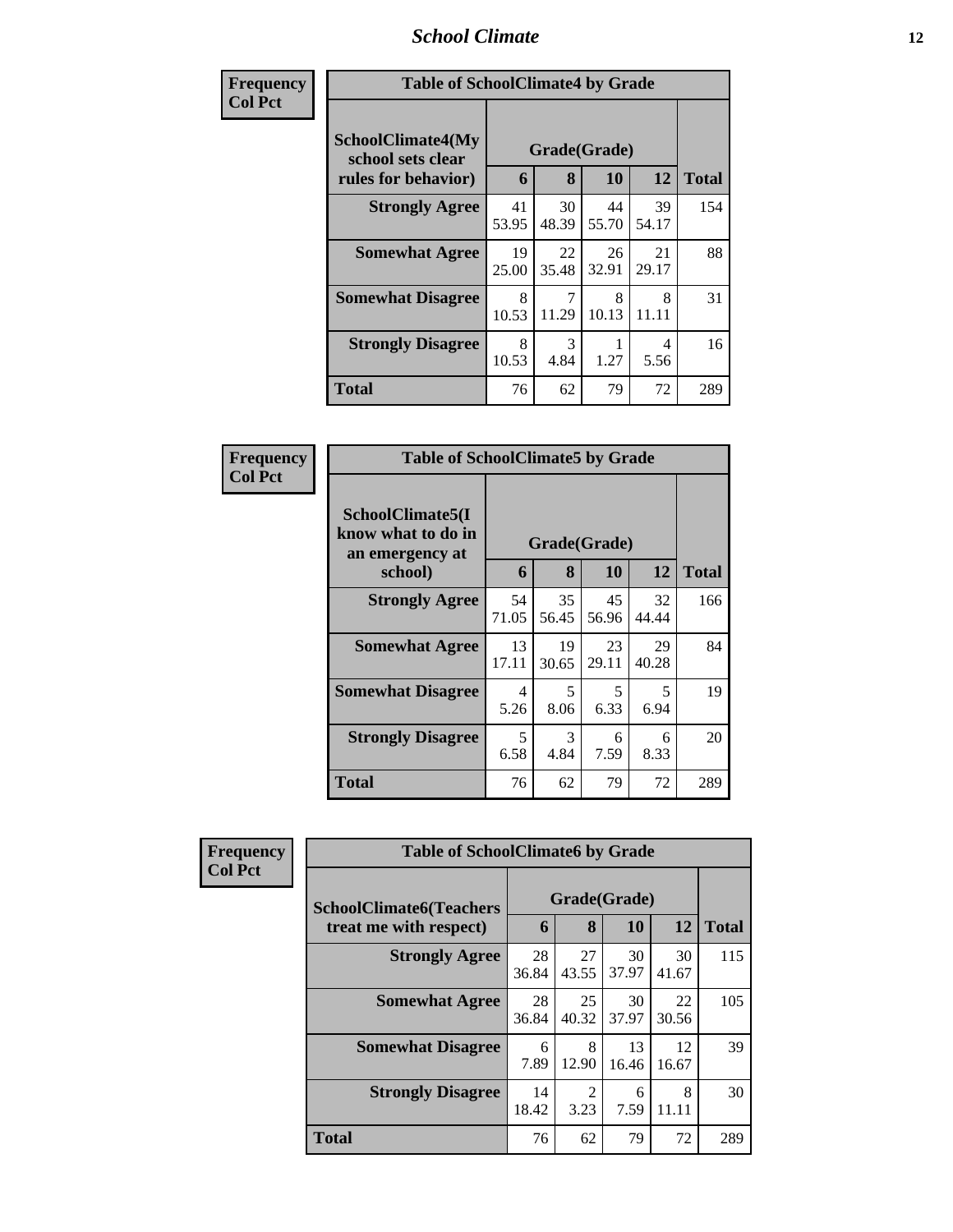### *School Climate* **13**

| <b>Frequency</b> |
|------------------|
| <b>Col Pct</b>   |

 $\blacksquare$ 

| ncv | <b>Table of SchoolClimate7 by Grade</b>                                                                             |             |             |             |             |              |  |  |  |
|-----|---------------------------------------------------------------------------------------------------------------------|-------------|-------------|-------------|-------------|--------------|--|--|--|
|     | <b>SchoolClimate7(Behaviors</b><br>Grade(Grade)<br>in my class allow the<br>12<br>8<br>10<br>teacher to teach)<br>6 |             |             |             |             | <b>Total</b> |  |  |  |
|     | <b>Strongly Agree</b>                                                                                               | 17<br>22.37 | 16<br>25.81 | 19<br>24.05 | 18<br>25.00 | 70           |  |  |  |
|     | <b>Somewhat Agree</b>                                                                                               | 25<br>32.89 | 28<br>45.16 | 33<br>41.77 | 30<br>41.67 | 116          |  |  |  |
|     | <b>Somewhat Disagree</b>                                                                                            | 18<br>23.68 | 12<br>19.35 | 19<br>24.05 | 19<br>26.39 | 68           |  |  |  |
|     | <b>Strongly Disagree</b>                                                                                            | 16<br>21.05 | 6<br>9.68   | 8<br>10.13  | 5<br>6.94   | 35           |  |  |  |
|     | <b>Total</b>                                                                                                        | 76          | 62          | 79          | 72          | 289          |  |  |  |

| Frequency      | <b>Table of SchoolClimate8 by Grade</b>                                 |             |                   |             |             |              |
|----------------|-------------------------------------------------------------------------|-------------|-------------------|-------------|-------------|--------------|
| <b>Col Pct</b> | <b>SchoolClimate8(Students</b><br>are frequently<br>recognized for good |             | Grade(Grade)<br>8 |             | 12          |              |
|                | behavior)                                                               | 6           |                   | 10          |             | <b>Total</b> |
|                | <b>Strongly Agree</b>                                                   | 17<br>22.37 | 14<br>22.58       | 6<br>7.59   | 7<br>9.72   | 44           |
|                | <b>Somewhat Agree</b>                                                   | 23<br>30.26 | 27<br>43.55       | 28<br>35.44 | 38<br>52.78 | 116          |
|                | <b>Somewhat Disagree</b>                                                | 15<br>19.74 | 14<br>22.58       | 24<br>30.38 | 12<br>16.67 | 65           |
|                | <b>Strongly Disagree</b>                                                | 21<br>27.63 | 7<br>11.29        | 21<br>26.58 | 15<br>20.83 | 64           |
|                | <b>Total</b>                                                            | 76          | 62                | 79          | 72          | 289          |

| Frequency      | <b>Table of SchoolClimate9 by Grade</b>                            |                       |              |             |                       |     |  |  |
|----------------|--------------------------------------------------------------------|-----------------------|--------------|-------------|-----------------------|-----|--|--|
| <b>Col Pct</b> | SchoolClimate9(School<br>counselor would be<br>helpful if I needed |                       | Grade(Grade) |             |                       |     |  |  |
| assistance)    | 6                                                                  | 8                     | 10           | 12          | <b>Total</b>          |     |  |  |
|                | <b>Strongly Agree</b>                                              | 57<br>75.00           | 41<br>66.13  | 56<br>70.89 | 45<br>62.50           | 199 |  |  |
|                | <b>Somewhat Agree</b>                                              | 10<br>13.16           | 15<br>24.19  | 16<br>20.25 | 17<br>23.61           | 58  |  |  |
|                | <b>Somewhat Disagree</b>                                           | 6<br>7.89             | 3<br>4.84    | 3<br>3.80   | $\mathcal{R}$<br>4.17 | 15  |  |  |
|                | <b>Strongly Disagree</b>                                           | $\mathcal{F}$<br>3.95 | 3<br>4.84    | 4<br>5.06   | 7<br>9.72             | 17  |  |  |
|                | <b>Total</b>                                                       | 76                    | 62           | 79          | 72                    | 289 |  |  |

٦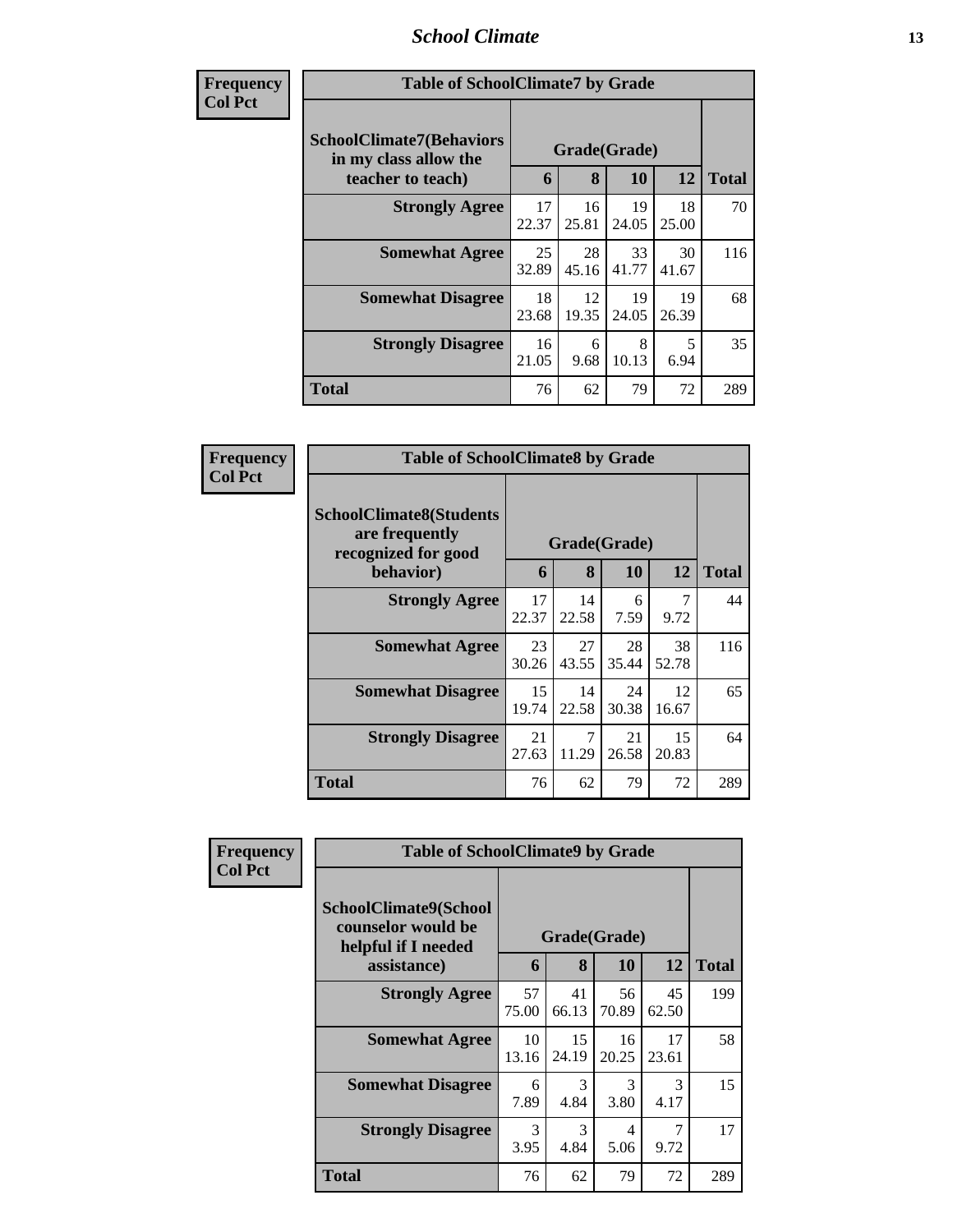# *Reasons for Dropping Out* **14**

| Frequency      | <b>Table of Dropoutreason by Grade</b>                                   |                   |              |             |                                     |     |  |  |  |
|----------------|--------------------------------------------------------------------------|-------------------|--------------|-------------|-------------------------------------|-----|--|--|--|
| <b>Col Pct</b> | Dropoutreason(If<br>I dropped out the<br>reason would<br>most likely be) | Grade(Grade)<br>6 | <b>Total</b> |             |                                     |     |  |  |  |
|                | <b>Won't Drop out</b>                                                    | 50<br>65.79       | 39<br>62.90  | 46<br>58.23 | 42<br>58.33                         | 177 |  |  |  |
|                | <b>Bored</b>                                                             | 12<br>15.79       | 11<br>17.74  | 11<br>13.92 | 6<br>8.33                           | 40  |  |  |  |
|                | <b>Family Reasons</b>                                                    | 3<br>3.95         | 5<br>8.06    | 5<br>6.33   | 6<br>8.33                           | 19  |  |  |  |
|                | <b>Being Bullied</b>                                                     | 3<br>3.95         | 1<br>1.61    | 2<br>2.53   | $\mathcal{D}_{\mathcal{L}}$<br>2.78 | 8   |  |  |  |
|                | <b>Other</b>                                                             | 8<br>10.53        | 6<br>9.68    | 15<br>18.99 | 16<br>22.22                         | 45  |  |  |  |
|                | Total                                                                    | 76                | 62           | 79          | 72                                  | 289 |  |  |  |

| Frequency      | <b>Table of Dropout by Grade</b>                            |             |              |             |             |              |  |
|----------------|-------------------------------------------------------------|-------------|--------------|-------------|-------------|--------------|--|
| <b>Col Pct</b> | Dropout(I<br>have<br>thought<br>about<br>dropping<br>out of |             | Grade(Grade) |             |             |              |  |
|                | school)                                                     | 6           | 8            | 10          | 12          | <b>Total</b> |  |
|                | <b>Yes</b>                                                  | 16<br>21.05 | 20<br>32.26  | 22<br>27.85 | 25<br>34.72 | 83           |  |
|                | N <sub>0</sub>                                              | 60<br>78.95 | 42<br>67.74  | 57<br>72.15 | 47<br>65.28 | 206          |  |
|                | <b>Total</b>                                                | 76          | 62           | 79          | 72          | 289          |  |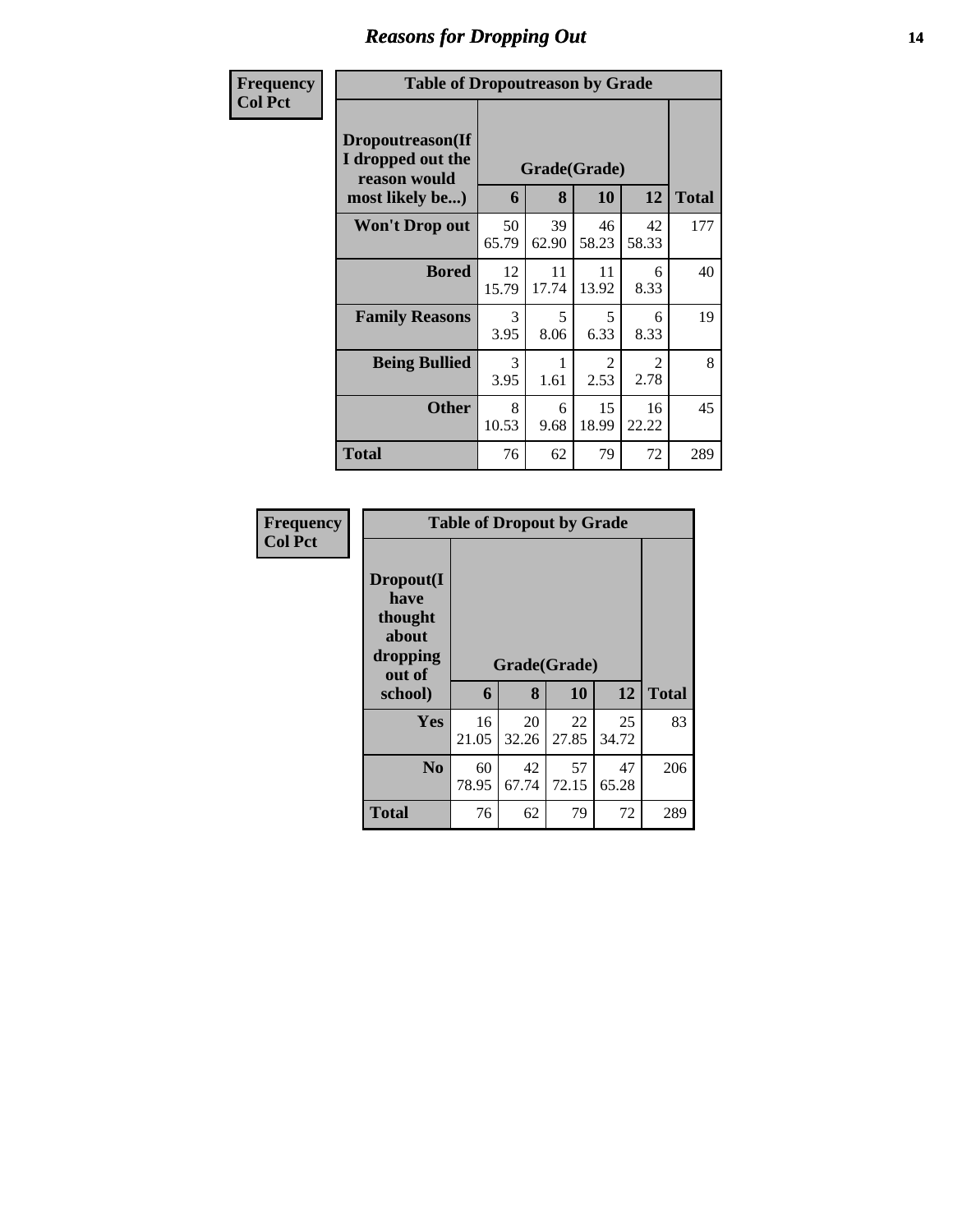*School Safety* **15**

| Frequency<br><b>Col Pct</b> | <b>Table of Gangself by Grade</b>                                                                 |             |             |                    |             |              |  |  |
|-----------------------------|---------------------------------------------------------------------------------------------------|-------------|-------------|--------------------|-------------|--------------|--|--|
|                             | Gangself(I<br>have<br>participated<br>in illegal<br>gang<br>activities in<br>the past 30<br>days) | 6           | 8           | Grade(Grade)<br>10 | 12          | <b>Total</b> |  |  |
|                             |                                                                                                   |             |             |                    |             |              |  |  |
|                             | Yes                                                                                               | 1.32        | 2<br>3.23   | 6<br>7.59          | 4<br>5.56   | 13           |  |  |
|                             | N <sub>0</sub>                                                                                    | 75<br>98.68 | 60<br>96.77 | 73<br>92.41        | 68<br>94.44 | 276          |  |  |
|                             | <b>Total</b>                                                                                      | 76          | 62          | 79                 | 72          | 289          |  |  |

| Frequency      |  |
|----------------|--|
| <b>Col Pct</b> |  |
|                |  |

| <b>Table of Gangpeers by Grade</b>                                                                                    |             |              |             |             |              |  |  |  |  |
|-----------------------------------------------------------------------------------------------------------------------|-------------|--------------|-------------|-------------|--------------|--|--|--|--|
| <b>Gangpeers</b> (I<br>have friends<br>who have<br>participated<br>in illegal<br>gang<br>activities in<br>the past 30 |             | Grade(Grade) |             |             |              |  |  |  |  |
| days)                                                                                                                 | 6           | 8            | 10          | 12          | <b>Total</b> |  |  |  |  |
| Yes                                                                                                                   | 6<br>7.89   | 10<br>16.13  | 17<br>21.52 | 14<br>19.44 | 47           |  |  |  |  |
| N <sub>0</sub>                                                                                                        | 70<br>92.11 | 52<br>83.87  | 62<br>78.48 | 58<br>80.56 | 242          |  |  |  |  |
| Total                                                                                                                 | 76          | 62           | 79          | 72          | 289          |  |  |  |  |

| Frequency<br><b>Col Pct</b> | <b>Table of Pickedon by Grade</b>                                   |              |             |             |             |              |
|-----------------------------|---------------------------------------------------------------------|--------------|-------------|-------------|-------------|--------------|
|                             | <b>Pickedon</b> (I have<br>been picked on or<br>teased at school in | Grade(Grade) |             |             |             |              |
|                             | the past 30 days)                                                   | 6            | 8           | 10          | 12          | <b>Total</b> |
|                             | <b>Strongly Agree</b>                                               | 24<br>31.58  | 11<br>17.74 | 12<br>15.19 | 11<br>15.28 | 58           |
|                             | <b>Somewhat Agree</b>                                               | 16<br>21.05  | 14<br>22.58 | 17<br>21.52 | 13<br>18.06 | 60           |
|                             | <b>Somewhat Disagree</b>                                            | 11<br>14.47  | 10<br>16.13 | 11<br>13.92 | 11<br>15.28 | 43           |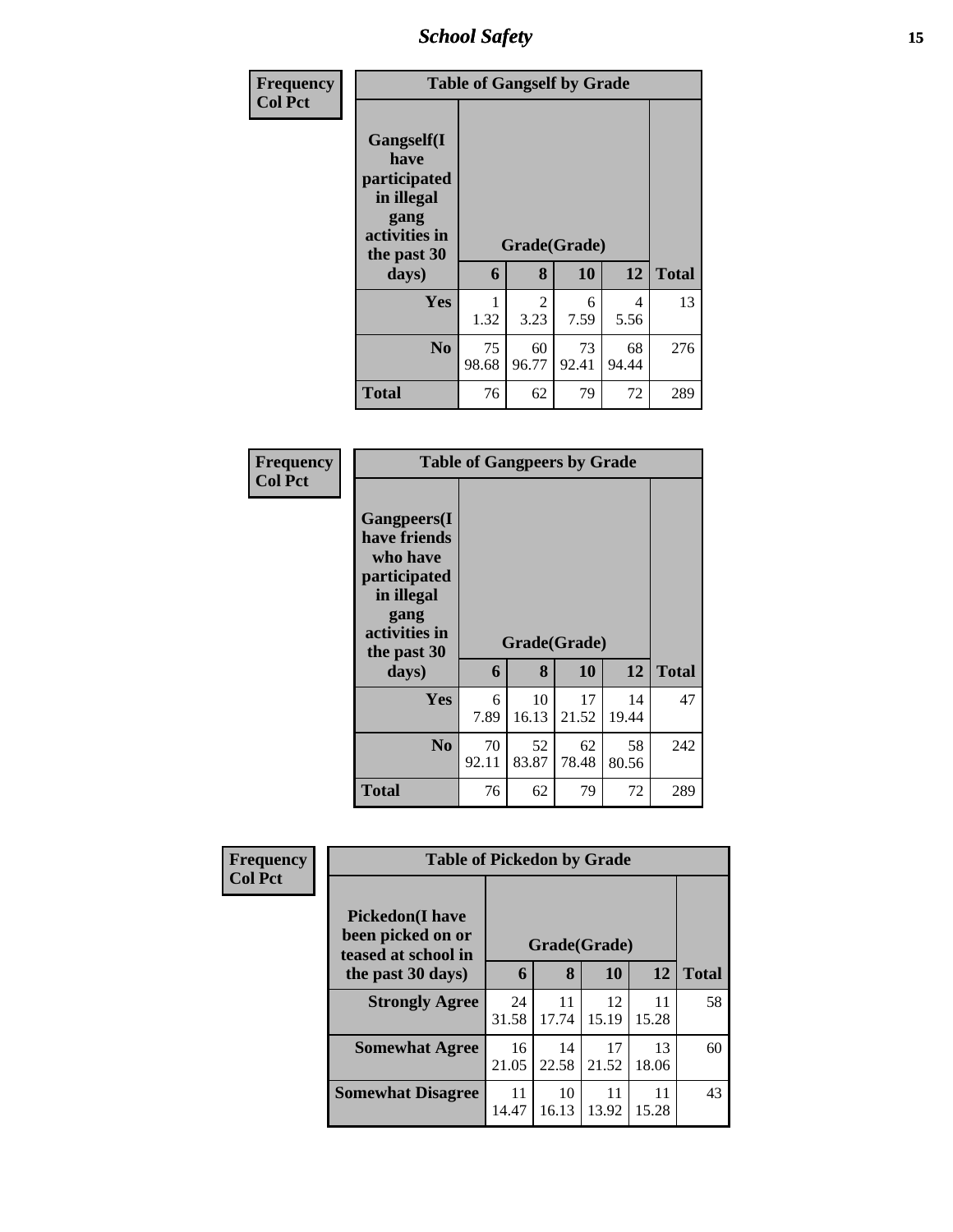## *School Safety* **16**

| <b>Frequency</b> | <b>Table of Pickedon by Grade</b>            |              |       |       |       |              |
|------------------|----------------------------------------------|--------------|-------|-------|-------|--------------|
| <b>Col Pct</b>   | <b>Pickedon</b> (I have<br>been picked on or |              |       |       |       |              |
|                  | teased at school in                          | Grade(Grade) |       |       |       |              |
|                  | the past 30 days)                            | 6            | 8     | 10    | 12    | <b>Total</b> |
|                  | <b>Strongly Disagree</b>                     | 25           | 27    | 39    | 37    | 128          |
|                  |                                              | 32.89        | 43.55 | 49.37 | 51.39 |              |
|                  | <b>Total</b>                                 | 76           | 62    | 79    | 72    | 289          |

| Frequency<br><b>Col Pct</b> | <b>Table of Safeschool by Grade</b>        |              |             |             |             |              |  |  |  |
|-----------------------------|--------------------------------------------|--------------|-------------|-------------|-------------|--------------|--|--|--|
|                             | Safeschool(School<br>is a place at which I | Grade(Grade) |             |             |             |              |  |  |  |
|                             | feel safe)                                 | 6            | 8           | 10          | 12          | <b>Total</b> |  |  |  |
|                             | <b>Strongly Agree</b>                      | 25<br>32.89  | 19<br>30.65 | 21<br>26.58 | 11<br>15.28 | 76           |  |  |  |
|                             | <b>Somewhat Agree</b>                      | 28<br>36.84  | 32<br>51.61 | 36<br>45.57 | 44<br>61.11 | 140          |  |  |  |
|                             | <b>Somewhat Disagree</b>                   | 13<br>17.11  | 11.29       | 13<br>16.46 | 11<br>15.28 | 44           |  |  |  |
|                             | <b>Strongly Disagree</b>                   | 10<br>13.16  | 4<br>6.45   | 9<br>11.39  | 6<br>8.33   | 29           |  |  |  |
|                             | <b>Total</b>                               | 76           | 62          | 79          | 72          | 289          |  |  |  |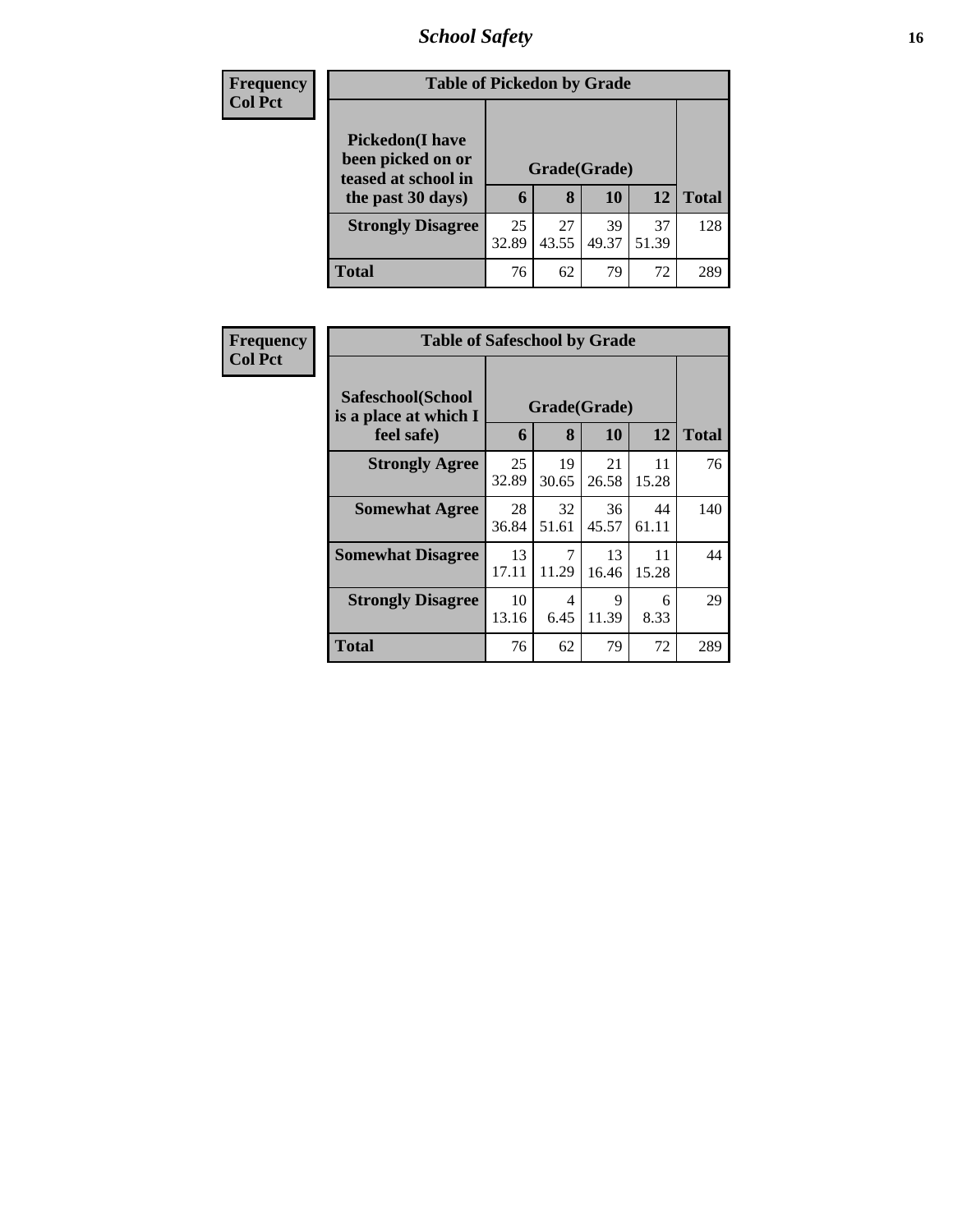*School Safety* **17**

**Frequency Row Pct**

| <b>Table of Grade by Bullied</b> |                             |                                                                               |                              |                   |                        |                        |                                     |              |  |  |  |
|----------------------------------|-----------------------------|-------------------------------------------------------------------------------|------------------------------|-------------------|------------------------|------------------------|-------------------------------------|--------------|--|--|--|
|                                  |                             | <b>Bullied</b> (I have been bullied by other<br>students in the past 30 days) |                              |                   |                        |                        |                                     |              |  |  |  |
| Grade(Grade)                     | $\mathbf{0}$<br><b>Days</b> | 1 or<br>2<br>days                                                             | 3 <sub>to</sub><br>5<br>days | 6 to<br>9<br>days | 10<br>to<br>19<br>days | 20<br>to<br>29<br>days | All<br>30<br>days                   | <b>Total</b> |  |  |  |
| 6                                | 53<br>69.74                 | 9<br>11.84                                                                    | 6<br>7.89                    | 1.32              | 3<br>3.95              | $\Omega$<br>0.00       | 4<br>5.26                           | 76           |  |  |  |
| 8                                | 51<br>82.26                 | 6<br>9.68                                                                     | 1<br>1.61                    | 1<br>1.61         | 2<br>3.23              | $\Omega$<br>0.00       | 1.61                                | 62           |  |  |  |
| 10                               | 67<br>84.81                 | $\mathfrak{D}$<br>2.53                                                        | $\overline{2}$<br>2.53       | 1.27              | 1.27                   | 4<br>5.06              | $\mathcal{D}_{\mathcal{A}}$<br>2.53 | 79           |  |  |  |
| 12                               | 65<br>90.28                 | $\mathfrak{D}$<br>2.78                                                        | 1<br>1.39                    | $\Omega$<br>0.00  | 1.39                   | 1<br>1.39              | $\mathfrak{D}$<br>2.78              | 72           |  |  |  |
| <b>Total</b>                     | 236                         | 19                                                                            | 10                           | 3                 | 7                      | 5                      | 9                                   | 289          |  |  |  |

**Frequency Row Pct**

| <b>Table of Grade by Bulliedothers</b> |                             |                                                                  |                        |                      |                        |                        |                   |              |  |  |  |
|----------------------------------------|-----------------------------|------------------------------------------------------------------|------------------------|----------------------|------------------------|------------------------|-------------------|--------------|--|--|--|
|                                        |                             | Bulliedothers (I bullied others in the past<br>$30 \text{ days}$ |                        |                      |                        |                        |                   |              |  |  |  |
| Grade(Grade)                           | $\mathbf{0}$<br><b>Days</b> | 1 or<br>$\overline{2}$<br>days                                   | 3 to<br>5<br>days      | 6 to<br>9<br>days    | 10<br>to<br>19<br>days | 20<br>to<br>29<br>days | All<br>30<br>days | <b>Total</b> |  |  |  |
| 6                                      | 64<br>84.21                 | $\overline{7}$<br>9.21                                           | $\mathfrak{D}$<br>2.63 | 1<br>1.32            | 1.32                   | $\Omega$<br>0.00       | 1.32              | 76           |  |  |  |
| 8                                      | 54<br>87.10                 | $\overline{2}$<br>3.23                                           | 3<br>4.84              | 1<br>1.61            | 1<br>1.61              | $\Omega$<br>0.00       | 1<br>1.61         | 62           |  |  |  |
| 10                                     | 73<br>92.41                 | 1.27                                                             | 2<br>2.53              | $\mathbf{1}$<br>1.27 | 1.27                   | 1<br>1.27              | $\Omega$<br>0.00  | 79           |  |  |  |
| 12                                     | 68<br>94.44                 | 3<br>4.17                                                        | $\Omega$<br>0.00       | $\Omega$<br>0.00     | $\Omega$<br>0.00       | $\Omega$<br>0.00       | 1.39              | 72           |  |  |  |
| <b>Total</b>                           | 259                         | 13                                                               | 7                      | 3                    | 3                      | 1                      | 3                 | 289          |  |  |  |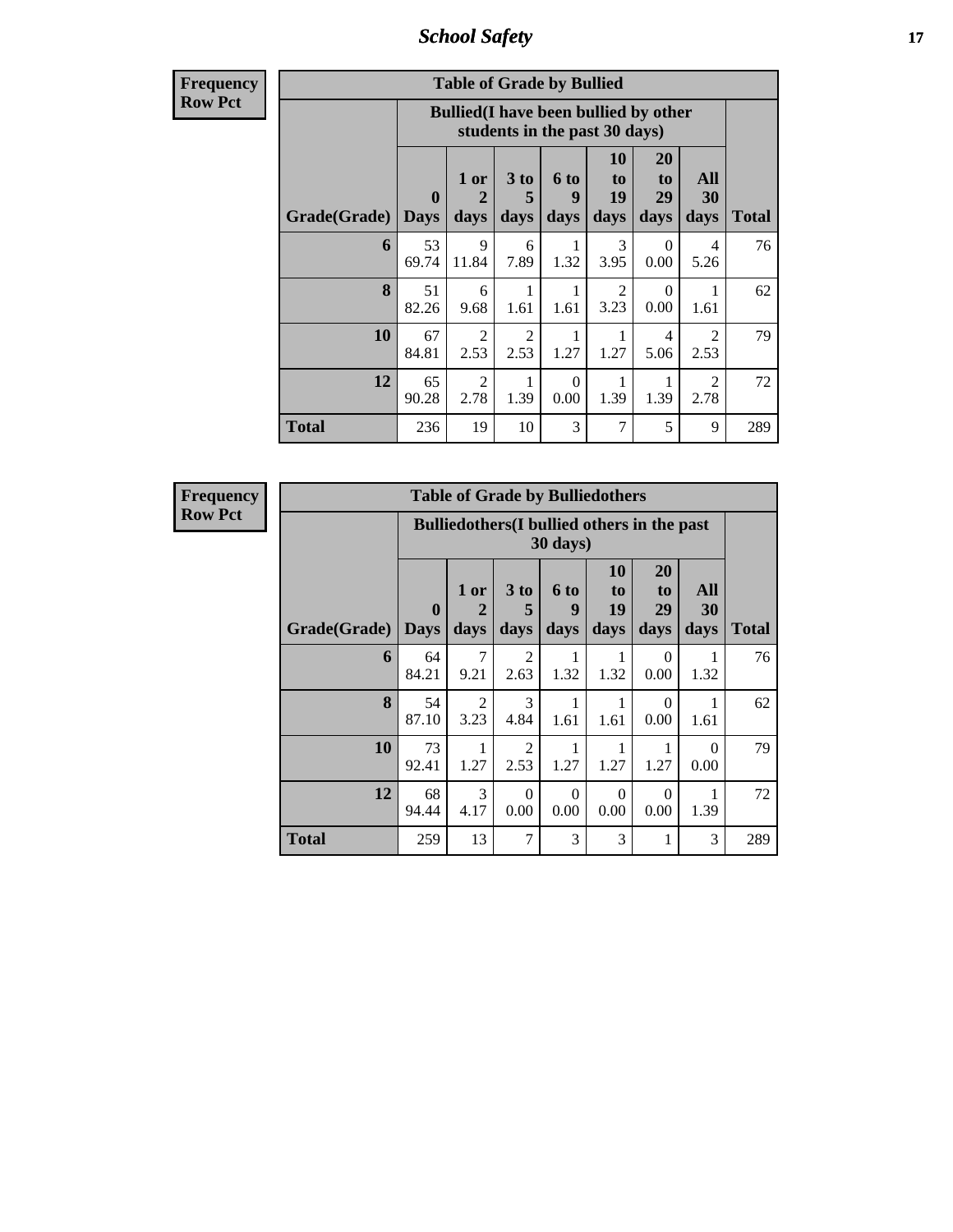*School Safety* **18**

| <b>Frequency</b> | <b>Table of Grade by Weaponschool</b> |                         |                                             |                                                                   |                              |                                           |                   |              |  |  |  |
|------------------|---------------------------------------|-------------------------|---------------------------------------------|-------------------------------------------------------------------|------------------------------|-------------------------------------------|-------------------|--------------|--|--|--|
| <b>Row Pct</b>   |                                       |                         |                                             | Weaponschool(I brought a weapon<br>to school in the past 30 days) |                              |                                           |                   |              |  |  |  |
|                  | Grade(Grade)                          | $\bf{0}$<br><b>Days</b> | 1 or<br>$\mathcal{D}_{\mathcal{A}}$<br>days | 3 to<br>5<br>days                                                 | 6 <sub>to</sub><br>9<br>days | <b>10</b><br>t <sub>0</sub><br>19<br>days | All<br>30<br>days | <b>Total</b> |  |  |  |
|                  | 6                                     | 74<br>97.37             | $\mathfrak{D}$<br>2.63                      | $\Omega$<br>0.00                                                  | $\Omega$<br>0.00             | $\Omega$<br>0.00                          | $\Omega$<br>0.00  | 76           |  |  |  |
|                  | 8                                     | 59<br>95.16             | 1<br>1.61                                   | 1<br>1.61                                                         | $\Omega$<br>0.00             | $\Omega$<br>0.00                          | 1<br>1.61         | 62           |  |  |  |
|                  | 10                                    | 74<br>93.67             | 1.27                                        | 1.27                                                              | 1.27                         | 1.27                                      | 1<br>1.27         | 79           |  |  |  |
|                  | 12                                    | 71<br>98.61             | $\Omega$<br>0.00                            | $\Omega$<br>0.00                                                  | 1.39                         | $\Omega$<br>0.00                          | 0<br>0.00         | 72           |  |  |  |
|                  | <b>Total</b>                          | 278                     | 4                                           | $\overline{2}$                                                    | 2                            | 1                                         | 2                 | 289          |  |  |  |

| <b>Frequency</b> | <b>Table of Grade by Absentunsafe</b> |                         |                                                                      |                              |                        |                               |              |  |  |  |  |
|------------------|---------------------------------------|-------------------------|----------------------------------------------------------------------|------------------------------|------------------------|-------------------------------|--------------|--|--|--|--|
| <b>Row Pct</b>   |                                       |                         | <b>Absentunsafe(I have missed</b><br>school because I felt unsafe in | the past 30 days)            |                        |                               |              |  |  |  |  |
|                  | Grade(Grade)                          | $\bf{0}$<br><b>Days</b> | 1 or<br>2<br>days                                                    | 3 <sub>to</sub><br>5<br>days | 10<br>to<br>19<br>days | <b>20</b><br>to<br>29<br>days | <b>Total</b> |  |  |  |  |
|                  | 6                                     | 73<br>96.05             | 1.32                                                                 | 1.32                         | 1<br>1.32              | $\Omega$<br>0.00              | 76           |  |  |  |  |
|                  | 8                                     | 61<br>98.39             | 0<br>0.00                                                            | 1<br>1.61                    | $\Omega$<br>0.00       | 0<br>0.00                     | 62           |  |  |  |  |
|                  | 10                                    | 77<br>97.47             | 1.27                                                                 | $\Omega$<br>0.00             | 1.27                   | $\Omega$<br>0.00              | 79           |  |  |  |  |
|                  | 12                                    | 70<br>97.22             | $\Omega$<br>0.00                                                     | $\Omega$<br>0.00             | $\Omega$<br>0.00       | 2<br>2.78                     | 72           |  |  |  |  |
|                  | <b>Total</b>                          | 281                     | $\overline{2}$                                                       | $\overline{2}$               | $\overline{2}$         | 2                             | 289          |  |  |  |  |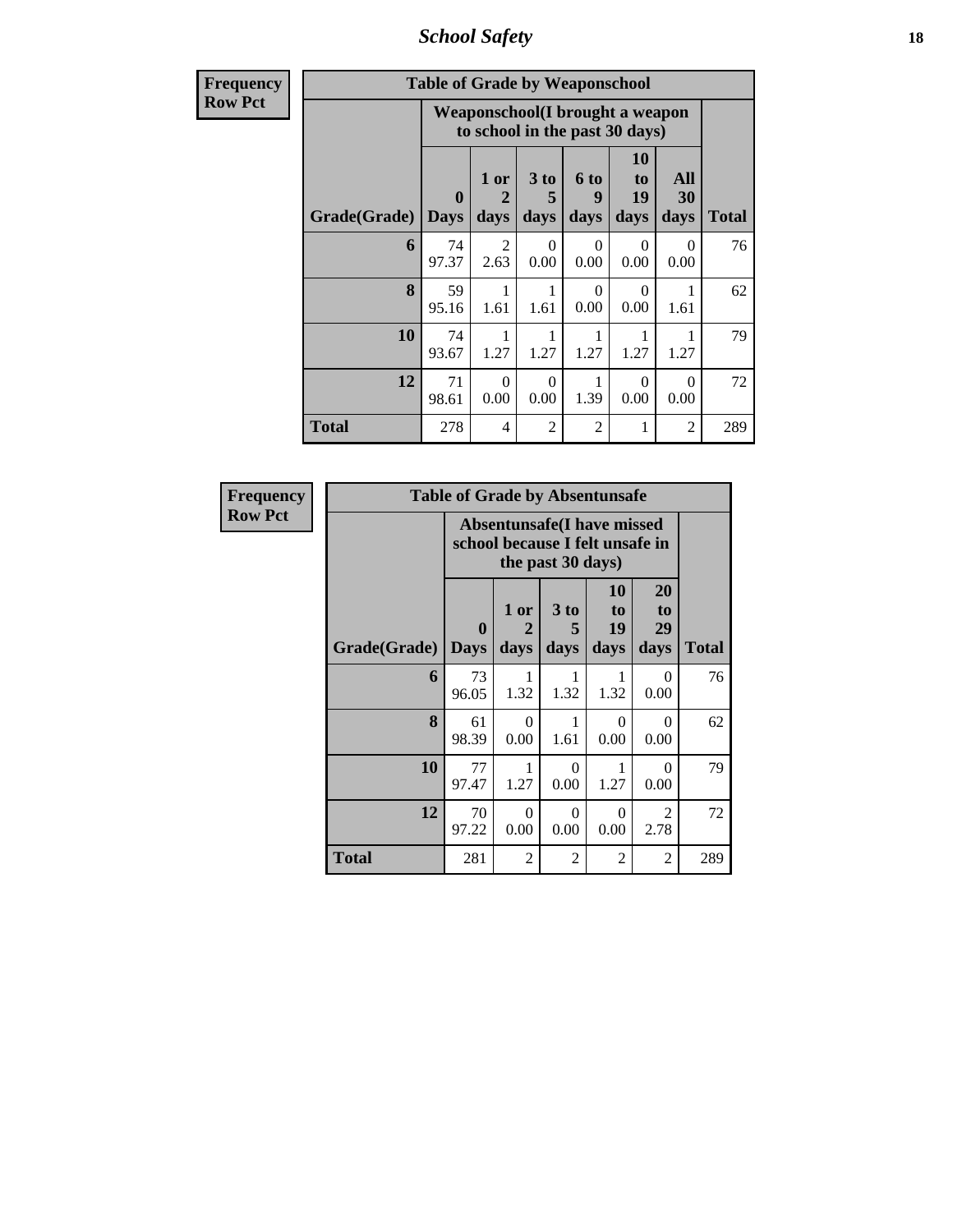#### *Drug Use During Last 30 Days* **19**

#### **Frequency Row Pct**

| <b>Table of Grade by Alcohol</b> |                                 |                                    |                        |               |                        |                       |                  |              |  |  |  |
|----------------------------------|---------------------------------|------------------------------------|------------------------|---------------|------------------------|-----------------------|------------------|--------------|--|--|--|
|                                  |                                 | Alcohol(Alcohol use, past 30 days) |                        |               |                        |                       |                  |              |  |  |  |
| Grade(Grade)                     | <b>Did</b><br>not<br><b>use</b> | $1 - 2$<br>days                    | $3 - 5$<br>days        | $6-9$<br>days | $10-19$<br>days        | $20 - 29$<br>days     | Every<br>day     | <b>Total</b> |  |  |  |
| 6                                | 70<br>92.11                     | 5<br>6.58                          | 1.32                   | 0<br>0.00     | $\Omega$<br>0.00       | 0<br>0.00             | $\Omega$<br>0.00 | 76           |  |  |  |
| 8                                | 54<br>87.10                     | 3<br>4.84                          | $\overline{2}$<br>3.23 | 0<br>0.00     | $\overline{2}$<br>3.23 | $\Omega$<br>0.00      | 1.61             | 62           |  |  |  |
| 10                               | 60<br>75.95                     | 6<br>7.59                          | 3<br>3.80              | 1<br>1.27     | $\overline{4}$<br>5.06 | $\mathcal{R}$<br>3.80 | 2<br>2.53        | 79           |  |  |  |
| 12                               | 53<br>73.61                     | 5<br>6.94                          | 5<br>6.94              | 1.39          | 4<br>5.56              | 1.39                  | 3<br>4.17        | 72           |  |  |  |
| <b>Total</b>                     | 237                             | 19                                 | 11                     | 2             | 10                     | 4                     | 6                | 289          |  |  |  |

**Frequency Row Pct**

|              | <b>Table of Grade by Cigarettes</b> |                  |                  |                  |                 |                   |                                                |              |  |  |  |  |
|--------------|-------------------------------------|------------------|------------------|------------------|-----------------|-------------------|------------------------------------------------|--------------|--|--|--|--|
|              |                                     |                  |                  |                  |                 |                   | Cigarettes (Smoking tobacco use, past 30 days) |              |  |  |  |  |
| Grade(Grade) | <b>Did</b><br>not<br><b>use</b>     | $1-2$<br>days    | $3 - 5$<br>days  | $6 - 9$<br>days  | $10-19$<br>days | $20 - 29$<br>days | Every<br>day                                   | <b>Total</b> |  |  |  |  |
| 6            | 75<br>98.68                         | 1.32             | $\Omega$<br>0.00 | 0<br>0.00        | 0<br>0.00       | 0<br>0.00         | $\Omega$<br>0.00                               | 76           |  |  |  |  |
| 8            | 60<br>96.77                         | $\Omega$<br>0.00 | $\Omega$<br>0.00 | 1.61             | 1.61            | $\Omega$<br>0.00  | 0<br>0.00                                      | 62           |  |  |  |  |
| 10           | 66<br>83.54                         | 8<br>10.13       | 1.27             | $\Omega$<br>0.00 | 1.27            | 1.27              | $\mathcal{D}_{\mathcal{L}}$<br>2.53            | 79           |  |  |  |  |
| 12           | 59<br>81.94                         | 4<br>5.56        | 1.39             | 1.39             | 3<br>4.17       | 0<br>0.00         | 4<br>5.56                                      | 72           |  |  |  |  |
| <b>Total</b> | 260                                 | 13               | $\overline{2}$   | $\overline{2}$   | 5               |                   | 6                                              | 289          |  |  |  |  |

| <b>Frequency</b> |
|------------------|
| <b>Row Pct</b>   |

- II

| <b>Table of Grade by Smokeless</b> |                                 |                                                         |                  |                  |                  |               |                        |              |  |  |  |
|------------------------------------|---------------------------------|---------------------------------------------------------|------------------|------------------|------------------|---------------|------------------------|--------------|--|--|--|
|                                    |                                 | <b>Smokeless</b> (Chewing tobacco use,<br>past 30 days) |                  |                  |                  |               |                        |              |  |  |  |
| Grade(Grade)                       | <b>Did</b><br>not<br><b>use</b> | $1 - 2$<br>days                                         | $3 - 5$<br>days  | $6-9$<br>days    | $10-19$<br>days  | 20-29<br>days | <b>Every</b><br>day    | <b>Total</b> |  |  |  |
| 6                                  | 75<br>98.68                     | 1.32                                                    | 0<br>0.00        | $\Omega$<br>0.00 | 0<br>0.00        | 0<br>0.00     | $\Omega$<br>0.00       | 76           |  |  |  |
| 8                                  | 55<br>88.71                     | 3<br>4.84                                               | 1.61             | $\Omega$<br>0.00 | 1.61             | 0<br>0.00     | $\mathfrak{D}$<br>3.23 | 62           |  |  |  |
| 10                                 | 71<br>89.87                     | 1.27                                                    | 2<br>2.53        | 3<br>3.80        | $\Omega$<br>0.00 | 1.27          | 1.27                   | 79           |  |  |  |
| 12                                 | 69<br>95.83                     | 1.39                                                    | $\Omega$<br>0.00 | $\Omega$<br>0.00 | 1.39             | 0<br>0.00     | 1.39                   | 72           |  |  |  |
| <b>Total</b>                       | 270                             | 6                                                       | 3                | 3                | 2                |               | $\overline{4}$         | 289          |  |  |  |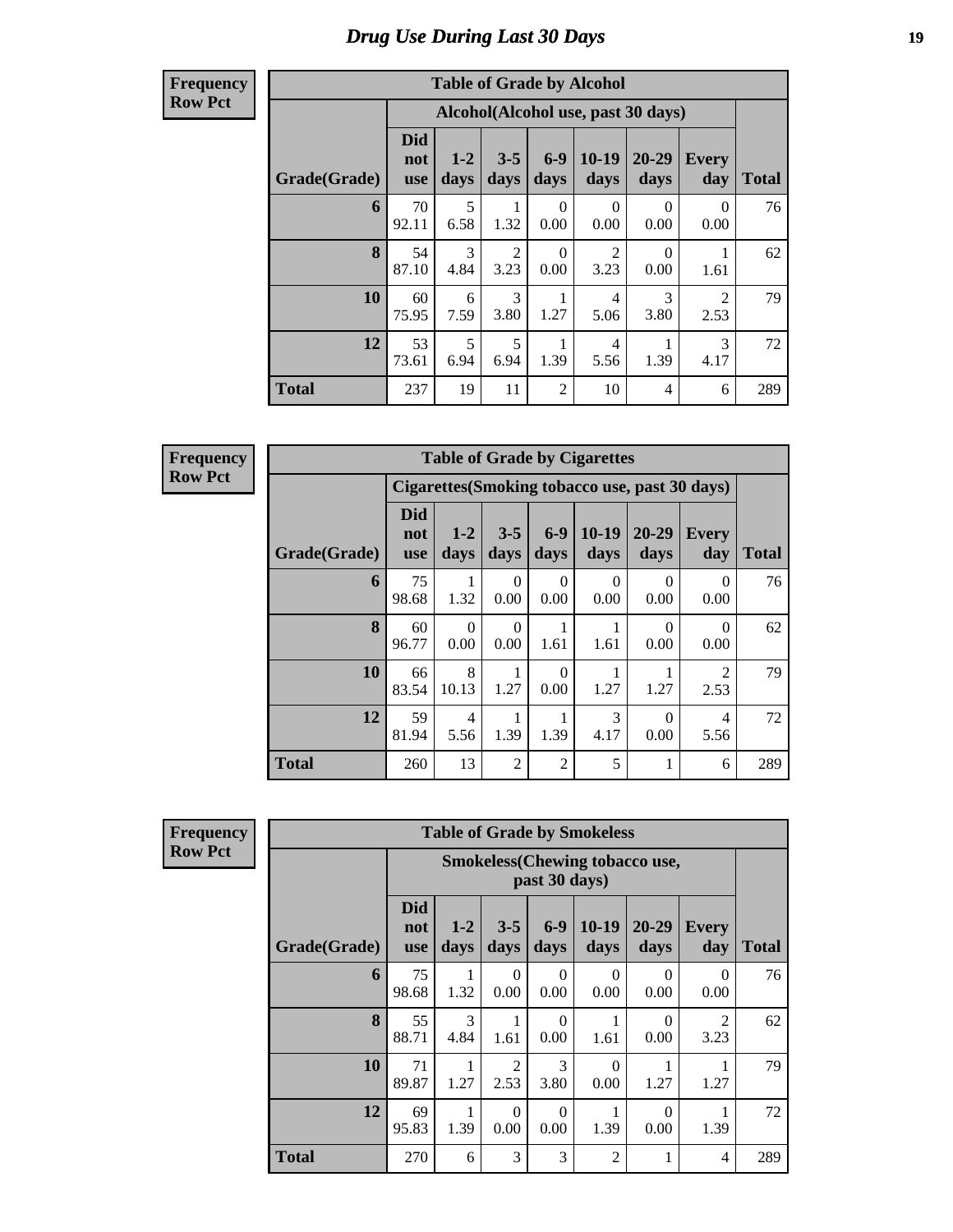| <b>Frequency</b> |
|------------------|
| <b>Row Pct</b>   |

| <b>Table of Grade by Marijuana</b> |                          |                                         |                  |                  |                  |                   |                     |              |  |  |  |
|------------------------------------|--------------------------|-----------------------------------------|------------------|------------------|------------------|-------------------|---------------------|--------------|--|--|--|
|                                    |                          | Marijuana (Marijuana use, past 30 days) |                  |                  |                  |                   |                     |              |  |  |  |
| Grade(Grade)                       | Did<br>not<br><b>use</b> | $1 - 2$<br>days                         | $3 - 5$<br>days  | $6-9$<br>days    | $10-19$<br>days  | $20 - 29$<br>days | <b>Every</b><br>day | <b>Total</b> |  |  |  |
| 6                                  | 76<br>100.00             | 0<br>0.00                               | $\Omega$<br>0.00 | $\Omega$<br>0.00 | 0<br>0.00        | $\Omega$<br>0.00  | 0<br>0.00           | 76           |  |  |  |
| 8                                  | 61<br>98.39              | $\Omega$<br>0.00                        | 1.61             | $\Omega$<br>0.00 | 0<br>0.00        | 0<br>0.00         | $\Omega$<br>0.00    | 62           |  |  |  |
| 10                                 | 70<br>88.61              | $\overline{2}$<br>2.53                  | 2<br>2.53        | 1.27             | $\theta$<br>0.00 | 1.27              | 3<br>3.80           | 79           |  |  |  |
| 12                                 | 68<br>94.44              | $\mathcal{D}_{\mathcal{A}}$<br>2.78     | $\Omega$<br>0.00 | $\Omega$<br>0.00 | 1<br>1.39        | 0<br>0.00         | 1.39                | 72           |  |  |  |
| <b>Total</b>                       | 275                      | 4                                       | 3                | 1                | 1                |                   | 4                   | 289          |  |  |  |

| Frequency      |              | <b>Table of Grade by Cocaine</b>              |                               |                     |              |  |
|----------------|--------------|-----------------------------------------------|-------------------------------|---------------------|--------------|--|
| <b>Row Pct</b> |              | <b>Cocaine</b> (Cocaine<br>use, past 30 days) |                               |                     |              |  |
|                | Grade(Grade) | <b>Did</b><br>not<br><b>use</b>               | $1-2$<br>days                 | <b>Every</b><br>day | <b>Total</b> |  |
|                | 6            | 75<br>98.68                                   | 1.32                          | $\Omega$<br>0.00    | 76           |  |
|                | 8            | 62<br>100.00                                  | 0<br>0.00                     | 0<br>0.00           | 62           |  |
|                | 10           | 77<br>97.47                                   | 1.27                          | 1.27                | 79           |  |
|                | 12           | 71<br>98.61                                   | 1<br>$\Omega$<br>0.00<br>1.39 |                     |              |  |
|                | <b>Total</b> | 285                                           | 3                             | 1                   | 289          |  |

| Frequency      | <b>Table of Grade by Inhalants</b> |                                 |                                                  |               |                     |              |  |  |  |  |
|----------------|------------------------------------|---------------------------------|--------------------------------------------------|---------------|---------------------|--------------|--|--|--|--|
| <b>Row Pct</b> |                                    |                                 | <b>Inhalants</b> (Inhalant use,<br>past 30 days) |               |                     |              |  |  |  |  |
|                | Grade(Grade)                       | <b>Did</b><br>not<br><b>use</b> | $3 - 5$<br>days                                  | $6-9$<br>days | <b>Every</b><br>day | <b>Total</b> |  |  |  |  |
|                | 6                                  | 76<br>100.00                    | 0<br>0.00                                        | 0<br>0.00     | 0<br>0.00           | 76           |  |  |  |  |
|                | 8                                  | 60<br>96.77                     | 1.61                                             | 1.61          | 0<br>0.00           | 62           |  |  |  |  |
|                | 10                                 | 78<br>98.73                     | $\Omega$<br>0.00                                 | 0<br>0.00     | 1.27                | 79           |  |  |  |  |
|                | 12                                 | 72<br>100.00                    | $\Omega$<br>0.00                                 | 0<br>0.00     | $\Omega$<br>0.00    | 72           |  |  |  |  |
|                | <b>Total</b>                       | 286                             | 1                                                | 1             | 1                   | 289          |  |  |  |  |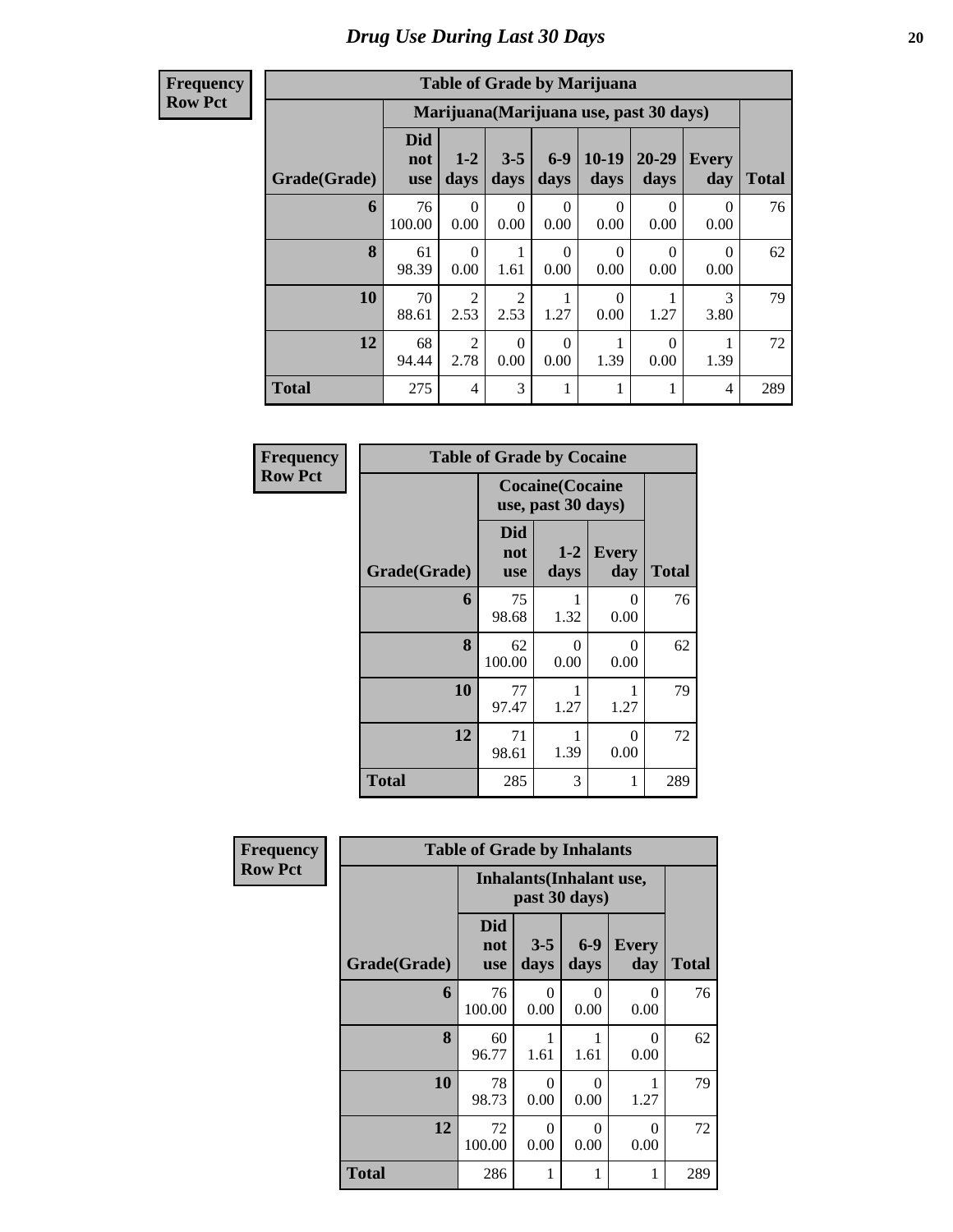### *Drug Use During Last 30 Days* **21**

| Frequency      |              | <b>Table of Grade by Steroids</b> |                                        |                  |                     |              |  |  |
|----------------|--------------|-----------------------------------|----------------------------------------|------------------|---------------------|--------------|--|--|
| <b>Row Pct</b> |              |                                   | Steroids(Steroid use,<br>past 30 days) |                  |                     |              |  |  |
|                | Grade(Grade) | <b>Did</b><br>not<br><b>use</b>   | $1-2$<br>days                          | $3 - 5$<br>days  | <b>Every</b><br>day | <b>Total</b> |  |  |
|                | 6            | 76<br>100.00                      | 0<br>0.00                              | 0<br>0.00        | 0<br>0.00           | 76           |  |  |
|                | 8            | 59<br>95.16                       | 2<br>3.23                              | 1.61             | $\Omega$<br>0.00    | 62           |  |  |
|                | 10           | 77<br>97.47                       | $\Omega$<br>0.00                       | 1.27             | 1.27                | 79           |  |  |
|                | 12           | 72<br>100.00                      | $\Omega$<br>0.00                       | $\Omega$<br>0.00 | $\Omega$<br>0.00    | 72           |  |  |
|                | <b>Total</b> | 284                               | 2                                      | $\overline{2}$   | 1                   | 289          |  |  |

| Frequency      | <b>Table of Grade by Ecstasy</b> |                                       |               |                     |              |  |  |  |  |
|----------------|----------------------------------|---------------------------------------|---------------|---------------------|--------------|--|--|--|--|
| <b>Row Pct</b> |                                  | Ecstasy(Ecstasy use,<br>past 30 days) |               |                     |              |  |  |  |  |
|                | Grade(Grade)                     | <b>Did</b><br>not<br><b>use</b>       | $1-2$<br>days | <b>Every</b><br>day | <b>Total</b> |  |  |  |  |
|                | 6                                | 76<br>100.00                          | 0<br>0.00     | 0<br>0.00           | 76           |  |  |  |  |
|                | 8                                | 61<br>98.39                           | 1<br>1.61     | 0<br>0.00           | 62           |  |  |  |  |
|                | 10                               | 78<br>98.73                           | 0<br>0.00     | 1.27                | 79           |  |  |  |  |
|                | 12                               | 72<br>100.00                          | 0<br>0.00     | 0<br>0.00           | 72           |  |  |  |  |
|                | <b>Total</b>                     | 287                                   | 1             | 1                   | 289          |  |  |  |  |

| Frequency      |              | <b>Table of Grade by Meth</b>                      |                  |              |
|----------------|--------------|----------------------------------------------------|------------------|--------------|
| <b>Row Pct</b> |              | <b>Meth</b> (Methamphetamine<br>use, past 30 days) |                  |              |
|                | Grade(Grade) | Did not use                                        | <b>Every day</b> | <b>Total</b> |
|                | 6            | 76<br>100.00                                       | 0<br>0.00        | 76           |
|                | 8            | 62<br>100.00                                       | 0<br>0.00        | 62           |
|                | 10           | 78<br>98.73                                        | 1.27             | 79           |
|                | 12           | 72<br>100.00                                       | $\Omega$<br>0.00 | 72           |
|                | <b>Total</b> | 288                                                | 1                | 289          |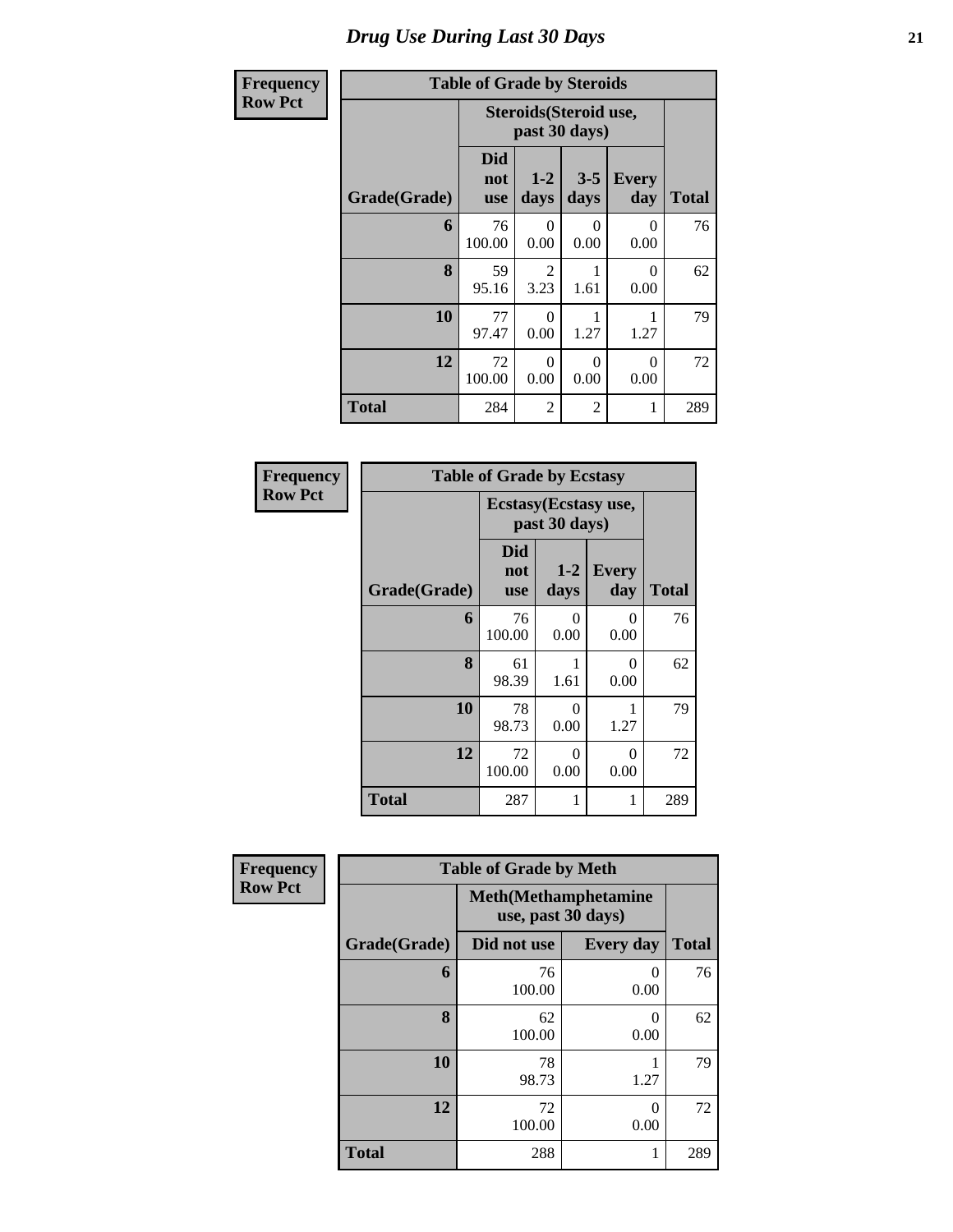| <b>Frequency</b> | <b>Table of Grade by Hallucinogens</b>                                     |              |                                                   |           |     |  |  |
|------------------|----------------------------------------------------------------------------|--------------|---------------------------------------------------|-----------|-----|--|--|
| <b>Row Pct</b>   |                                                                            |              | Hallucinogens (Hallucinogen<br>use, past 30 days) |           |     |  |  |
|                  | Did not<br><b>Every</b><br>Grade(Grade)<br>$1-2$ days<br>day<br><b>use</b> |              |                                                   |           |     |  |  |
|                  | 6                                                                          | 75<br>98.68  | 1.32                                              | 0<br>0.00 | 76  |  |  |
|                  | 8                                                                          | 62<br>100.00 | 0<br>0.00                                         | 0<br>0.00 | 62  |  |  |
|                  | 10                                                                         | 78<br>98.73  | 0<br>0.00                                         | 1.27      | 79  |  |  |
|                  | 12                                                                         | 72<br>100.00 | 0<br>0.00                                         | 0<br>0.00 | 72  |  |  |
|                  | <b>Total</b>                                                               | 287          |                                                   |           | 289 |  |  |

| <b>Frequency</b> |
|------------------|
| <b>Row Pct</b>   |

٦ r

| <b>Table of Grade by Prescription</b> |                                 |                                                                                                                 |                        |           |                        |                      |     |  |  |  |  |
|---------------------------------------|---------------------------------|-----------------------------------------------------------------------------------------------------------------|------------------------|-----------|------------------------|----------------------|-----|--|--|--|--|
|                                       |                                 | <b>Prescription</b> (Prescription drugs not<br>prescribed to me, past 30 days)                                  |                        |           |                        |                      |     |  |  |  |  |
| Grade(Grade)                          | <b>Did</b><br>not<br><b>use</b> | $10-19$<br>$3 - 5$<br>$6 - 9$<br>$1 - 2$<br><b>Every</b><br>days<br><b>Total</b><br>days<br>day<br>days<br>days |                        |           |                        |                      |     |  |  |  |  |
| 6                                     | 74<br>97.37                     | 2<br>2.63                                                                                                       | ∩<br>0.00              | 0<br>0.00 | 0<br>0.00              | $\mathbf{0}$<br>0.00 | 76  |  |  |  |  |
| 8                                     | 60<br>96.77                     | 2<br>3.23                                                                                                       | 0<br>0.00              | 0<br>0.00 | 0<br>0.00              | $\Omega$<br>0.00     | 62  |  |  |  |  |
| 10                                    | 74<br>93.67                     | $\Omega$<br>0.00                                                                                                | $\mathfrak{D}$<br>2.53 | 0<br>0.00 | $\overline{2}$<br>2.53 | 1.27                 | 79  |  |  |  |  |
| 12                                    | 71<br>98.61                     | $\Omega$<br>$\Omega$<br>0<br>0<br>0.00<br>1.39<br>0.00<br>0.00<br>0.00                                          |                        |           |                        |                      |     |  |  |  |  |
| <b>Total</b>                          | 279                             | $\overline{4}$                                                                                                  | $\overline{c}$         | 1         | 2                      |                      | 289 |  |  |  |  |

٦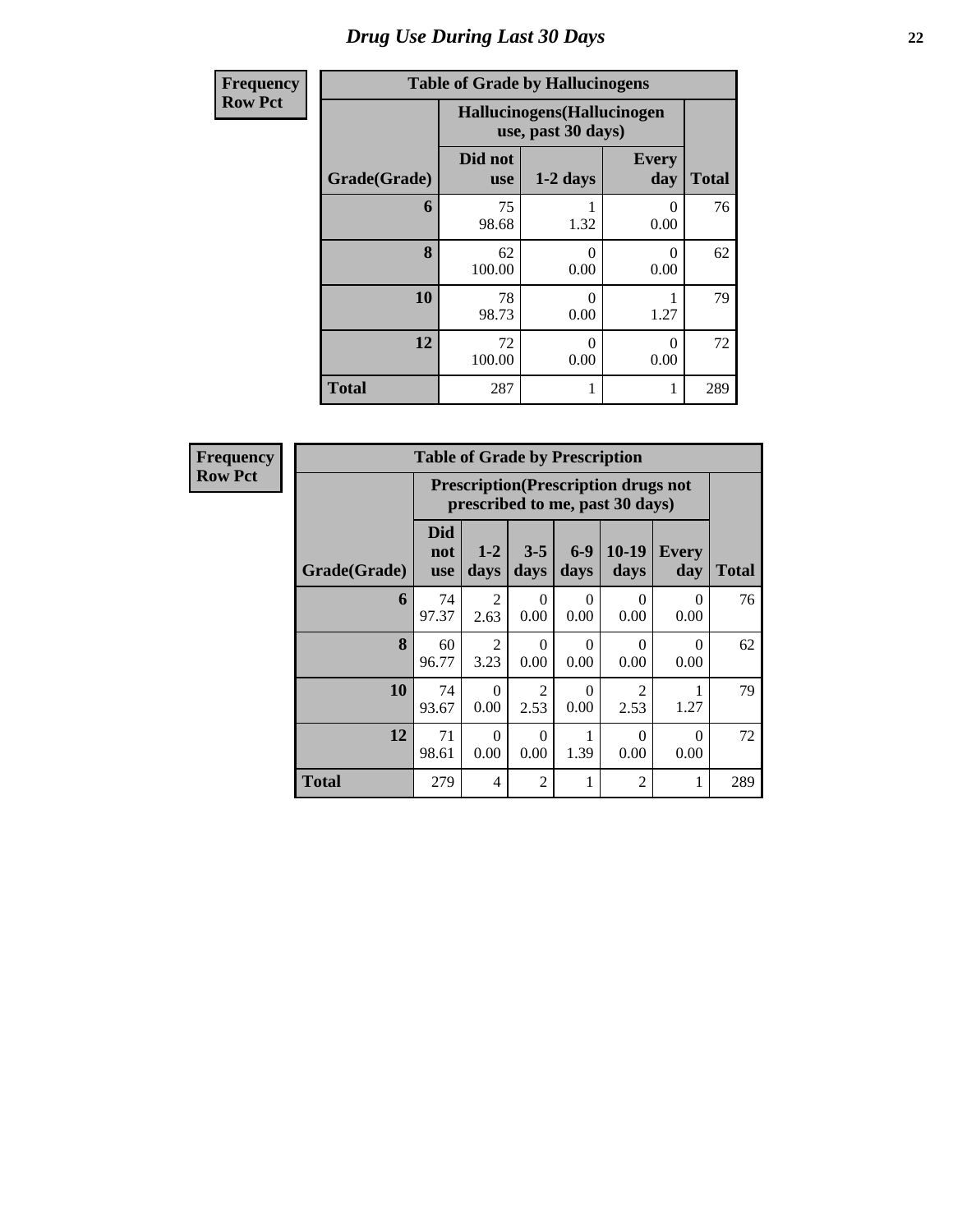#### **Frequency Col Pct**

| ncy | <b>Table of Alcoholease by Grade</b> |             |             |             |             |              |  |  |  |
|-----|--------------------------------------|-------------|-------------|-------------|-------------|--------------|--|--|--|
|     | Grade(Grade)<br>Alcoholease(It is    |             |             |             |             |              |  |  |  |
|     | easy to get alcohol)                 | 6           | 8           | 10          | 12          | <b>Total</b> |  |  |  |
|     | <b>Strongly Agree</b>                | 10<br>13.16 | 17<br>27.42 | 32<br>40.51 | 26<br>36.11 | 85           |  |  |  |
|     | <b>Somewhat Agree</b>                | 7<br>9.21   | 15<br>24.19 | 17<br>21.52 | 20<br>27.78 | 59           |  |  |  |
|     | <b>Somewhat Disagree</b>             | 7<br>9.21   | 11.29       | 12<br>15.19 | 11<br>15.28 | 37           |  |  |  |
|     | <b>Strongly Disagree</b>             | 52<br>68.42 | 23<br>37.10 | 18<br>22.78 | 15<br>20.83 | 108          |  |  |  |
|     | <b>Total</b>                         | 76          | 62          | 79          | 72          | 289          |  |  |  |

| Frequency      | <b>Table of Cigarettesease by Grade</b>                 |             |                   |             |             |              |
|----------------|---------------------------------------------------------|-------------|-------------------|-------------|-------------|--------------|
| <b>Col Pct</b> | Cigarettesease(It is<br>easy to get smoking<br>tobacco) | 6           | Grade(Grade)<br>8 | 10          | 12          | <b>Total</b> |
|                | <b>Strongly Agree</b>                                   | 8<br>10.53  | 14<br>22.58       | 40<br>50.63 | 35<br>48.61 | 97           |
|                | <b>Somewhat Agree</b>                                   | 8<br>10.53  | 14<br>22.58       | 9<br>11.39  | 12<br>16.67 | 43           |
|                | <b>Somewhat Disagree</b>                                | 10<br>13.16 | 6<br>9.68         | 7<br>8.86   | 10<br>13.89 | 33           |
|                | <b>Strongly Disagree</b>                                | 50<br>65.79 | 28<br>45.16       | 23<br>29.11 | 15<br>20.83 | 116          |
|                | Total                                                   | 76          | 62                | 79          | 72          | 289          |

| <b>Frequency</b> | <b>Table of Smokelessease by Grade</b>             |                        |                                  |             |             |              |
|------------------|----------------------------------------------------|------------------------|----------------------------------|-------------|-------------|--------------|
| <b>Col Pct</b>   | <b>Smokelessease</b> (It is<br>easy to get chewing |                        | Grade(Grade)                     |             |             |              |
|                  | tobacco)                                           | 6                      | 8                                | <b>10</b>   | 12          | <b>Total</b> |
|                  | <b>Strongly Agree</b>                              | 11<br>14.47            | 18<br>29.03                      | 37<br>46.84 | 34<br>47.22 | 100          |
|                  | <b>Somewhat Agree</b>                              | 8<br>10.53             | 14<br>22.58                      | 9<br>11.39  | 12<br>16.67 | 43           |
|                  | <b>Somewhat Disagree</b>                           | $\overline{7}$<br>9.21 | $\overline{\mathcal{L}}$<br>8.06 | 8<br>10.13  | 9<br>12.50  | 29           |
|                  | <b>Strongly Disagree</b>                           | 50<br>65.79            | 25<br>40.32                      | 25<br>31.65 | 17<br>23.61 | 117          |
|                  | <b>Total</b>                                       | 76                     | 62                               | 79          | 72          | 289          |

ń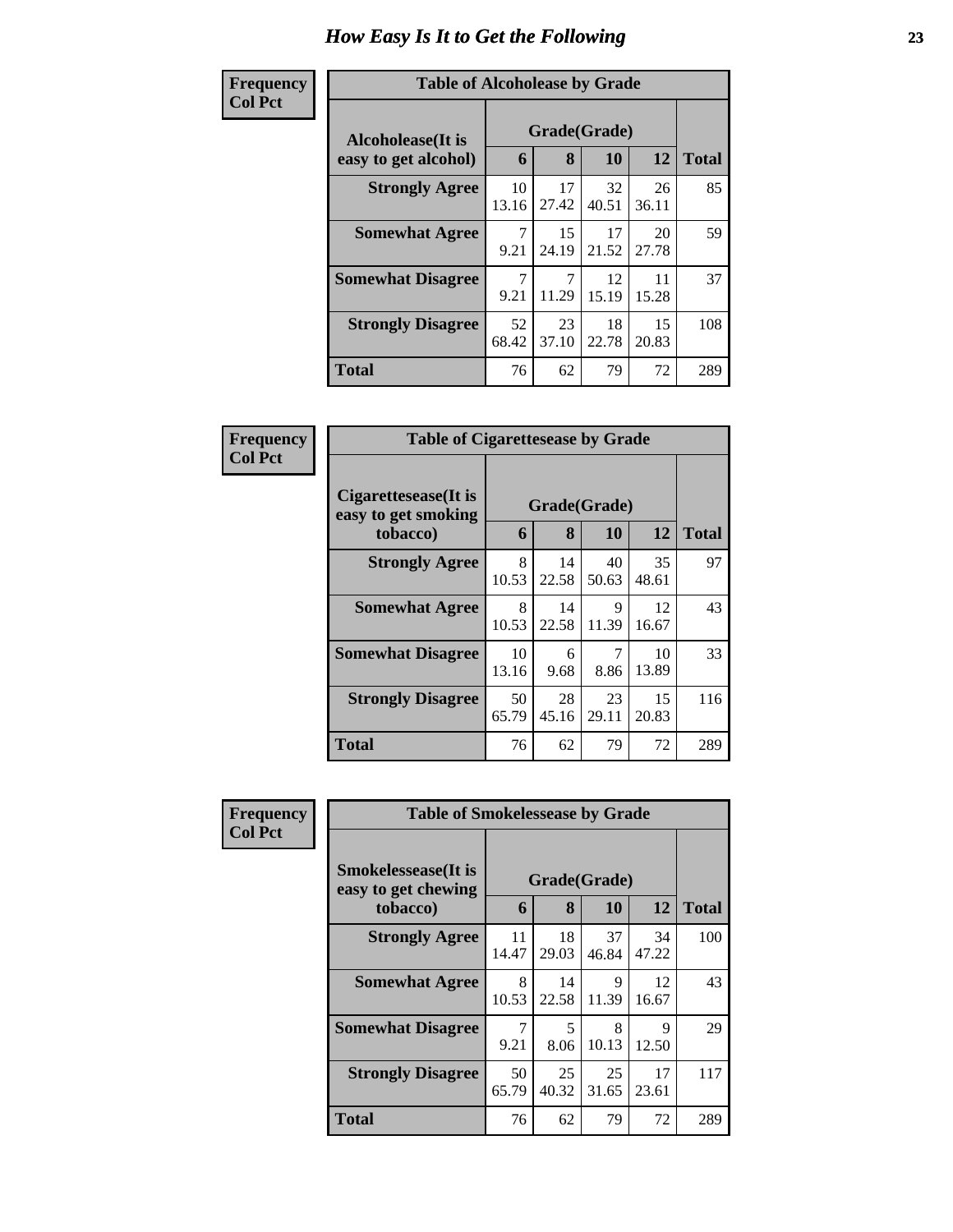| Frequency      | <b>Table of Marijuanaease by Grade</b>           |                                  |             |                           |             |              |  |
|----------------|--------------------------------------------------|----------------------------------|-------------|---------------------------|-------------|--------------|--|
| <b>Col Pct</b> | Marijuanaease(It is<br>easy to get<br>marijuana) | 6                                | 8           | Grade(Grade)<br><b>10</b> | 12          | <b>Total</b> |  |
|                | <b>Strongly Agree</b>                            | 6<br>7.89                        | 7<br>11.29  | 27<br>34.18               | 22<br>30.56 | 62           |  |
|                | <b>Somewhat Agree</b>                            | $\overline{\phantom{0}}$<br>6.58 | 7<br>11.29  | 7<br>8.86                 | 23<br>31.94 | 42           |  |
|                | <b>Somewhat Disagree</b>                         | 5<br>6.58                        | 13<br>20.97 | 12<br>15.19               | 8<br>11.11  | 38           |  |
|                | <b>Strongly Disagree</b>                         | 60<br>78.95                      | 35<br>56.45 | 33<br>41.77               | 19<br>26.39 | 147          |  |
|                | <b>Total</b>                                     | 76                               | 62          | 79                        | 72          | 289          |  |

| Frequency      | <b>Table of Cocaineease by Grade</b>              |             |             |                    |             |              |  |  |  |  |  |  |
|----------------|---------------------------------------------------|-------------|-------------|--------------------|-------------|--------------|--|--|--|--|--|--|
| <b>Col Pct</b> | <b>Cocaineease</b> (It is<br>easy to get cocaine) | 6           | 8           | Grade(Grade)<br>10 | 12          | <b>Total</b> |  |  |  |  |  |  |
|                | <b>Strongly Agree</b>                             | 8<br>10.53  | 6<br>9.68   | 18<br>22.78        | 16<br>22.22 | 48           |  |  |  |  |  |  |
|                | <b>Somewhat Agree</b>                             | 8<br>10.53  | 7<br>11.29  | 16<br>20.25        | 10<br>13.89 | 41           |  |  |  |  |  |  |
|                | <b>Somewhat Disagree</b>                          | 3<br>3.95   | 12<br>19.35 | 7<br>8.86          | 17<br>23.61 | 39           |  |  |  |  |  |  |
|                | <b>Strongly Disagree</b>                          | 57<br>75.00 | 37<br>59.68 | 38<br>48.10        | 29<br>40.28 | 161          |  |  |  |  |  |  |
|                | <b>Total</b>                                      | 76          | 62          | 79                 | 72          | 289          |  |  |  |  |  |  |

| <b>Frequency</b> | <b>Table of Inhalantsease by Grade</b> |              |             |             |             |              |  |  |  |  |  |  |
|------------------|----------------------------------------|--------------|-------------|-------------|-------------|--------------|--|--|--|--|--|--|
| <b>Col Pct</b>   | Inhalantsease(It is<br>easy to get     | Grade(Grade) |             |             |             |              |  |  |  |  |  |  |
|                  | inhalants)                             | 6            | 8           | 10          | 12          | <b>Total</b> |  |  |  |  |  |  |
|                  | <b>Strongly Agree</b>                  | 11<br>14.47  | 13<br>20.97 | 30<br>37.97 | 24<br>33.33 | 78           |  |  |  |  |  |  |
|                  | <b>Somewhat Agree</b>                  | 7<br>9.21    | 7<br>11.29  | 9<br>11.39  | 14<br>19.44 | 37           |  |  |  |  |  |  |
|                  | <b>Somewhat Disagree</b>               | 3<br>3.95    | 8<br>12.90  | 8<br>10.13  | 10<br>13.89 | 29           |  |  |  |  |  |  |
|                  | <b>Strongly Disagree</b>               | 55<br>72.37  | 34<br>54.84 | 32<br>40.51 | 24<br>33.33 | 145          |  |  |  |  |  |  |
|                  | <b>Total</b>                           | 76           | 62          | 79          | 72          | 289          |  |  |  |  |  |  |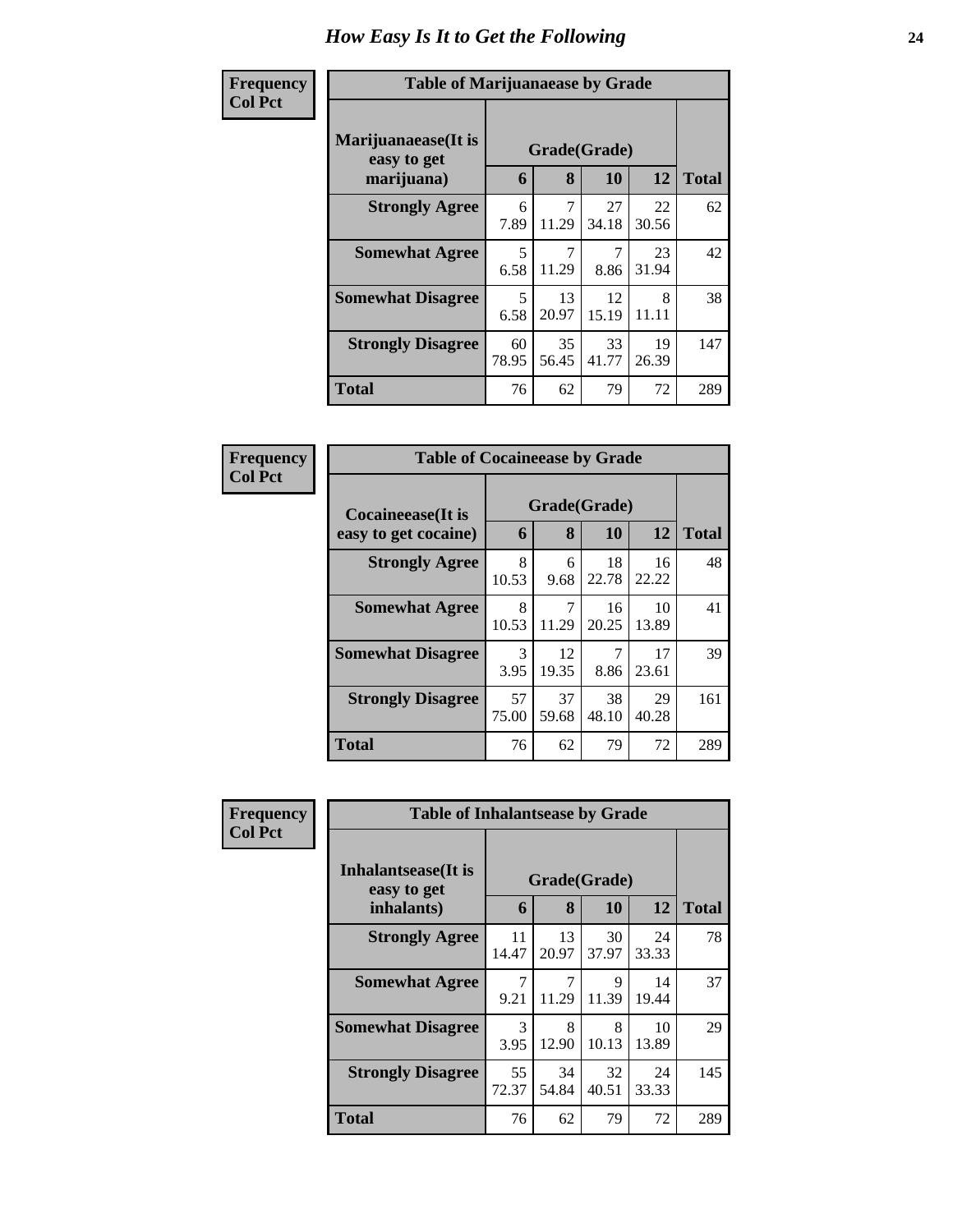| Frequency      | <b>Table of Steroidsease by Grade</b> |              |             |             |             |              |  |  |  |  |  |  |  |
|----------------|---------------------------------------|--------------|-------------|-------------|-------------|--------------|--|--|--|--|--|--|--|
| <b>Col Pct</b> | <b>Steroidsease</b> (It is            | Grade(Grade) |             |             |             |              |  |  |  |  |  |  |  |
|                | easy to get steroids)                 | 6            | 8           | 10          | 12          | <b>Total</b> |  |  |  |  |  |  |  |
|                | <b>Strongly Agree</b>                 | 7<br>9.21    | 10<br>16.13 | 11<br>13.92 | 11<br>15.28 | 39           |  |  |  |  |  |  |  |
|                | <b>Somewhat Agree</b>                 | 7<br>9.21    | 8<br>12.90  | 17<br>21.52 | 14<br>19.44 | 46           |  |  |  |  |  |  |  |
|                | <b>Somewhat Disagree</b>              | 9<br>11.84   | 10<br>16.13 | 12<br>15.19 | 17<br>23.61 | 48           |  |  |  |  |  |  |  |
|                | <b>Strongly Disagree</b>              | 53<br>69.74  | 34<br>54.84 | 39<br>49.37 | 30<br>41.67 | 156          |  |  |  |  |  |  |  |
|                | Total                                 | 76           | 62          | 79          | 72          | 289          |  |  |  |  |  |  |  |

| Frequency      | <b>Table of Ecstasyease by Grade</b>              |             |             |                    |             |              |  |  |  |  |  |  |  |
|----------------|---------------------------------------------------|-------------|-------------|--------------------|-------------|--------------|--|--|--|--|--|--|--|
| <b>Col Pct</b> | <b>Ecstasyease</b> (It is<br>easy to get ecstasy) | 6           | 8           | Grade(Grade)<br>10 | 12          | <b>Total</b> |  |  |  |  |  |  |  |
|                | <b>Strongly Agree</b>                             | 5<br>6.58   | 6<br>9.68   | 19<br>24.05        | 12<br>16.67 | 42           |  |  |  |  |  |  |  |
|                | <b>Somewhat Agree</b>                             | 6<br>7.89   | 4<br>6.45   | 8<br>10.13         | 8<br>11.11  | 26           |  |  |  |  |  |  |  |
|                | <b>Somewhat Disagree</b>                          | 6<br>7.89   | 12<br>19.35 | 12<br>15.19        | 18<br>25.00 | 48           |  |  |  |  |  |  |  |
|                | <b>Strongly Disagree</b>                          | 59<br>77.63 | 40<br>64.52 | 40<br>50.63        | 34<br>47.22 | 173          |  |  |  |  |  |  |  |
|                | Total                                             | 76          | 62          | 79                 | 72          | 289          |  |  |  |  |  |  |  |

| Frequency      | <b>Table of Methease by Grade</b>                          |             |             |                           |             |              |  |  |  |  |
|----------------|------------------------------------------------------------|-------------|-------------|---------------------------|-------------|--------------|--|--|--|--|
| <b>Col Pct</b> | <b>Methease</b> (It is easy<br>to get<br>methamphetamines) | 6           | 8           | Grade(Grade)<br><b>10</b> | 12          | <b>Total</b> |  |  |  |  |
|                | <b>Strongly Agree</b>                                      | 9<br>11.84  | 6<br>9.68   | 14<br>17.72               | 11<br>15.28 | 40           |  |  |  |  |
|                | <b>Somewhat Agree</b>                                      | 4<br>5.26   | 5<br>8.06   | 10<br>12.66               | 8<br>11.11  | 27           |  |  |  |  |
|                | <b>Somewhat Disagree</b>                                   | 4<br>5.26   | 13<br>20.97 | 10<br>12.66               | 18<br>25.00 | 45           |  |  |  |  |
|                | <b>Strongly Disagree</b>                                   | 59<br>77.63 | 38<br>61.29 | 45<br>56.96               | 35<br>48.61 | 177          |  |  |  |  |
|                | <b>Total</b>                                               | 76          | 62          | 79                        | 72          | 289          |  |  |  |  |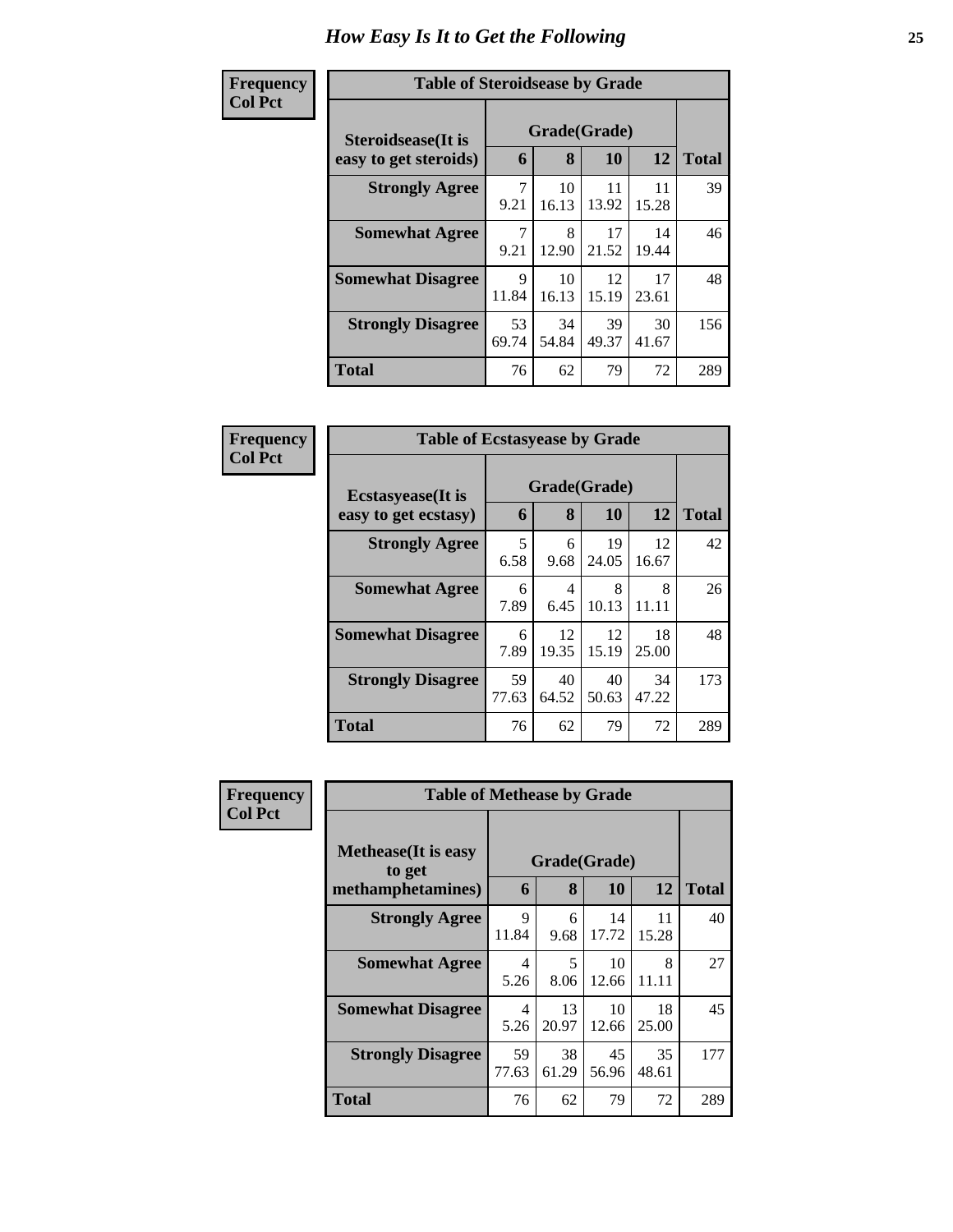| Frequency<br><b>Col Pct</b> | <b>Table of Hallucinogensease by Grade</b>               |             |                   |             |             |              |
|-----------------------------|----------------------------------------------------------|-------------|-------------------|-------------|-------------|--------------|
|                             | Hallucinogensease(It<br>is easy to get<br>hallucinogens) | 6           | Grade(Grade)<br>8 | <b>10</b>   | 12          | <b>Total</b> |
|                             | <b>Strongly Agree</b>                                    | 8<br>10.53  | 6<br>9.68         | 12<br>15.19 | 11<br>15.28 | 37           |
|                             | <b>Somewhat Agree</b>                                    | 5<br>6.58   | 11.29             | 4<br>5.06   | 8<br>11.11  | 24           |
|                             | <b>Somewhat Disagree</b>                                 | 5<br>6.58   | 10<br>16.13       | 17<br>21.52 | 18<br>25.00 | 50           |
|                             | <b>Strongly Disagree</b>                                 | 58<br>76.32 | 39<br>62.90       | 46<br>58.23 | 35<br>48.61 | 178          |
|                             | <b>Total</b>                                             | 76          | 62                | 79          | 72          | 289          |

| Frequency      | <b>Table of Prescriptionease by Grade</b>                                                |             |              |             |             |              |  |  |  |  |
|----------------|------------------------------------------------------------------------------------------|-------------|--------------|-------------|-------------|--------------|--|--|--|--|
| <b>Col Pct</b> | <b>Prescriptionease</b> (It<br>is easy to get<br>prescription drugs<br>not prescribed to |             | Grade(Grade) |             |             |              |  |  |  |  |
|                | me)                                                                                      | 6           | 8            | <b>10</b>   | 12          | <b>Total</b> |  |  |  |  |
|                | <b>Strongly Agree</b>                                                                    | 10<br>13.16 | 18<br>29.03  | 33<br>41.77 | 28<br>38.89 | 89           |  |  |  |  |
|                | <b>Somewhat Agree</b>                                                                    | 9<br>11.84  | 8<br>12.90   | 13<br>16.46 | 14<br>19.44 | 44           |  |  |  |  |
|                | <b>Somewhat Disagree</b>                                                                 | 11<br>14.47 | 6<br>9.68    | 5<br>6.33   | 10<br>13.89 | 32           |  |  |  |  |
|                | <b>Strongly Disagree</b>                                                                 | 46<br>60.53 | 30<br>48.39  | 28<br>35.44 | 20<br>27.78 | 124          |  |  |  |  |
|                | Total                                                                                    | 76          | 62           | 79          | 72          | 289          |  |  |  |  |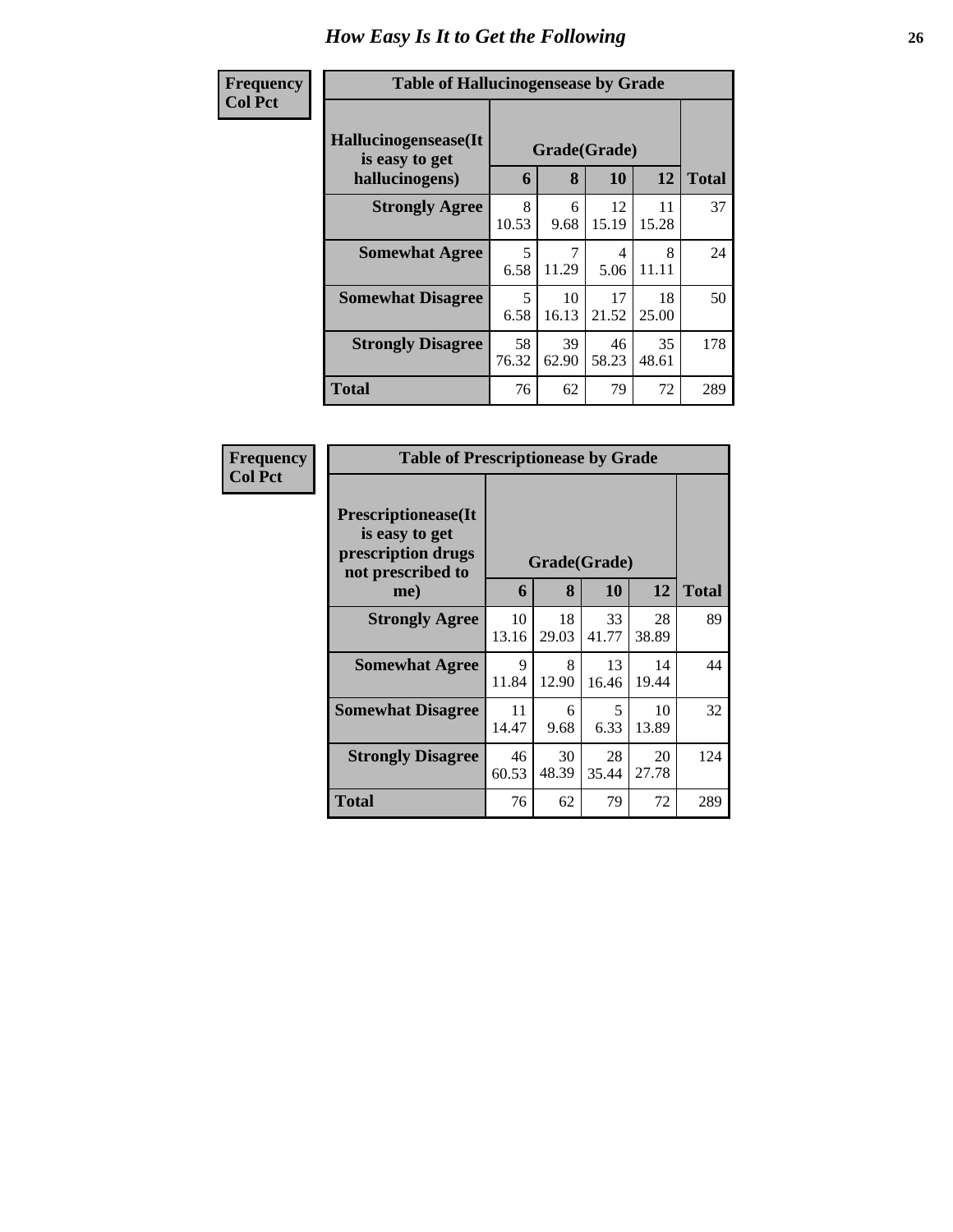*Age at Onset of Use* **27** *Results for "Age at Onset of Use" questions exclude students who said they did not use that substance*

| <b>Frequency</b> | <b>Table of Grade by Alcoholinit</b> |                  |                  |                |                                |            |                         |                         |                                                  |                        |                  |              |
|------------------|--------------------------------------|------------------|------------------|----------------|--------------------------------|------------|-------------------------|-------------------------|--------------------------------------------------|------------------------|------------------|--------------|
| <b>Row Pct</b>   |                                      |                  |                  |                |                                |            |                         |                         | Alcoholinit (I started using alcohol when I was) |                        |                  |              |
|                  |                                      | 8 or             |                  |                |                                |            |                         |                         |                                                  |                        |                  |              |
|                  | Grade(Grade)                         | younger          | 9                | 10             | 11                             | 12         | 13                      | 14                      | 15                                               | 16                     | <b>17</b>        | <b>Total</b> |
|                  | 6                                    | 16.67            | 16.67            | 16.67          | 2<br>33.33                     | 16.67      | $\overline{0}$<br>0.00  | $\Omega$<br>0.00        | $\theta$<br>0.00                                 | $\Omega$<br>0.00       | $\Omega$<br>0.00 | 6            |
|                  | 8                                    | $\Omega$<br>0.00 | 7.69             | 1<br>7.69      | 2<br>15.38                     | 3<br>23.08 | 5<br>38.46              | 7.69                    | $\Omega$<br>0.00                                 | $\Omega$<br>0.00       | $\Omega$<br>0.00 | 13           |
|                  | 10                                   | 3<br>9.68        | $\theta$<br>0.00 | 1<br>3.23      | 2<br>6.45                      | 3<br>9.68  | $\overline{4}$<br>12.90 | 8<br>25.81              | 8<br>25.81                                       | $\overline{2}$<br>6.45 | $\Omega$<br>0.00 | 31           |
|                  | 12                                   | 2.70             | $\theta$<br>0.00 | 1<br>2.70      | 2.70                           | 2<br>5.41  | 2<br>5.41               | $\overline{4}$<br>10.81 | 8<br>21.62                                       | 11<br>29.73            | 7<br>18.92       | 37           |
|                  | <b>Total</b>                         | 5                | $\overline{c}$   | $\overline{4}$ | 7                              | 9          | 11                      | 13                      | 16                                               | 13                     | 7                | 87           |
|                  |                                      |                  |                  |                | <b>Frequency Missing = 202</b> |            |                         |                         |                                                  |                        |                  |              |

**Frequency Row Pct**

| <b>Table of Grade by Cigarettesinit</b>                                                   |                                                      |                  |                                |                        |                         |                         |                  |                  |                        |           |              |
|-------------------------------------------------------------------------------------------|------------------------------------------------------|------------------|--------------------------------|------------------------|-------------------------|-------------------------|------------------|------------------|------------------------|-----------|--------------|
|                                                                                           | Cigarettesinit(I started smoking tobacco when I was) |                  |                                |                        |                         |                         |                  |                  |                        |           |              |
| Grade(Grade)   younger                                                                    | 8 or                                                 | 9                | 10                             | 11                     | 12                      | 13                      | 14               | 15               | <b>16</b>              | <b>17</b> | <b>Total</b> |
| 6                                                                                         | $\theta$<br>0.00                                     | $\Omega$<br>0.00 | 100.00                         | $\left($<br>0.00       | $\Omega$<br>0.00        | $\Omega$<br>0.00        | $\Omega$<br>0.00 | $\Omega$<br>0.00 | $\Omega$<br>0.00       | 0<br>0.00 |              |
| 8                                                                                         | $\Omega$<br>0.00                                     | 3<br>50.00       | $\Omega$<br>0.00               | $\Omega$<br>0.00       | $\mathfrak{D}$<br>33.33 | 16.67                   | $\Omega$<br>0.00 | $\Omega$<br>0.00 | $\Omega$<br>0.00       | 0<br>0.00 | 6            |
| 10                                                                                        | 4.35                                                 | 0<br>0.00        | $\mathfrak{D}$<br>8.70         | $\mathfrak{D}$<br>8.70 | $\overline{4}$<br>17.39 | 3<br>13.04              | 4.35             | 8<br>34.78       | $\mathfrak{D}$<br>8.70 | 0<br>0.00 | 23           |
| 12                                                                                        | 6.67                                                 | 6.67             | $\Omega$<br>0.00               | 6.67                   | $\Omega$<br>0.00        | $\overline{c}$<br>13.33 | 6.67             | 2<br>13.33       | 6<br>40.00             | 6.67      | 15           |
| <b>Total</b><br>3<br>3<br>$\overline{2}$<br>10<br>8<br>$\overline{2}$<br>4<br>6<br>1<br>6 |                                                      |                  |                                |                        |                         |                         |                  |                  |                        |           |              |
|                                                                                           |                                                      |                  | <b>Frequency Missing = 244</b> |                        |                         |                         |                  |                  |                        |           |              |

**Frequency Row Pct**

|              |                         |                                                                          |                  | <b>Table of Grade by Smokelessinit</b> |                  |                  |                         |                  |                      |                  |                |  |
|--------------|-------------------------|--------------------------------------------------------------------------|------------------|----------------------------------------|------------------|------------------|-------------------------|------------------|----------------------|------------------|----------------|--|
|              |                         | Smokelessinit(I started chewing tobacco when I was)                      |                  |                                        |                  |                  |                         |                  |                      |                  |                |  |
| Grade(Grade) | 8 or<br>younger         | 15<br>9<br><b>10</b><br>12<br>13<br>11<br>14<br>16<br><b>Total</b><br>17 |                  |                                        |                  |                  |                         |                  |                      |                  |                |  |
| 6            | $\theta$<br>0.00        | 0<br>0.00                                                                | 50.00            | 50.00                                  | $\Omega$<br>0.00 | $\Omega$<br>0.00 | $\Omega$<br>0.00        | $\Omega$<br>0.00 | $\mathbf{0}$<br>0.00 | 0.00             | $\mathfrak{D}$ |  |
| 8            | 12.50                   | 25.00                                                                    | 0<br>0.00        | $\overline{c}$<br>25.00                | 0.00             | 12.50            | 12.50                   | $\Omega$<br>0.00 | $\Omega$<br>0.00     | 12.50            | 8              |  |
| 10           | $\theta$<br>0.00        | $\theta$<br>0.00                                                         | 0<br>0.00        | $\Omega$<br>0.00                       | 18.18            | 4<br>36.36       | $\overline{c}$<br>18.18 | 18.18            | 9.09                 | $\Omega$<br>0.00 | 11             |  |
| 12           | $\mathfrak{D}$<br>33.33 | $\Omega$<br>0.00                                                         | $\Omega$<br>0.00 | $\Omega$<br>0.00                       | 16.67            | 0<br>0.00        | $\Omega$<br>0.00        | 3<br>50.00       | $\Omega$<br>0.00     | 0.00             | 6              |  |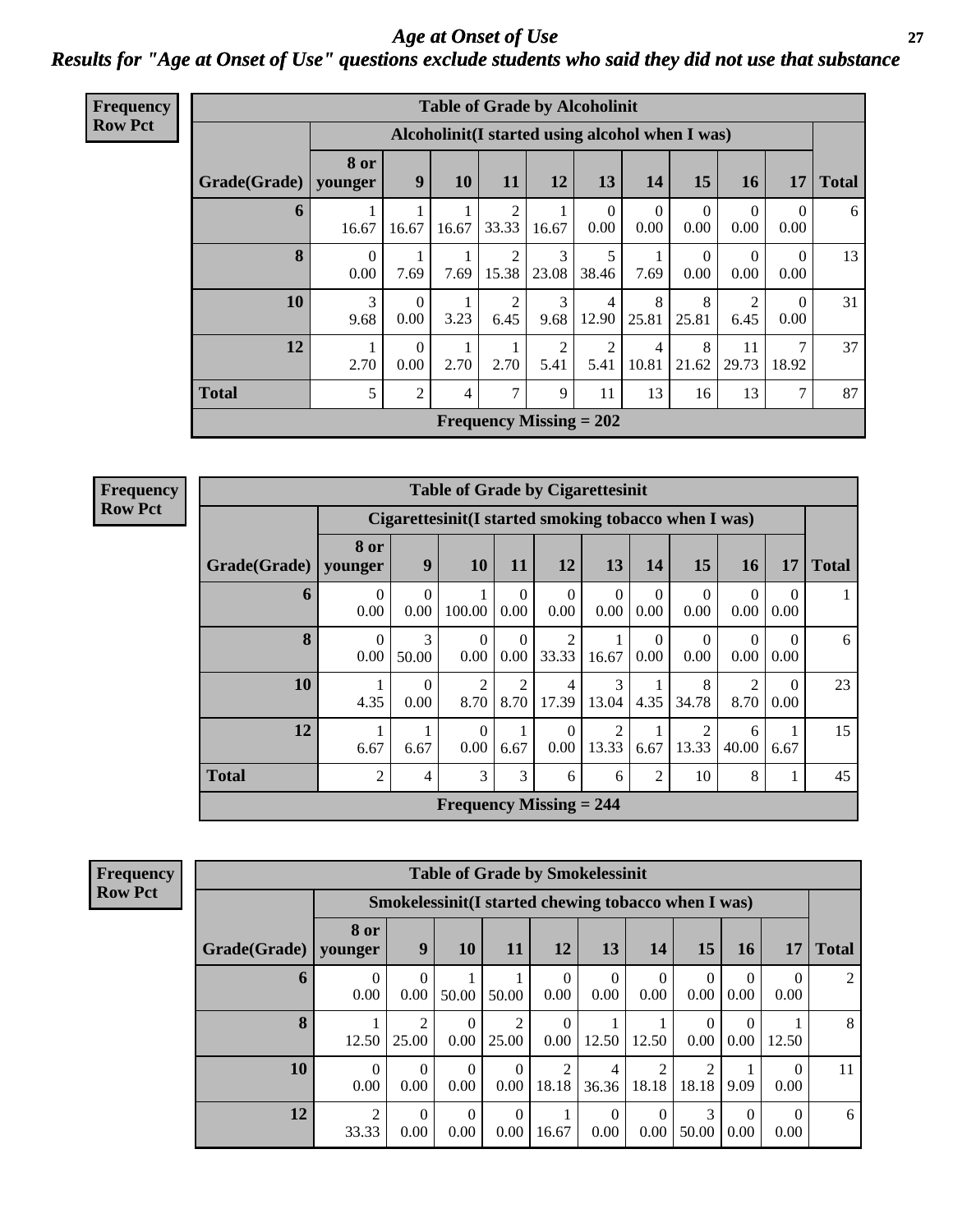#### *Results for "Age at Onset of Use" questions exclude students who said they did not use that substance*

| <b>Frequency</b> |
|------------------|
| <b>Row Pct</b>   |

| <b>Table of Grade by Smokelessinit</b> |              |                                                     |    |               |    |                 |               |    |    |  |              |
|----------------------------------------|--------------|-----------------------------------------------------|----|---------------|----|-----------------|---------------|----|----|--|--------------|
|                                        |              | Smokelessinit(I started chewing tobacco when I was) |    |               |    |                 |               |    |    |  |              |
| $Grade(Grade)$ younger                 | 8 or         | 9                                                   | 10 | 11            | 12 | 13 <sup>1</sup> | 14            | 15 | 16 |  | <b>Total</b> |
| <b>Total</b>                           | $\mathbf{z}$ | 2                                                   |    | $\mathcal{R}$ | 3  | 5               | $\mathcal{R}$ |    |    |  | 27           |
| Frequency Missing $= 262$              |              |                                                     |    |               |    |                 |               |    |    |  |              |

| <b>Frequency</b> | <b>Table of Grade by Marijuanainit</b> |                         |                  |                         |                                                         |                  |                         |                         |                  |                |
|------------------|----------------------------------------|-------------------------|------------------|-------------------------|---------------------------------------------------------|------------------|-------------------------|-------------------------|------------------|----------------|
| <b>Row Pct</b>   |                                        |                         |                  |                         | Marijuanainit (I started using marijuana when I<br>was) |                  |                         |                         |                  |                |
|                  | Grade(Grade)                           | 10                      | 11               | 12                      | 13                                                      | 14               | 15                      | 16                      | 17               | <b>Total</b>   |
|                  | 6                                      | $\Omega$                | $\theta$<br>٠    | $\Omega$                | $\Omega$                                                | $\Omega$         | $\Omega$                | $\Omega$                | $\Omega$         | $\overline{0}$ |
|                  | 8                                      | $\Omega$<br>0.00        | $\Omega$<br>0.00 | $\Omega$<br>0.00        | 100.00                                                  | $\Omega$<br>0.00 | $\Omega$<br>0.00        | $\Omega$<br>0.00        | $\Omega$<br>0.00 |                |
|                  | 10                                     | $\Omega$<br>0.00        | $\Omega$<br>0.00 | $\mathfrak{D}$<br>16.67 | $\Omega$<br>0.00                                        | 4<br>33.33       | $\overline{4}$<br>33.33 | $\mathfrak{D}$<br>16.67 | $\Omega$<br>0.00 | 12             |
|                  | 12                                     | $\mathfrak{D}$<br>22.22 | 11.11            | 11.11                   | 11.11                                                   | $\Omega$<br>0.00 | 11.11                   | $\mathfrak{D}$<br>22.22 | 11.11            | 9              |
|                  | <b>Total</b>                           | $\overline{2}$          |                  | 3                       | 2                                                       | $\overline{4}$   | 5                       | 4                       | 1                | 22             |
|                  |                                        |                         |                  |                         | Frequency Missing $= 267$                               |                  |                         |                         |                  |                |

| Frequency      | <b>Table of Grade by Cocaineinit</b> |                                                      |                  |                                |                       |                |
|----------------|--------------------------------------|------------------------------------------------------|------------------|--------------------------------|-----------------------|----------------|
| <b>Row Pct</b> |                                      | <b>Cocaineinit(I started</b><br>using cocaine when I |                  |                                |                       |                |
|                | Grade(Grade)                         | 13                                                   | 14               | 15                             | <b>18 or</b><br>older | <b>Total</b>   |
|                | 6                                    | $\theta$                                             | $\Omega$         | $\Omega$                       | 0                     | $\theta$       |
|                | 8                                    | $\Omega$                                             | $\theta$         | $\theta$                       | 0                     | 0              |
|                | 10                                   | 1<br>50.00                                           | 1<br>50.00       | $\Omega$<br>0.00               | 0<br>0.00             | $\overline{2}$ |
|                | 12                                   | $\Omega$<br>0.00                                     | $\Omega$<br>0.00 | 50.00                          | 50.00                 | 2              |
|                | <b>Total</b>                         | 1                                                    | 1                | 1                              | 1                     | 4              |
|                |                                      |                                                      |                  | <b>Frequency Missing = 285</b> |                       |                |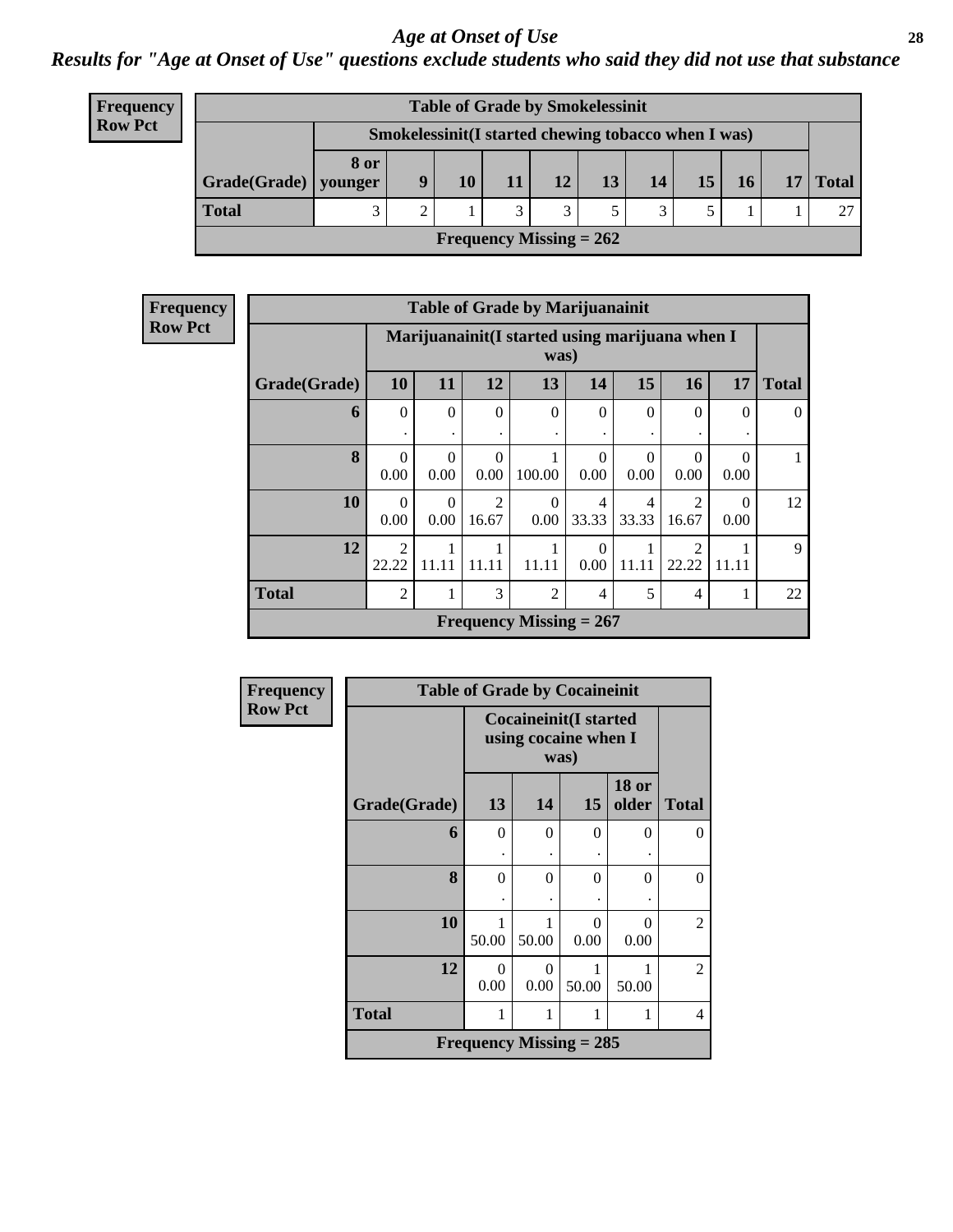*Results for "Age at Onset of Use" questions exclude students who said they did not use that substance*

| Frequency      | <b>Table of Grade by Inhalantsinit</b> |                                                              |                          |                |  |  |  |  |
|----------------|----------------------------------------|--------------------------------------------------------------|--------------------------|----------------|--|--|--|--|
| <b>Row Pct</b> |                                        | Inhalantsinit(I<br>started using<br>inhalants when I<br>was) |                          |                |  |  |  |  |
|                | Grade(Grade)                           | 8 or<br>younger                                              | 14                       | <b>Total</b>   |  |  |  |  |
|                | 6                                      | 0                                                            | 0                        | 0              |  |  |  |  |
|                | 8                                      | 1<br>100.00                                                  | 0<br>0.00                | 1              |  |  |  |  |
|                | 10                                     | $\theta$<br>0.00                                             | $\mathfrak{D}$<br>100.00 | $\overline{c}$ |  |  |  |  |
|                | 12                                     | 1<br>100.00                                                  | $\Omega$<br>0.00         | 1              |  |  |  |  |
|                | <b>Total</b>                           | 2                                                            | 2                        | 4              |  |  |  |  |
|                |                                        | Frequency Missing $= 285$                                    |                          |                |  |  |  |  |

| <b>Frequency</b> |                     | <b>Table of Grade by Steroidsinit</b> |                                                             |           |           |              |  |  |
|------------------|---------------------|---------------------------------------|-------------------------------------------------------------|-----------|-----------|--------------|--|--|
| <b>Row Pct</b>   |                     |                                       | <b>Steroidsinit(I started using</b><br>steroids when I was) |           |           |              |  |  |
|                  | <b>Grade(Grade)</b> | 8 or<br>younger                       | 12                                                          | 14        | 15        | <b>Total</b> |  |  |
|                  | 6                   | 0                                     | $\Omega$                                                    | $\theta$  | $\Omega$  | $\Omega$     |  |  |
|                  | 8                   | 33.33                                 | 33.33                                                       | 33.33     | 0<br>0.00 | 3            |  |  |
|                  | 10                  | 0<br>0.00                             | $\mathcal{O}$<br>0.00                                       | 0<br>0.00 | 100.00    |              |  |  |
|                  | 12                  | 100.00                                | 0.00                                                        | 0<br>0.00 | 0<br>0.00 |              |  |  |
|                  | <b>Total</b>        | $\overline{2}$                        | 1                                                           | 1         | 1         | 5            |  |  |
|                  |                     | <b>Frequency Missing = 284</b>        |                                                             |           |           |              |  |  |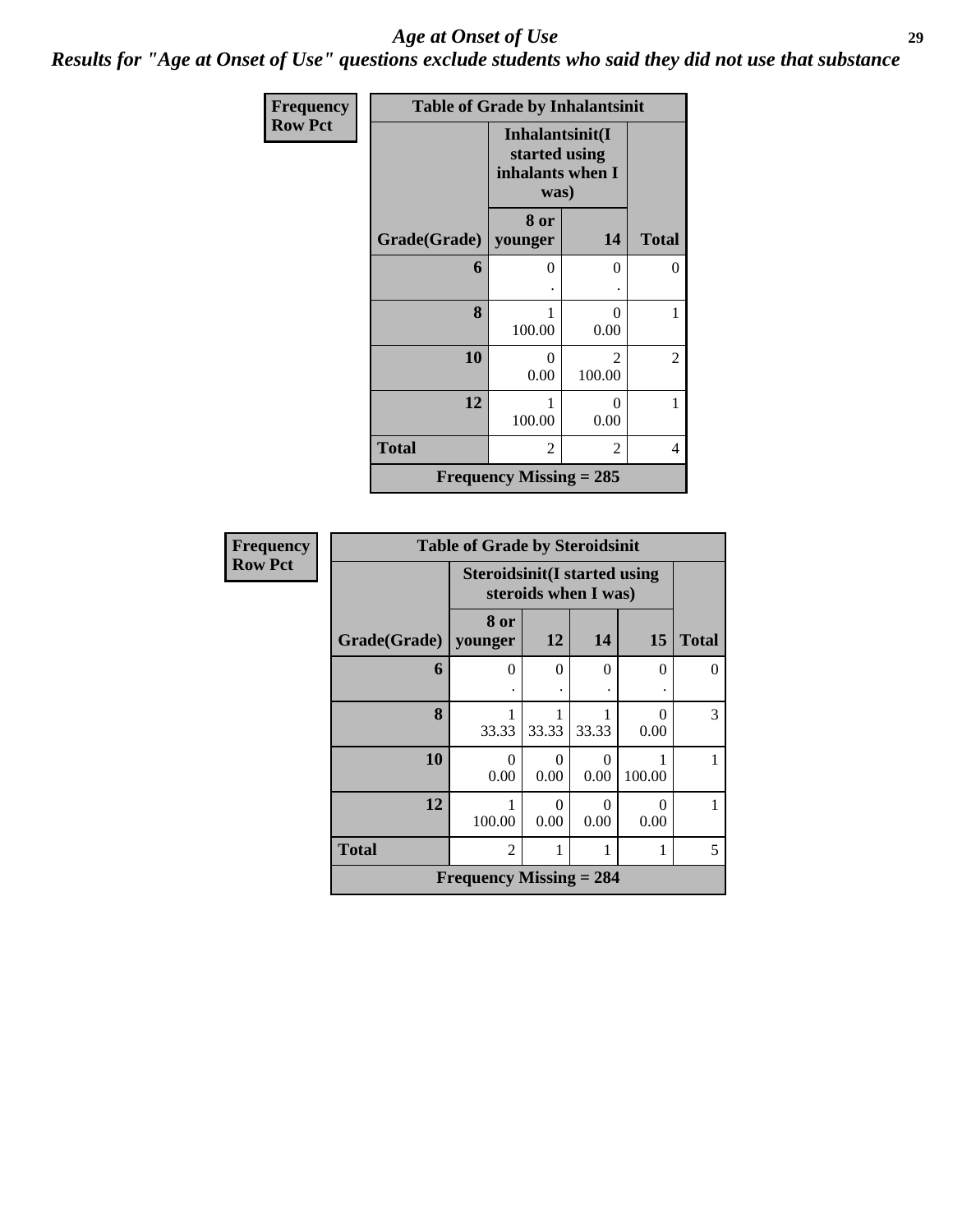*Results for "Age at Onset of Use" questions exclude students who said they did not use that substance*

| Frequency      |              | <b>Table of Grade by Ecstasyinit</b>                        |                |
|----------------|--------------|-------------------------------------------------------------|----------------|
| <b>Row Pct</b> |              | Ecstasyinit(I<br>started<br>using<br>ecstasy<br>when I was) |                |
|                | Grade(Grade) | 10                                                          | <b>Total</b>   |
|                | 6            | 0                                                           | $\overline{0}$ |
|                | 8            | $\theta$                                                    | $\theta$       |
|                | 10           | 1<br>100.00                                                 | 1              |
|                | 12           | 0                                                           | $\overline{0}$ |
|                | <b>Total</b> | 1                                                           | 1              |
|                |              | <b>Frequency Missing = 288</b>                              |                |

| Frequency      |              | <b>Table of Grade by Methinit</b>                                     |              |
|----------------|--------------|-----------------------------------------------------------------------|--------------|
| <b>Row Pct</b> |              | <b>Methinit(I started</b><br>using<br>methamphetamines<br>when I was) |              |
|                | Grade(Grade) | 14                                                                    | <b>Total</b> |
|                | 6            | $\theta$                                                              | $\Omega$     |
|                | 8            | $\theta$                                                              | $\Omega$     |
|                | 10           | 100.00                                                                |              |
|                | 12           | 0                                                                     | $\Omega$     |
|                | <b>Total</b> | 1                                                                     |              |
|                |              | <b>Frequency Missing = 288</b>                                        |              |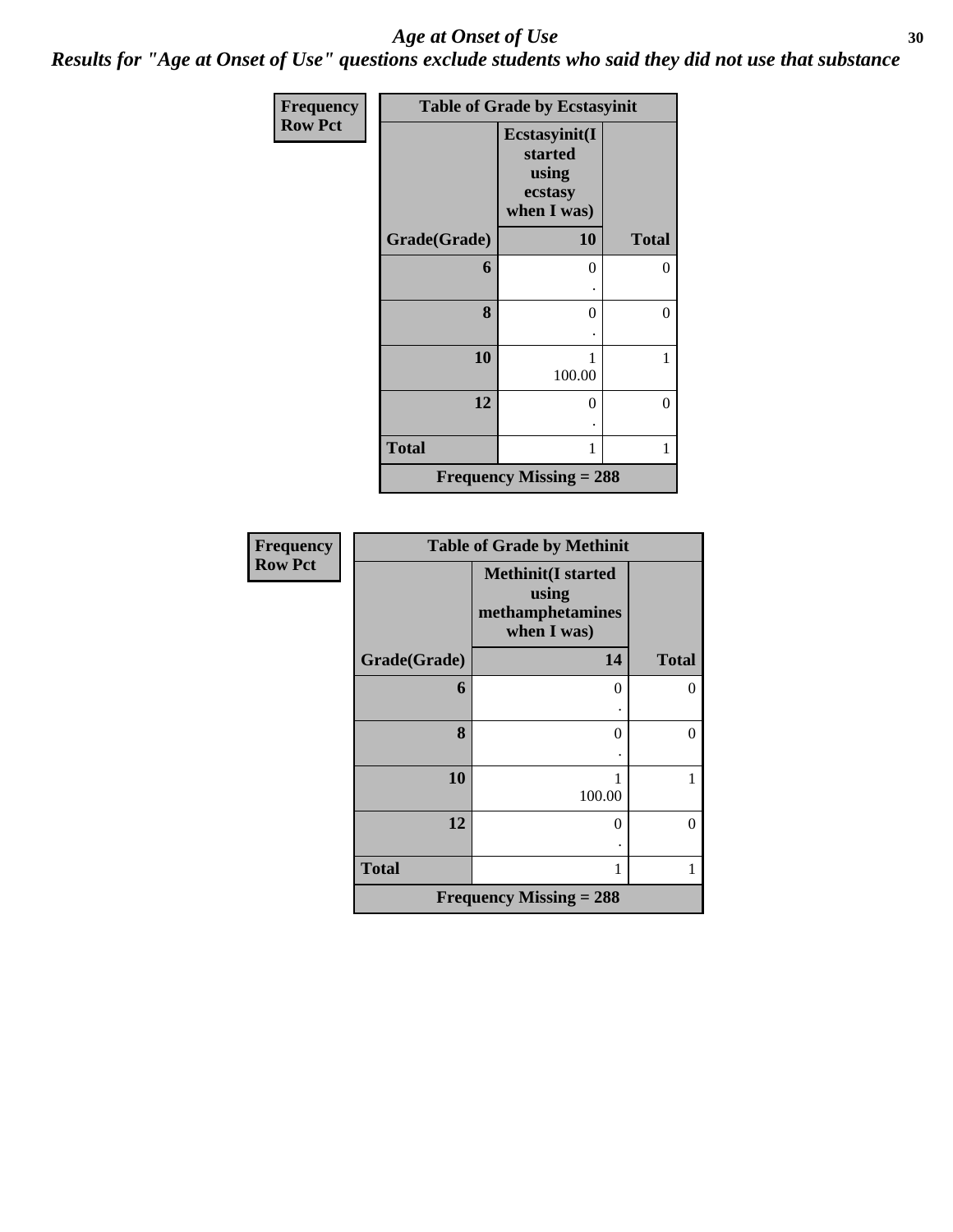*Results for "Age at Onset of Use" questions exclude students who said they did not use that substance*

| Frequency      |              | <b>Table of Grade by Hallucinogensinit</b>                           |              |
|----------------|--------------|----------------------------------------------------------------------|--------------|
| <b>Row Pct</b> |              | Hallucinogensinit(I<br>started using<br>hallucinogens<br>when I was) |              |
|                | Grade(Grade) | 15                                                                   | <b>Total</b> |
|                | 6            | $\Omega$                                                             | 0            |
|                | 8            | 0                                                                    | $\theta$     |
|                | 10           | 100.00                                                               | 1            |
|                | 12           | 0                                                                    | $\theta$     |
|                | <b>Total</b> | 1                                                                    | 1            |
|                |              | <b>Frequency Missing = 288</b>                                       |              |

| <b>Frequency</b> |  |
|------------------|--|
| <b>Row Pct</b>   |  |

| V. |                           | <b>Table of Grade by Prescriptioninit</b> |                                                                                                   |                         |           |                        |           |                |  |  |
|----|---------------------------|-------------------------------------------|---------------------------------------------------------------------------------------------------|-------------------------|-----------|------------------------|-----------|----------------|--|--|
|    |                           |                                           | <b>Prescriptioninit(I started using</b><br>prescription drugs not prescribed to me<br>when I was) |                         |           |                        |           |                |  |  |
|    | Grade(Grade)              | 8 or<br>younger                           | 12                                                                                                | 14                      | 15        | <b>16</b>              | 17        | <b>Total</b>   |  |  |
|    | 6                         | 100.00                                    | 0<br>0.00                                                                                         | 0<br>0.00               | 0<br>0.00 | 0<br>0.00              | 0<br>0.00 | 1              |  |  |
|    | 8                         | 50.00                                     | 50.00                                                                                             | 0<br>0.00               | ∩<br>0.00 | 0<br>0.00              | ∩<br>0.00 | $\overline{2}$ |  |  |
|    | 10                        | 0<br>0.00                                 | $\mathfrak{D}$<br>25.00                                                                           | $\mathfrak{D}$<br>25.00 | 12.50     | $\mathcal{R}$<br>37.50 | 0<br>0.00 | 8              |  |  |
|    | 12                        | 20.00                                     | 20.00                                                                                             | $\mathfrak{D}$<br>40.00 | 0<br>0.00 | 0<br>0.00              | 20.00     | 5              |  |  |
|    | <b>Total</b>              | 3                                         | 4                                                                                                 | $\overline{4}$          |           | 3                      | 1         | 16             |  |  |
|    | Frequency Missing $= 273$ |                                           |                                                                                                   |                         |           |                        |           |                |  |  |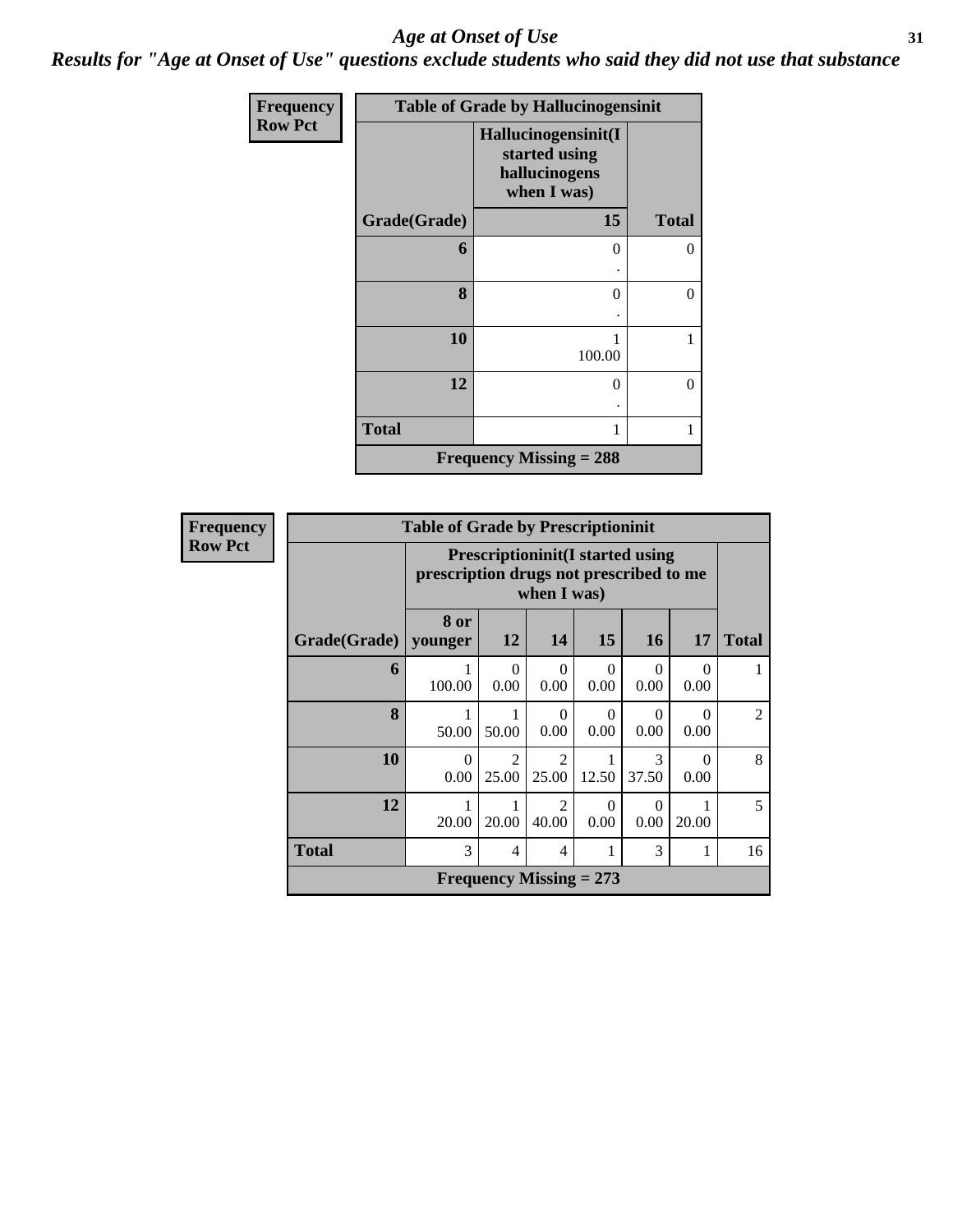| Frequency<br><b>Col Pct</b> | <b>Table of Alcoholharm by Grade</b>          |                                  |                        |             |             |              |  |  |
|-----------------------------|-----------------------------------------------|----------------------------------|------------------------|-------------|-------------|--------------|--|--|
|                             | Alcoholharm(I<br>think alcohol is<br>harmful) | 6                                | Grade(Grade)<br>8      | 10          | 12          | <b>Total</b> |  |  |
|                             | <b>Strongly Agree</b>                         | 56<br>73.68                      | 45<br>72.58            | 48<br>60.76 | 37<br>51.39 | 186          |  |  |
|                             | <b>Somewhat Agree</b>                         | $\overline{\mathcal{A}}$<br>5.26 | 10<br>16.13            | 17<br>21.52 | 20<br>27.78 | 51           |  |  |
|                             | <b>Somewhat Disagree</b>                      | 3<br>3.95                        | $\mathfrak{D}$<br>3.23 | 8<br>10.13  | 9<br>12.50  | 22           |  |  |
|                             | <b>Strongly Disagree</b>                      | 13<br>17.11                      | 5<br>8.06              | 6<br>7.59   | 6<br>8.33   | 30           |  |  |
|                             | Total                                         | 76                               | 62                     | 79          | 72          | 289          |  |  |

| Frequency      | <b>Table of Cigarettesharm by Grade</b>                  |                        |                        |                    |             |              |  |
|----------------|----------------------------------------------------------|------------------------|------------------------|--------------------|-------------|--------------|--|
| <b>Col Pct</b> | Cigarettesharm(I<br>think smoking<br>tobacco is harmful) | 6                      | 8                      | Grade(Grade)<br>10 | 12          | <b>Total</b> |  |
|                | <b>Strongly Agree</b>                                    | 60<br>78.95            | 52<br>83.87            | 62<br>78.48        | 58<br>80.56 | 232          |  |
|                | <b>Somewhat Agree</b>                                    | $\mathfrak{D}$<br>2.63 | $\mathcal{F}$<br>4.84  | 9<br>11.39         | 8<br>11.11  | 22           |  |
|                | <b>Somewhat Disagree</b>                                 | 3<br>3.95              | $\mathfrak{D}$<br>3.23 | 3<br>3.80          | 0.00        | 8            |  |
|                | <b>Strongly Disagree</b>                                 | 11<br>14.47            | 5<br>8.06              | 5<br>6.33          | 6<br>8.33   | 27           |  |
|                | <b>Total</b>                                             | 76                     | 62                     | 79                 | 72          | 289          |  |

| Frequency      | <b>Table of Smokelessharm by Grade</b> |                       |             |             |             |              |  |  |  |  |
|----------------|----------------------------------------|-----------------------|-------------|-------------|-------------|--------------|--|--|--|--|
| <b>Col Pct</b> | Smokelessharm(I<br>think chewing       | Grade(Grade)          |             |             |             |              |  |  |  |  |
|                | tobacco is harmful)                    | 6                     | 8           | 10          | 12          | <b>Total</b> |  |  |  |  |
|                | <b>Strongly Agree</b>                  | 55<br>72.37           | 45<br>72.58 | 61<br>77.22 | 55<br>76.39 | 216          |  |  |  |  |
|                | <b>Somewhat Agree</b>                  | 6<br>7.89             | 6<br>9.68   | 9<br>11.39  | 11<br>15.28 | 32           |  |  |  |  |
|                | <b>Somewhat Disagree</b>               | $\mathcal{E}$<br>3.95 | 4<br>6.45   | 3<br>3.80   | 0<br>0.00   | 10           |  |  |  |  |
|                | <b>Strongly Disagree</b>               | 12<br>15.79           | 7<br>11.29  | 6<br>7.59   | 6<br>8.33   | 31           |  |  |  |  |
|                | Total                                  | 76                    | 62          | 79          | 72          | 289          |  |  |  |  |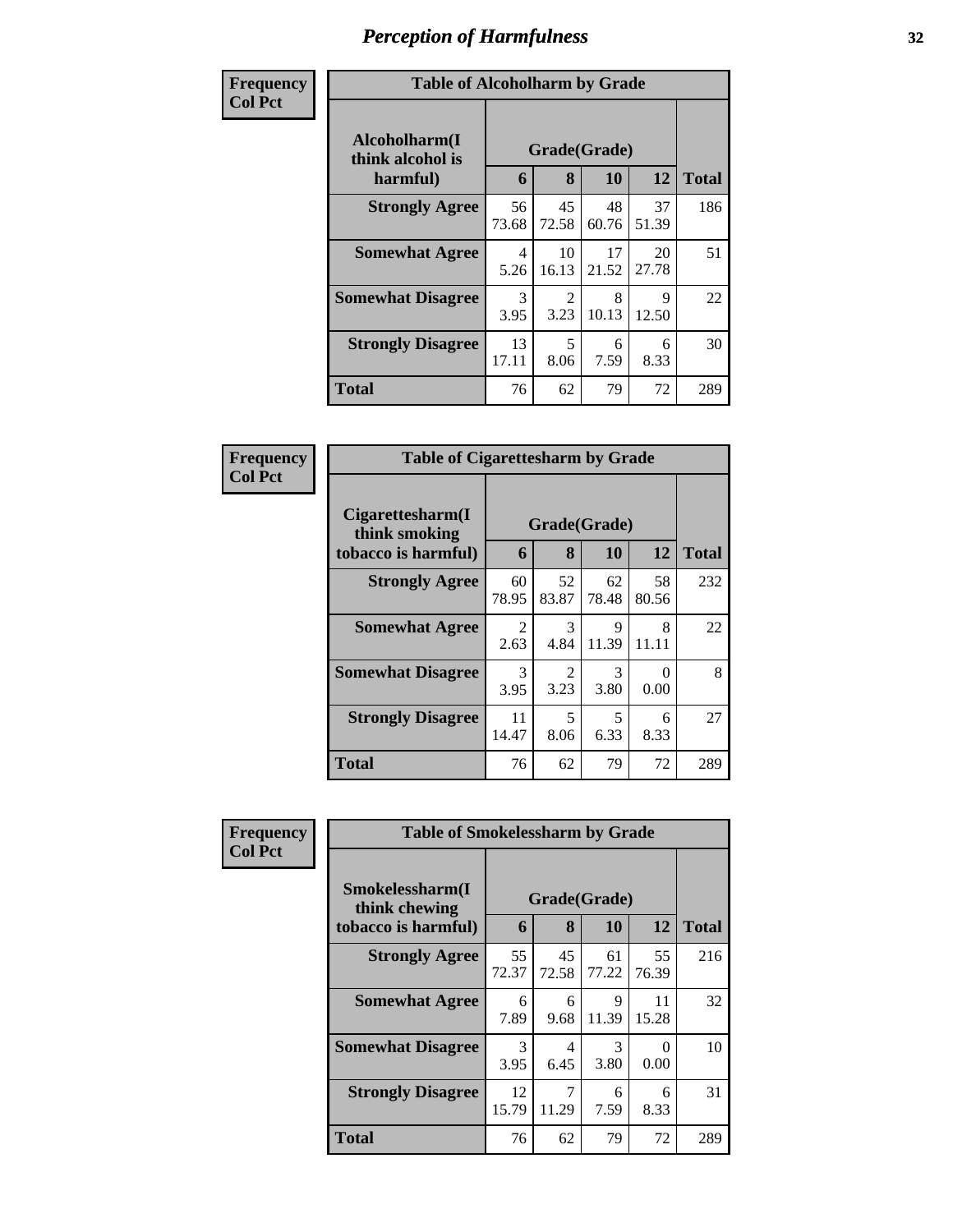| Frequency      | <b>Table of Marijuanaharm by Grade</b>            |             |                        |                    |                        |              |
|----------------|---------------------------------------------------|-------------|------------------------|--------------------|------------------------|--------------|
| <b>Col Pct</b> | Marijuanaharm(I<br>think marijuana is<br>harmful) | 6           | 8                      | Grade(Grade)<br>10 | 12                     | <b>Total</b> |
|                | <b>Strongly Agree</b>                             | 60<br>78.95 | 51<br>82.26            | 62<br>78.48        | 55<br>76.39            | 228          |
|                | <b>Somewhat Agree</b>                             | 1.32        | $\overline{2}$<br>3.23 | 5<br>6.33          | 6<br>8.33              | 14           |
|                | <b>Somewhat Disagree</b>                          | 1.32        | 3<br>4.84              | 4<br>5.06          | $\mathfrak{D}$<br>2.78 | 10           |
|                | <b>Strongly Disagree</b>                          | 14<br>18.42 | 6<br>9.68              | 8<br>10.13         | $\mathbf Q$<br>12.50   | 37           |
|                | <b>Total</b>                                      | 76          | 62                     | 79                 | 72                     | 289          |

| Frequency      | <b>Table of Cocaineharm by Grade</b>          |                       |                        |                           |             |              |
|----------------|-----------------------------------------------|-----------------------|------------------------|---------------------------|-------------|--------------|
| <b>Col Pct</b> | Cocaineharm(I<br>think cocaine is<br>harmful) | 6                     | Grade(Grade)<br>8      | 10                        | 12          | <b>Total</b> |
|                | <b>Strongly Agree</b>                         | 60<br>78.95           | 53<br>85.48            | 69<br>87.34               | 65<br>90.28 | 247          |
|                | <b>Somewhat Agree</b>                         | 1.32                  | 1.61                   | 4<br>5.06                 | 1.39        |              |
|                | <b>Somewhat Disagree</b>                      | $\mathcal{L}$<br>2.63 | $\mathfrak{D}$<br>3.23 | $\mathbf{\Omega}$<br>0.00 | ∩<br>0.00   | 4            |
|                | <b>Strongly Disagree</b>                      | 13<br>17.11           | 6<br>9.68              | 6<br>7.59                 | 6<br>8.33   | 31           |
|                | Total                                         | 76                    | 62                     | 79                        | 72          | 289          |

| Frequency      | <b>Table of Inhalantsharm by Grade</b>  |              |                        |                       |                           |                |  |
|----------------|-----------------------------------------|--------------|------------------------|-----------------------|---------------------------|----------------|--|
| <b>Col Pct</b> | Inhalantsharm(I)<br>think inhalants are | Grade(Grade) |                        |                       |                           |                |  |
|                | harmful)                                | 6            | 8                      | 10                    | 12                        | <b>Total</b>   |  |
|                | <b>Strongly Agree</b>                   | 58<br>76.32  | 53<br>85.48            | 68<br>86.08           | 63<br>87.50               | 242            |  |
|                | <b>Somewhat Agree</b>                   | 4<br>5.26    | 1.61                   | 3<br>3.80             | $\mathcal{R}$<br>4.17     | 11             |  |
|                | <b>Somewhat Disagree</b>                | 0<br>0.00    | $\overline{2}$<br>3.23 | $\mathcal{D}$<br>2.53 | $\mathbf{\Omega}$<br>0.00 | $\overline{4}$ |  |
|                | <b>Strongly Disagree</b>                | 14<br>18.42  | 6<br>9.68              | 6<br>7.59             | 6<br>8.33                 | 32             |  |
|                | <b>Total</b>                            | 76           | 62                     | 79                    | 72                        | 289            |  |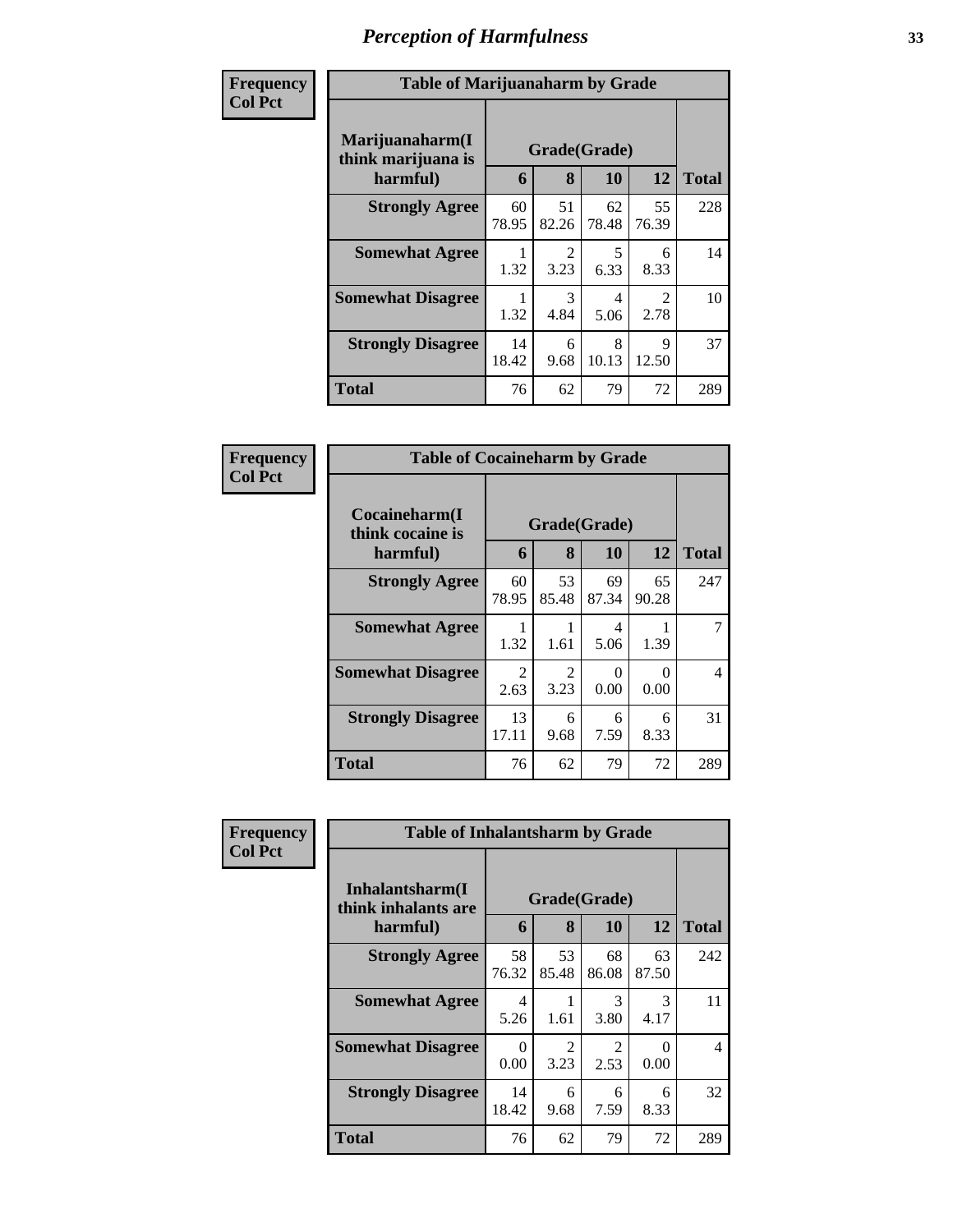| Frequency      | <b>Table of Steroidsharm by Grade</b>            |             |                   |             |                       |              |  |
|----------------|--------------------------------------------------|-------------|-------------------|-------------|-----------------------|--------------|--|
| <b>Col Pct</b> | Steroidsharm(I<br>think steroids are<br>harmful) | 6           | Grade(Grade)<br>8 | <b>10</b>   | 12                    | <b>Total</b> |  |
|                | <b>Strongly Agree</b>                            | 56<br>73.68 | 49<br>79.03       | 61<br>77.22 | 60<br>83.33           | 226          |  |
|                | <b>Somewhat Agree</b>                            | 6<br>7.89   | 6<br>9.68         | 9<br>11.39  | 4<br>5.56             | 25           |  |
|                | <b>Somewhat Disagree</b>                         | 1.32        | 1.61              | 4<br>5.06   | $\mathcal{R}$<br>4.17 | 9            |  |
|                | <b>Strongly Disagree</b>                         | 13<br>17.11 | 6<br>9.68         | 5<br>6.33   | 5<br>6.94             | 29           |  |
|                | Total                                            | 76          | 62                | 79          | 72                    | 289          |  |

| Frequency      | <b>Table of Ecstasyharm by Grade</b>                |                        |                   |             |             |              |
|----------------|-----------------------------------------------------|------------------------|-------------------|-------------|-------------|--------------|
| <b>Col Pct</b> | $E$ cstasyharm $(I$<br>think ecstasy is<br>harmful) | 6                      | Grade(Grade)<br>8 | 10          | 12          | <b>Total</b> |
|                | <b>Strongly Agree</b>                               | 59<br>77.63            | 52<br>83.87       | 67<br>84.81 | 65<br>90.28 | 243          |
|                | <b>Somewhat Agree</b>                               | $\mathfrak{D}$<br>2.63 | 1.61              | 4<br>5.06   | 1.39        | 8            |
|                | <b>Somewhat Disagree</b>                            | 1.32                   | 3<br>4.84         | 4<br>5.06   | 1.39        | 9            |
|                | <b>Strongly Disagree</b>                            | 14<br>18.42            | 6<br>9.68         | 4<br>5.06   | 5<br>6.94   | 29           |
|                | <b>Total</b>                                        | 76                     | 62                | 79          | 72          | 289          |

| Frequency      | <b>Table of Methharm by Grade</b>            |              |                        |             |             |                |  |  |
|----------------|----------------------------------------------|--------------|------------------------|-------------|-------------|----------------|--|--|
| <b>Col Pct</b> | <b>Methharm</b> (I think<br>methamphetamines | Grade(Grade) |                        |             |             |                |  |  |
|                | are harmful)                                 | 6            | 8                      | 10          | 12          | <b>Total</b>   |  |  |
|                | <b>Strongly Agree</b>                        | 59<br>77.63  | 53<br>85.48            | 71<br>89.87 | 65<br>90.28 | 248            |  |  |
|                | <b>Somewhat Agree</b>                        | 3<br>3.95    | 1.61                   | 1.27        | 1.39        | 6              |  |  |
|                | <b>Somewhat Disagree</b>                     | 1.32         | $\mathfrak{D}$<br>3.23 | 1.27        | 0.00        | $\overline{4}$ |  |  |
|                | <b>Strongly Disagree</b>                     | 13<br>17.11  | 6<br>9.68              | 6<br>7.59   | 6<br>8.33   | 31             |  |  |
|                | <b>Total</b>                                 | 76           | 62                     | 79          | 72          | 289            |  |  |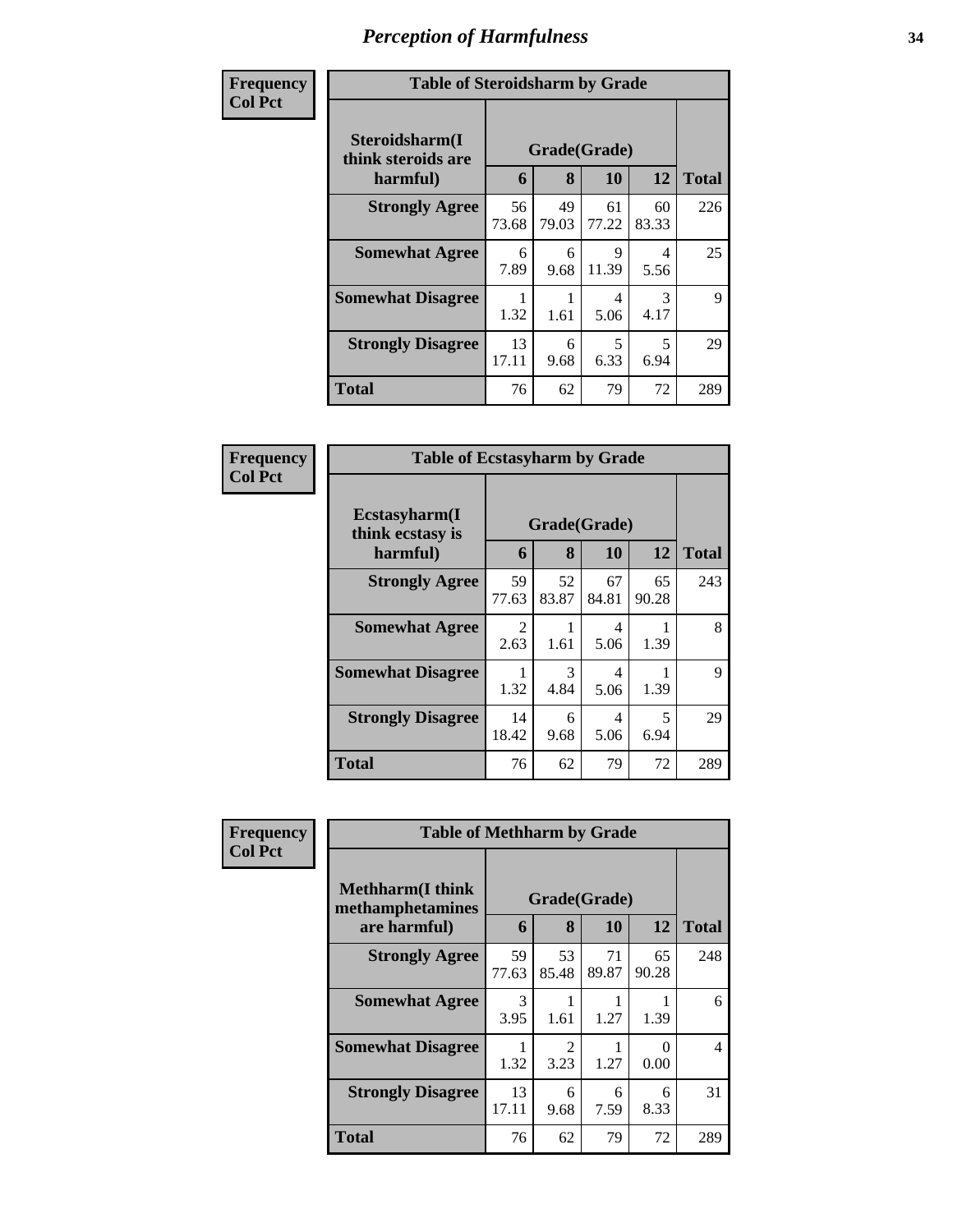| Frequency      | <b>Table of Hallucinogensharm by Grade</b>                 |             |                        |                           |                                     |                |
|----------------|------------------------------------------------------------|-------------|------------------------|---------------------------|-------------------------------------|----------------|
| <b>Col Pct</b> | Hallucinogensharm(I<br>think hallucinogens<br>are harmful) | 6           | 8                      | Grade(Grade)<br>10        | 12                                  | <b>Total</b>   |
|                | <b>Strongly Agree</b>                                      | 58<br>76.32 | 51<br>82.26            | 68<br>86.08               | 64<br>88.89                         | 241            |
|                | <b>Somewhat Agree</b>                                      | 5<br>6.58   | $\mathcal{R}$<br>4.84  | 5<br>6.33                 | $\mathcal{D}_{\mathcal{L}}$<br>2.78 | 15             |
|                | <b>Somewhat Disagree</b>                                   | 0<br>0.00   | $\mathfrak{D}$<br>3.23 | $\mathbf{\Omega}$<br>0.00 | ∩<br>0.00                           | $\overline{2}$ |
|                | <b>Strongly Disagree</b>                                   | 13<br>17.11 | 6<br>9.68              | 6<br>7.59                 | 6<br>8.33                           | 31             |
|                | <b>Total</b>                                               | 76          | 62                     | 79                        | 72                                  | 289            |

| Frequency      | <b>Table of Prescriptionharm by Grade</b>                                 |             |                        |             |             |              |  |
|----------------|---------------------------------------------------------------------------|-------------|------------------------|-------------|-------------|--------------|--|
| <b>Col Pct</b> | Prescriptionharm(I<br>think prescription<br>drugs not<br>prescribed to me |             | Grade(Grade)           |             |             |              |  |
|                | are harmful)                                                              | 6           | 8                      | 10          | 12          | <b>Total</b> |  |
|                | <b>Strongly Agree</b>                                                     | 56<br>73.68 | 51<br>82.26            | 58<br>73.42 | 56<br>77.78 | 221          |  |
|                | <b>Somewhat Agree</b>                                                     | 3<br>3.95   | $\mathfrak{D}$<br>3.23 | 9<br>11.39  | 9<br>12.50  | 23           |  |
|                | <b>Somewhat Disagree</b>                                                  | 0<br>0.00   | 3<br>4.84              | 7<br>8.86   | 3<br>4.17   | 13           |  |
|                | <b>Strongly Disagree</b>                                                  | 17<br>22.37 | 6<br>9.68              | 5<br>6.33   | 4<br>5.56   | 32           |  |
|                | Total                                                                     | 76          | 62                     | 79          | 72          | 289          |  |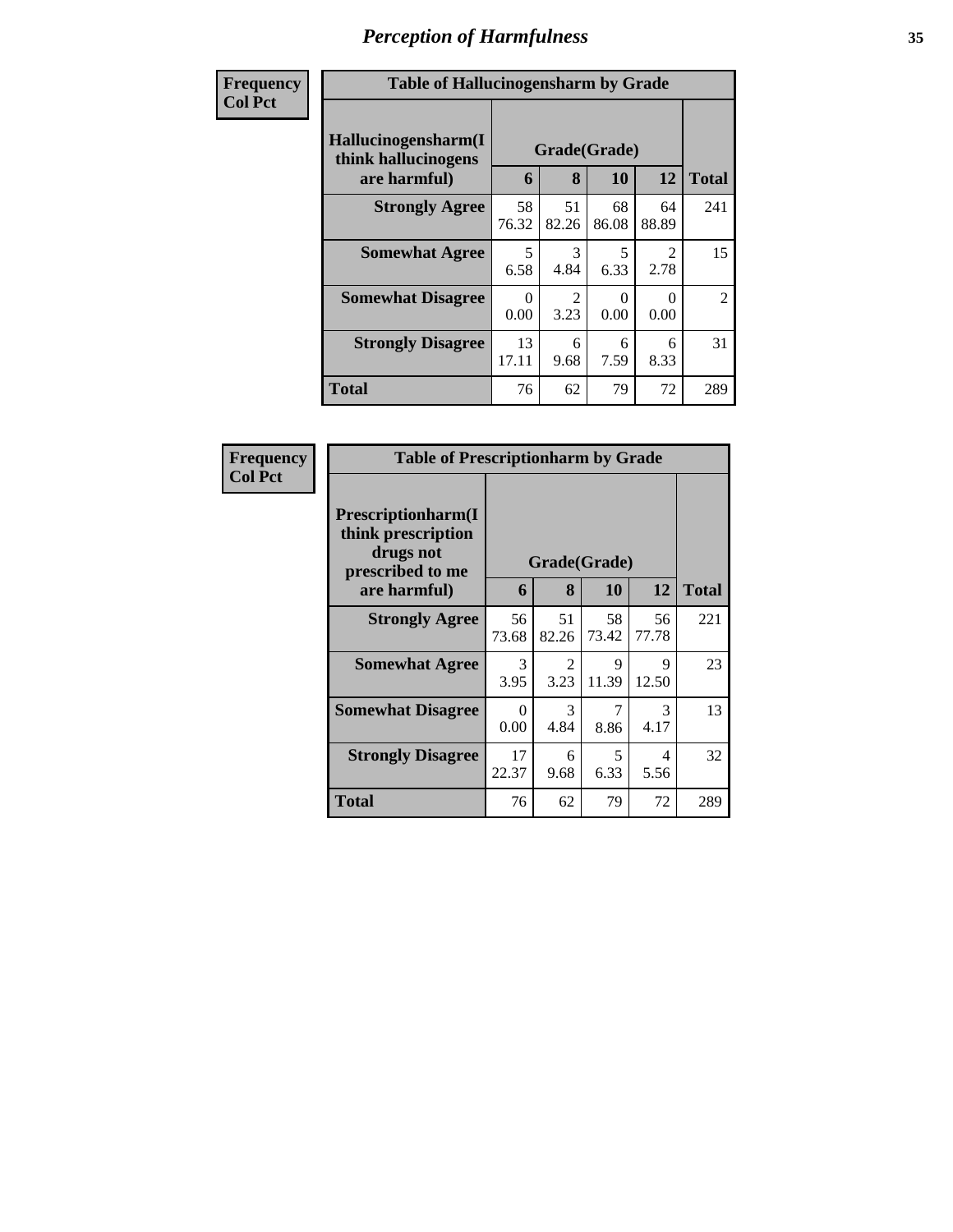### *Disapproval by Adults* **36**

| <b>Frequency</b> | <b>Table of Alcoholadult by Grade</b>              |             |                        |             |                        |              |
|------------------|----------------------------------------------------|-------------|------------------------|-------------|------------------------|--------------|
| <b>Col Pct</b>   | <b>Alcoholadult</b> (Adults<br>would disapprove if |             | Grade(Grade)           |             |                        |              |
|                  | I used alcohol)                                    | 6           | 8                      | 10          | 12                     | <b>Total</b> |
|                  | <b>Strongly Agree</b>                              | 56<br>73.68 | 48<br>77.42            | 49<br>62.03 | 39<br>54.17            | 192          |
|                  | <b>Somewhat Agree</b>                              | 4<br>5.26   | 8<br>12.90             | 16<br>20.25 | 15<br>20.83            | 43           |
|                  | <b>Somewhat Disagree</b>                           | 3<br>3.95   | 4<br>6.45              | 8<br>10.13  | 14<br>19.44            | 29           |
|                  | <b>Strongly Disagree</b>                           | 13<br>17.11 | $\mathfrak{D}$<br>3.23 | 6<br>7.59   | $\overline{4}$<br>5.56 | 25           |
|                  | <b>Total</b>                                       | 76          | 62                     | 79          | 72                     | 289          |

| Frequency      | <b>Table of Tobaccoadult by Grade</b>                                |             |             |                           |             |              |
|----------------|----------------------------------------------------------------------|-------------|-------------|---------------------------|-------------|--------------|
| <b>Col Pct</b> | <b>Tobaccoadult(Adults</b><br>would disapprove if<br>I used tobacco) | 6           | 8           | Grade(Grade)<br><b>10</b> | 12          | <b>Total</b> |
|                | <b>Strongly Agree</b>                                                | 54<br>71.05 | 48<br>77.42 | 57<br>72.15               | 47<br>65.28 | 206          |
|                | <b>Somewhat Agree</b>                                                | 5<br>6.58   | 5<br>8.06   | 13<br>16.46               | 12<br>16.67 | 35           |
|                | <b>Somewhat Disagree</b>                                             | 5<br>6.58   | 5<br>8.06   | 4<br>5.06                 | 9.72        | 21           |
|                | <b>Strongly Disagree</b>                                             | 12<br>15.79 | 4<br>6.45   | 5<br>6.33                 | 6<br>8.33   | 27           |
|                | <b>Total</b>                                                         | 76          | 62          | 79                        | 72          | 289          |

| Frequency      | <b>Table of Marijuanaadult by Grade</b>        |             |                        |                        |             |              |
|----------------|------------------------------------------------|-------------|------------------------|------------------------|-------------|--------------|
| <b>Col Pct</b> | Marijuanaadult(Adults<br>would disapprove if I |             | Grade(Grade)           |                        |             |              |
|                | used marijuana)                                | 6           | 8                      | 10                     | 12          | <b>Total</b> |
|                | <b>Strongly Agree</b>                          | 59<br>77.63 | 56<br>90.32            | 64<br>81.01            | 59<br>81.94 | 238          |
|                | <b>Somewhat Agree</b>                          | 1.32        | $\mathfrak{D}$<br>3.23 | $\mathfrak{D}$<br>2.53 | 4<br>5.56   | 9            |
|                | <b>Somewhat Disagree</b>                       | 3<br>3.95   | $\mathfrak{D}$<br>3.23 | $\overline{2}$<br>2.53 | 1.39        | 8            |
|                | <b>Strongly Disagree</b>                       | 13<br>17.11 | $\mathfrak{D}$<br>3.23 | 11<br>13.92            | 8<br>11.11  | 34           |
|                | <b>Total</b>                                   | 76          | 62                     | 79                     | 72          | 289          |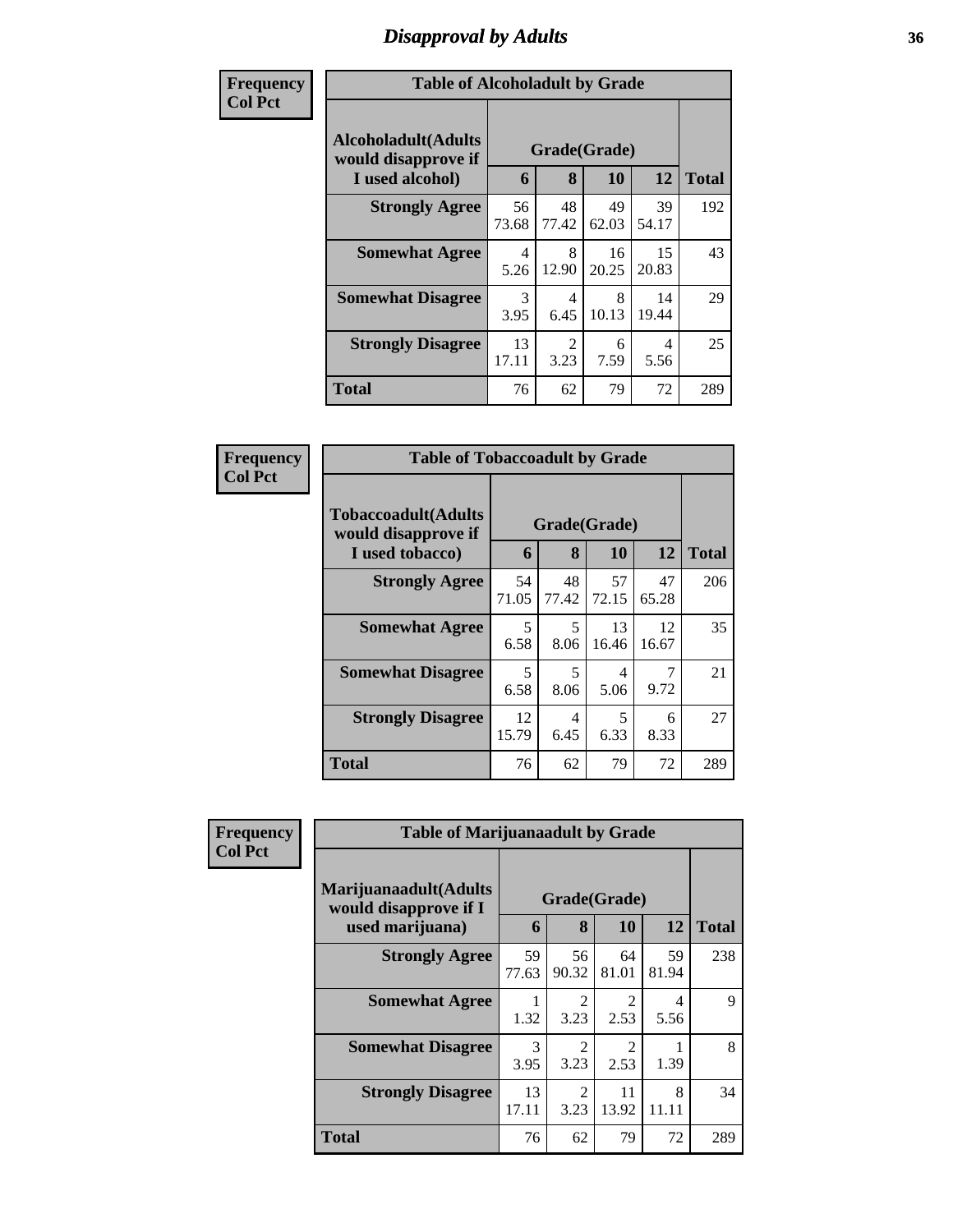## *Disapproval by Adults* **37**

| <b>Frequency</b> | <b>Table of Otherdrugadult by Grade</b>                |                        |                        |                        |             |              |  |
|------------------|--------------------------------------------------------|------------------------|------------------------|------------------------|-------------|--------------|--|
| <b>Col Pct</b>   | <b>Otherdrugadult</b> (Adults<br>would disapprove if I |                        | Grade(Grade)           |                        |             |              |  |
|                  | used other drugs)                                      | 6                      | 8                      | 10                     | 12          | <b>Total</b> |  |
|                  | <b>Strongly Agree</b>                                  | 58<br>76.32            | 58<br>93.55            | 66<br>83.54            | 61<br>84.72 | 243          |  |
|                  | <b>Somewhat Agree</b>                                  | $\overline{2}$<br>2.63 | $\Omega$<br>0.00       | $\mathfrak{D}$<br>2.53 | 1.39        | 5            |  |
|                  | <b>Somewhat Disagree</b>                               | 3<br>3.95              | $\mathfrak{D}$<br>3.23 | $\Omega$<br>0.00       | 1.39        | 6            |  |
|                  | <b>Strongly Disagree</b>                               | 13<br>17.11            | $\mathfrak{D}$<br>3.23 | 11<br>13.92            | 9<br>12.50  | 35           |  |
|                  | <b>Total</b>                                           | 76                     | 62                     | 79                     | 72          | 289          |  |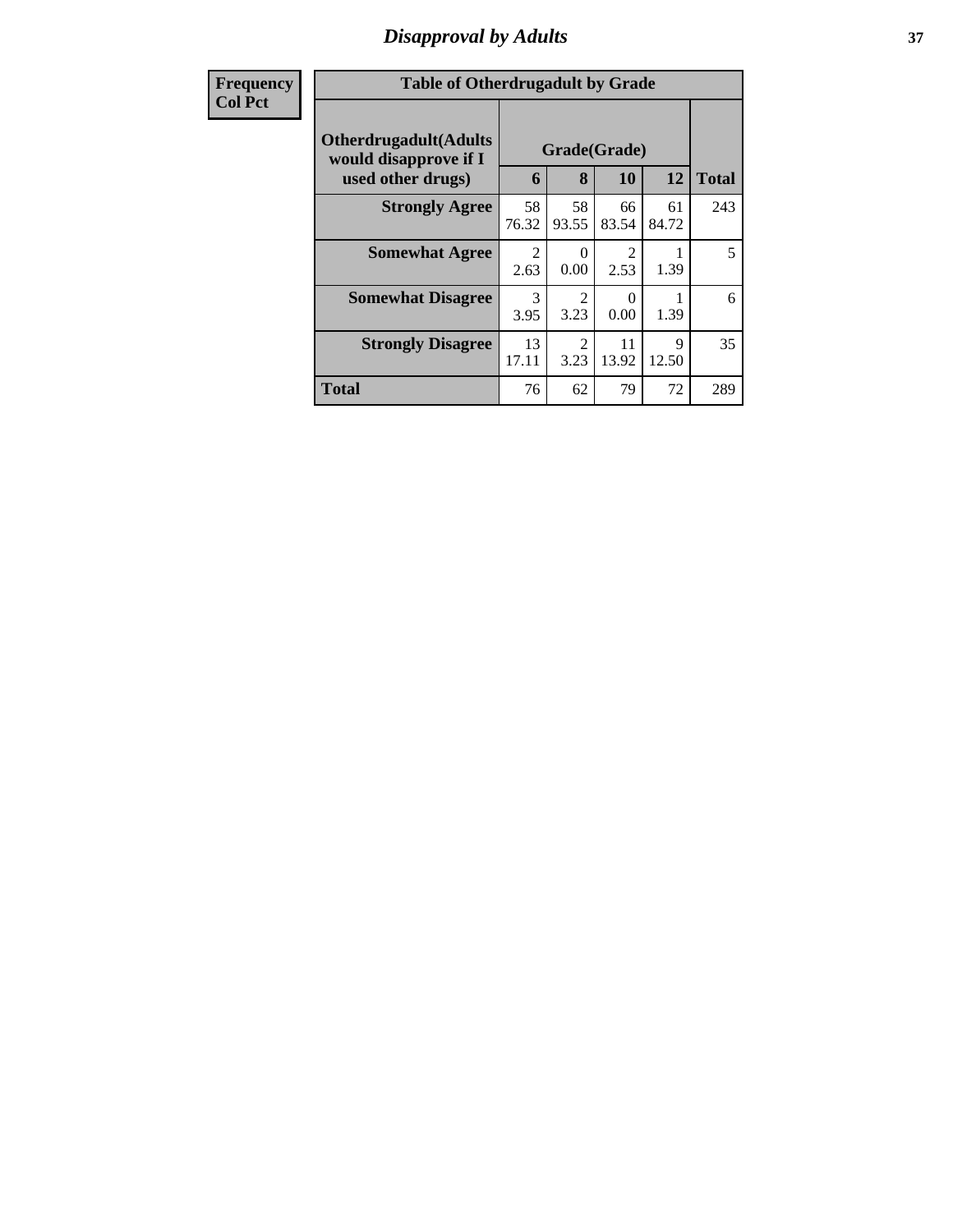# *Disapproval by Peers* **38**

| Frequency      | <b>Table of Alcoholpeer by Grade</b>                    |             |              |             |             |              |
|----------------|---------------------------------------------------------|-------------|--------------|-------------|-------------|--------------|
| <b>Col Pct</b> | Alcoholpeer(My<br>friends would<br>disapprove if I used |             | Grade(Grade) |             |             |              |
|                | alcohol)                                                | 6           | 8            | 10          | 12          | <b>Total</b> |
|                | <b>Strongly Agree</b>                                   | 44<br>57.89 | 29<br>46.77  | 20<br>25.32 | 7<br>9.72   | 100          |
|                | <b>Somewhat Agree</b>                                   | 9<br>11.84  | 13<br>20.97  | 18<br>22.78 | 14<br>19.44 | 54           |
|                | <b>Somewhat Disagree</b>                                | 6<br>7.89   | 13<br>20.97  | 23<br>29.11 | 26<br>36.11 | 68           |
|                | <b>Strongly Disagree</b>                                | 17<br>22.37 | 7<br>11.29   | 18<br>22.78 | 25<br>34.72 | 67           |
|                | Total                                                   | 76          | 62           | 79          | 72          | 289          |

| Frequency      | <b>Table of Tobaccopeer by Grade</b>                    |             |              |             |             |              |  |  |
|----------------|---------------------------------------------------------|-------------|--------------|-------------|-------------|--------------|--|--|
| <b>Col Pct</b> | Tobaccopeer(My<br>friends would<br>disapprove if I used |             | Grade(Grade) |             |             |              |  |  |
|                | tobacco)                                                | 6           | 8            | 10          | 12          | <b>Total</b> |  |  |
|                | <b>Strongly Agree</b>                                   | 47<br>61.84 | 33<br>53.23  | 34<br>43.04 | 20<br>27.78 | 134          |  |  |
|                | <b>Somewhat Agree</b>                                   | 8<br>10.53  | 11<br>17.74  | 15<br>18.99 | 14<br>19.44 | 48           |  |  |
|                | <b>Somewhat Disagree</b>                                | 4<br>5.26   | 9<br>14.52   | 16<br>20.25 | 18<br>25.00 | 47           |  |  |
|                | <b>Strongly Disagree</b>                                | 17<br>22.37 | 9<br>14.52   | 14<br>17.72 | 20<br>27.78 | 60           |  |  |
|                | <b>Total</b>                                            | 76          | 62           | 79          | 72          | 289          |  |  |

| Frequency      | <b>Table of Marijuanapeer by Grade</b>                    |                        |             |             |             |              |  |  |  |
|----------------|-----------------------------------------------------------|------------------------|-------------|-------------|-------------|--------------|--|--|--|
| <b>Col Pct</b> | Marijuanapeer(My<br>friends would<br>disapprove if I used | Grade(Grade)           |             |             |             |              |  |  |  |
|                | marijuana)                                                | 6                      | 8           | 10          | 12          | <b>Total</b> |  |  |  |
|                | <b>Strongly Agree</b>                                     | 52<br>68.42            | 43<br>69.35 | 46<br>58.23 | 36<br>50.00 | 177          |  |  |  |
|                | <b>Somewhat Agree</b>                                     | 4<br>5.26              | 11<br>17.74 | 9<br>11.39  | 12<br>16.67 | 36           |  |  |  |
|                | <b>Somewhat Disagree</b>                                  | $\mathfrak{D}$<br>2.63 | 5<br>8.06   | 8<br>10.13  | 8<br>11.11  | 23           |  |  |  |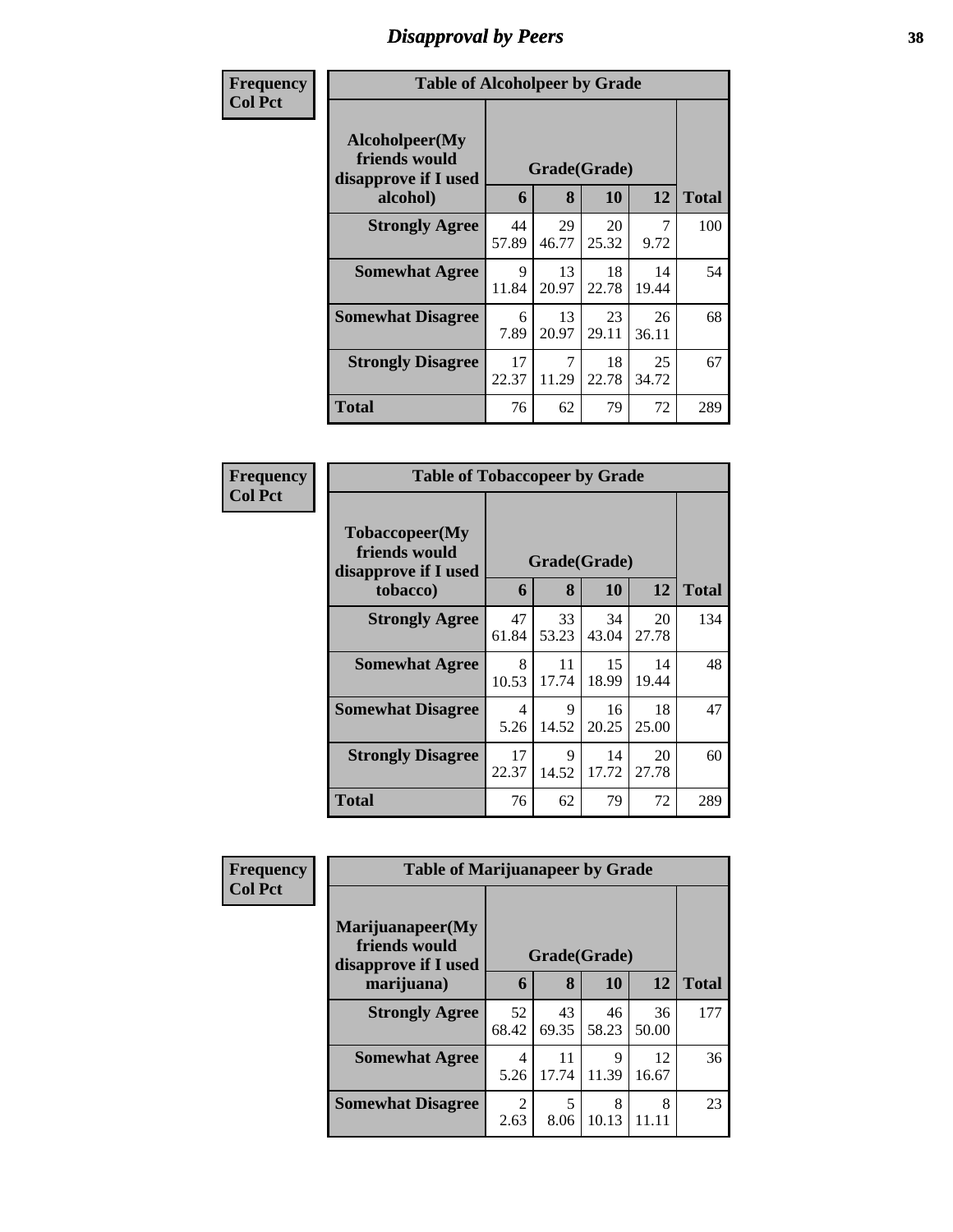# *Disapproval by Peers* **39**

| <b>Frequency</b> | <b>Table of Marijuanapeer by Grade</b>                    |              |           |             |             |              |
|------------------|-----------------------------------------------------------|--------------|-----------|-------------|-------------|--------------|
| <b>Col Pct</b>   | Marijuanapeer(My<br>friends would<br>disapprove if I used | Grade(Grade) |           |             |             |              |
|                  | marijuana)                                                | 6            | 8         | 10          | 12          | <b>Total</b> |
|                  | <b>Strongly Disagree</b>                                  | 18<br>23.68  | 3<br>4.84 | 16<br>20.25 | 16<br>22.22 | 53           |
|                  | <b>Total</b>                                              | 76           | 62        | 79          | 72          | 289          |

| Frequency      | <b>Table of Otherdrugpeer by Grade</b>                                    |             |                        |             |             |              |
|----------------|---------------------------------------------------------------------------|-------------|------------------------|-------------|-------------|--------------|
| <b>Col Pct</b> | Otherdrugpeer(My<br>friends would<br>disapprove if I used<br>other drugs) | 6           | Grade(Grade)<br>8      | 10          | 12          | <b>Total</b> |
|                | <b>Strongly Agree</b>                                                     | 53<br>69.74 | 45<br>72.58            | 50<br>63.29 | 46<br>63.89 | 194          |
|                | <b>Somewhat Agree</b>                                                     | 4<br>5.26   | 11<br>17.74            | 8<br>10.13  | 7<br>9.72   | 30           |
|                | <b>Somewhat Disagree</b>                                                  | 4<br>5.26   | 4<br>6.45              | 8<br>10.13  | 3<br>4.17   | 19           |
|                | <b>Strongly Disagree</b>                                                  | 15<br>19.74 | $\mathfrak{D}$<br>3.23 | 13<br>16.46 | 16<br>22.22 | 46           |
|                | Total                                                                     | 76          | 62                     | 79          | 72          | 289          |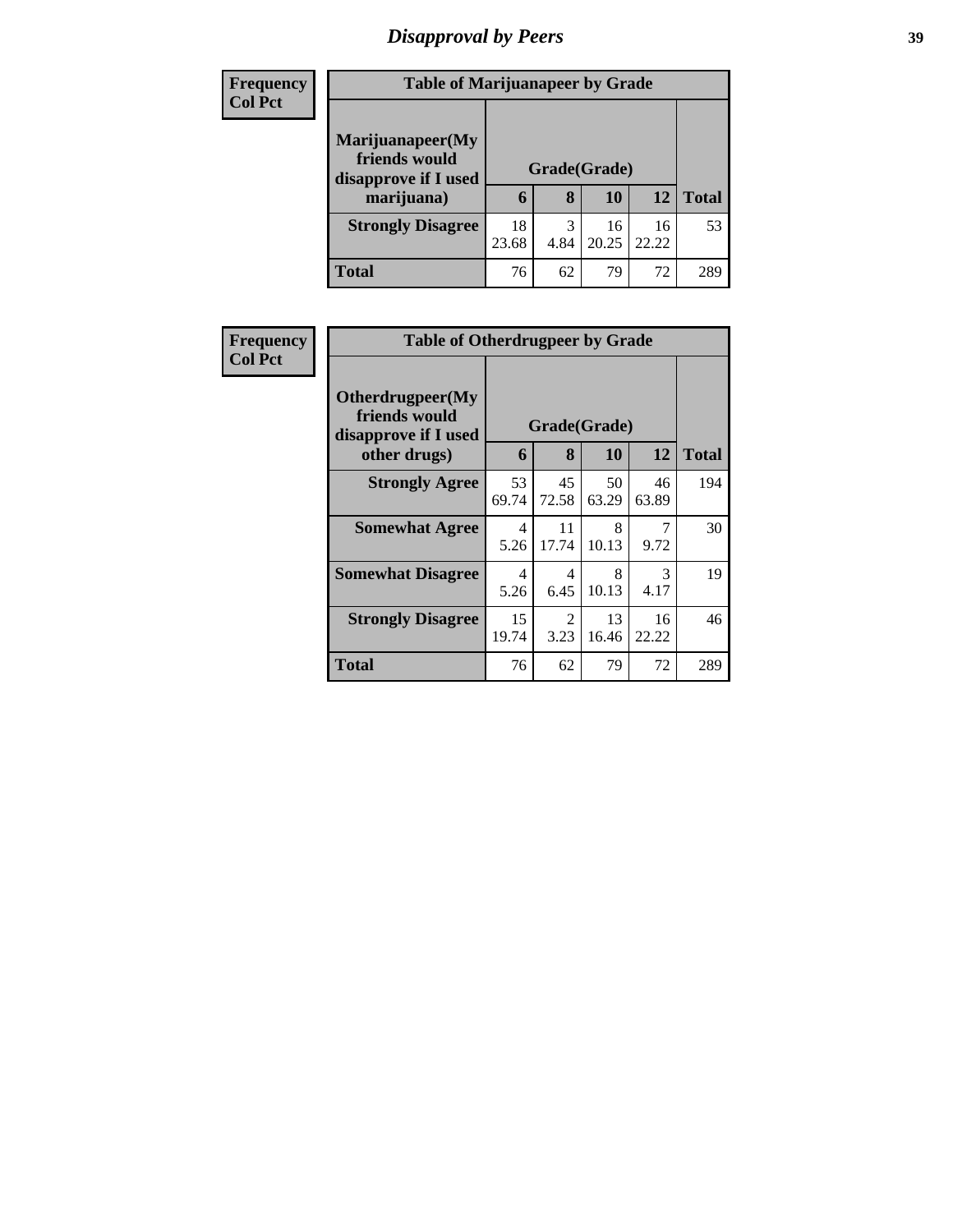| Frequency<br><b>Col Pct</b> | <b>Table of Alcohollocation1 by Grade</b> |             |              |             |             |              |  |
|-----------------------------|-------------------------------------------|-------------|--------------|-------------|-------------|--------------|--|
|                             | <b>Alcohollocation1(Places</b>            |             | Grade(Grade) |             |             |              |  |
|                             | <b>Friends Use Alcohol)</b>               | 6           | 8            | 10          | 12          | <b>Total</b> |  |
|                             |                                           | 12<br>15.79 | 20<br>32.26  | 56<br>70.89 | 56<br>77.78 | 144          |  |
|                             | Do Not Use                                | 64<br>84.21 | 42<br>67.74  | 23<br>29.11 | 16<br>22.22 | 145          |  |
|                             | <b>Total</b>                              | 76          | 62           | 79          | 72          | 289          |  |

| Frequency      | <b>Table of Alcohollocation2 by Grade</b> |              |                   |             |             |              |
|----------------|-------------------------------------------|--------------|-------------------|-------------|-------------|--------------|
| <b>Col Pct</b> | <b>Alcohollocation2(Places</b>            | Grade(Grade) |                   |             |             |              |
|                | <b>Friends Use Alcohol)</b>               | 6            | 8                 | <b>10</b>   | 12          | <b>Total</b> |
|                |                                           | 70<br>92.11  | 48<br>77.42 73.42 | 58          | 44<br>61.11 | 220          |
|                | Home                                      | 6<br>7.89    | 14<br>22.58       | 21<br>26.58 | 28<br>38.89 | 69           |
|                | <b>Total</b>                              | 76           | 62                | 79          | 72          | 289          |

| <b>Frequency</b> | <b>Table of Alcohollocation 3 by Grade</b> |                  |              |             |             |              |  |
|------------------|--------------------------------------------|------------------|--------------|-------------|-------------|--------------|--|
| <b>Col Pct</b>   | <b>Alcohollocation3(Places</b>             |                  | Grade(Grade) |             |             |              |  |
|                  | <b>Friends Use Alcohol)</b>                | 6                | 8            | 10          | <b>12</b>   | <b>Total</b> |  |
|                  |                                            | 76<br>100.00     | 60<br>96.77  | 76<br>96.20 | 68<br>94.44 | 280          |  |
|                  | <b>School</b>                              | $\Omega$<br>0.00 | 3.23         | 3.80        | 4<br>5.56   | 9            |  |
|                  | <b>Total</b>                               | 76               | 62           | 79          | 72          | 289          |  |

| Frequency      | <b>Table of Alcohollocation4 by Grade</b> |              |             |             |             |              |  |
|----------------|-------------------------------------------|--------------|-------------|-------------|-------------|--------------|--|
| <b>Col Pct</b> | <b>Alcohollocation4(Places</b>            | Grade(Grade) |             |             |             |              |  |
|                | <b>Friends Use Alcohol)</b>               | 6            | 8           | <b>10</b>   | 12          | <b>Total</b> |  |
|                |                                           | 76<br>100.00 | 57<br>91.94 | 64<br>81.01 | 58<br>80.56 | 255          |  |
|                | Car                                       | 0.00         | 5<br>8.06   | 15<br>18.99 | 14<br>19.44 | 34           |  |
|                | <b>Total</b>                              | 76           | 62          | 79          | 72          | 289          |  |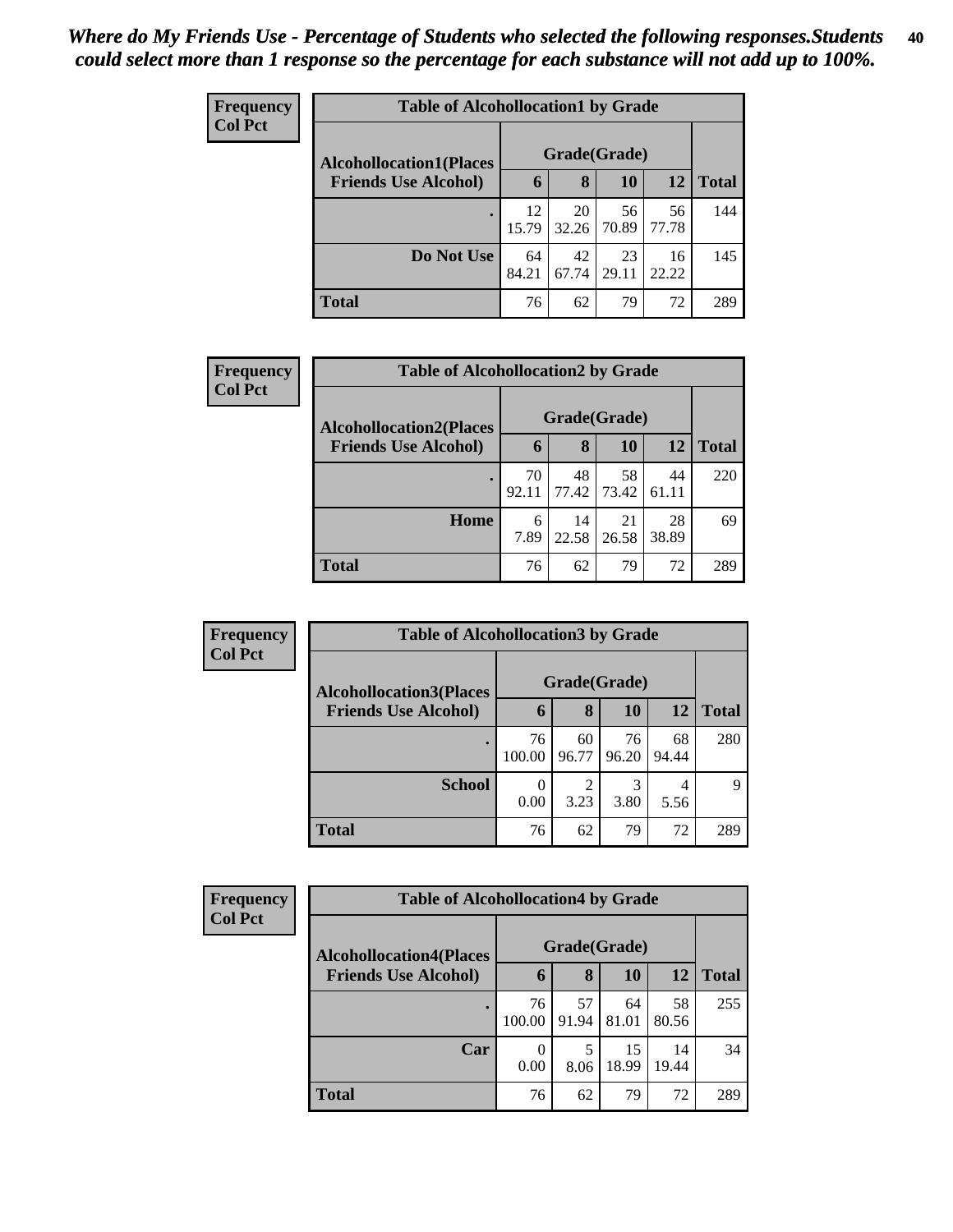| <b>Frequency</b> | <b>Table of Alcohollocation5 by Grade</b> |              |             |             |             |       |  |
|------------------|-------------------------------------------|--------------|-------------|-------------|-------------|-------|--|
| <b>Col Pct</b>   | <b>Alcohollocation5(Places</b>            | Grade(Grade) |             |             |             |       |  |
|                  | <b>Friends Use Alcohol)</b>               | $\mathbf b$  | 8           | 10          | 12          | Total |  |
|                  |                                           | 70<br>92.11  | 50<br>80.65 | 44<br>55.70 | 32<br>44.44 | 196   |  |
|                  | <b>Friend's House</b>                     | 6<br>7.89    | 12<br>19.35 | 35<br>44.30 | 40<br>55.56 | 93    |  |
|                  | <b>Total</b>                              | 76           | 62          | 79          | 72          | 289   |  |

| Frequency      | <b>Table of Alcohollocation6 by Grade</b> |              |             |             |             |              |
|----------------|-------------------------------------------|--------------|-------------|-------------|-------------|--------------|
| <b>Col Pct</b> | <b>Alcohollocation6(Places</b>            | Grade(Grade) |             |             |             |              |
|                | <b>Friends Use Alcohol)</b>               | 6            | 8           | <b>10</b>   | <b>12</b>   | <b>Total</b> |
|                |                                           | 72<br>94.74  | 56<br>90.32 | 47<br>59.49 | 40<br>55.56 | 215          |
|                | <b>Other</b>                              | 4<br>5.26    | 6<br>9.68   | 32<br>40.51 | 32<br>44.44 | 74           |
|                | <b>Total</b>                              | 76           | 62          | 79          | 72          | 289          |

| Frequency      | <b>Table of Tobaccolocation1 by Grade</b> |              |             |             |             |              |
|----------------|-------------------------------------------|--------------|-------------|-------------|-------------|--------------|
| <b>Col Pct</b> | <b>Tobaccolocation1(Places</b>            | Grade(Grade) |             |             |             |              |
|                | <b>Friends Use Tobacco)</b>               | 6            | 8           | 10          | 12          | <b>Total</b> |
|                |                                           | 9.21         | 16<br>25.81 | 43<br>54.43 | 42<br>58.33 | 108          |
|                | Do Not Use                                | 69<br>90.79  | 46<br>74.19 | 36<br>45.57 | 30<br>41.67 | 181          |
|                | <b>Total</b>                              | 76           | 62          | 79          | 72          | 289          |

| Frequency      | <b>Table of Tobaccolocation2 by Grade</b> |              |             |             |             |              |  |  |
|----------------|-------------------------------------------|--------------|-------------|-------------|-------------|--------------|--|--|
| <b>Col Pct</b> | <b>Tobaccolocation2(Places</b>            | Grade(Grade) |             |             |             |              |  |  |
|                | <b>Friends Use Tobacco)</b>               | 6            | 8           | 10          | 12          | <b>Total</b> |  |  |
|                |                                           | 71<br>93.42  | 50<br>80.65 | 55<br>69.62 | 45<br>62.50 | 221          |  |  |
|                | Home                                      | 5<br>6.58    | 12<br>19.35 | 24<br>30.38 | 27<br>37.50 | 68           |  |  |
|                | <b>Total</b>                              | 76           | 62          | 79          | 72          | 289          |  |  |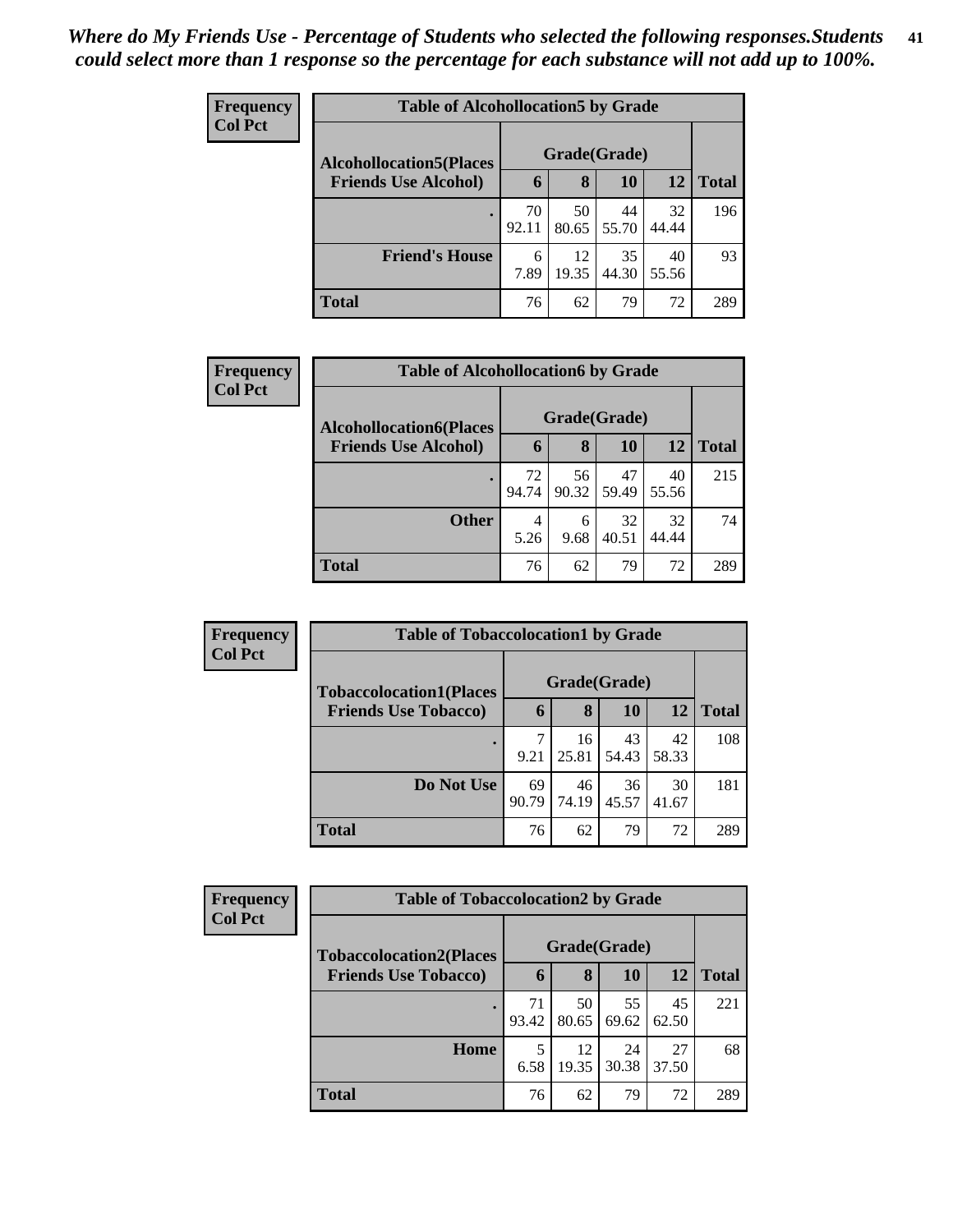| <b>Frequency</b> | <b>Table of Tobaccolocation 3 by Grade</b> |              |             |             |             |              |
|------------------|--------------------------------------------|--------------|-------------|-------------|-------------|--------------|
| <b>Col Pct</b>   | <b>Tobaccolocation3(Places</b>             | Grade(Grade) |             |             |             |              |
|                  | <b>Friends Use Tobacco)</b>                | $\mathbf b$  | 8           | 10          | 12          | <b>Total</b> |
|                  |                                            | 76<br>100.00 | 58<br>93.55 | 67<br>84.81 | 60<br>83.33 | 261          |
|                  | <b>School</b>                              | 0<br>0.00    | 4<br>6.45   | 12<br>15.19 | 12<br>16.67 | 28           |
|                  | Total                                      | 76           | 62          | 79          | 72          | 289          |

| <b>Frequency</b> |                                | <b>Table of Tobaccolocation4 by Grade</b> |             |             |             |              |  |  |  |
|------------------|--------------------------------|-------------------------------------------|-------------|-------------|-------------|--------------|--|--|--|
| <b>Col Pct</b>   | <b>Tobaccolocation4(Places</b> | Grade(Grade)                              |             |             |             |              |  |  |  |
|                  | <b>Friends Use Tobacco)</b>    | 6                                         | 8           | <b>10</b>   | 12          | <b>Total</b> |  |  |  |
|                  |                                | 76<br>100.00                              | 53<br>85.48 | 59<br>74.68 | 45<br>62.50 | 233          |  |  |  |
|                  | Car                            | 0<br>0.00                                 | 9<br>14.52  | 20<br>25.32 | 27<br>37.50 | 56           |  |  |  |
|                  | <b>Total</b>                   | 76                                        | 62          | 79          | 72          | 289          |  |  |  |

| Frequency      |                                | <b>Table of Tobaccolocation5 by Grade</b> |             |             |             |              |  |  |  |
|----------------|--------------------------------|-------------------------------------------|-------------|-------------|-------------|--------------|--|--|--|
| <b>Col Pct</b> | <b>Tobaccolocation5(Places</b> | Grade(Grade)                              |             |             |             |              |  |  |  |
|                | <b>Friends Use Tobacco)</b>    | 6                                         | 8           | 10          | 12          | <b>Total</b> |  |  |  |
|                |                                | 74<br>97.37                               | 56<br>90.32 | 55<br>69.62 | 46<br>63.89 | 231          |  |  |  |
|                | <b>Friend's House</b>          | 2<br>2.63                                 | 6<br>9.68   | 24<br>30.38 | 26<br>36.11 | 58           |  |  |  |
|                | <b>Total</b>                   | 76                                        | 62          | 79          | 72          | 289          |  |  |  |

| Frequency      |                                | <b>Table of Tobaccolocation6 by Grade</b> |             |             |             |              |  |  |  |  |
|----------------|--------------------------------|-------------------------------------------|-------------|-------------|-------------|--------------|--|--|--|--|
| <b>Col Pct</b> | <b>Tobaccolocation6(Places</b> | Grade(Grade)                              |             |             |             |              |  |  |  |  |
|                | <b>Friends Use Tobacco)</b>    | 6                                         | 8           | 10          | 12          | <b>Total</b> |  |  |  |  |
|                |                                | 74<br>97.37                               | 54<br>87.10 | 51<br>64.56 | 48<br>66.67 | 227          |  |  |  |  |
|                | <b>Other</b>                   | $\mathfrak{D}$<br>2.63                    | 8<br>12.90  | 28<br>35.44 | 24<br>33.33 | 62           |  |  |  |  |
|                | <b>Total</b>                   | 76                                        | 62          | 79          | 72          | 289          |  |  |  |  |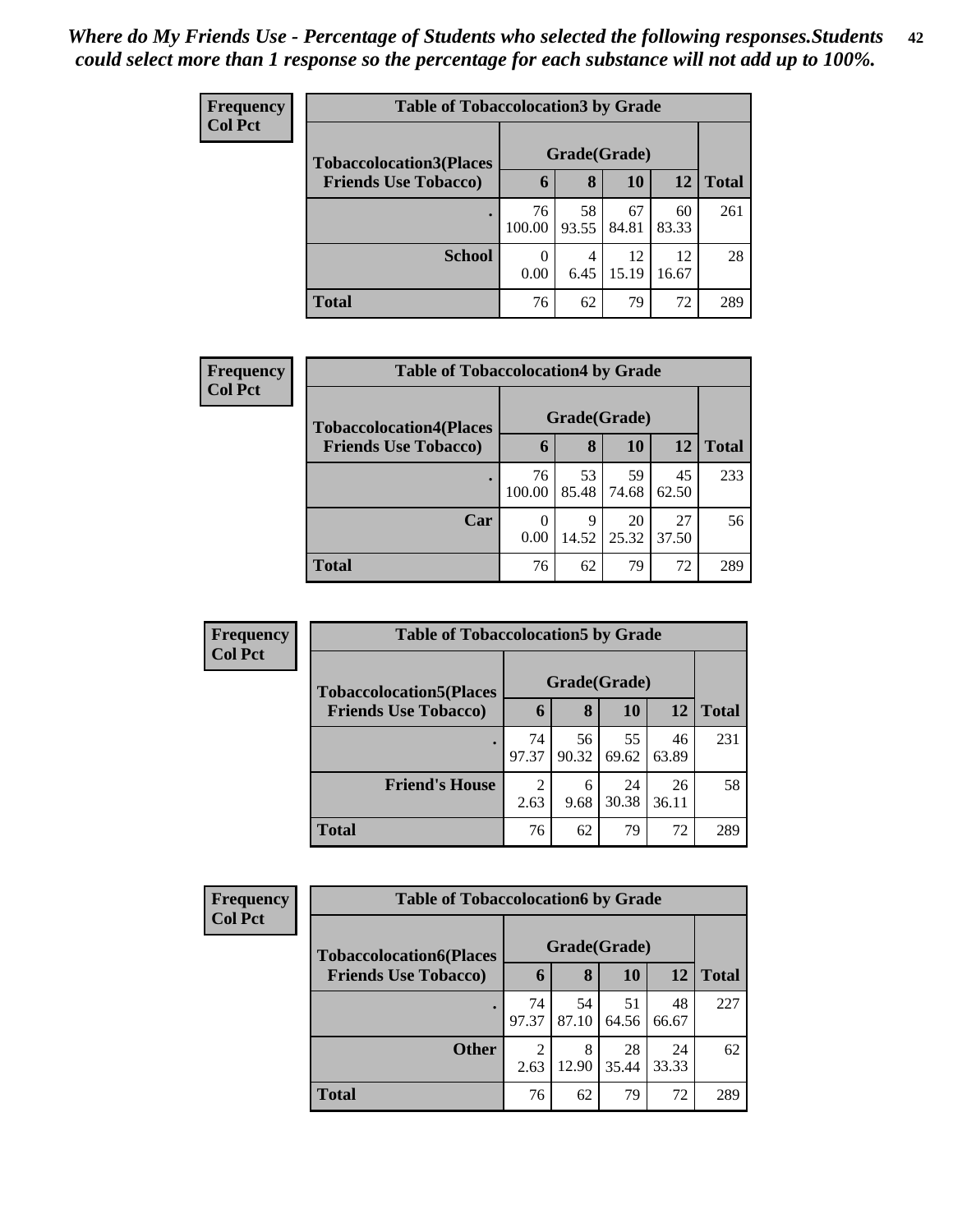| <b>Frequency</b> | <b>Table of Marijuanalocation1 by Grade</b> |              |             |             |             |              |  |  |  |
|------------------|---------------------------------------------|--------------|-------------|-------------|-------------|--------------|--|--|--|
| <b>Col Pct</b>   | <b>Marijuanalocation1(Places</b>            | Grade(Grade) |             |             |             |              |  |  |  |
|                  | <b>Friends Use Marijuana</b> )              | $\mathbf b$  | 8           | 10          | 12          | <b>Total</b> |  |  |  |
|                  |                                             | 1.32         | 11.29       | 23<br>29.11 | 29<br>40.28 | 60           |  |  |  |
|                  | Do Not Use                                  | 75<br>98.68  | 55<br>88.71 | 56<br>70.89 | 43<br>59.72 | 229          |  |  |  |
|                  | <b>Total</b>                                | 76           | 62          | 79          | 72          | 289          |  |  |  |

| Frequency      | <b>Table of Marijuanalocation2 by Grade</b> |              |             |             |             |              |
|----------------|---------------------------------------------|--------------|-------------|-------------|-------------|--------------|
| <b>Col Pct</b> | <b>Marijuanalocation2(Places)</b>           | Grade(Grade) |             |             |             |              |
|                | <b>Friends Use Marijuana</b> )              | 6            | 8           | 10          | 12          | <b>Total</b> |
|                |                                             | 76<br>100.00 | 58<br>93.55 | 71<br>89.87 | 56<br>77.78 | 261          |
|                | Home                                        | 0.00         | 4<br>6.45   | 8<br>10.13  | 16<br>22.22 | 28           |
|                | <b>Total</b>                                | 76           | 62          | 79          | 72          | 289          |

| Frequency      |                                  |                  |             |             | <b>Table of Marijuanalocation3 by Grade</b> |              |  |  |  |  |  |  |
|----------------|----------------------------------|------------------|-------------|-------------|---------------------------------------------|--------------|--|--|--|--|--|--|
| <b>Col Pct</b> | <b>Marijuanalocation3(Places</b> | Grade(Grade)     |             |             |                                             |              |  |  |  |  |  |  |
|                | <b>Friends Use Marijuana</b> )   | $\mathbf b$      | 8           | 10          | 12                                          | <b>Total</b> |  |  |  |  |  |  |
|                |                                  | 76<br>100.00     | 61<br>98.39 | 76<br>96.20 | 68<br>94.44                                 | 281          |  |  |  |  |  |  |
|                | <b>School</b>                    | $\Omega$<br>0.00 | 1.61        | 3.80        | 4<br>5.56                                   | 8            |  |  |  |  |  |  |
|                | <b>Total</b>                     | 76               | 62          | 79          | 72                                          | 289          |  |  |  |  |  |  |

| Frequency      |                                  | <b>Table of Marijuanalocation4 by Grade</b> |             |             |             |              |  |  |  |  |
|----------------|----------------------------------|---------------------------------------------|-------------|-------------|-------------|--------------|--|--|--|--|
| <b>Col Pct</b> | <b>Marijuanalocation4(Places</b> | Grade(Grade)                                |             |             |             |              |  |  |  |  |
|                | <b>Friends Use Marijuana</b> )   | 6                                           | 8           | 10          | 12          | <b>Total</b> |  |  |  |  |
|                |                                  | 76<br>100.00                                | 59<br>95.16 | 71<br>89.87 | 56<br>77.78 | 262          |  |  |  |  |
|                | Car                              | 0<br>0.00                                   | 3<br>4.84   | 8<br>10.13  | 16<br>22.22 | 27           |  |  |  |  |
|                | <b>Total</b>                     | 76                                          | 62          | 79          | 72          | 289          |  |  |  |  |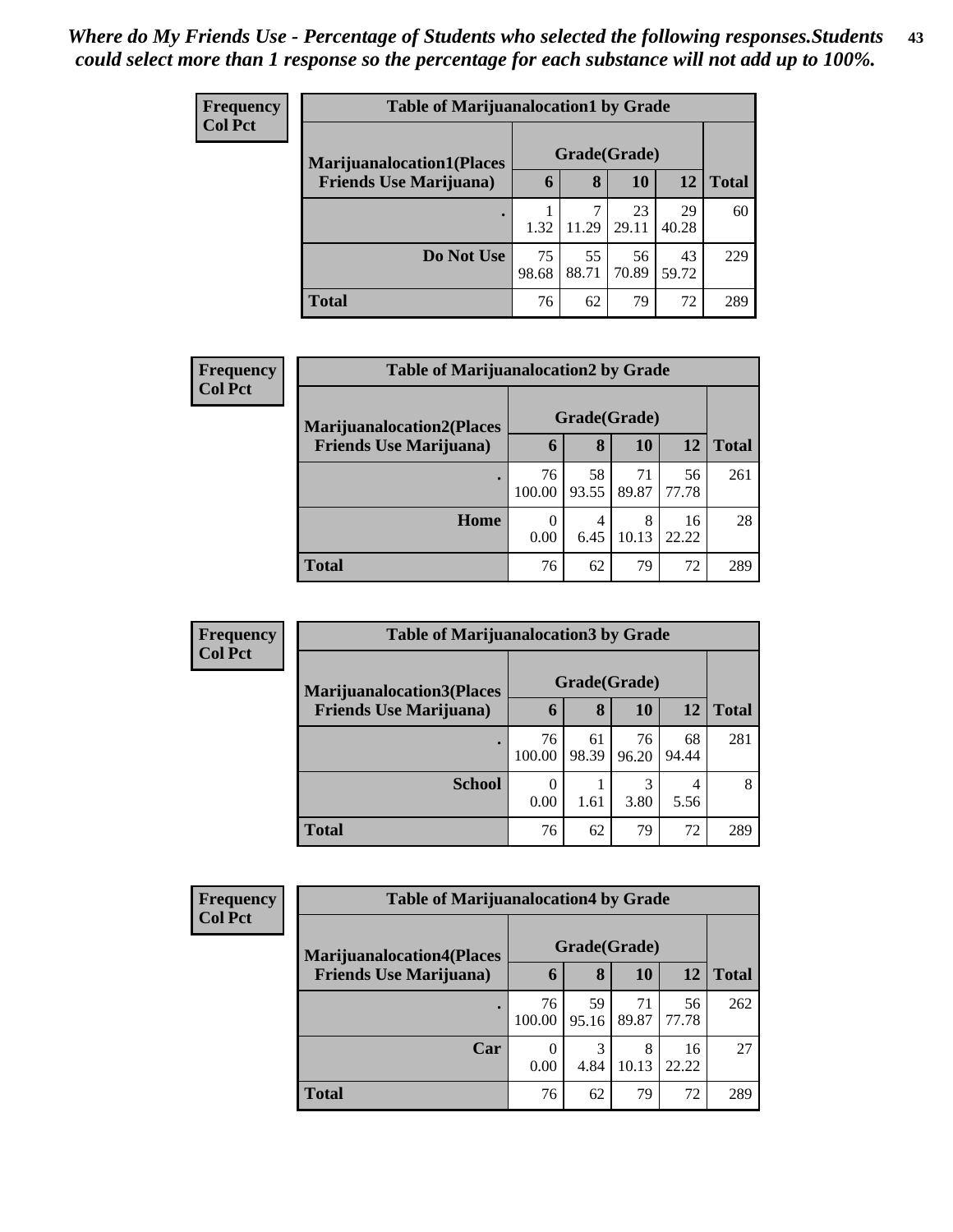| <b>Frequency</b> | <b>Table of Marijuanalocation5 by Grade</b> |              |             |             |             |              |  |  |
|------------------|---------------------------------------------|--------------|-------------|-------------|-------------|--------------|--|--|
| <b>Col Pct</b>   | <b>Marijuanalocation5</b> (Places           | Grade(Grade) |             |             |             |              |  |  |
|                  | <b>Friends Use Marijuana</b> )              | $\mathbf b$  | 8           | 10          | 12          | <b>Total</b> |  |  |
|                  |                                             | 75<br>98.68  | 57<br>91.94 | 63<br>79.75 | 50<br>69.44 | 245          |  |  |
|                  | <b>Friend's House</b>                       | 1.32         | 5<br>8.06   | 16<br>20.25 | 22<br>30.56 | 44           |  |  |
|                  | <b>Total</b>                                | 76           | 62          | 79          | 72          | 289          |  |  |

| Frequency      |                                  |                  |             |             | <b>Table of Marijuanalocation6 by Grade</b> |              |  |  |  |  |  |  |
|----------------|----------------------------------|------------------|-------------|-------------|---------------------------------------------|--------------|--|--|--|--|--|--|
| <b>Col Pct</b> | <b>Marijuanalocation6(Places</b> | Grade(Grade)     |             |             |                                             |              |  |  |  |  |  |  |
|                | <b>Friends Use Marijuana</b> )   | $\mathbf 6$      | 8           | 10          | 12                                          | <b>Total</b> |  |  |  |  |  |  |
|                |                                  | 76<br>100.00     | 59<br>95.16 | 66<br>83.54 | 55<br>76.39                                 | 256          |  |  |  |  |  |  |
|                | <b>Other</b>                     | $\Omega$<br>0.00 | 3<br>4.84   | 13<br>16.46 | 17<br>23.61                                 | 33           |  |  |  |  |  |  |
|                | <b>Total</b>                     | 76               | 62          | 79          | 72                                          | 289          |  |  |  |  |  |  |

| Frequency      |                                                                      | <b>Table of Otherdruglocation1 by Grade</b> |             |             |             |              |  |
|----------------|----------------------------------------------------------------------|---------------------------------------------|-------------|-------------|-------------|--------------|--|
| <b>Col Pct</b> | <b>Otherdruglocation1(Places</b><br><b>Friends Use Other Illegal</b> | Grade(Grade)                                |             |             |             |              |  |
|                | Drugs)                                                               | 6                                           | 8           | <b>10</b>   | 12          | <b>Total</b> |  |
|                |                                                                      | 1.32                                        | 8<br>12.90  | 17<br>21.52 | 12<br>16.67 | 38           |  |
|                | Do Not Use                                                           | 75<br>98.68                                 | 54<br>87.10 | 62<br>78.48 | 60<br>83.33 | 251          |  |
|                | <b>Total</b>                                                         | 76                                          | 62          | 79          | 72          | 289          |  |

| <b>Frequency</b> |                                                                       | <b>Table of Otherdruglocation2 by Grade</b> |             |             |             |              |  |
|------------------|-----------------------------------------------------------------------|---------------------------------------------|-------------|-------------|-------------|--------------|--|
| <b>Col Pct</b>   | <b>Otherdruglocation2(Places)</b><br><b>Friends Use Other Illegal</b> | Grade(Grade)                                |             |             |             |              |  |
|                  | Drugs)                                                                | 6                                           | 8           | 10          | 12          | <b>Total</b> |  |
|                  |                                                                       | 76<br>100.00                                | 56<br>90.32 | 73<br>92.41 | 63<br>87.50 | 268          |  |
|                  | Home                                                                  | $\Omega$<br>0.00                            | 6<br>9.68   | 6<br>7.59   | Q<br>12.50  | 21           |  |
|                  | <b>Total</b>                                                          | 76                                          | 62          | 79          | 72          | 289          |  |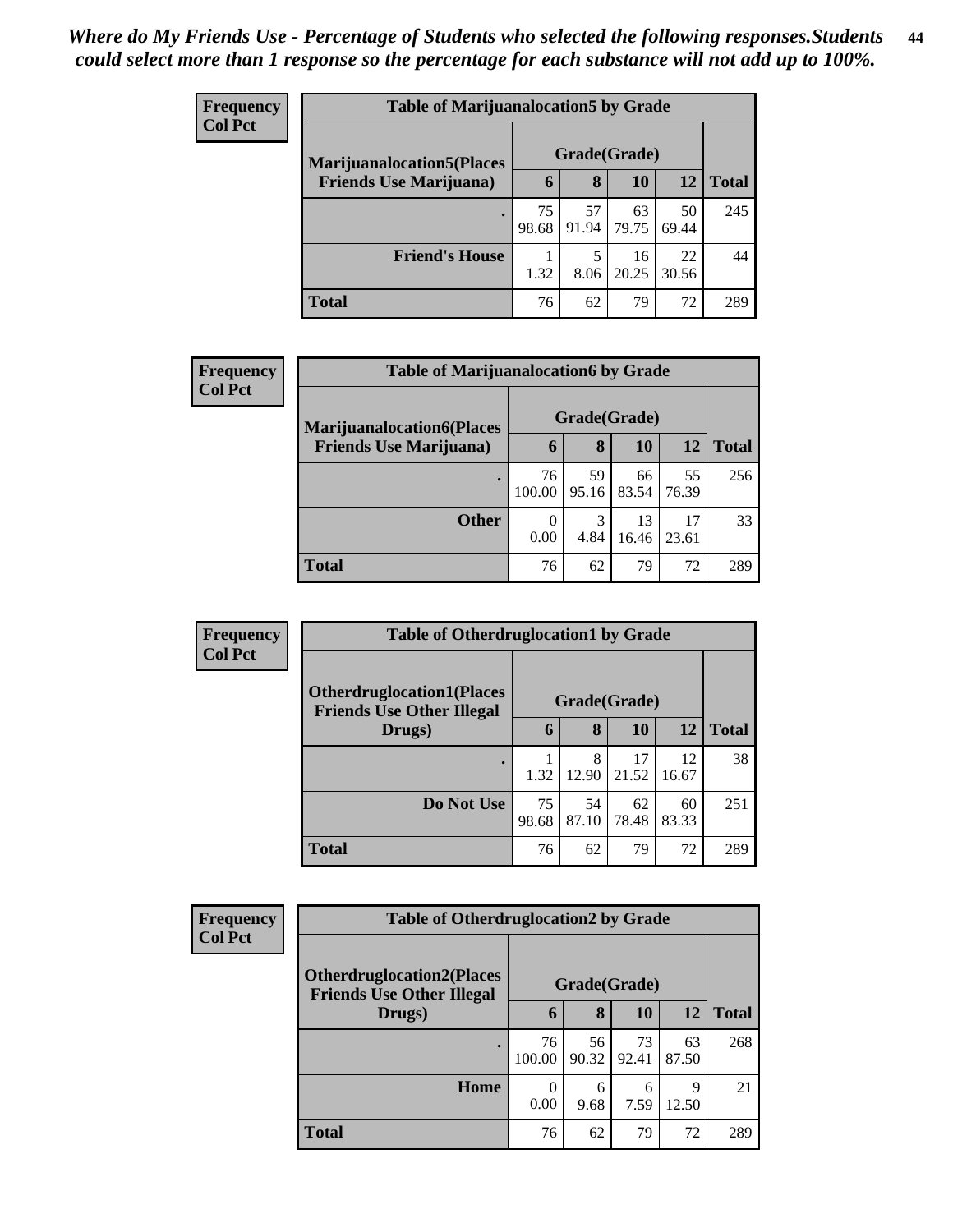| <b>Frequency</b> | <b>Table of Otherdruglocation 3 by Grade</b>                          |              |             |             |             |              |  |
|------------------|-----------------------------------------------------------------------|--------------|-------------|-------------|-------------|--------------|--|
| <b>Col Pct</b>   | <b>Otherdruglocation3(Places)</b><br><b>Friends Use Other Illegal</b> | Grade(Grade) |             |             |             |              |  |
|                  | Drugs)                                                                | 6            | 8           | 10          | 12          | <b>Total</b> |  |
|                  |                                                                       | 76<br>100.00 | 61<br>98.39 | 73<br>92.41 | 67<br>93.06 | 277          |  |
|                  | <b>School</b>                                                         | 0.00         | 1.61        | 6<br>7.59   | 5<br>6.94   | 12           |  |
|                  | <b>Total</b>                                                          | 76           | 62          | 79          | 72          | 289          |  |

| <b>Frequency</b> | <b>Table of Otherdruglocation4 by Grade</b>                           |              |                        |             |             |              |  |
|------------------|-----------------------------------------------------------------------|--------------|------------------------|-------------|-------------|--------------|--|
| <b>Col Pct</b>   | <b>Otherdruglocation4(Places)</b><br><b>Friends Use Other Illegal</b> | Grade(Grade) |                        |             |             |              |  |
|                  | Drugs)                                                                | 6            | 8                      | 10          | 12          | <b>Total</b> |  |
|                  | $\bullet$                                                             | 76<br>100.00 | 60<br>96.77            | 73<br>92.41 | 63<br>87.50 | 272          |  |
|                  | Car                                                                   | 0.00         | $\mathfrak{D}$<br>3.23 | 6<br>7.59   | 9<br>12.50  | 17           |  |
|                  | <b>Total</b>                                                          | 76           | 62                     | 79          | 72          | 289          |  |

| Frequency<br><b>Col Pct</b> | <b>Table of Otherdruglocation5 by Grade</b>                           |              |             |             |             |              |  |  |
|-----------------------------|-----------------------------------------------------------------------|--------------|-------------|-------------|-------------|--------------|--|--|
|                             | <b>Otherdruglocation5(Places)</b><br><b>Friends Use Other Illegal</b> | Grade(Grade) |             |             |             |              |  |  |
|                             | Drugs)                                                                | 6            | 8           | <b>10</b>   | 12          | <b>Total</b> |  |  |
|                             |                                                                       | 75<br>98.68  | 59<br>95.16 | 69<br>87.34 | 62<br>86.11 | 265          |  |  |
|                             | <b>Friend's House</b>                                                 | 1.32         | 3<br>4.84   | 10<br>12.66 | 10<br>13.89 | 24           |  |  |
|                             | <b>Total</b>                                                          | 76           | 62          | 79          | 72          | 289          |  |  |

| <b>Frequency</b> | <b>Table of Otherdruglocation6 by Grade</b>                          |                  |             |             |             |              |  |
|------------------|----------------------------------------------------------------------|------------------|-------------|-------------|-------------|--------------|--|
| <b>Col Pct</b>   | <b>Otherdruglocation6(Places</b><br><b>Friends Use Other Illegal</b> | Grade(Grade)     |             |             |             |              |  |
|                  | Drugs)                                                               | 6                | 8           | 10          | 12          | <b>Total</b> |  |
|                  |                                                                      | 76<br>100.00     | 57<br>91.94 | 68<br>86.08 | 60<br>83.33 | 261          |  |
|                  | <b>Other</b>                                                         | $\theta$<br>0.00 | 5<br>8.06   | 11<br>13.92 | 12<br>16.67 | 28           |  |
|                  | <b>Total</b>                                                         | 76               | 62          | 79          | 72          | 289          |  |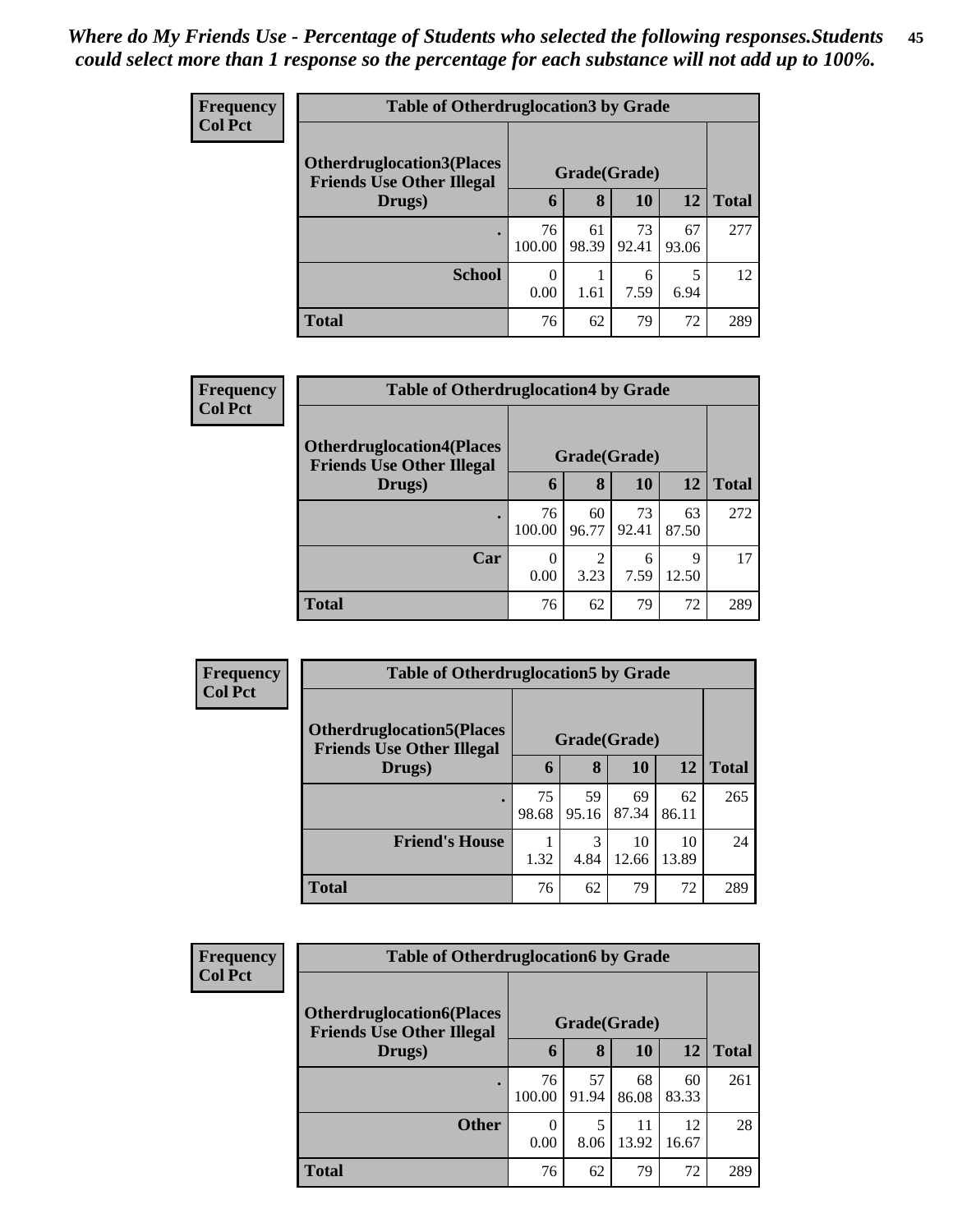| <b>Frequency</b> | <b>Table of Alcoholtime1 by Grade</b>           |              |             |             |             |              |  |  |
|------------------|-------------------------------------------------|--------------|-------------|-------------|-------------|--------------|--|--|
| <b>Col Pct</b>   | <b>Alcoholtime1(Times</b><br><b>Friends Use</b> | Grade(Grade) |             |             |             |              |  |  |
|                  | Alcohol)                                        | 6            | 8           | <b>10</b>   | 12          | <b>Total</b> |  |  |
|                  |                                                 | 12<br>15.79  | 20<br>32.26 | 56<br>70.89 | 56<br>77.78 | 144          |  |  |
|                  | Do Not Use                                      | 64<br>84.21  | 42<br>67.74 | 23<br>29.11 | 16<br>22.22 | 145          |  |  |
|                  | <b>Total</b>                                    | 76           | 62          | 79          | 72          | 289          |  |  |

| Frequency<br><b>Col Pct</b> | <b>Table of Alcoholtime2 by Grade</b>           |              |             |             |             |              |  |  |
|-----------------------------|-------------------------------------------------|--------------|-------------|-------------|-------------|--------------|--|--|
|                             | <b>Alcoholtime2(Times</b><br><b>Friends Use</b> | Grade(Grade) |             |             |             |              |  |  |
|                             | Alcohol)                                        | 6            | 8           | 10          | 12          | <b>Total</b> |  |  |
|                             | $\bullet$                                       | 76<br>100.00 | 60<br>96.77 | 69<br>87.34 | 67<br>93.06 | 272          |  |  |
|                             | <b>On Way to School</b>                         | 0<br>0.00    | 2<br>3.23   | 10<br>12.66 | 5<br>6.94   | 17           |  |  |
|                             | <b>Total</b>                                    | 76           | 62          | 79          | 72          | 289          |  |  |

| Frequency<br><b>Col Pct</b> | <b>Table of Alcoholtime3 by Grade</b>           |              |             |             |                        |              |  |  |
|-----------------------------|-------------------------------------------------|--------------|-------------|-------------|------------------------|--------------|--|--|
|                             | <b>Alcoholtime3(Times</b><br><b>Friends Use</b> | Grade(Grade) |             |             |                        |              |  |  |
|                             | Alcohol)                                        | 6            | 8           | 10          | 12                     | <b>Total</b> |  |  |
|                             | ٠                                               | 76<br>100.00 | 61<br>98.39 | 76<br>96.20 | 70<br>97.22            | 283          |  |  |
|                             | <b>During School</b>                            | 0.00         | 1.61        | 3<br>3.80   | $\mathfrak{D}$<br>2.78 | 6            |  |  |
|                             | <b>Total</b>                                    | 76           | 62          | 79          | 72                     | 289          |  |  |

| <b>Frequency</b> | <b>Table of Alcoholtime4 by Grade</b> |              |             |             |             |              |  |
|------------------|---------------------------------------|--------------|-------------|-------------|-------------|--------------|--|
| <b>Col Pct</b>   | <b>Alcoholtime4(Times</b>             | Grade(Grade) |             |             |             |              |  |
|                  | <b>Friends Use Alcohol)</b>           | 6            | 8           | <b>10</b>   | 12          | <b>Total</b> |  |
|                  | ٠                                     | 76<br>100.00 | 60<br>96.77 | 75<br>94.94 | 65<br>90.28 | 276          |  |
|                  | <b>On Way Home From School</b>        | 0.00         | 3.23        | 4<br>5.06   | 7<br>9.72   | 13           |  |
|                  | <b>Total</b>                          | 76           | 62          | 79          | 72          | 289          |  |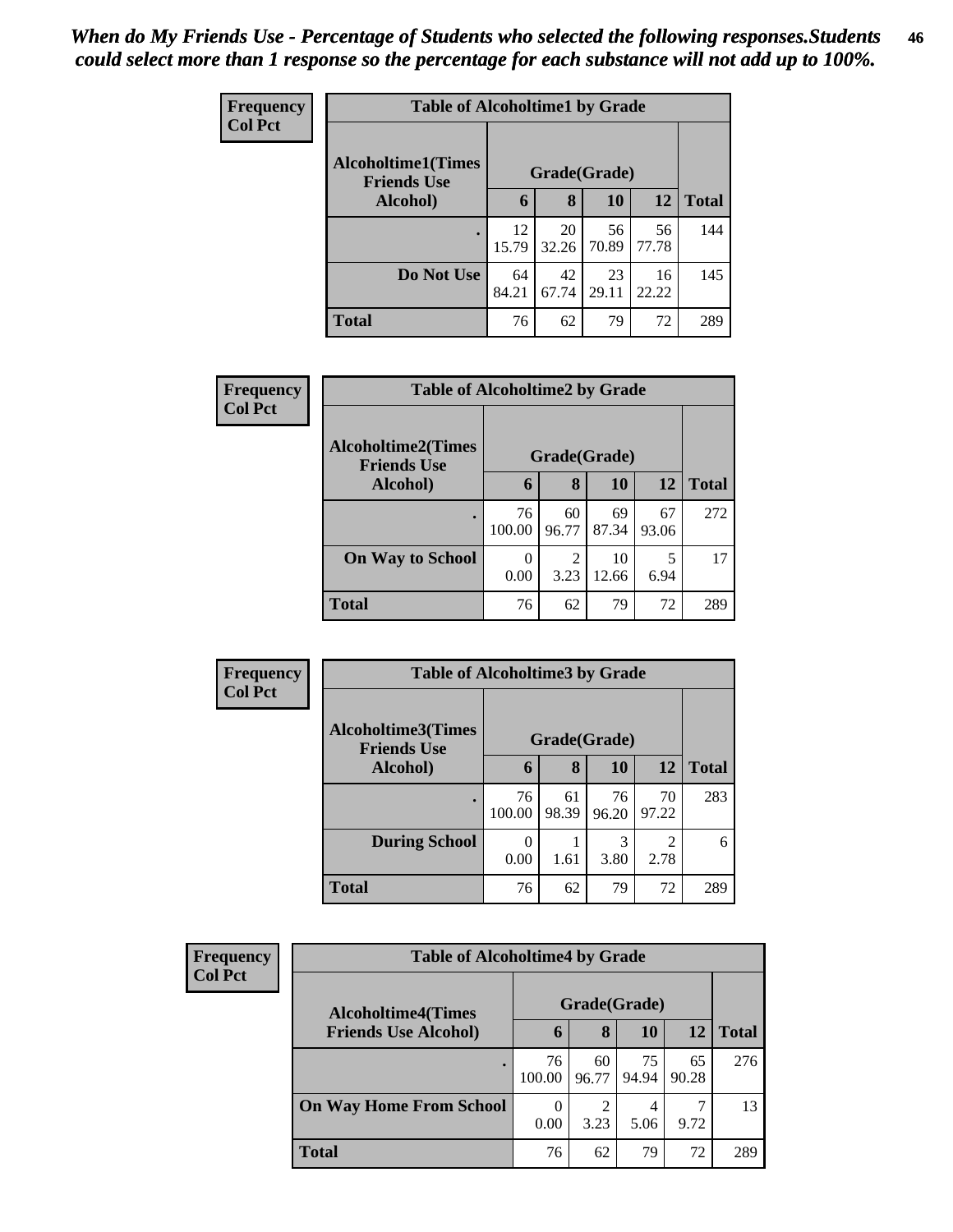| Frequency      | <b>Table of Alcoholtime5 by Grade</b>           |              |             |             |             |              |  |  |  |
|----------------|-------------------------------------------------|--------------|-------------|-------------|-------------|--------------|--|--|--|
| <b>Col Pct</b> | <b>Alcoholtime5(Times</b><br><b>Friends Use</b> | Grade(Grade) |             |             |             |              |  |  |  |
|                | Alcohol)                                        | 6            | 8           | 10          | 12          | <b>Total</b> |  |  |  |
|                |                                                 | 73<br>96.05  | 57<br>91.94 | 65<br>82.28 | 60<br>83.33 | 255          |  |  |  |
|                | Weeknights                                      | 3<br>3.95    | 5<br>8.06   | 14<br>17.72 | 12<br>16.67 | 34           |  |  |  |
|                | <b>Total</b>                                    | 76           | 62          | 79          | 72          | 289          |  |  |  |

| <b>Frequency</b><br><b>Col Pct</b> | <b>Table of Alcoholtime6 by Grade</b>           |              |             |             |             |              |  |  |  |
|------------------------------------|-------------------------------------------------|--------------|-------------|-------------|-------------|--------------|--|--|--|
|                                    | <b>Alcoholtime6(Times</b><br><b>Friends Use</b> | Grade(Grade) |             |             |             |              |  |  |  |
|                                    | Alcohol)                                        | 6            | 8           | 10          | 12          | <b>Total</b> |  |  |  |
|                                    |                                                 | 66<br>86.84  | 42<br>67.74 | 28<br>35.44 | 14<br>19.44 | 150          |  |  |  |
|                                    | Weekends                                        | 10<br>13.16  | 20<br>32.26 | 51<br>64.56 | 58<br>80.56 | 139          |  |  |  |
|                                    | <b>Total</b>                                    | 76           | 62          | 79          | 72          | 289          |  |  |  |

| Frequency      | <b>Table of Tobaccotime1 by Grade</b>           |              |             |             |             |              |  |  |
|----------------|-------------------------------------------------|--------------|-------------|-------------|-------------|--------------|--|--|
| <b>Col Pct</b> | <b>Tobaccotime1(Times</b><br><b>Friends Use</b> | Grade(Grade) |             |             |             |              |  |  |
|                | <b>Tobacco</b> )                                | 6            | 8           | 10          | 12          | <b>Total</b> |  |  |
|                |                                                 | 7<br>9.21    | 14<br>22.58 | 41<br>51.90 | 42<br>58.33 | 104          |  |  |
|                | Do Not Use                                      | 69<br>90.79  | 48<br>77.42 | 38<br>48.10 | 30<br>41.67 | 185          |  |  |
|                | <b>Total</b>                                    | 76           | 62          | 79          | 72          | 289          |  |  |

| <b>Frequency</b> |                                                 | <b>Table of Tobaccotime2 by Grade</b> |             |             |             |              |  |  |  |
|------------------|-------------------------------------------------|---------------------------------------|-------------|-------------|-------------|--------------|--|--|--|
| <b>Col Pct</b>   | <b>Tobaccotime2(Times</b><br><b>Friends Use</b> | Grade(Grade)                          |             |             |             |              |  |  |  |
|                  | <b>Tobacco</b> )                                | 6                                     | 8           | 10          | 12          | <b>Total</b> |  |  |  |
|                  |                                                 | 76<br>100.00                          | 56<br>90.32 | 60<br>75.95 | 46<br>63.89 | 238          |  |  |  |
|                  | <b>On Way to School</b>                         | 0<br>0.00                             | 6<br>9.68   | 19<br>24.05 | 26<br>36.11 | 51           |  |  |  |
|                  | <b>Total</b>                                    | 76                                    | 62          | 79          | 72          | 289          |  |  |  |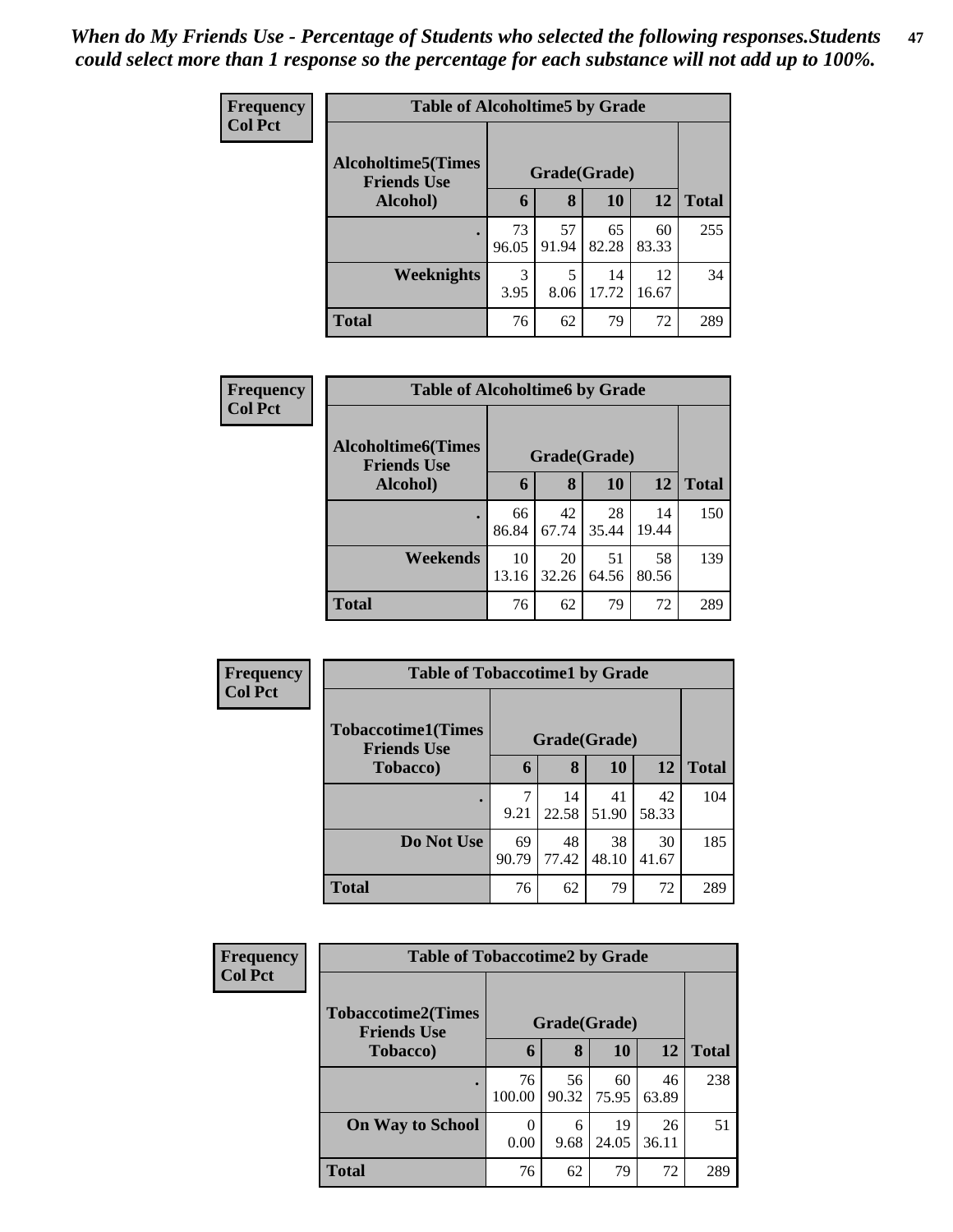| <b>Frequency</b> | <b>Table of Tobaccotime3 by Grade</b>           |                     |             |             |             |              |  |
|------------------|-------------------------------------------------|---------------------|-------------|-------------|-------------|--------------|--|
| <b>Col Pct</b>   | <b>Tobaccotime3(Times</b><br><b>Friends Use</b> | Grade(Grade)        |             |             |             |              |  |
|                  | <b>Tobacco</b> )                                | $\ddot{\mathbf{6}}$ | 8           | 10          | <b>12</b>   | <b>Total</b> |  |
|                  |                                                 | 76<br>100.00        | 59<br>95.16 | 68<br>86.08 | 58<br>80.56 | 261          |  |
|                  | <b>During School</b>                            | 0<br>0.00           | 3<br>4.84   | 11<br>13.92 | 14<br>19.44 | 28           |  |
|                  | <b>Total</b>                                    | 76                  | 62          | 79          | 72          | 289          |  |

| Frequency      | <b>Table of Tobaccotime4 by Grade</b> |              |             |             |             |              |  |  |  |
|----------------|---------------------------------------|--------------|-------------|-------------|-------------|--------------|--|--|--|
| <b>Col Pct</b> | <b>Tobaccotime4(Times</b>             | Grade(Grade) |             |             |             |              |  |  |  |
|                | <b>Friends Use Tobacco)</b>           | 6            | 8           | 10          | 12          | <b>Total</b> |  |  |  |
|                |                                       | 76<br>100.00 | 60<br>96.77 | 75<br>94.94 | 65<br>90.28 | 276          |  |  |  |
|                | <b>On Way Home From School</b>        | 0.00         | 3.23        | 4<br>5.06   | ┑<br>9.72   | 13           |  |  |  |
|                | <b>Total</b>                          | 76           | 62          | 79          | 72          | 289          |  |  |  |

| <b>Frequency</b> | <b>Table of Tobaccotime5 by Grade</b>            |                        |             |             |             |              |  |  |
|------------------|--------------------------------------------------|------------------------|-------------|-------------|-------------|--------------|--|--|
| <b>Col Pct</b>   | <b>Tobaccotime5</b> (Times<br><b>Friends Use</b> | Grade(Grade)           |             |             |             |              |  |  |
|                  | Tobacco)                                         | 6                      | 8           | 10          | 12          | <b>Total</b> |  |  |
|                  |                                                  | 74<br>97.37            | 53<br>85.48 | 57<br>72.15 | 47<br>65.28 | 231          |  |  |
|                  | Weeknights                                       | $\overline{2}$<br>2.63 | 9<br>14.52  | 22<br>27.85 | 25<br>34.72 | 58           |  |  |
|                  | <b>Total</b>                                     | 76                     | 62          | 79          | 72          | 289          |  |  |

| Frequency      | <b>Table of Tobaccotime6 by Grade</b>           |              |             |             |             |              |  |  |
|----------------|-------------------------------------------------|--------------|-------------|-------------|-------------|--------------|--|--|
| <b>Col Pct</b> | <b>Tobaccotime6(Times</b><br><b>Friends Use</b> | Grade(Grade) |             |             |             |              |  |  |
|                | <b>Tobacco</b> )                                | 6            | 8           | 10          | 12          | <b>Total</b> |  |  |
|                |                                                 | 70<br>92.11  | 51<br>82.26 | 45<br>56.96 | 37<br>51.39 | 203          |  |  |
|                | Weekends                                        | 6<br>7.89    | 11<br>17.74 | 34<br>43.04 | 35<br>48.61 | 86           |  |  |
|                | <b>Total</b>                                    | 76           | 62          | 79          | 72          | 289          |  |  |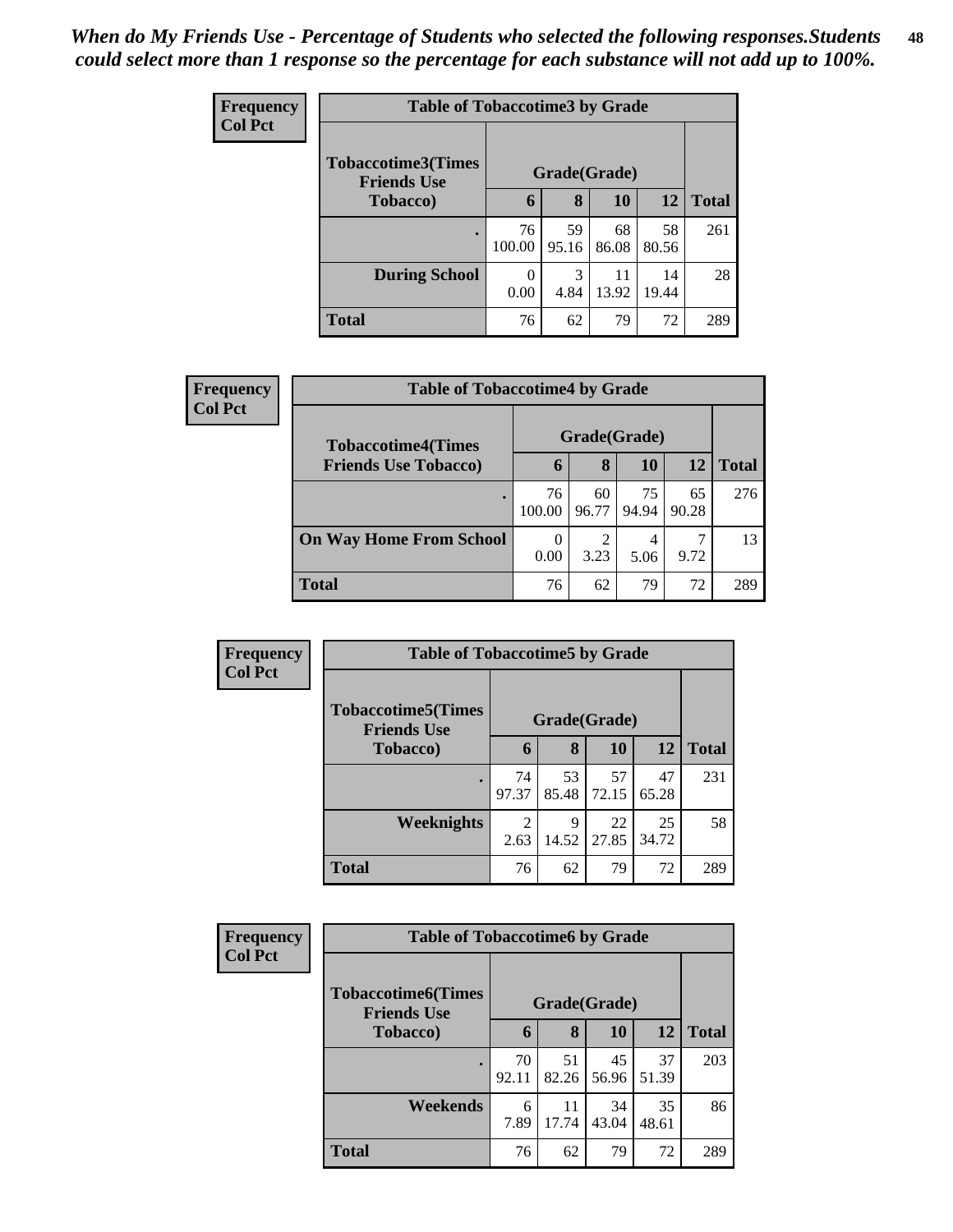| <b>Frequency</b> | <b>Table of Marijuanatime1 by Grade</b>           |              |             |             |             |              |  |
|------------------|---------------------------------------------------|--------------|-------------|-------------|-------------|--------------|--|
| <b>Col Pct</b>   | <b>Marijuanatime1(Times</b><br><b>Friends Use</b> | Grade(Grade) |             |             |             |              |  |
|                  | Marijuana)                                        | 6            | 8           | 10          | 12          | <b>Total</b> |  |
|                  |                                                   | 1.32         | 8<br>12.90  | 23<br>29.11 | 28<br>38.89 | 60           |  |
|                  | Do Not Use                                        | 75<br>98.68  | 54<br>87.10 | 56<br>70.89 | 44<br>61.11 | 229          |  |
|                  | <b>Total</b>                                      | 76           | 62          | 79          | 72          | 289          |  |

| Frequency      |                                                   | <b>Table of Marijuanatime2 by Grade</b> |             |             |             |              |  |  |  |
|----------------|---------------------------------------------------|-----------------------------------------|-------------|-------------|-------------|--------------|--|--|--|
| <b>Col Pct</b> | <b>Marijuanatime2(Times</b><br><b>Friends Use</b> | Grade(Grade)                            |             |             |             |              |  |  |  |
|                | Marijuana)                                        | 6                                       | 8           | <b>10</b>   | 12          | <b>Total</b> |  |  |  |
|                |                                                   | 76<br>100.00                            | 61<br>98.39 | 72<br>91.14 | 67<br>93.06 | 276          |  |  |  |
|                | <b>On Way to School</b>                           | $\mathbf{\Omega}$<br>0.00               | 1.61        | 8.86        | 5<br>6.94   | 13           |  |  |  |
|                | <b>Total</b>                                      | 76                                      | 62          | 79          | 72          | 289          |  |  |  |

| Frequency      | <b>Table of Marijuanatime3 by Grade</b>    |              |             |             |             |              |  |  |
|----------------|--------------------------------------------|--------------|-------------|-------------|-------------|--------------|--|--|
| <b>Col Pct</b> | Marijuanatime3(Times<br><b>Friends Use</b> | Grade(Grade) |             |             |             |              |  |  |
|                | Marijuana)                                 | 6            | 8           | 10          | <b>12</b>   | <b>Total</b> |  |  |
|                |                                            | 76<br>100.00 | 61<br>98.39 | 76<br>96.20 | 69<br>95.83 | 282          |  |  |
|                | <b>During School</b>                       | 0.00         | 1.61        | 3<br>3.80   | 3<br>4.17   | 7            |  |  |
|                | <b>Total</b>                               | 76           | 62          | 79          | 72          | 289          |  |  |

| <b>Frequency</b><br><b>Col Pct</b> | <b>Table of Marijuanatime4 by Grade</b> |              |             |             |             |              |  |
|------------------------------------|-----------------------------------------|--------------|-------------|-------------|-------------|--------------|--|
|                                    | <b>Marijuanatime4</b> (Times            | Grade(Grade) |             |             |             |              |  |
|                                    | <b>Friends Use Marijuana</b> )          | $\mathbf b$  | 8           | 10          | 12          | <b>Total</b> |  |
|                                    | $\bullet$                               | 76<br>100.00 | 60<br>96.77 | 73<br>92.41 | 64<br>88.89 | 273          |  |
|                                    | <b>On Way Home From School</b>          | 0.00         | 2<br>3.23   | 6<br>7.59   | 8<br>11 11  | 16           |  |
|                                    | <b>Total</b>                            | 76           | 62          | 79          | 72          | 289          |  |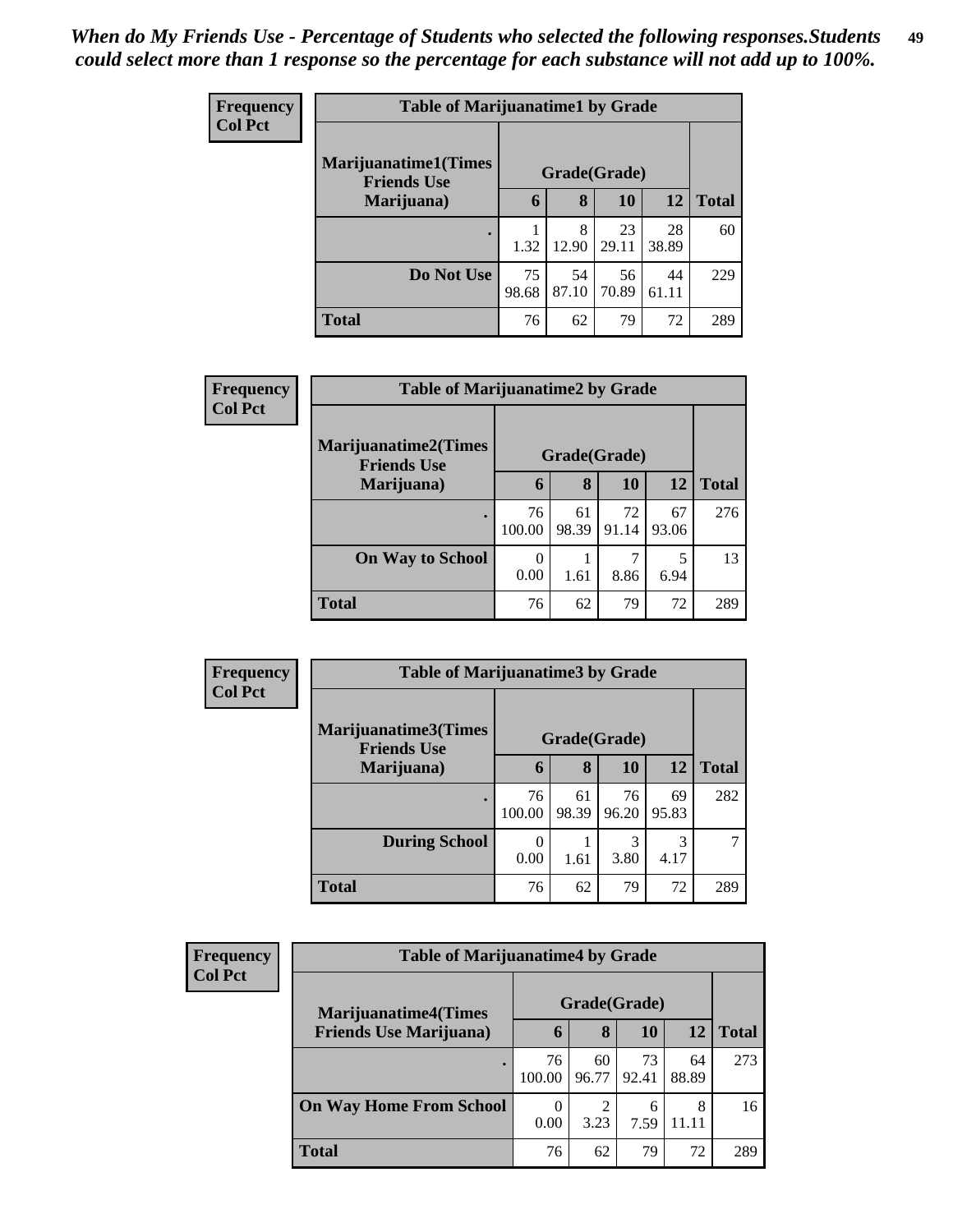| <b>Frequency</b> | <b>Table of Marijuanatime5 by Grade</b>            |              |             |             |             |              |  |
|------------------|----------------------------------------------------|--------------|-------------|-------------|-------------|--------------|--|
| <b>Col Pct</b>   | <b>Marijuanatime5</b> (Times<br><b>Friends Use</b> | Grade(Grade) |             |             |             |              |  |
|                  | Marijuana)                                         | 6            | 8           | 10          | 12          | <b>Total</b> |  |
|                  |                                                    | 75<br>98.68  | 59<br>95.16 | 69<br>87.34 | 56<br>77.78 | 259          |  |
|                  | Weeknights                                         | 1.32         | 3<br>4.84   | 10<br>12.66 | 16<br>22.22 | 30           |  |
|                  | <b>Total</b>                                       | 76           | 62          | 79          | 72          | 289          |  |

| Frequency | <b>Table of Marijuanatime6 by Grade</b>           |              |             |             |             |              |  |  |
|-----------|---------------------------------------------------|--------------|-------------|-------------|-------------|--------------|--|--|
| Col Pct   | <b>Marijuanatime6(Times</b><br><b>Friends Use</b> | Grade(Grade) |             |             |             |              |  |  |
|           | Marijuana)                                        | 6            | 8           | 10          | 12          | <b>Total</b> |  |  |
|           |                                                   | 75<br>98.68  | 54<br>87.10 | 60<br>75.95 | 44<br>61.11 | 233          |  |  |
|           | Weekends                                          | 1.32         | 8<br>12.90  | 19<br>24.05 | 28<br>38.89 | 56           |  |  |
|           | <b>Total</b>                                      | 76           | 62          | 79          | 72          | 289          |  |  |

| Frequency<br><b>Col Pct</b> | <b>Table of Otherdrugtime1 by Grade</b>                  |              |             |             |             |              |  |
|-----------------------------|----------------------------------------------------------|--------------|-------------|-------------|-------------|--------------|--|
|                             | <b>Otherdrugtime1</b> (Times<br><b>Friends Use Other</b> | Grade(Grade) |             |             |             |              |  |
|                             | <b>Illegal Drugs</b> )                                   | 6            | 8           | 10          | 12          | <b>Total</b> |  |
|                             | ٠                                                        | 1.32         | 10<br>16.13 | 15<br>18.99 | 14<br>19.44 | 40           |  |
|                             | Do Not Use                                               | 75<br>98.68  | 52<br>83.87 | 64<br>81.01 | 58<br>80.56 | 249          |  |
|                             | <b>Total</b>                                             | 76           | 62          | 79          | 72          | 289          |  |

| Frequency      |                                                         | <b>Table of Otherdrugtime2 by Grade</b> |             |             |             |              |  |
|----------------|---------------------------------------------------------|-----------------------------------------|-------------|-------------|-------------|--------------|--|
| <b>Col Pct</b> | <b>Otherdrugtime2(Times</b><br><b>Friends Use Other</b> | Grade(Grade)                            |             |             |             |              |  |
|                | <b>Illegal Drugs</b> )                                  | 6                                       | 8           | <b>10</b>   | 12          | <b>Total</b> |  |
|                |                                                         | 76<br>100.00                            | 61<br>98.39 | 73<br>92.41 | 67<br>93.06 | 277          |  |
|                | <b>On Way to School</b>                                 | 0.00                                    | 1.61        | 6<br>7.59   | 6.94        | 12           |  |
|                | <b>Total</b>                                            | 76                                      | 62          | 79          | 72          | 289          |  |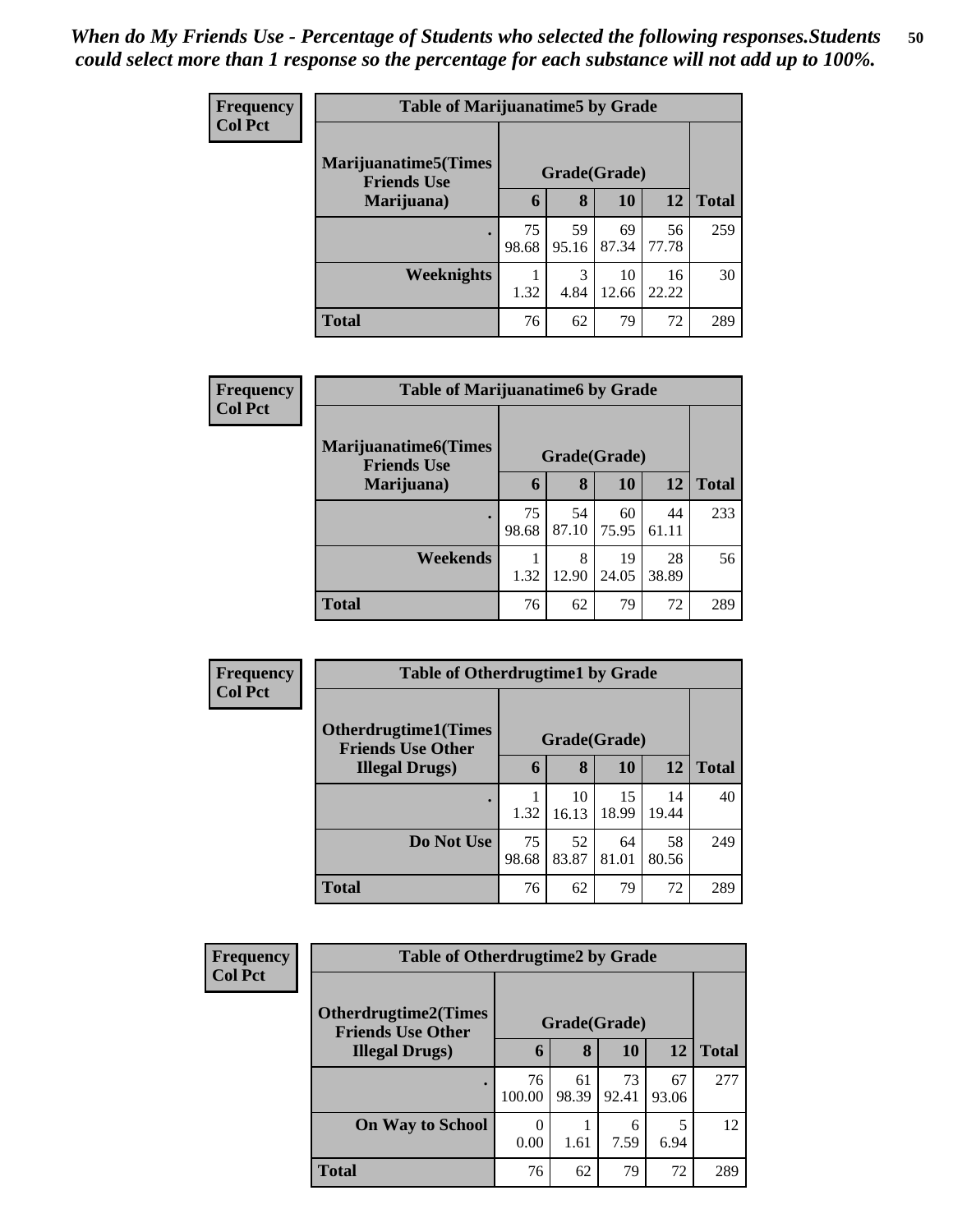*When do My Friends Use - Percentage of Students who selected the following responses.Students could select more than 1 response so the percentage for each substance will not add up to 100%.* **51**

| <b>Frequency</b> | <b>Table of Otherdrugtime3 by Grade</b>                  |              |                  |             |             |              |  |
|------------------|----------------------------------------------------------|--------------|------------------|-------------|-------------|--------------|--|
| <b>Col Pct</b>   | <b>Otherdrugtime3</b> (Times<br><b>Friends Use Other</b> | Grade(Grade) |                  |             |             |              |  |
|                  | <b>Illegal Drugs</b> )                                   | 6            | 8                | 10          | 12          | <b>Total</b> |  |
|                  |                                                          | 76<br>100.00 | 62<br>100.00     | 74<br>93.67 | 69<br>95.83 | 281          |  |
|                  | <b>During School</b>                                     | 0.00         | $\theta$<br>0.00 | 6.33        | 3<br>4.17   | 8            |  |
|                  | <b>Total</b>                                             | 76           | 62               | 79          | 72          | 289          |  |

| Frequency      | <b>Table of Otherdrugtime4 by Grade</b>                         |              |             |             |             |              |  |
|----------------|-----------------------------------------------------------------|--------------|-------------|-------------|-------------|--------------|--|
| <b>Col Pct</b> | <b>Otherdrugtime4(Times</b><br><b>Friends Use Other Illegal</b> | Grade(Grade) |             |             |             |              |  |
|                | Drugs)                                                          | 6            | 8           | <b>10</b>   | 12          | <b>Total</b> |  |
|                |                                                                 | 76<br>100.00 | 60<br>96.77 | 72<br>91.14 | 66<br>91.67 | 274          |  |
|                | <b>On Way Home From School</b>                                  | 0.00         | 3.23        | 8.86        | 6<br>8.33   | 15           |  |
|                | <b>Total</b>                                                    | 76           | 62          | 79          | 72          | 289          |  |

| Frequency      | <b>Table of Otherdrugtime5 by Grade</b>                  |              |             |             |             |              |  |
|----------------|----------------------------------------------------------|--------------|-------------|-------------|-------------|--------------|--|
| <b>Col Pct</b> | <b>Otherdrugtime5</b> (Times<br><b>Friends Use Other</b> | Grade(Grade) |             |             |             |              |  |
|                | <b>Illegal Drugs</b> )                                   | 6            | 8           | 10          | 12          | <b>Total</b> |  |
|                | $\bullet$                                                | 75<br>98.68  | 60<br>96.77 | 72<br>91.14 | 65<br>90.28 | 272          |  |
|                | Weeknights                                               | 1.32         | 2<br>3.23   | 8.86        | 9.72        | 17           |  |
|                | <b>Total</b>                                             | 76           | 62          | 79          | 72          | 289          |  |

| <b>Frequency</b> | <b>Table of Otherdrugtime6 by Grade</b>                 |              |             |             |             |              |  |
|------------------|---------------------------------------------------------|--------------|-------------|-------------|-------------|--------------|--|
| <b>Col Pct</b>   | <b>Otherdrugtime6(Times</b><br><b>Friends Use Other</b> | Grade(Grade) |             |             |             |              |  |
|                  | <b>Illegal Drugs</b> )                                  | 6            | 8           | 10          | <b>12</b>   | <b>Total</b> |  |
|                  |                                                         | 76<br>100.00 | 53<br>85.48 | 65<br>82.28 | 59<br>81.94 | 253          |  |
|                  | Weekends                                                | 0.00         | 9<br>14.52  | 14<br>17.72 | 13<br>18.06 | 36           |  |
|                  | <b>Total</b>                                            | 76           | 62          | 79          | 72          | 289          |  |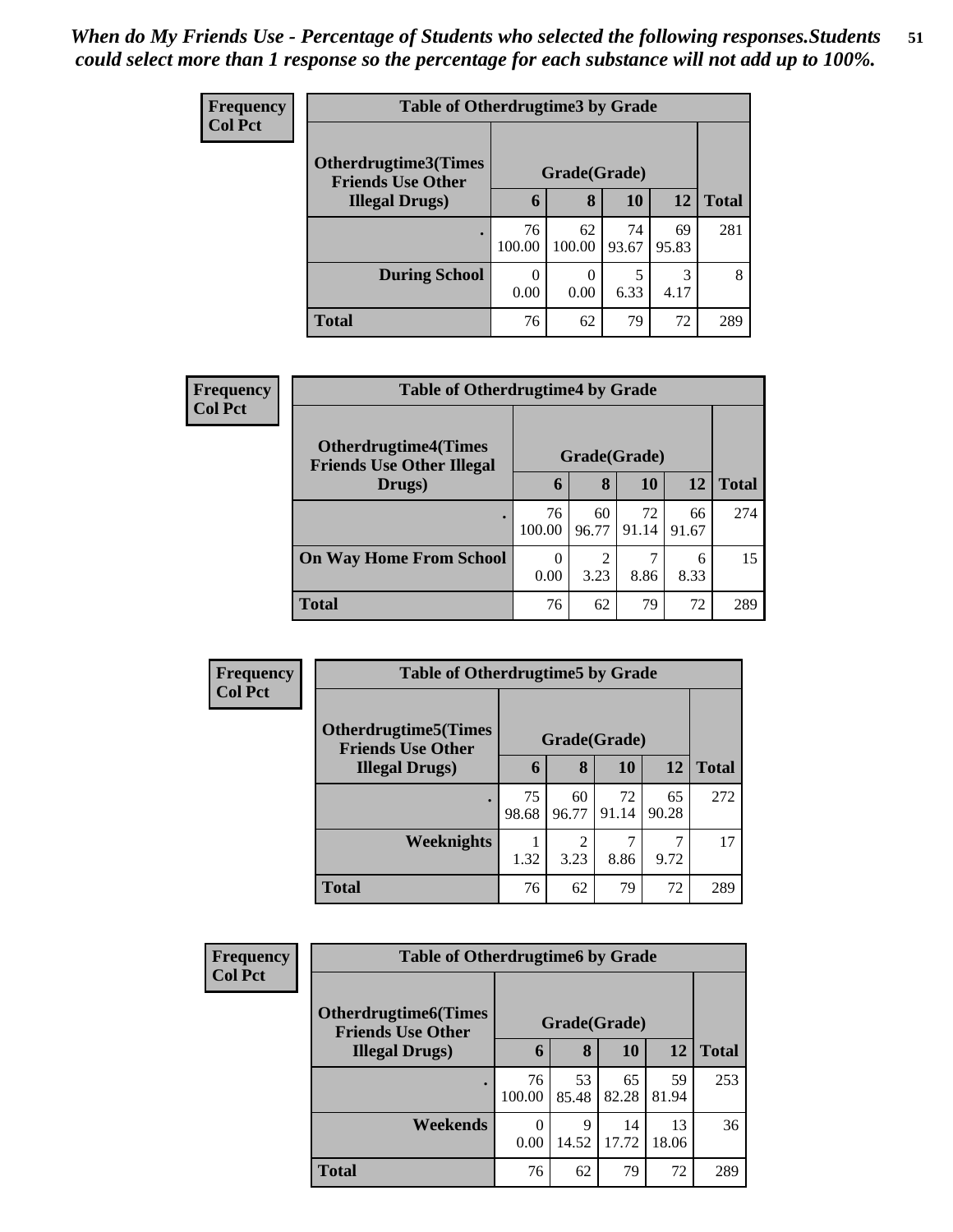| <b>Frequency</b> | <b>Table of Educationalcohol by Grade</b>                                                                                     |             |                   |             |             |              |
|------------------|-------------------------------------------------------------------------------------------------------------------------------|-------------|-------------------|-------------|-------------|--------------|
| <b>Col Pct</b>   | Educationalcohol(I<br>have been taught<br>about alcohol,<br>tobacco,<br>and other drugs<br>within the last<br>year at school) | 6           | Grade(Grade)<br>8 | 10          | 12          | <b>Total</b> |
|                  | Yes                                                                                                                           | 63<br>82.89 | 53<br>85.48       | 67<br>84.81 | 51<br>70.83 | 234          |
|                  | No                                                                                                                            | 13<br>17.11 | 9<br>14.52        | 12<br>15.19 | 21<br>29.17 | 55           |
|                  | <b>Total</b>                                                                                                                  | 76          | 62                | 79          | 72          | 289          |

| Frequency      |                                             | <b>Table of Eversmoked by Grade</b> |             |             |             |              |  |  |  |
|----------------|---------------------------------------------|-------------------------------------|-------------|-------------|-------------|--------------|--|--|--|
| <b>Col Pct</b> | Eversmoked(I<br>Grade(Grade)<br>have smoked |                                     |             |             |             |              |  |  |  |
|                | a cigarette)                                | 6                                   | 8           | 10          | 12          | <b>Total</b> |  |  |  |
|                | Yes                                         | 9.21                                | 17<br>27.42 | 38<br>48.10 | 34<br>47.22 | 96           |  |  |  |
|                | N <sub>0</sub>                              | 69<br>90.79                         | 45<br>72.58 | 41<br>51.90 | 38<br>52.78 | 193          |  |  |  |
|                | <b>Total</b>                                | 76                                  | 62          | 79          | 72          | 289          |  |  |  |

| Frequency      | <b>Table of Drovedrinking by Grade</b>                                                         |          |              |             |             |              |
|----------------|------------------------------------------------------------------------------------------------|----------|--------------|-------------|-------------|--------------|
| <b>Col Pct</b> | Drovedrinking(In<br>the past 30 days I<br>have driven a car<br>or other vehicle<br>while I was |          | Grade(Grade) |             |             |              |
|                | drinking alcohol)                                                                              | 6        | 8            | 10          | 12          | <b>Total</b> |
|                | Yes                                                                                            | $\Omega$ | $\Omega$     | 4<br>5.06   | 6<br>8.33   | 10           |
|                | No                                                                                             | $\Omega$ | $\theta$     | 75<br>94.94 | 66<br>91.67 | 141          |
|                | <b>Total</b>                                                                                   | 0        | $\Omega$     | 79          | 72          | 151          |
|                | <b>Frequency Missing = 138</b>                                                                 |          |              |             |             |              |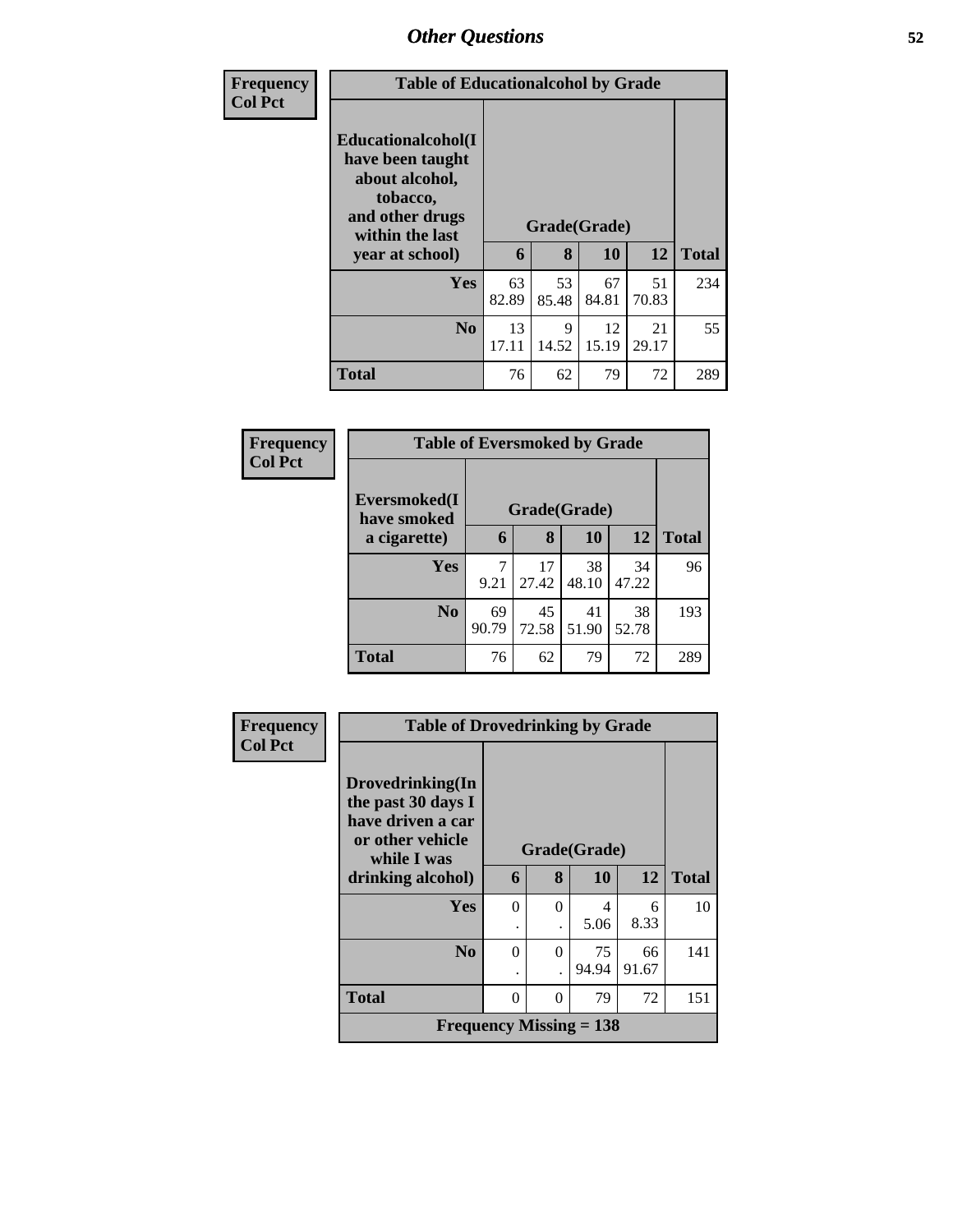| <b>Frequency</b> | <b>Table of Rodedrinking by Grade</b>                                                                                  |             |                   |             |             |              |  |  |
|------------------|------------------------------------------------------------------------------------------------------------------------|-------------|-------------------|-------------|-------------|--------------|--|--|
| <b>Col Pct</b>   | Rodedrinking(In<br>the past 30 days<br>I have ridden in<br>a car with a<br>driver who had<br>been drinking<br>alcohol) | 6           | Grade(Grade)<br>8 | 10          | 12          | <b>Total</b> |  |  |
|                  | <b>Yes</b>                                                                                                             | 8<br>10.53  | 16<br>25.81       | 18<br>22.78 | 14<br>19.44 | 56           |  |  |
|                  | N <sub>0</sub>                                                                                                         | 68<br>89.47 | 46<br>74.19       | 61<br>77.22 | 58<br>80.56 | 233          |  |  |
|                  | <b>Total</b>                                                                                                           | 76          | 62                | 79          | 72          | 289          |  |  |

| <b>Frequency</b> | <b>Table of Drugsschool by Grade</b>                                                                                                   |             |             |                    |             |              |
|------------------|----------------------------------------------------------------------------------------------------------------------------------------|-------------|-------------|--------------------|-------------|--------------|
| <b>Col Pct</b>   | <b>Drugsschool</b> (During<br>the past 12 months,<br>I have been offered,<br>sold,<br>or given illegal<br>drugs on school<br>property) | 6           | 8           | Grade(Grade)<br>10 | 12          | <b>Total</b> |
|                  | Yes                                                                                                                                    | 4<br>5.26   | 3<br>4.84   | 13<br>16.46        | 11<br>15.28 | 31           |
|                  | N <sub>0</sub>                                                                                                                         | 72<br>94.74 | 59<br>95.16 | 66<br>83.54        | 61<br>84.72 | 258          |
|                  | <b>Total</b>                                                                                                                           | 76          | 62          | 79                 | 72          | 289          |

| <b>Frequency</b> | <b>Table of Helpbullied by Grade</b>           |              |                       |             |                       |              |
|------------------|------------------------------------------------|--------------|-----------------------|-------------|-----------------------|--------------|
| <b>Col Pct</b>   | Helpbullied(I<br>would help<br>someone who was | Grade(Grade) |                       |             |                       |              |
|                  | being bullied)                                 | 6            | 8                     | 10          | 12                    | <b>Total</b> |
|                  | <b>Strongly Agree</b>                          | 36<br>47.37  | 44<br>70.97           | 36<br>45.57 | 34<br>47.22           | 150          |
|                  | <b>Somewhat Agree</b>                          | 29<br>38.16  | 15<br>24.19           | 29<br>36.71 | 34<br>47.22           | 107          |
|                  | <b>Somewhat Disagree</b>                       | 2<br>2.63    | 0<br>0.00             | 6<br>7.59   | $\mathcal{R}$<br>4.17 | 11           |
|                  | <b>Strongly Disagree</b>                       | 9<br>11.84   | $\mathcal{F}$<br>4.84 | 8<br>10.13  | 1.39                  | 21           |
|                  | Total                                          | 76           | 62                    | 79          | 72                    | 289          |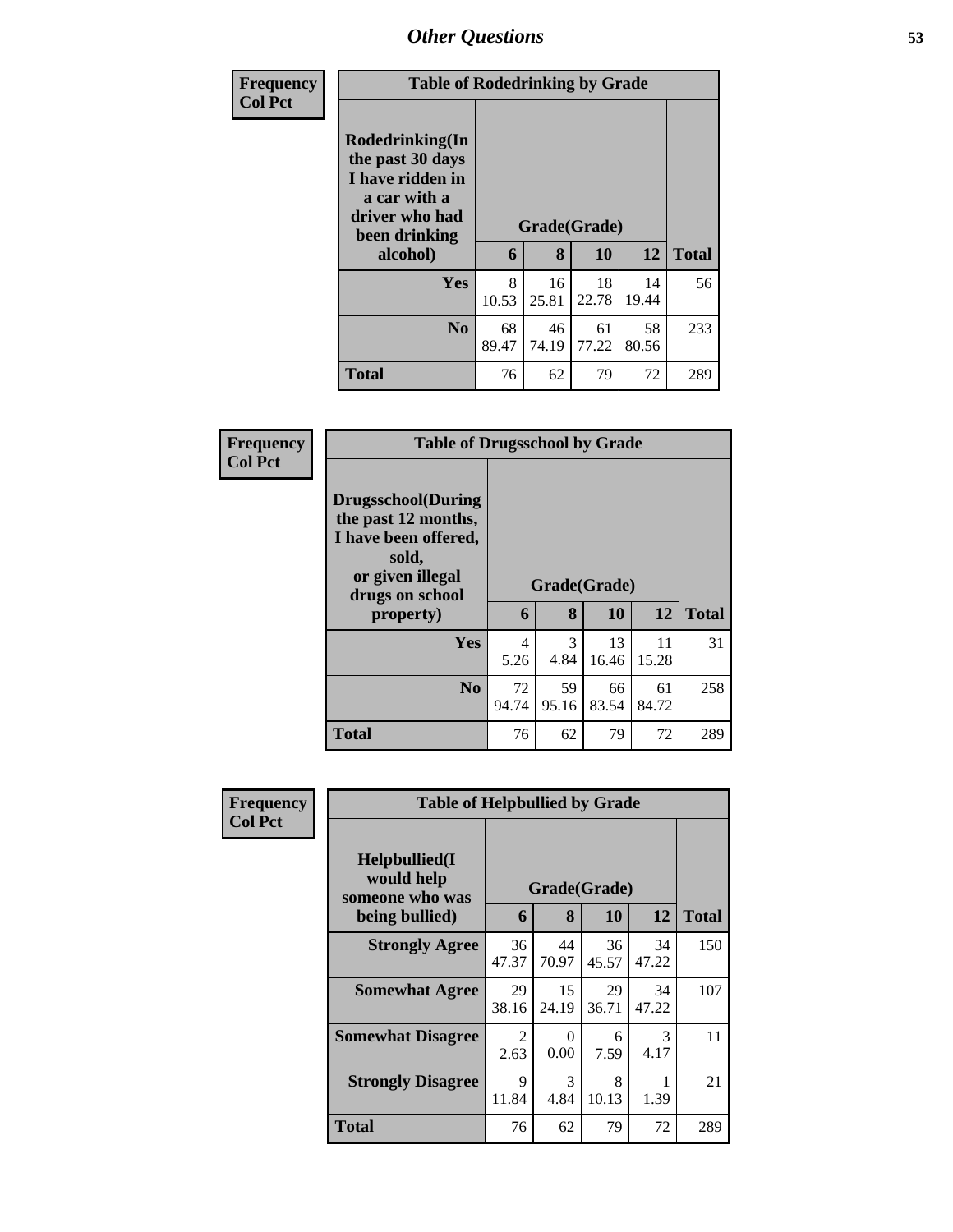| <b>requency</b> |  |
|-----------------|--|
| <b>Row Pct</b>  |  |

| <b>Table of Grade by Bingedrinking</b> |                  |                                                                                                         |                        |                          |                        |                        |                   |              |  |
|----------------------------------------|------------------|---------------------------------------------------------------------------------------------------------|------------------------|--------------------------|------------------------|------------------------|-------------------|--------------|--|
|                                        |                  | Bingedrinking(I have drunk five or more<br>drinks of alcohol at one sitting during the<br>last 30 days) |                        |                          |                        |                        |                   |              |  |
| Grade(Grade)                           | 0<br><b>Days</b> | 1 or<br>2<br>days                                                                                       | 3 to<br>5<br>days      | <b>6 to</b><br>9<br>days | 10<br>to<br>19<br>days | 20<br>to<br>29<br>days | All<br>30<br>days | <b>Total</b> |  |
| 6                                      | 75<br>98.68      | $\Omega$<br>0.00                                                                                        | $\Omega$<br>0.00       | $\Omega$<br>0.00         | 1<br>1.32              | $\Omega$<br>0.00       | 0<br>0.00         | 76           |  |
| 8                                      | 57<br>91.94      | $\Omega$<br>0.00                                                                                        | $\overline{2}$<br>3.23 | 1.61                     | $\overline{2}$<br>3.23 | $\Omega$<br>0.00       | $\Omega$<br>0.00  | 62           |  |
| 10                                     | 66<br>83.54      | 5<br>6.33                                                                                               | 2<br>2.53              | $\mathfrak{D}$<br>2.53   | $\mathfrak{D}$<br>2.53 | 1.27                   | 1.27              | 79           |  |
| 12                                     | 63<br>87.50      | 5<br>6.94                                                                                               | 1<br>1.39              | $\Omega$<br>0.00         | 1<br>1.39              | $\mathfrak{D}$<br>2.78 | 0<br>0.00         | 72           |  |
| Total                                  | 261              | 10                                                                                                      | 5                      | 3                        | 6                      | 3                      | 1                 | 289          |  |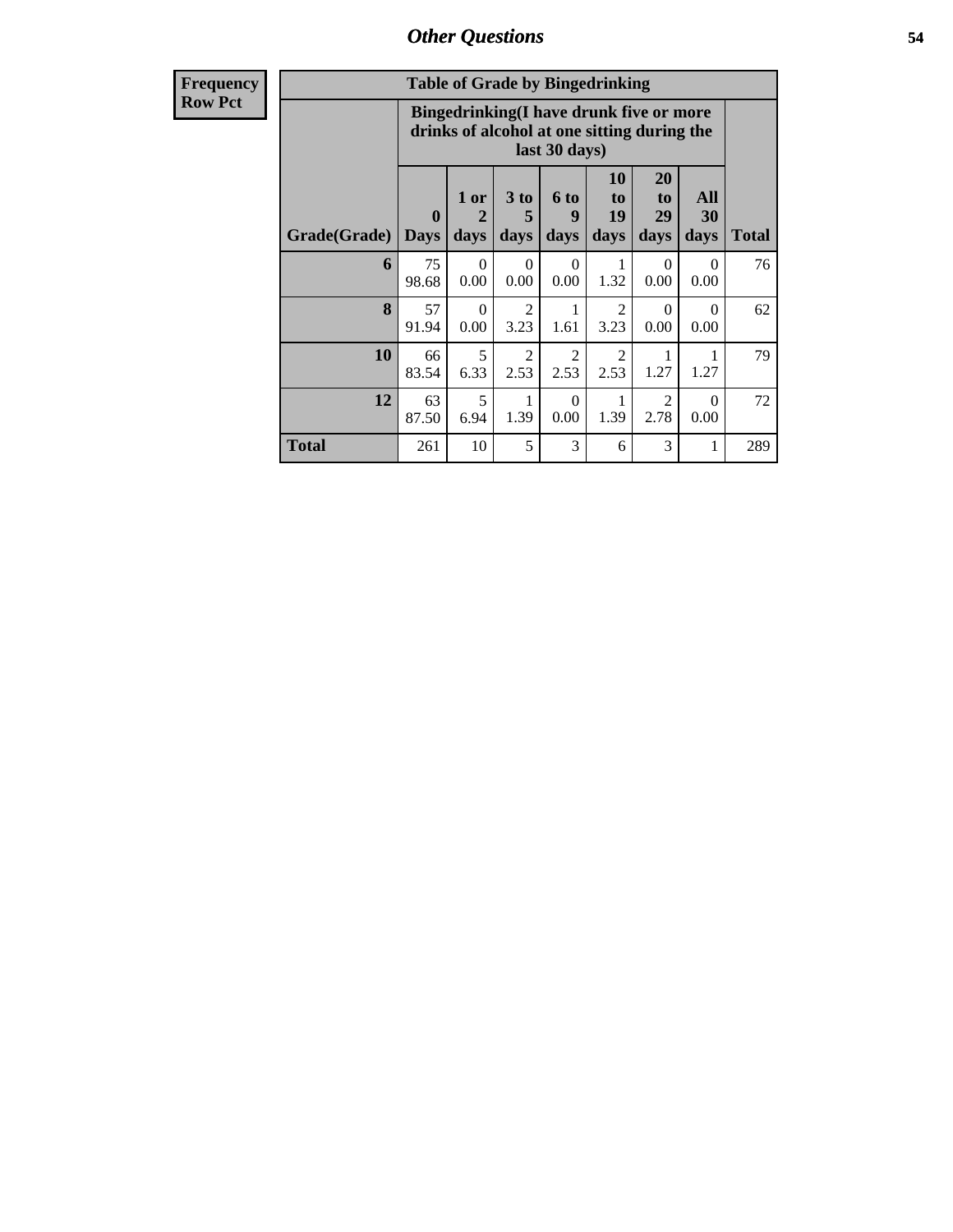**Frequency Row Pct**

| <b>Table of Grade by Dairy</b> |                          |                                                                 |                                    |                                    |              |  |  |  |
|--------------------------------|--------------------------|-----------------------------------------------------------------|------------------------------------|------------------------------------|--------------|--|--|--|
|                                |                          | Dairy (I eat at least 3 servings of dairy<br>products each day) |                                    |                                    |              |  |  |  |
| Grade(Grade)                   | <b>Strongly</b><br>Agree | <b>Somewhat</b><br>Agree                                        | <b>Somewhat</b><br><b>Disagree</b> | <b>Strongly</b><br><b>Disagree</b> | <b>Total</b> |  |  |  |
| 6                              | 31<br>40.79              | 30<br>39.47                                                     | 6<br>7.89                          | 9<br>11.84                         | 76           |  |  |  |
| 8                              | 23<br>37.10              | 27<br>43.55                                                     | 6<br>9.68                          | 6<br>9.68                          | 62           |  |  |  |
| 10                             | 22<br>27.85              | 30<br>37.97                                                     | 15<br>18.99                        | 12<br>15.19                        | 79           |  |  |  |
| 12                             | 18<br>25.00              | 25<br>34.72                                                     | 20<br>27.78                        | 9<br>12.50                         | 72           |  |  |  |
| <b>Total</b>                   | 94                       | 112                                                             | 47                                 | 36                                 | 289          |  |  |  |

**Frequency Row Pct**

| <b>Table of Grade by Fruitveg</b> |                          |                                                                          |                             |                                    |              |  |  |  |
|-----------------------------------|--------------------------|--------------------------------------------------------------------------|-----------------------------|------------------------------------|--------------|--|--|--|
|                                   |                          | Fruitveg(I eat at least 5 servings of fruits<br>and vegetables each day) |                             |                                    |              |  |  |  |
| Grade(Grade)                      | <b>Strongly</b><br>Agree | Somewhat  <br>Agree                                                      | Somewhat<br><b>Disagree</b> | <b>Strongly</b><br><b>Disagree</b> | <b>Total</b> |  |  |  |
| 6                                 | 17<br>22.37              | 32<br>42.11                                                              | 15<br>19.74                 | 12<br>15.79                        | 76           |  |  |  |
| 8                                 | 7<br>11.29               | 30<br>48.39                                                              | 16<br>25.81                 | 9<br>14.52                         | 62           |  |  |  |
| 10                                | 11<br>13.92              | 21<br>26.58                                                              | 30<br>37.97                 | 17<br>21.52                        | 79           |  |  |  |
| 12                                | 9<br>12.50               | 19<br>26.39                                                              | 28<br>38.89                 | 16<br>22.22                        | 72           |  |  |  |
| <b>Total</b>                      | 44                       | 102                                                                      | 89                          | 54                                 | 289          |  |  |  |

| <b>Table of Grade by Cafeteriahealthy</b> |                          |                                                                       |                                    |                                    |              |  |  |  |  |
|-------------------------------------------|--------------------------|-----------------------------------------------------------------------|------------------------------------|------------------------------------|--------------|--|--|--|--|
|                                           |                          | Cafeteriahealthy (School meals in my<br>school cafeteria are healthy) |                                    |                                    |              |  |  |  |  |
| Grade(Grade)                              | <b>Strongly</b><br>Agree | <b>Somewhat</b><br>Agree                                              | <b>Somewhat</b><br><b>Disagree</b> | <b>Strongly</b><br><b>Disagree</b> | <b>Total</b> |  |  |  |  |
| 6                                         | 25<br>32.89              | 32<br>42.11                                                           | 11<br>14.47                        | 8<br>10.53                         | 76           |  |  |  |  |
| 8                                         | 6<br>9.68                | 32<br>51.61                                                           | 17<br>27.42                        | 7<br>11.29                         | 62           |  |  |  |  |
| 10                                        | 11<br>13.92              | 32<br>40.51                                                           | 19<br>24.05                        | 17<br>21.52                        | 79           |  |  |  |  |
| 12                                        | 12<br>16.67              | 27<br>37.50                                                           | 13<br>18.06                        | 20<br>27.78                        | 72           |  |  |  |  |
| <b>Total</b>                              | 54                       | 123                                                                   | 60                                 | 52                                 | 289          |  |  |  |  |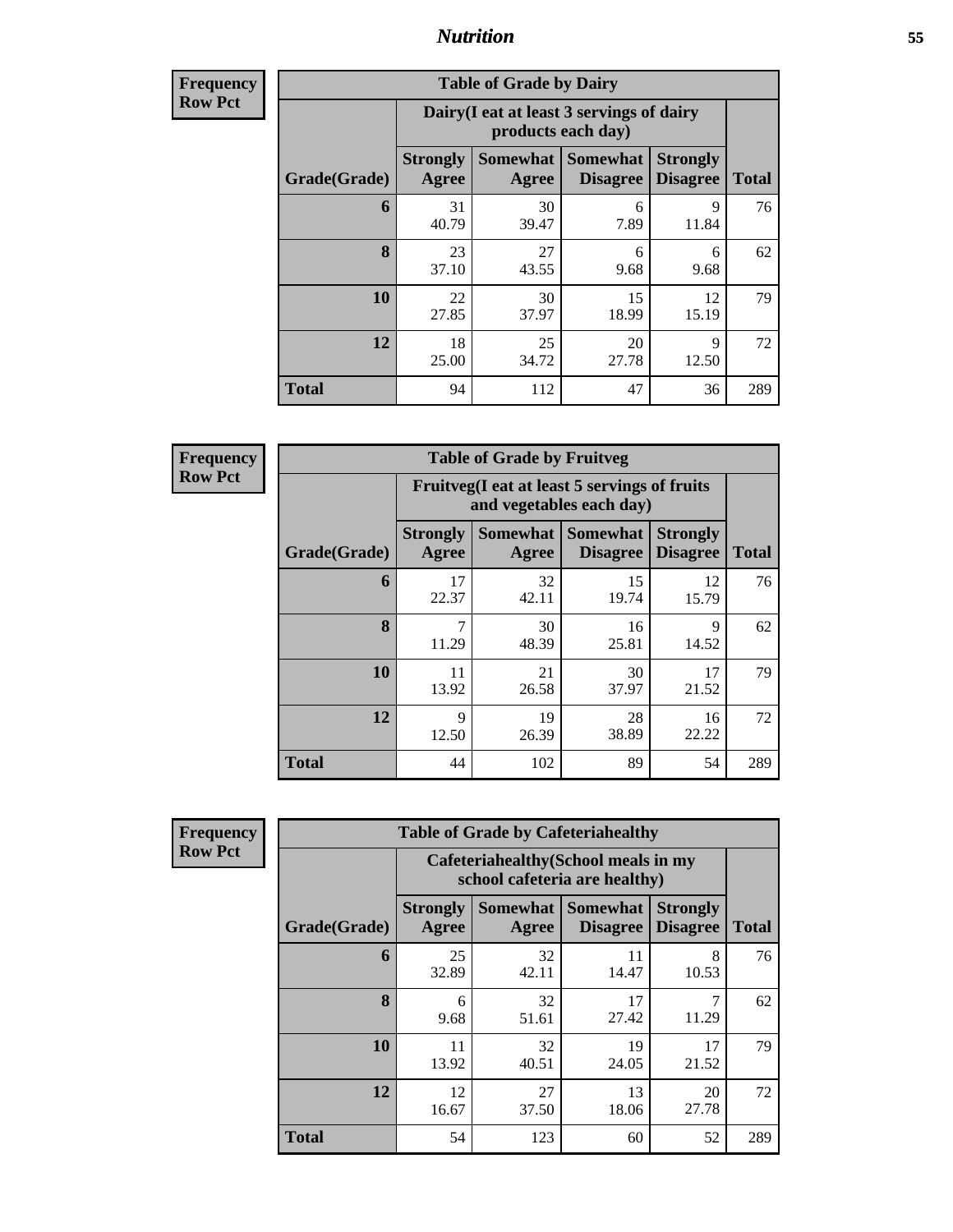| <b>Frequency</b><br>Row Pct |
|-----------------------------|
|                             |

| <b>Table of Grade by Cafeterianutrition</b> |                          |                                                                                           |                             |                                    |              |  |  |  |
|---------------------------------------------|--------------------------|-------------------------------------------------------------------------------------------|-----------------------------|------------------------------------|--------------|--|--|--|
|                                             |                          | <b>Cafeterianutrition</b> (Facts about nutrition<br>are available in my school cafeteria) |                             |                                    |              |  |  |  |
| Grade(Grade)                                | <b>Strongly</b><br>Agree | <b>Somewhat</b><br>Agree                                                                  | Somewhat<br><b>Disagree</b> | <b>Strongly</b><br><b>Disagree</b> | <b>Total</b> |  |  |  |
| 6                                           | 40<br>52.63              | 22<br>28.95                                                                               | 6<br>7.89                   | 8<br>10.53                         | 76           |  |  |  |
| 8                                           | 21<br>33.87              | 21<br>33.87                                                                               | 12<br>19.35                 | 8<br>12.90                         | 62           |  |  |  |
| 10                                          | 26<br>32.91              | 35<br>44.30                                                                               | 10<br>12.66                 | 8<br>10.13                         | 79           |  |  |  |
| 12                                          | 21<br>29.17              | 32<br>44.44                                                                               | 8<br>11.11                  | 11<br>15.28                        | 72           |  |  |  |
| <b>Total</b>                                | 108                      | 110                                                                                       | 36                          | 35                                 | 289          |  |  |  |

**Frequency Row Pct**

| <b>Table of Grade by Schoollunch</b> |                          |                                                                 |                                        |                                    |              |  |  |  |
|--------------------------------------|--------------------------|-----------------------------------------------------------------|----------------------------------------|------------------------------------|--------------|--|--|--|
|                                      |                          | Schoollunch(I eat school lunch three or<br>more times per week) |                                        |                                    |              |  |  |  |
| Grade(Grade)                         | <b>Strongly</b><br>Agree | Agree                                                           | Somewhat   Somewhat<br><b>Disagree</b> | <b>Strongly</b><br><b>Disagree</b> | <b>Total</b> |  |  |  |
| 6                                    | 53<br>69.74              | 12<br>15.79                                                     | 2<br>2.63                              | 9<br>11.84                         | 76           |  |  |  |
| 8                                    | 37<br>59.68              | 14<br>22.58                                                     | 6<br>9.68                              | 5<br>8.06                          | 62           |  |  |  |
| 10                                   | 54<br>68.35              | 10<br>12.66                                                     | 4<br>5.06                              | 11<br>13.92                        | 79           |  |  |  |
| 12                                   | 38<br>52.78              | 10<br>13.89                                                     | 8<br>11.11                             | 16<br>22.22                        | 72           |  |  |  |
| <b>Total</b>                         | 182                      | 46                                                              | 20                                     | 41                                 | 289          |  |  |  |

| <b>Table of Grade by Foodchoices</b> |                          |                                                                    |                             |                                    |              |  |  |  |
|--------------------------------------|--------------------------|--------------------------------------------------------------------|-----------------------------|------------------------------------|--------------|--|--|--|
|                                      |                          | Foodchoices(I make healthy food choices in<br>my school cafeteria) |                             |                                    |              |  |  |  |
| Grade(Grade)                         | <b>Strongly</b><br>Agree | <b>Somewhat</b><br>Agree                                           | Somewhat<br><b>Disagree</b> | <b>Strongly</b><br><b>Disagree</b> | <b>Total</b> |  |  |  |
| 6                                    | 26<br>34.21              | 32<br>42.11                                                        | 12<br>15.79                 | 6<br>7.89                          | 76           |  |  |  |
| 8                                    | 9<br>14.52               | 31<br>50.00                                                        | 14<br>22.58                 | 8<br>12.90                         | 62           |  |  |  |
| 10                                   | 16<br>20.25              | 34<br>43.04                                                        | 12<br>15.19                 | 17<br>21.52                        | 79           |  |  |  |
| 12                                   | 15<br>20.83              | 25<br>34.72                                                        | 12<br>16.67                 | 20<br>27.78                        | 72           |  |  |  |
| <b>Total</b>                         | 66                       | 122                                                                | 50                          | 51                                 | 289          |  |  |  |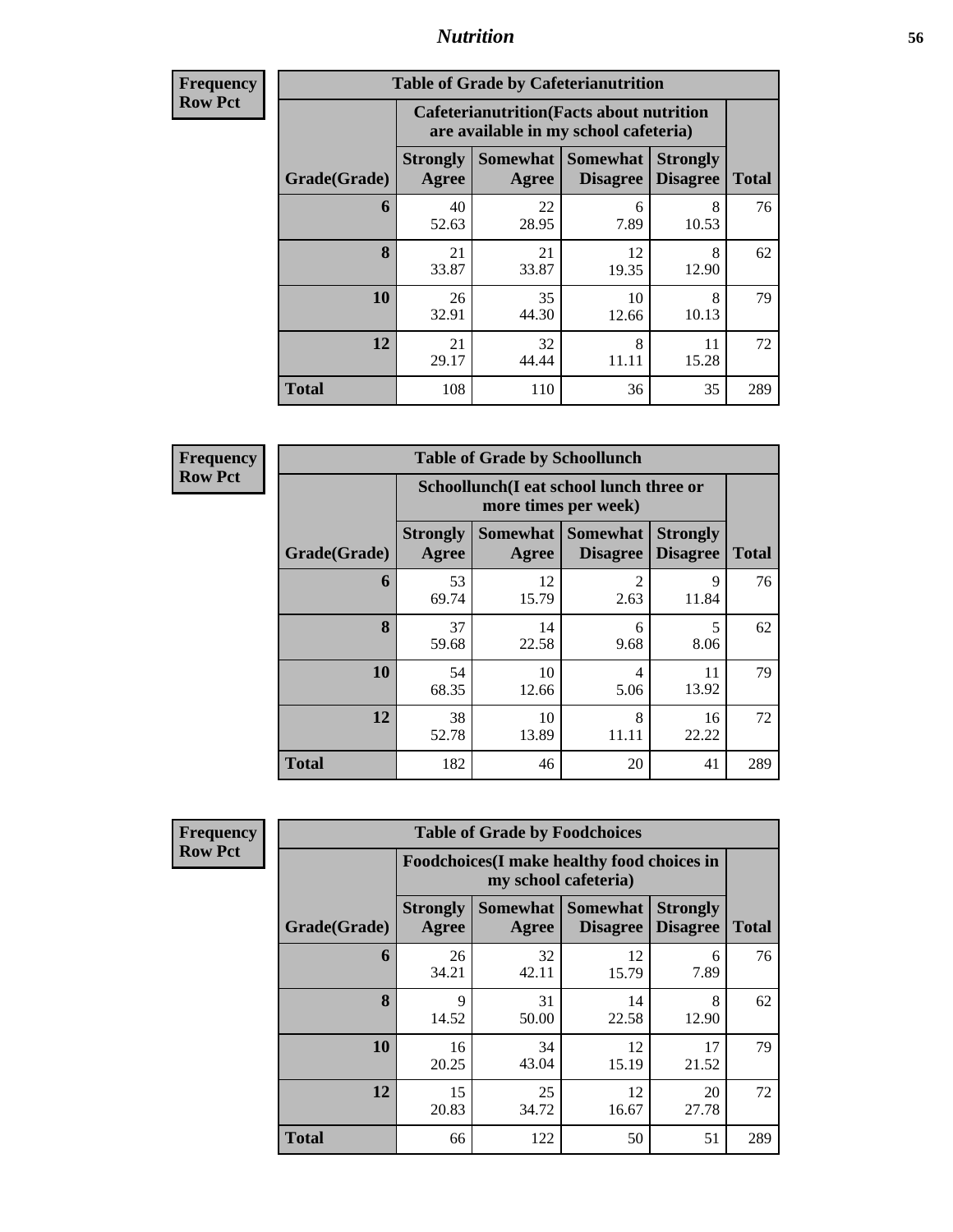**Frequency Row Pct**

| <b>Table of Grade by Wholewheat</b> |                                                                                                             |                          |                             |                                    |              |  |  |  |
|-------------------------------------|-------------------------------------------------------------------------------------------------------------|--------------------------|-----------------------------|------------------------------------|--------------|--|--|--|
|                                     | Wholewheat (There are whole wheat and<br>multigrain breads and cereals available in<br>my school cafeteria) |                          |                             |                                    |              |  |  |  |
| Grade(Grade)                        | <b>Strongly</b><br>Agree                                                                                    | <b>Somewhat</b><br>Agree | Somewhat<br><b>Disagree</b> | <b>Strongly</b><br><b>Disagree</b> | <b>Total</b> |  |  |  |
| 6                                   | 43<br>56.58                                                                                                 | 20<br>26.32              | 8<br>10.53                  | 5<br>6.58                          | 76           |  |  |  |
| 8                                   | 25<br>40.32                                                                                                 | 25<br>40.32              | 7<br>11.29                  | 5<br>8.06                          | 62           |  |  |  |
| <b>10</b>                           | 34<br>43.04                                                                                                 | 23<br>29.11              | 14<br>17.72                 | 8<br>10.13                         | 79           |  |  |  |
| 12                                  | 25<br>34.72                                                                                                 | 21<br>29.17              | 11<br>15.28                 | 15<br>20.83                        | 72           |  |  |  |
| <b>Total</b>                        | 127                                                                                                         | 89                       | 40                          | 33                                 | 289          |  |  |  |

| <b>Table of Grade by Healthyvending</b> |                                                                                                                                               |                     |                                    |                                    |              |  |  |  |
|-----------------------------------------|-----------------------------------------------------------------------------------------------------------------------------------------------|---------------------|------------------------------------|------------------------------------|--------------|--|--|--|
|                                         | Healthyvending (If only healthy snacks and<br>beverages were available in the vending<br>machines during the school day,<br>I would buy them) |                     |                                    |                                    |              |  |  |  |
| Grade(Grade)                            | <b>Strongly</b><br>Agree                                                                                                                      | Somewhat  <br>Agree | <b>Somewhat</b><br><b>Disagree</b> | <b>Strongly</b><br><b>Disagree</b> | <b>Total</b> |  |  |  |
| 6                                       | 28<br>36.84                                                                                                                                   | 26<br>34.21         | 9<br>11.84                         | 13<br>17.11                        | 76           |  |  |  |
| 8                                       | 22<br>35.48                                                                                                                                   | 22<br>35.48         | 7<br>11.29                         | 11<br>17.74                        | 62           |  |  |  |
| 10                                      | 24<br>30.38                                                                                                                                   | 22<br>27.85         | 14<br>17.72                        | 19<br>24.05                        | 79           |  |  |  |
| 12                                      | 30<br>41.67                                                                                                                                   | 20<br>27.78         | 7<br>9.72                          | 15<br>20.83                        | 72           |  |  |  |
| <b>Total</b>                            | 104                                                                                                                                           | 90                  | 37                                 | 58                                 | 289          |  |  |  |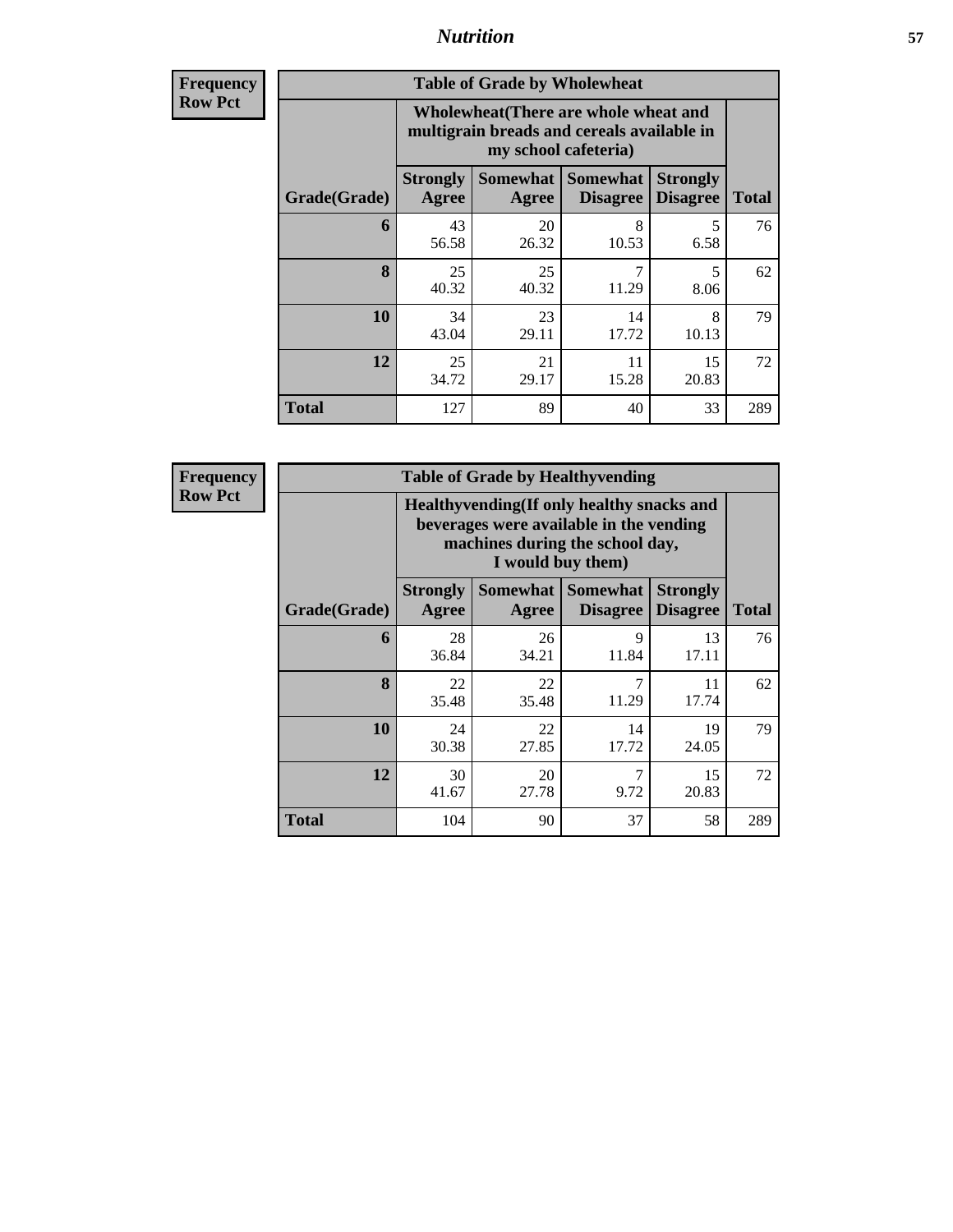| <b>Table of Grade by Schoolbreakfast</b> |                                                                                                                                        |             |                                      |                                    |              |  |  |  |  |
|------------------------------------------|----------------------------------------------------------------------------------------------------------------------------------------|-------------|--------------------------------------|------------------------------------|--------------|--|--|--|--|
|                                          | Schoolbreakfast(If breakfast were<br>available at school,<br>but outside the cafeteria,<br>I would eat breakfast at school more often) |             |                                      |                                    |              |  |  |  |  |
| Grade(Grade)                             | <b>Strongly</b><br>Agree                                                                                                               | Agree       | Somewhat Somewhat<br><b>Disagree</b> | <b>Strongly</b><br><b>Disagree</b> | <b>Total</b> |  |  |  |  |
| 6                                        | 28<br>36.84                                                                                                                            | 23<br>30.26 | 7<br>9.21                            | 18<br>23.68                        | 76           |  |  |  |  |
| 8                                        | 17<br>27.42                                                                                                                            | 22<br>35.48 | 10<br>16.13                          | 13<br>20.97                        | 62           |  |  |  |  |
| 10                                       | 34<br>43.04                                                                                                                            | 17<br>21.52 | 11<br>13.92                          | 17<br>21.52                        | 79           |  |  |  |  |
| 12                                       | 24<br>33.33                                                                                                                            | 20<br>27.78 | 10<br>13.89                          | 18<br>25.00                        | 72           |  |  |  |  |
| <b>Total</b>                             | 103                                                                                                                                    | 82          | 38                                   | 66                                 | 289          |  |  |  |  |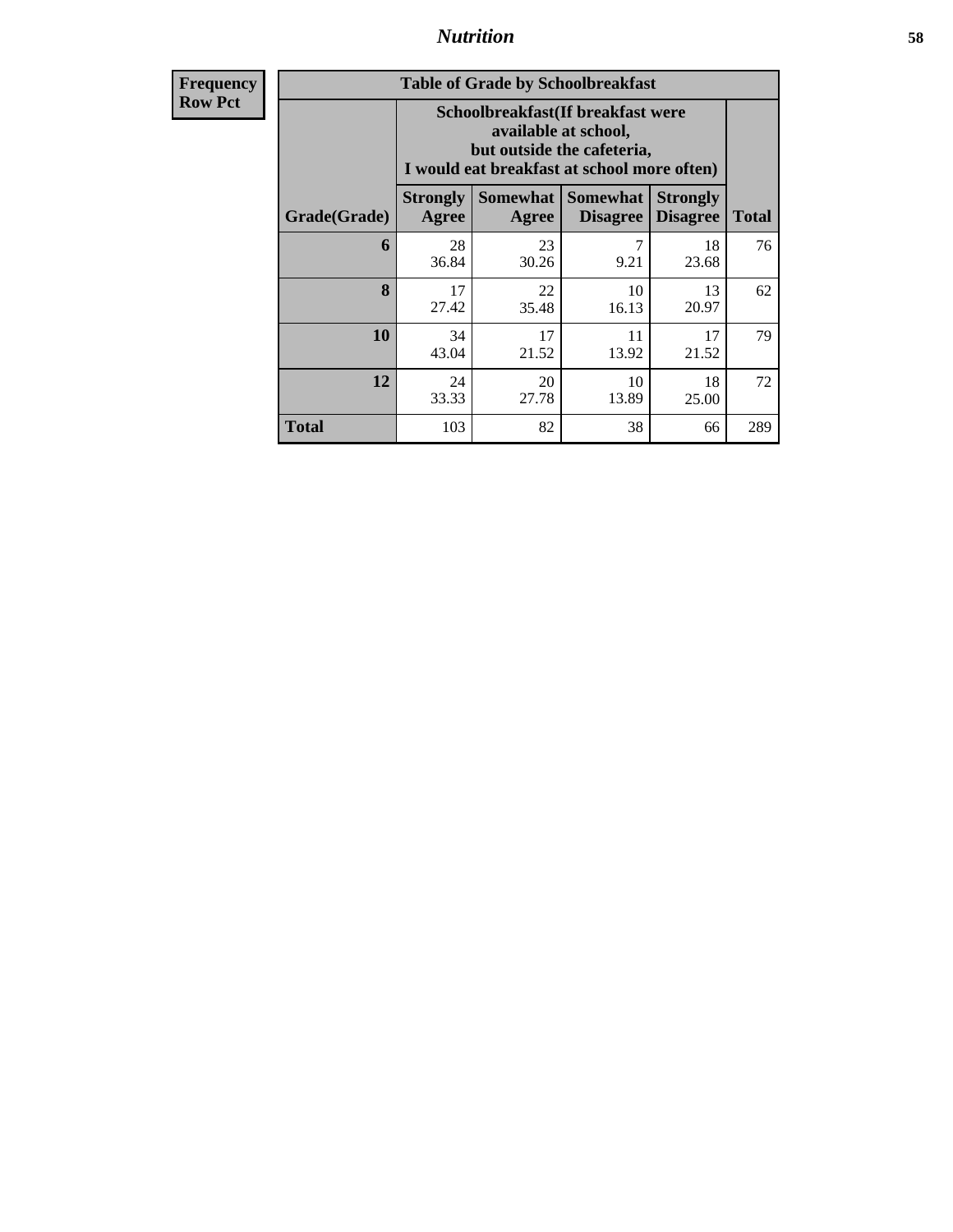| <b>Frequency</b> |                                                                                             | <b>Table of Educationaids by Grade</b> |              |             |             |              |  |  |  |
|------------------|---------------------------------------------------------------------------------------------|----------------------------------------|--------------|-------------|-------------|--------------|--|--|--|
| <b>Col Pct</b>   | <b>Educationaids</b> (I<br>have been<br>taught about<br><b>HIV/AIDS</b> at<br>school in the |                                        | Grade(Grade) |             |             |              |  |  |  |
|                  | past year)                                                                                  | 6                                      | 8            | 10          | 12          | <b>Total</b> |  |  |  |
|                  | <b>Yes</b>                                                                                  | 35                                     | 42           | 66          | 41          | 184          |  |  |  |
|                  |                                                                                             | 46.05                                  | 67.74        | 83.54       | 56.94       |              |  |  |  |
|                  | N <sub>0</sub>                                                                              | 41<br>53.95                            | 20<br>32.26  | 13<br>16.46 | 31<br>43.06 | 105          |  |  |  |
|                  | <b>Total</b>                                                                                | 76                                     | 62           | 79          | 72          | 289          |  |  |  |

| Frequency      | <b>Table of Educationcharacter by Grade</b>                                                  |              |             |             |             |              |
|----------------|----------------------------------------------------------------------------------------------|--------------|-------------|-------------|-------------|--------------|
| <b>Col Pct</b> | <b>Educationcharacter(I)</b><br>have been taught<br>about character<br>education in the past | Grade(Grade) |             |             |             |              |
|                | year at school)                                                                              | 6            | 8           | 10          | 12          | <b>Total</b> |
|                | <b>Yes</b>                                                                                   | 67<br>88.16  | 50<br>80.65 | 63<br>79.75 | 47<br>65.28 | 227          |
|                | No.                                                                                          | 9<br>11.84   | 12<br>19.35 | 16<br>20.25 | 25<br>34.72 | 62           |
|                | <b>Total</b>                                                                                 | 76           | 62          | 79          | 72          | 289          |

| Frequency      |                                                  | <b>Table of Gradcoach1 by Grade</b> |              |             |             |              |  |  |
|----------------|--------------------------------------------------|-------------------------------------|--------------|-------------|-------------|--------------|--|--|
| <b>Col Pct</b> | Gradcoach1(I<br>know who my<br><b>Graduation</b> |                                     | Grade(Grade) |             |             |              |  |  |
|                | Coach is)                                        | 6                                   | 8            | 10          | 12          | <b>Total</b> |  |  |
|                | <b>Yes</b>                                       | 6<br>7.89                           | 7<br>11.29   | 40<br>50.63 | 52<br>72.22 | 105          |  |  |
|                | N <sub>0</sub>                                   | 70<br>92.11                         | 55<br>88.71  | 39<br>49.37 | 20<br>27.78 | 184          |  |  |
|                | <b>Total</b>                                     | 76                                  | 62           | 79          | 72          | 289          |  |  |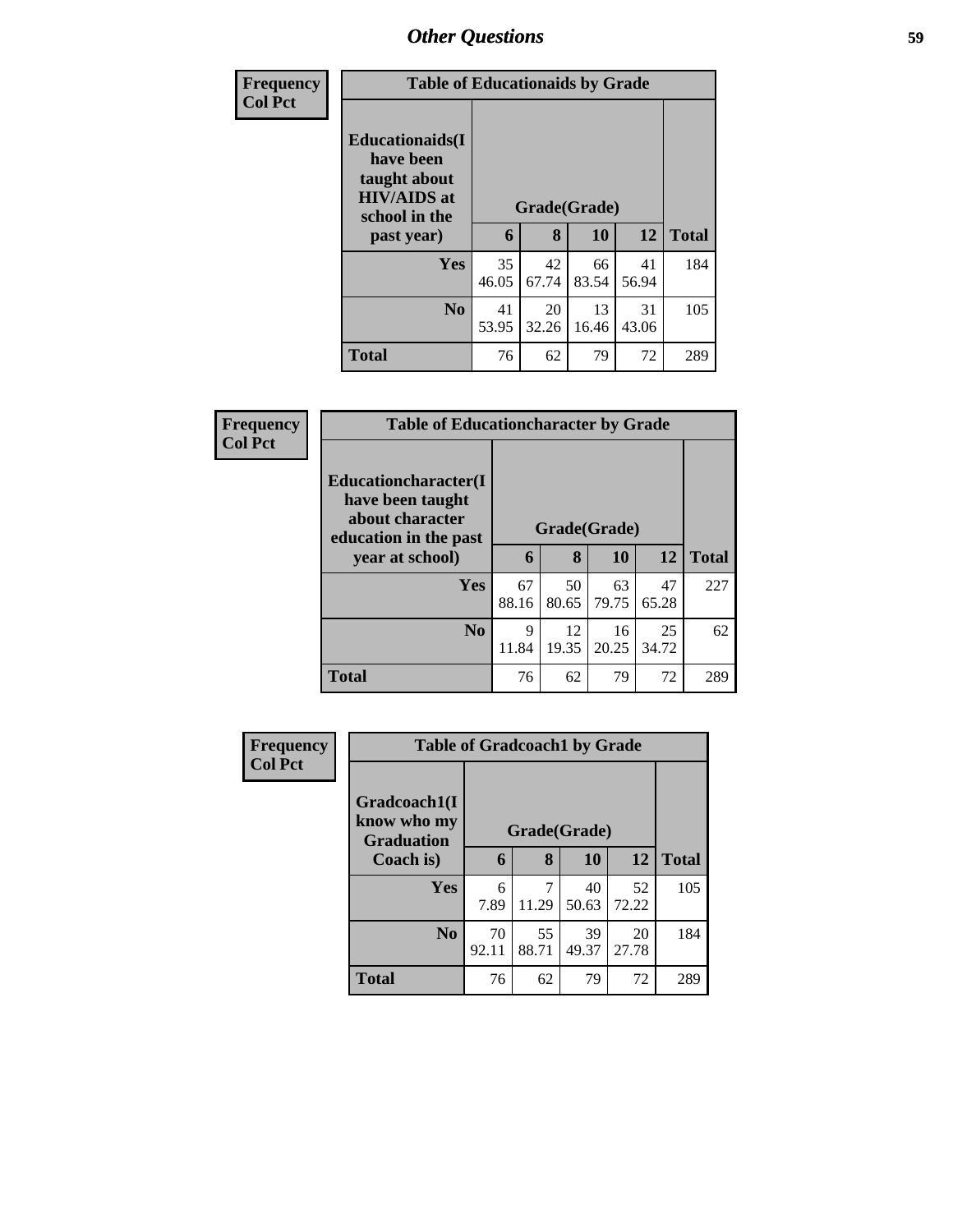| Frequency<br><b>Col Pct</b> |                                                           | <b>Table of Gradcoach2 by Grade</b> |             |             |             |              |  |  |  |
|-----------------------------|-----------------------------------------------------------|-------------------------------------|-------------|-------------|-------------|--------------|--|--|--|
|                             | Gradcoach2(I<br>have<br>contacted my<br><b>Graduation</b> | Grade(Grade)                        |             |             |             |              |  |  |  |
|                             | Coach)                                                    | 6                                   | 8           | 10          | 12          | <b>Total</b> |  |  |  |
|                             | <b>Yes</b>                                                | 4<br>5.26                           | 1.61        | 6<br>7.59   | 44<br>61.11 | 55           |  |  |  |
|                             | N <sub>o</sub>                                            | 72<br>94.74                         | 61<br>98.39 | 73<br>92.41 | 28<br>38.89 | 234          |  |  |  |
|                             | <b>Total</b>                                              | 76                                  | 62          | 79          | 72          | 289          |  |  |  |

| Frequency<br><b>Col Pct</b> |                                                                             | <b>Table of Gradcoach3 by Grade</b> |              |             |             |              |  |  |  |
|-----------------------------|-----------------------------------------------------------------------------|-------------------------------------|--------------|-------------|-------------|--------------|--|--|--|
|                             | Gradcoach3(I<br>have received<br>assistance<br>from my<br><b>Graduation</b> |                                     | Grade(Grade) |             |             |              |  |  |  |
|                             | Coach)                                                                      | 6                                   | 8            | <b>10</b>   | 12          | <b>Total</b> |  |  |  |
|                             | Yes                                                                         | $\overline{4}$<br>5.26              | 1.61         | 6<br>7.59   | 39<br>54.17 | 50           |  |  |  |
|                             | N <sub>o</sub>                                                              | 31<br>40.79                         | 33<br>53.23  | 17<br>21.52 | 12<br>16.67 | 93           |  |  |  |
|                             | Don't know                                                                  | 41<br>53.95                         | 28<br>45.16  | 56<br>70.89 | 21<br>29.17 | 146          |  |  |  |
|                             | <b>Total</b>                                                                | 76                                  | 62           | 79          | 72          | 289          |  |  |  |

|                | <b>Table of Selfharm by Grade</b>      |       |                |              |       |              |  |  |  |  |
|----------------|----------------------------------------|-------|----------------|--------------|-------|--------------|--|--|--|--|
| Frequency      |                                        |       |                |              |       |              |  |  |  |  |
| <b>Col Pct</b> |                                        |       |                |              |       |              |  |  |  |  |
|                | <b>Selfharm</b> (During<br>the past 12 |       |                |              |       |              |  |  |  |  |
|                | months,                                |       |                |              |       |              |  |  |  |  |
|                | I harmed myself                        |       |                |              |       |              |  |  |  |  |
|                | on purpose                             |       |                |              |       |              |  |  |  |  |
|                | <b>Suicideconsider</b>                 |       |                |              |       |              |  |  |  |  |
|                | During the past                        |       |                |              |       |              |  |  |  |  |
|                | 12 months,<br>I seriously              |       |                |              |       |              |  |  |  |  |
|                | considered                             |       |                | Grade(Grade) |       |              |  |  |  |  |
|                | suicide)                               | 6     | 8              | <b>10</b>    | 12    | <b>Total</b> |  |  |  |  |
|                | Yes                                    | 4     | $\overline{7}$ | 9            | 5     | 25           |  |  |  |  |
|                |                                        | 5.26  | 11.29          | 11.39        | 6.94  |              |  |  |  |  |
|                | N <sub>0</sub>                         | 72    | 55             | 70           | 67    | 264          |  |  |  |  |
|                |                                        | 94.74 | 88.71          | 88.61        | 93.06 |              |  |  |  |  |
|                | <b>Total</b>                           | 76    | 62             | 79           | 72    | 289          |  |  |  |  |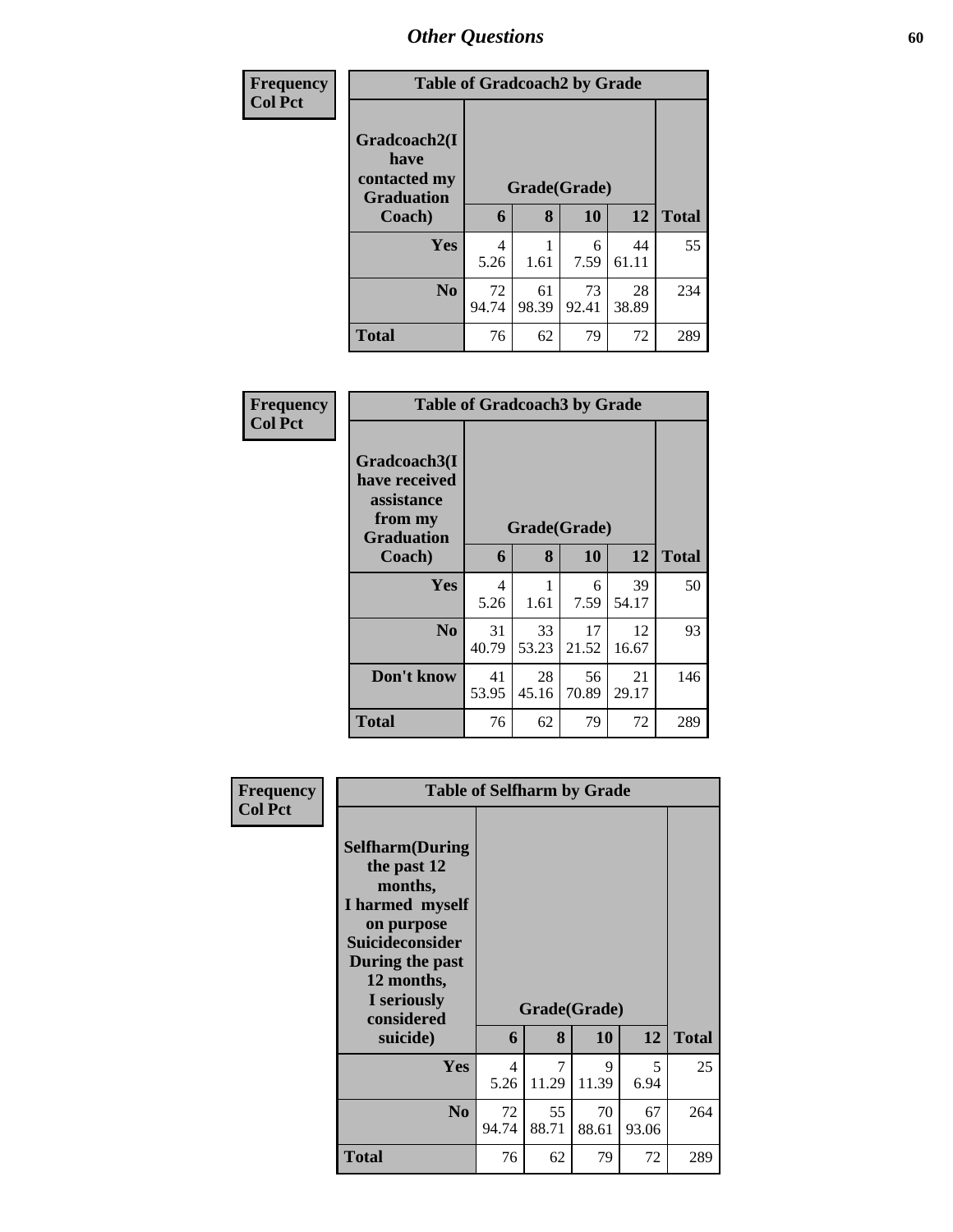| Frequency      | <b>Table of Suicideconsider by Grade</b> |             |              |             |             |              |  |
|----------------|------------------------------------------|-------------|--------------|-------------|-------------|--------------|--|
| <b>Col Pct</b> |                                          |             | Grade(Grade) |             |             |              |  |
|                | Suicideconsider                          | 6           | 8            | 10          | 12          | <b>Total</b> |  |
|                | Yes                                      | 3.95        | 4<br>6.45    | 8.86        | 9.72        | 21           |  |
|                | N <sub>0</sub>                           | 73<br>96.05 | 58<br>93.55  | 72<br>91.14 | 65<br>90.28 | 268          |  |
|                | <b>Total</b>                             | 76          | 62           | 79          | 72          | 289          |  |

| <b>Frequency</b> | <b>Table of Suicideattempt by Grade</b>              |              |             |             |             |              |
|------------------|------------------------------------------------------|--------------|-------------|-------------|-------------|--------------|
| <b>Col Pct</b>   | Suicideattempt(I<br>have attempted<br>suicide in the | Grade(Grade) |             |             |             |              |
|                  | last year)                                           | 6            | 8           | 10          | 12          | <b>Total</b> |
|                  | <b>Yes</b>                                           | 1.32         | 5<br>8.06   | 3<br>3.80   | 3<br>4.17   | 12           |
|                  | N <sub>o</sub>                                       | 75<br>98.68  | 57<br>91.94 | 76<br>96.20 | 69<br>95.83 | 277          |
|                  | <b>Total</b>                                         | 76           | 62          | 79          | 72          | 289          |

| Frequency      | <b>Table of Instantmessaged by Grade</b> |             |              |             |             |              |
|----------------|------------------------------------------|-------------|--------------|-------------|-------------|--------------|
| <b>Col Pct</b> | Instantmessaged(I<br>have instant        |             | Grade(Grade) |             |             |              |
|                | messaged people I<br>do not even know)   | 6           | 8            | 10          | 12          | <b>Total</b> |
|                | <b>Yes</b>                               | 12<br>15.79 | 21<br>33.87  | 39<br>49.37 | 32<br>44.44 | 104          |
|                | N <sub>o</sub>                           | 64<br>84.21 | 41<br>66.13  | 40<br>50.63 | 40<br>55.56 | 185          |
|                | <b>Total</b>                             | 76          | 62           | 79          | 72          | 289          |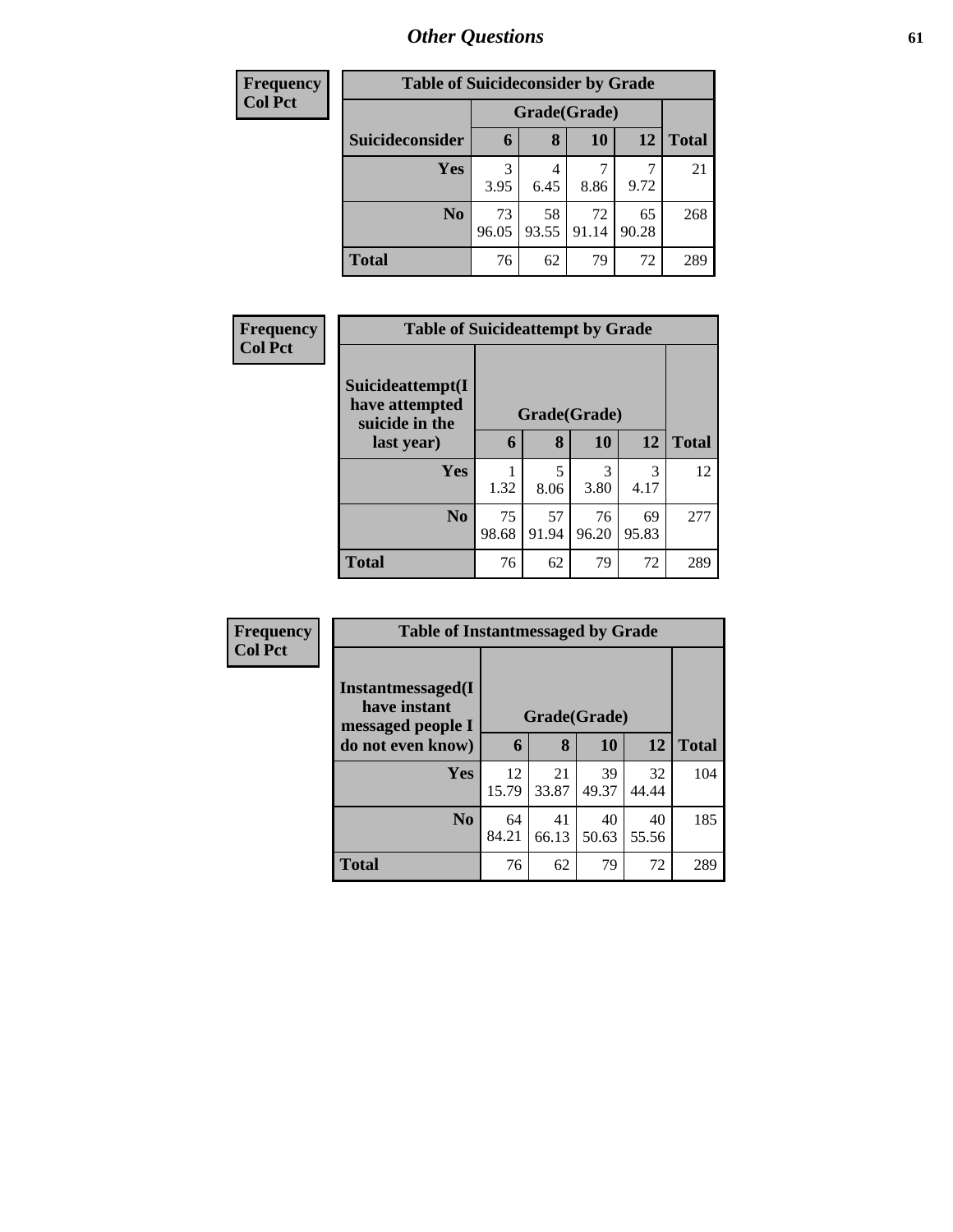| Frequency      | <b>Table of Getsalong by Grade</b>                  |              |             |                        |                        |              |  |
|----------------|-----------------------------------------------------|--------------|-------------|------------------------|------------------------|--------------|--|
| <b>Col Pct</b> | Getsalong(I get<br>along with other<br>students and | Grade(Grade) |             |                        |                        |              |  |
|                | adults)                                             | 6            | 8           | 10                     | 12                     | <b>Total</b> |  |
|                | <b>Strongly Agree</b>                               | 34<br>44.74  | 32<br>51.61 | 37<br>46.84            | 42<br>58.33            | 145          |  |
|                | <b>Somewhat Agree</b>                               | 31<br>40.79  | 23<br>37.10 | 35<br>44.30            | 26<br>36.11            | 115          |  |
|                | <b>Somewhat Disagree</b>                            | 5<br>6.58    | 2<br>3.23   | 5<br>6.33              | $\mathfrak{D}$<br>2.78 | 14           |  |
|                | <b>Strongly Disagree</b>                            | 6<br>7.89    | 5<br>8.06   | $\mathfrak{D}$<br>2.53 | $\mathfrak{D}$<br>2.78 | 15           |  |
|                | <b>Total</b>                                        | 76           | 62          | 79                     | 72                     | 289          |  |

| Frequency      | <b>Table of Safehome by Grade</b> |                        |              |             |                       |     |  |  |
|----------------|-----------------------------------|------------------------|--------------|-------------|-----------------------|-----|--|--|
| <b>Col Pct</b> | Safehome(I feel<br>safe at home)  | Grade(Grade)<br>6      | <b>Total</b> |             |                       |     |  |  |
|                | <b>Strongly Agree</b>             | 60<br>78.95            | 46<br>74.19  | 55<br>69.62 | 57<br>79.17           | 218 |  |  |
|                | <b>Somewhat Agree</b>             | 10<br>13.16            | 13<br>20.97  | 19<br>24.05 | 11<br>15.28           | 53  |  |  |
|                | <b>Somewhat Disagree</b>          | $\mathfrak{D}$<br>2.63 | 2<br>3.23    | 1.27        | 1.39                  | 6   |  |  |
|                | <b>Strongly Disagree</b>          | 4<br>5.26              | 1.61         | 4<br>5.06   | $\mathcal{R}$<br>4.17 | 12  |  |  |
|                | <b>Total</b>                      | 76                     | 62           | 79          | 72                    | 289 |  |  |

| Frequency      |                                                                                     | <b>Table of Adulttalk by Grade</b> |             |              |             |              |
|----------------|-------------------------------------------------------------------------------------|------------------------------------|-------------|--------------|-------------|--------------|
| <b>Col Pct</b> | <b>Adulttalk(I</b><br>know an<br>adult at<br>school that<br>I can talk<br>with if I |                                    |             | Grade(Grade) |             |              |
|                | need help)                                                                          | 6                                  | 8           | 10           | 12          | <b>Total</b> |
|                | <b>Yes</b>                                                                          | 62<br>81.58                        | 56<br>90.32 | 61<br>77.22  | 58<br>80.56 | 237          |
|                | N <sub>0</sub>                                                                      | 14<br>18.42                        | 6<br>9.68   | 18<br>22.78  | 14<br>19.44 | 52           |
|                | <b>Total</b>                                                                        | 76                                 | 62          | 79           | 72          | 289          |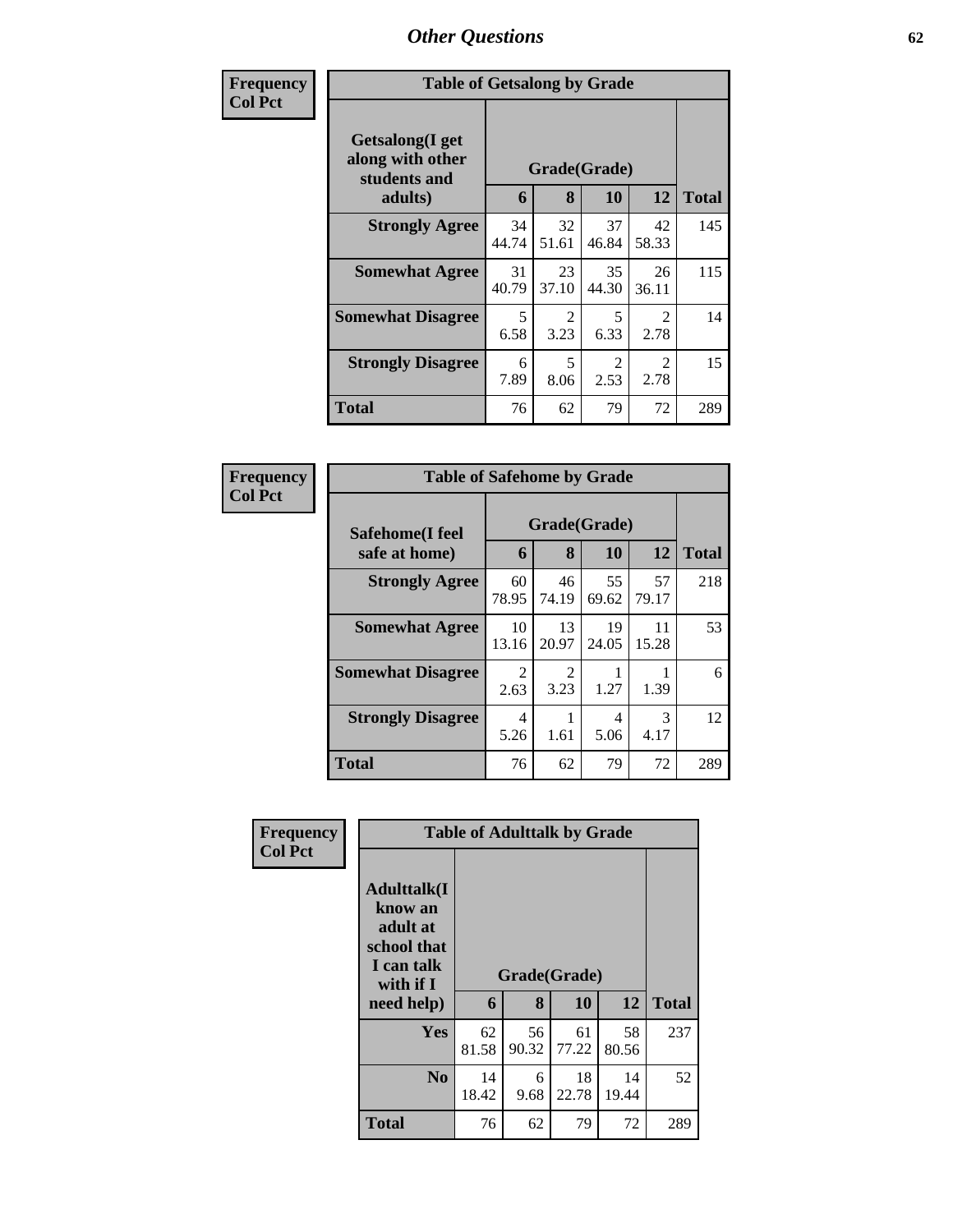**Frequency Row Pct**

| <b>Table of Grade by Tvtime</b> |             |                                                                                        |             |                      |                      |                   |              |  |  |
|---------------------------------|-------------|----------------------------------------------------------------------------------------|-------------|----------------------|----------------------|-------------------|--------------|--|--|
|                                 |             | Tvtime(On an average school day,<br>how much unsupervised time do I spend watching TV) |             |                      |                      |                   |              |  |  |
| Grade(Grade)                    | None        | <b>Less that</b><br>hour/day                                                           | hour/day    | $2 - 3$<br>hours/day | $4 - 5$<br>hours/day | $6+$<br>hours/day | <b>Total</b> |  |  |
| 6                               | 6<br>7.89   | 11<br>14.47                                                                            | っ<br>2.63   | 24<br>31.58          | 14<br>18.42          | 19<br>25.00       | 76           |  |  |
| 8                               | 8<br>12.90  | 12<br>19.35                                                                            | 6<br>9.68   | 18<br>29.03          | 11.29                | 11<br>17.74       | 62           |  |  |
| 10                              | 12<br>15.19 | 15<br>18.99                                                                            | 8<br>10.13  | 25<br>31.65          | 13<br>16.46          | 6<br>7.59         | 79           |  |  |
| 12                              | 8<br>11.11  | 8<br>11.11                                                                             | 11<br>15.28 | 23<br>31.94          | 12<br>16.67          | 10<br>13.89       | 72           |  |  |
| <b>Total</b>                    | 34          | 46                                                                                     | 27          | 90                   | 46                   | 46                | 289          |  |  |

| <b>Table of Grade by Computertime</b> |             |                                                                                                  |             |                      |                       |                   |              |  |  |
|---------------------------------------|-------------|--------------------------------------------------------------------------------------------------|-------------|----------------------|-----------------------|-------------------|--------------|--|--|
|                                       |             | Computertime(On an average school day,<br>how much unsupervised time do I spend on the computer) |             |                      |                       |                   |              |  |  |
| Grade(Grade)                          | <b>None</b> | <b>Less that</b><br>hour/day                                                                     | hour/day    | $2 - 3$<br>hours/day | $4 - 5$<br>hours/day  | $6+$<br>hours/day | <b>Total</b> |  |  |
| 6                                     | 19<br>25.00 | 19<br>25.00                                                                                      | 11<br>14.47 | 21<br>27.63          | 4<br>5.26             | 2<br>2.63         | 76           |  |  |
| 8                                     | 17<br>27.42 | 16<br>25.81                                                                                      | 8<br>12.90  | 15<br>24.19          | $\mathcal{D}$<br>3.23 | 4<br>6.45         | 62           |  |  |
| 10                                    | 17<br>21.52 | 22<br>27.85                                                                                      | 10<br>12.66 | 17<br>21.52          | $\mathbf Q$<br>11.39  | 4<br>5.06         | 79           |  |  |
| 12                                    | 10<br>13.89 | 20<br>27.78                                                                                      | 17<br>23.61 | 16<br>22.22          | 6.94                  | 4<br>5.56         | 72           |  |  |
| <b>Total</b>                          | 63          | 77                                                                                               | 46          | 69                   | 20                    | 14                | 289          |  |  |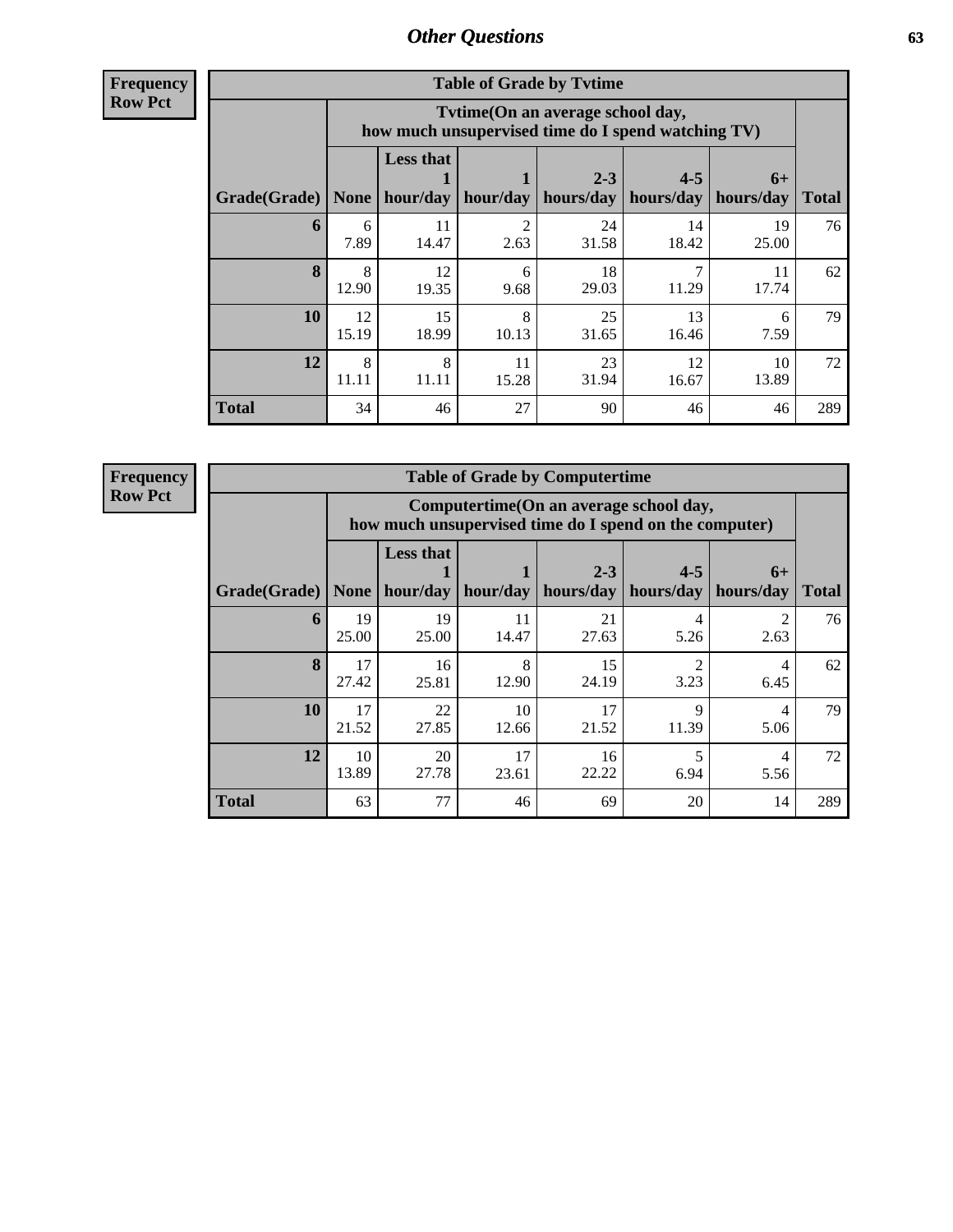### *Questions about Driving Laws* **64** *Driving Questions were asked only of high school students.*

| <b>Frequency</b> |        |
|------------------|--------|
| <b>Row Pct</b>   | Licens |
|                  | the c  |
|                  | $ -$   |

| <b>Table of Grade by License1</b> |                                                                                                                                           |                                 |                  |               |               |              |  |  |
|-----------------------------------|-------------------------------------------------------------------------------------------------------------------------------------------|---------------------------------|------------------|---------------|---------------|--------------|--|--|
|                                   | License1(During the first 6 months of driving<br>with a provisional license,<br>the only passengers who can ride with the<br>driver are:) |                                 |                  |               |               |              |  |  |
| Grade(Grade)                      | <b>Parent or</b><br>Guardian                                                                                                              | <b>Family</b><br><b>Members</b> | <b>Friends</b>   | <b>Anyone</b> | Don't<br>Know | <b>Total</b> |  |  |
| 6                                 | 0                                                                                                                                         | $\Omega$                        | $\Omega$         | 0             | $\Omega$      | 0            |  |  |
| 8                                 | 0                                                                                                                                         | 0                               | $\Omega$         | 0             | $\Omega$      | 0            |  |  |
| 10                                | 29<br>36.71                                                                                                                               | 33<br>41.77                     | 2<br>2.53        | 11<br>13.92   | 4<br>5.06     | 79           |  |  |
| 12                                | 31<br>43.06                                                                                                                               | 31<br>43.06                     | $\Omega$<br>0.00 | 4<br>5.56     | 6<br>8.33     | 72           |  |  |
| <b>Total</b>                      | 60                                                                                                                                        | 64                              | 2                | 15            | 10            | 151          |  |  |
|                                   |                                                                                                                                           | Frequency Missing $= 138$       |                  |               |               |              |  |  |

| Frequency      | <b>Table of Grade by License2</b> |                           |                  |                         |                                                                                                          |                      |              |  |
|----------------|-----------------------------------|---------------------------|------------------|-------------------------|----------------------------------------------------------------------------------------------------------|----------------------|--------------|--|
| <b>Row Pct</b> |                                   |                           |                  |                         | License2(17 yr old drivers with a<br>provisional driver's license cannot<br>drive between the hours of:) |                      |              |  |
|                | Grade(Grade)                      | Midnight<br>to 6am        | 1am<br>to<br>5am | 1am<br>to<br><b>6am</b> | N <sub>0</sub><br>curfew<br>for 17<br>year<br>olds                                                       | Don't<br><b>Know</b> | <b>Total</b> |  |
|                | 6                                 | $\Omega$                  | $\theta$         | $\theta$                | $\theta$                                                                                                 | 0                    | $\Omega$     |  |
|                | 8                                 | $\theta$                  | $\theta$         | $\Omega$                | $\overline{0}$                                                                                           | $\Omega$             | $\theta$     |  |
|                | 10                                | 43<br>54.43               | 4<br>5.06        | 5<br>6.33               | 13<br>16.46                                                                                              | 14<br>17.72          | 79           |  |
|                | 12                                | 46<br>63.89               | 8<br>11.11       | 4<br>5.56               | $\overline{c}$<br>2.78                                                                                   | 12<br>16.67          | 72           |  |
|                | <b>Total</b>                      | 89                        | 12               | 9                       | 15                                                                                                       | 26                   | 151          |  |
|                |                                   | Frequency Missing $= 138$ |                  |                         |                                                                                                          |                      |              |  |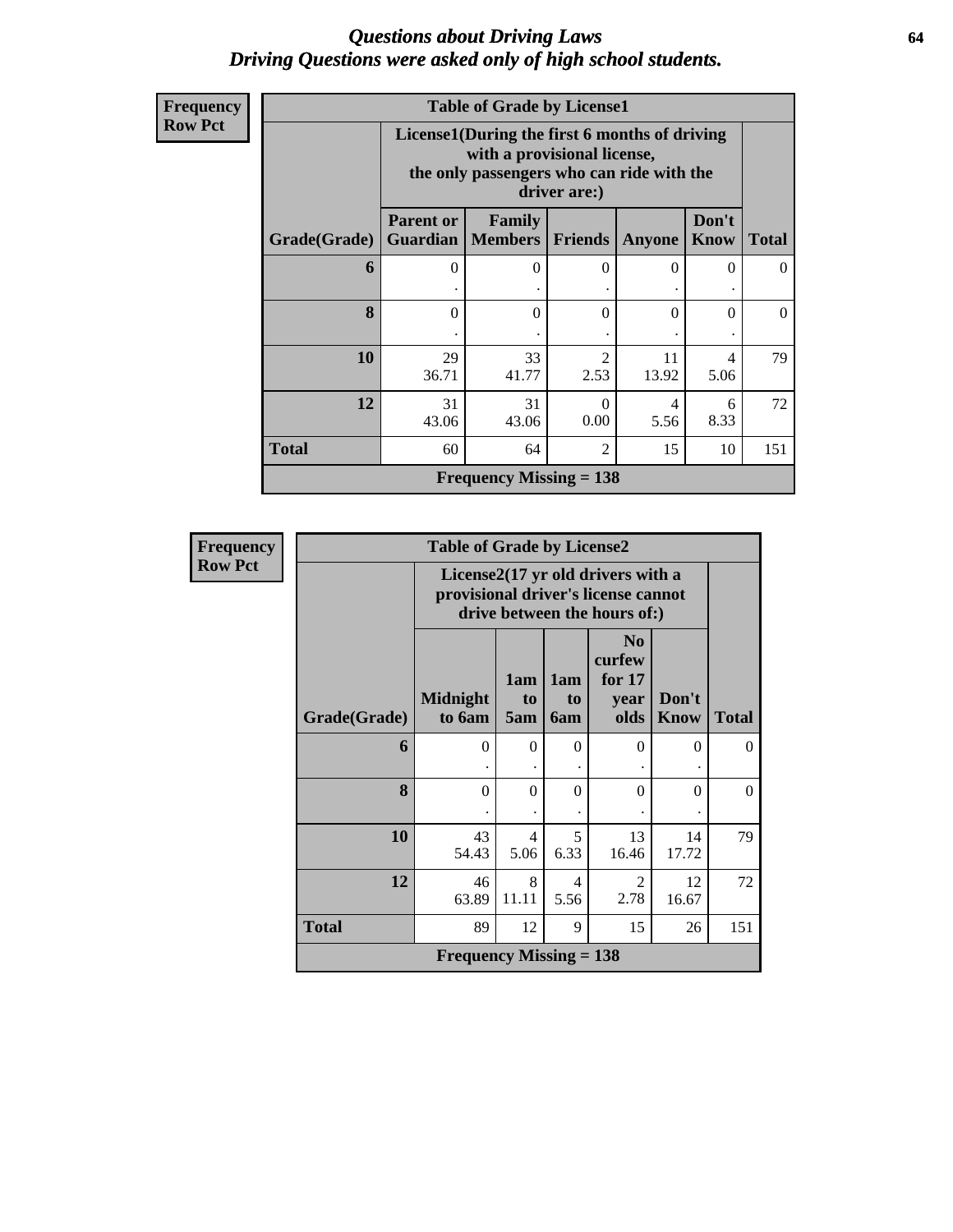#### *Questions about Driving Laws* **65** *Driving Questions were asked only of high school students.*

| Frequency      |              | <b>Table of Grade by License3</b>                                                      |                                |             |           |             |               |                  |
|----------------|--------------|----------------------------------------------------------------------------------------|--------------------------------|-------------|-----------|-------------|---------------|------------------|
| <b>Row Pct</b> |              | License3(For drivers under the age of 21,<br>what level of alcohol is considered DUI?) |                                |             |           |             |               |                  |
|                | Grade(Grade) | Any<br><b>Amount</b>                                                                   | 0.02                           | 0.04        | 0.06      | 0.08        | Don't<br>know | <b>Total</b>     |
|                | 6            | $\Omega$                                                                               | $\Omega$<br>٠                  | $\Omega$    | $\Omega$  | 0           | $\Omega$      | $\theta$         |
|                | 8            | $\theta$                                                                               | $\theta$                       | $\theta$    | $\Omega$  | $\theta$    | $\theta$      | $\boldsymbol{0}$ |
|                | 10           | 21<br>26.58                                                                            | 18<br>22.78                    | 10<br>12.66 | 5<br>6.33 | 11<br>13.92 | 14<br>17.72   | 79               |
|                | 12           | 23<br>31.94                                                                            | 13<br>18.06                    | 10<br>13.89 | 5<br>6.94 | 6<br>8.33   | 15<br>20.83   | 72               |
|                | <b>Total</b> | 44                                                                                     | 31                             | 20          | 10        | 17          | 29            | 151              |
|                |              |                                                                                        | <b>Frequency Missing = 138</b> |             |           |             |               |                  |

**Frequency Row Pct**

| <b>Table of Grade by License4</b> |                           |                                                                                                                      |              |                               |                                             |               |          |  |
|-----------------------------------|---------------------------|----------------------------------------------------------------------------------------------------------------------|--------------|-------------------------------|---------------------------------------------|---------------|----------|--|
|                                   |                           | License4(A driver under 21 automatically<br>loses his/her license if caught exceeding the<br>posted speet limit by:) |              |                               |                                             |               |          |  |
| Grade(Grade)                      | $15+$<br>mph              | $25+$<br>mph                                                                                                         | $35+$<br>mph | <b>Depends</b><br>on<br>judge | Can't<br>lose<br>license<br>for<br>speeding | Don't<br>know | Total    |  |
| 6                                 | $\theta$                  | 0                                                                                                                    | 0            | 0                             | $\Omega$                                    | 0             | 0        |  |
| 8                                 | $\theta$                  | $\Omega$                                                                                                             | $\theta$     | $\Omega$                      | $\Omega$                                    | $\Omega$      | $\Omega$ |  |
| 10                                | 20<br>25.32               | 12<br>15.19                                                                                                          | 6<br>7.59    | 12<br>15.19                   | 7<br>8.86                                   | 22<br>27.85   | 79       |  |
| 12                                | 19<br>26.39               | 13<br>18.06                                                                                                          | 8<br>11.11   | 10<br>13.89                   | 3<br>4.17                                   | 19<br>26.39   | 72       |  |
| <b>Total</b>                      | 39                        | 25                                                                                                                   | 14           | 22                            | 10                                          | 41            | 151      |  |
|                                   | Frequency Missing $= 138$ |                                                                                                                      |              |                               |                                             |               |          |  |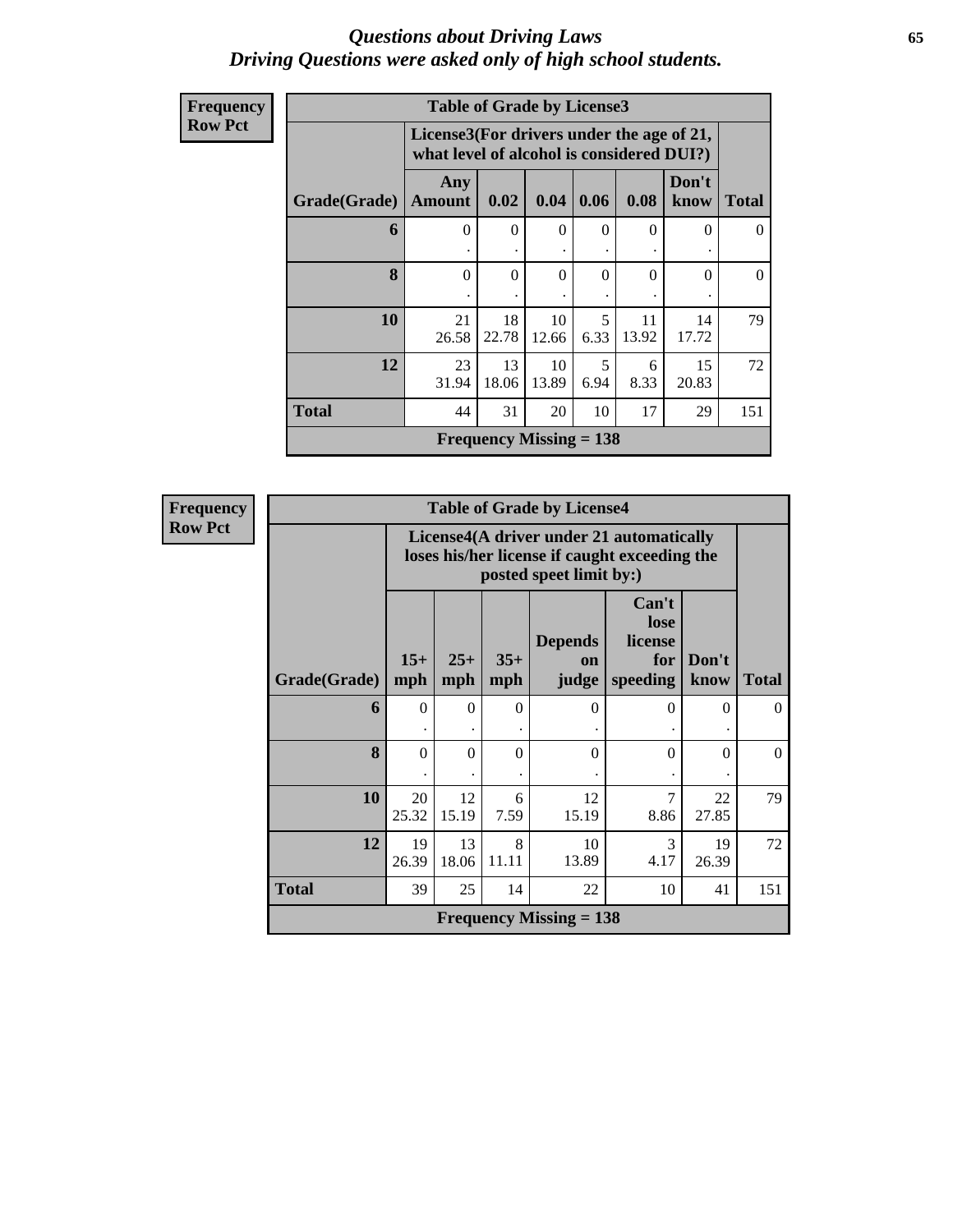### *Questions about Driving Laws* **66** *Driving Questions were asked only of high school students.*

| Frequency      | <b>Table of Grade by License5</b> |                                |                                                                                                                                                            |               |              |  |  |
|----------------|-----------------------------------|--------------------------------|------------------------------------------------------------------------------------------------------------------------------------------------------------|---------------|--------------|--|--|
| <b>Row Pct</b> |                                   |                                | License5(A<br>Georgia teenager<br>with family<br>connections or a<br>good lawyer can<br>break a teen<br>driving law and<br>keep their driver's<br>license) |               |              |  |  |
|                | Grade(Grade)                      | Yes                            | N <sub>o</sub>                                                                                                                                             | Don't<br>know | <b>Total</b> |  |  |
|                | 6                                 | $\theta$                       | $\Omega$                                                                                                                                                   | 0             | $\Omega$     |  |  |
|                | 8                                 | $\overline{0}$                 | $\theta$                                                                                                                                                   | $\theta$      | $\Omega$     |  |  |
|                | 10                                | 18<br>22.78                    | 34<br>43.04                                                                                                                                                | 27<br>34.18   | 79           |  |  |
|                | 12                                | 19<br>26.39                    | 31<br>43.06                                                                                                                                                | 22<br>30.56   | 72           |  |  |
|                | <b>Total</b>                      | 37                             | 65                                                                                                                                                         | 49            | 151          |  |  |
|                |                                   | <b>Frequency Missing = 138</b> |                                                                                                                                                            |               |              |  |  |

| <b>Frequency</b> | <b>Table of Grade by License6</b> |                           |                                                                                                                                              |               |              |
|------------------|-----------------------------------|---------------------------|----------------------------------------------------------------------------------------------------------------------------------------------|---------------|--------------|
| <b>Row Pct</b>   |                                   |                           | License <sub>6</sub> (I know a<br>friend or classmate<br>that broke a teen<br>driving law,<br>but was allowed to<br>keep his/her<br>license) |               |              |
|                  | Grade(Grade)                      | Yes                       | N <sub>0</sub>                                                                                                                               | Don't<br>know | <b>Total</b> |
|                  | 6                                 | $\theta$                  | 0                                                                                                                                            | 0             | 0            |
|                  | 8                                 | $\theta$                  | 0                                                                                                                                            | 0             | 0            |
|                  | 10                                | 22<br>27.85               | 37<br>46.84                                                                                                                                  | 20<br>25.32   | 79           |
|                  | 12                                | 28<br>38.89               | 28<br>38.89                                                                                                                                  | 16<br>22.22   | 72           |
|                  | <b>Total</b>                      | 50                        | 65                                                                                                                                           | 36            | 151          |
|                  |                                   | Frequency Missing $= 138$ |                                                                                                                                              |               |              |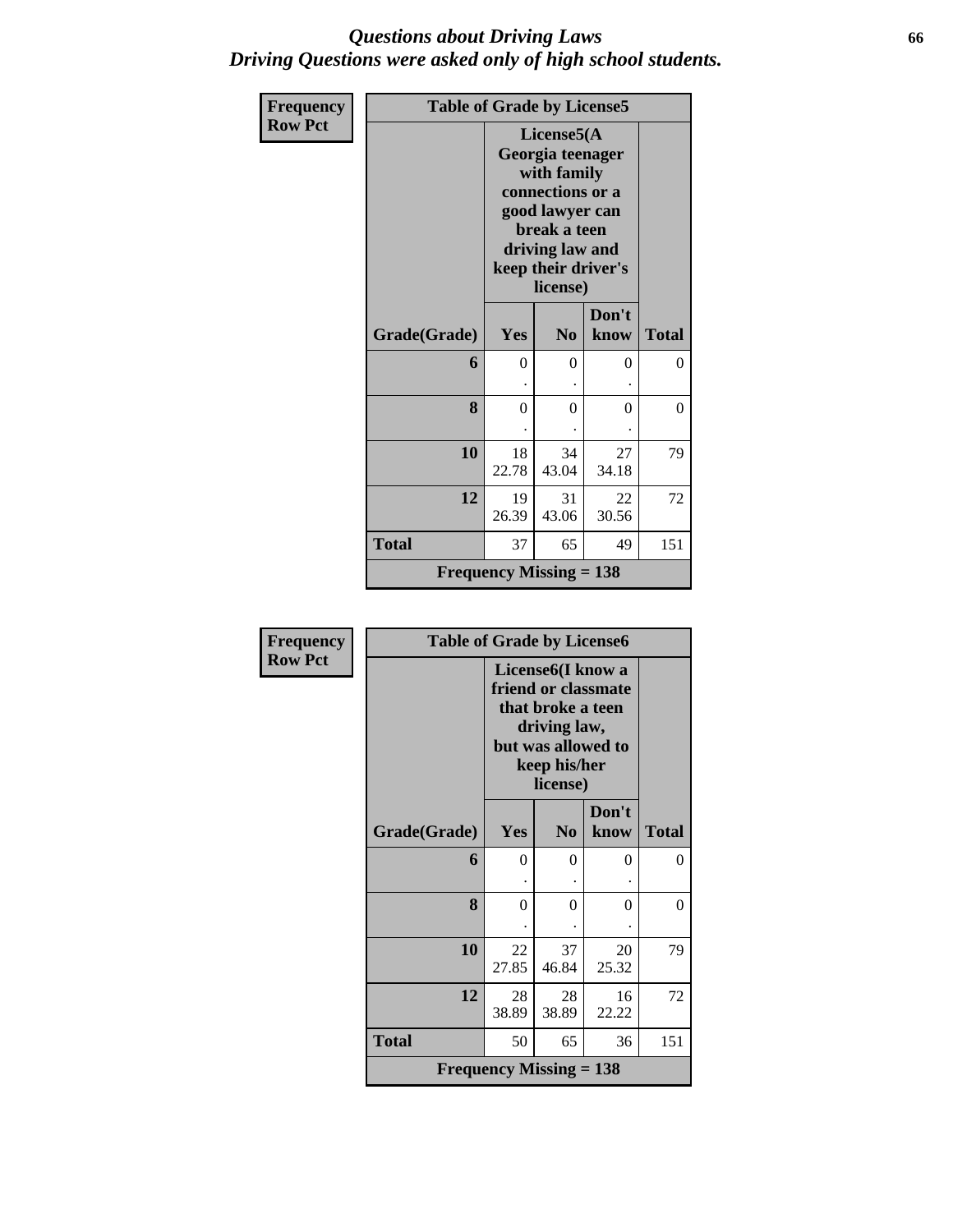### *Questions about Driving Laws* **67** *Driving Questions were asked only of high school students.*

| <b>Frequency</b> |              |                                                                              | <b>Table of Grade by License7</b> |                                                                                               |                        |                |
|------------------|--------------|------------------------------------------------------------------------------|-----------------------------------|-----------------------------------------------------------------------------------------------|------------------------|----------------|
| <b>Row Pct</b>   |              |                                                                              |                                   | License7(A student under the age of 18 cam loser<br>his/her driving privileges if he or she:) |                        |                |
|                  | Grade(Grade) | <b>Have</b><br>more than<br><b>10</b><br>unexcused<br>absences<br>per school | Drop out<br>without<br>graduating | <b>Bring</b><br>alcohol/drugs/weapon<br>to school                                             | All of<br>the<br>above | <b>Total</b>   |
|                  |              | yr                                                                           |                                   |                                                                                               |                        |                |
|                  | 6            | $\theta$                                                                     | $\Omega$                          | $\theta$                                                                                      | $\theta$               | $\overline{0}$ |
|                  | 8            | $\theta$                                                                     | $\Omega$                          | $\Omega$                                                                                      | 0                      | $\overline{0}$ |
|                  | 10           | 4<br>5.06                                                                    | 10<br>12.66                       | $\overline{c}$<br>2.53                                                                        | 63<br>79.75            | 79             |
|                  | 12           | 5<br>6.94                                                                    | 14<br>19.44                       | 4<br>5.56                                                                                     | 49<br>68.06            | 72             |
|                  | <b>Total</b> | 9                                                                            | 24                                | 6                                                                                             | 112                    | 151            |
|                  |              |                                                                              | Frequency Missing $= 138$         |                                                                                               |                        |                |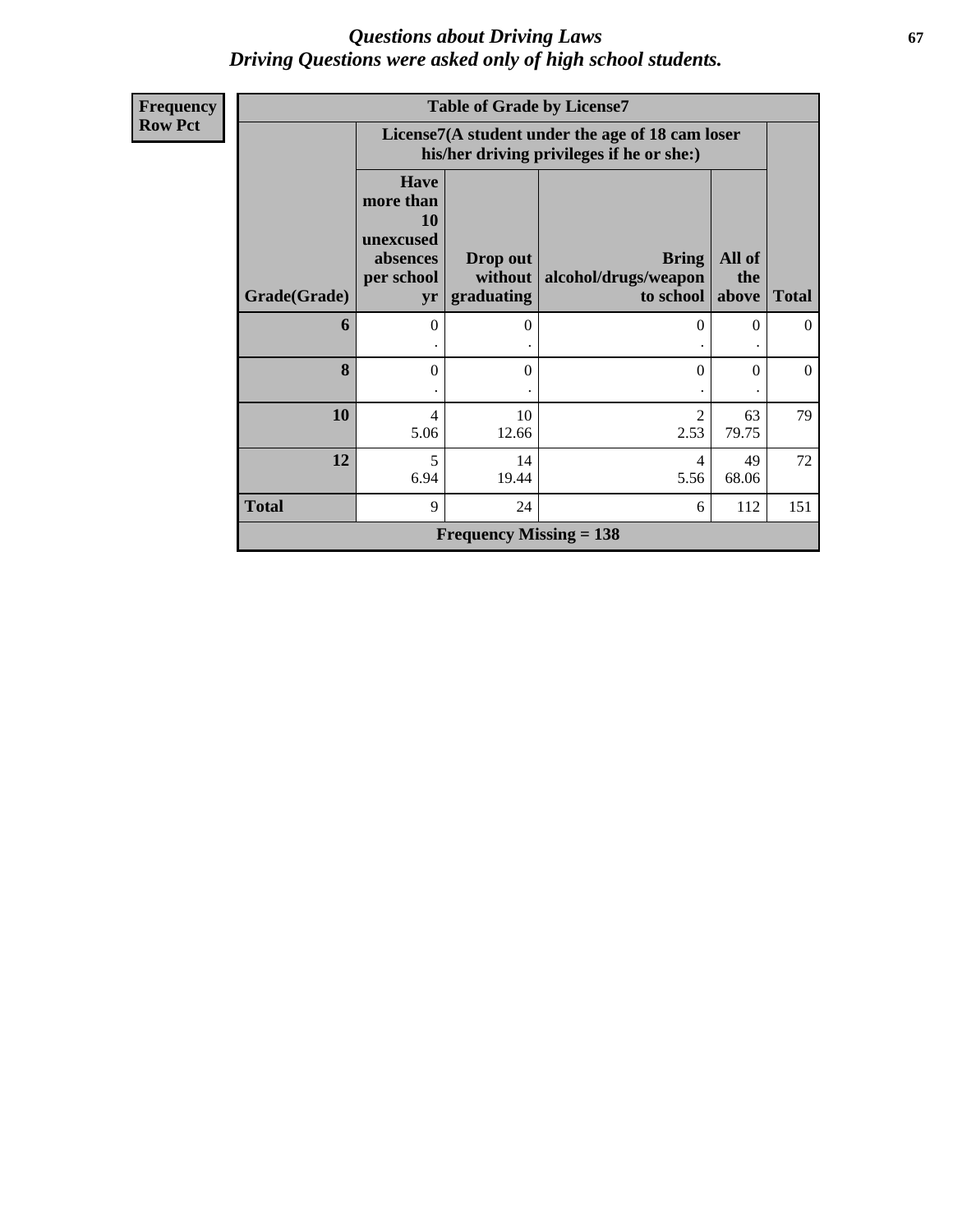## *Select Results by Gender* **68**

| Frequency      |                                                   | <b>Table of SchoolClimate2 by Gender</b> |             |              |  |  |  |  |
|----------------|---------------------------------------------------|------------------------------------------|-------------|--------------|--|--|--|--|
| <b>Col Pct</b> | SchoolClimate2(I<br>feel successful at<br>school) | Gender(Gender)<br><b>Female</b>          | <b>Male</b> | <b>Total</b> |  |  |  |  |
|                | <b>Strongly Agree</b>                             | 62<br>42.47                              | 58<br>40.56 | 120          |  |  |  |  |
|                | <b>Somewhat Agree</b>                             | 73<br>50.00                              | 73<br>51.05 | 146          |  |  |  |  |
|                | <b>Somewhat Disagree</b>                          | 8<br>5.48                                | 8<br>5.59   | 16           |  |  |  |  |
|                | <b>Strongly Disagree</b>                          | 3<br>2.05                                | 4<br>2.80   | 7            |  |  |  |  |
|                | <b>Total</b>                                      | 146                                      | 143         | 289          |  |  |  |  |

| <b>Frequency</b> | <b>Table of SchoolClimate6 by Gender</b>                 |                                 |             |              |  |  |  |
|------------------|----------------------------------------------------------|---------------------------------|-------------|--------------|--|--|--|
| <b>Col Pct</b>   | <b>SchoolClimate6(Teachers</b><br>treat me with respect) | Gender(Gender)<br><b>Female</b> | <b>Male</b> | <b>Total</b> |  |  |  |
|                  | <b>Strongly Agree</b>                                    | 56<br>38.36                     | 59<br>41.26 | 115          |  |  |  |
|                  | <b>Somewhat Agree</b>                                    | 57<br>39.04                     | 48<br>33.57 | 105          |  |  |  |
|                  | <b>Somewhat Disagree</b>                                 | 20<br>13.70                     | 19<br>13.29 | 39           |  |  |  |
|                  | <b>Strongly Disagree</b>                                 | 13<br>8.90                      | 17<br>11.89 | 30           |  |  |  |
|                  | <b>Total</b>                                             | 146                             | 143         | 289          |  |  |  |

| <b>Frequency</b> | <b>Table of SchoolClimate8 by Gender</b>                                             |               |                               |              |  |
|------------------|--------------------------------------------------------------------------------------|---------------|-------------------------------|--------------|--|
| <b>Col Pct</b>   | <b>SchoolClimate8(Students</b><br>are frequently<br>recognized for good<br>behavior) | <b>Female</b> | Gender(Gender)<br><b>Male</b> | <b>Total</b> |  |
|                  | <b>Strongly Agree</b>                                                                | 20<br>13.70   | 24<br>16.78                   | 44           |  |
|                  | <b>Somewhat Agree</b>                                                                | 52<br>35.62   | 64<br>44.76                   | 116          |  |
|                  | <b>Somewhat Disagree</b>                                                             | 35<br>23.97   | 30<br>20.98                   | 65           |  |
|                  | <b>Strongly Disagree</b>                                                             | 39<br>26.71   | 25<br>17.48                   | 64           |  |
|                  | Total                                                                                | 146           | 143                           | 289          |  |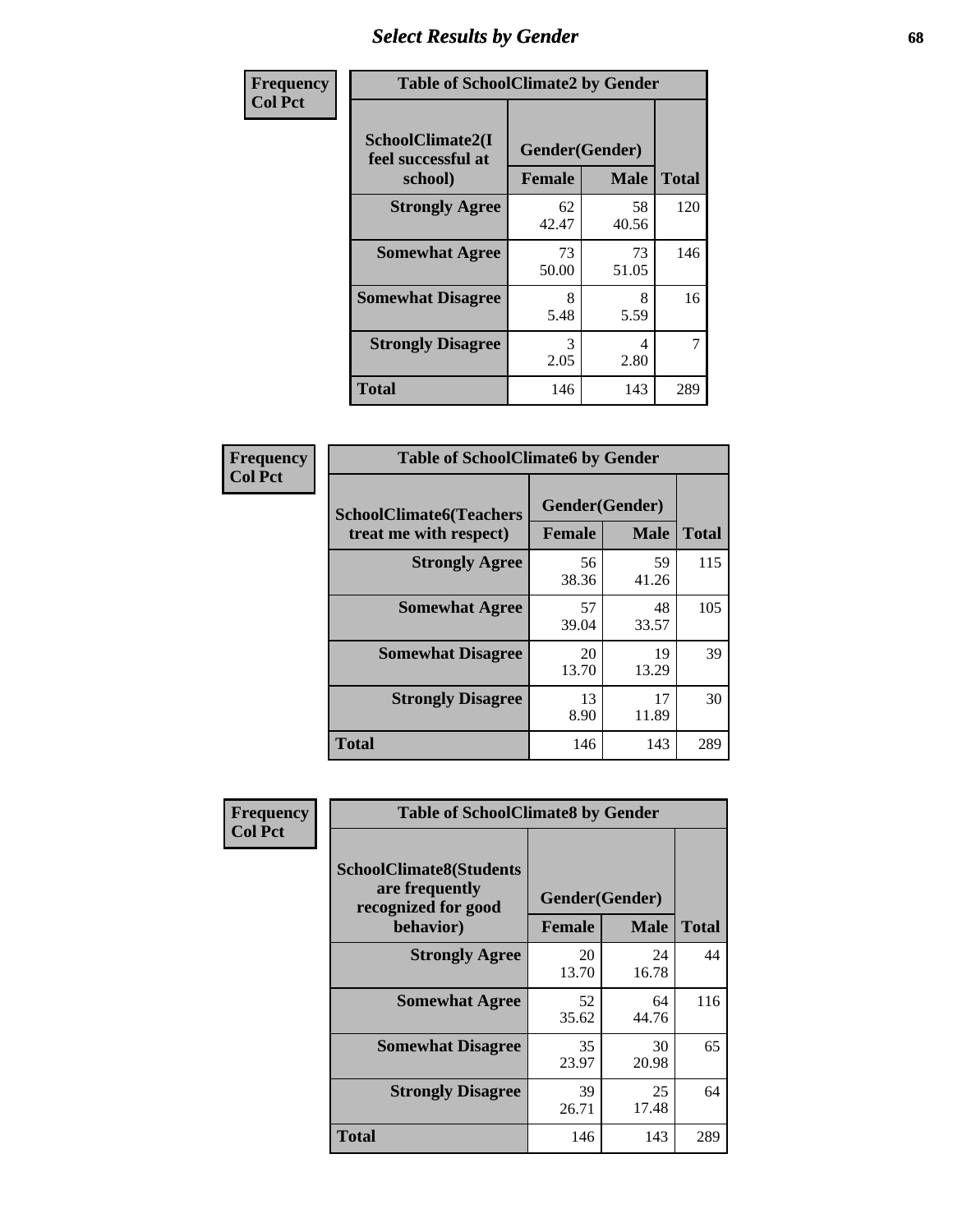## *Select Results by Gender* **69**

| <b>Frequency</b> | <b>Table of Gender by Dropout</b> |                                                              |                |              |
|------------------|-----------------------------------|--------------------------------------------------------------|----------------|--------------|
| <b>Row Pct</b>   |                                   | Dropout(I<br>have<br>thought<br>about<br>dropping<br>school) | out of         |              |
|                  | Gender(Gender)                    | Yes                                                          | N <sub>0</sub> | <b>Total</b> |
|                  | <b>Female</b>                     | 39<br>26.71                                                  | 107<br>73.29   | 146          |
|                  | <b>Male</b>                       | 44<br>30.77                                                  | 99<br>69.23    | 143          |
|                  | <b>Total</b>                      | 83                                                           | 206            | 289          |

| <b>Frequency</b> | <b>Table of Gender by Dropoutreason</b> |                                                                    |              |                          |                                |              |              |
|------------------|-----------------------------------------|--------------------------------------------------------------------|--------------|--------------------------|--------------------------------|--------------|--------------|
| <b>Row Pct</b>   |                                         | Dropoutreason(If I dropped out the<br>reason would most likely be) |              |                          |                                |              |              |
|                  | <b>Gender</b> (Gender)                  | Won't<br><b>Drop</b><br>out                                        | <b>Bored</b> | Family<br><b>Reasons</b> | <b>Being</b><br><b>Bullied</b> | <b>Other</b> | <b>Total</b> |
|                  | <b>Female</b>                           | 93<br>63.70                                                        | 16<br>10.96  | 8<br>5.48                | 3.42                           | 24<br>16.44  | 146          |
|                  | <b>Male</b>                             | 84<br>58.74                                                        | 24<br>16.78  | 11<br>7.69               | 2.10                           | 21<br>14.69  | 143          |
|                  | <b>Total</b>                            | 177                                                                | 40           | 19                       | 8                              | 45           | 289          |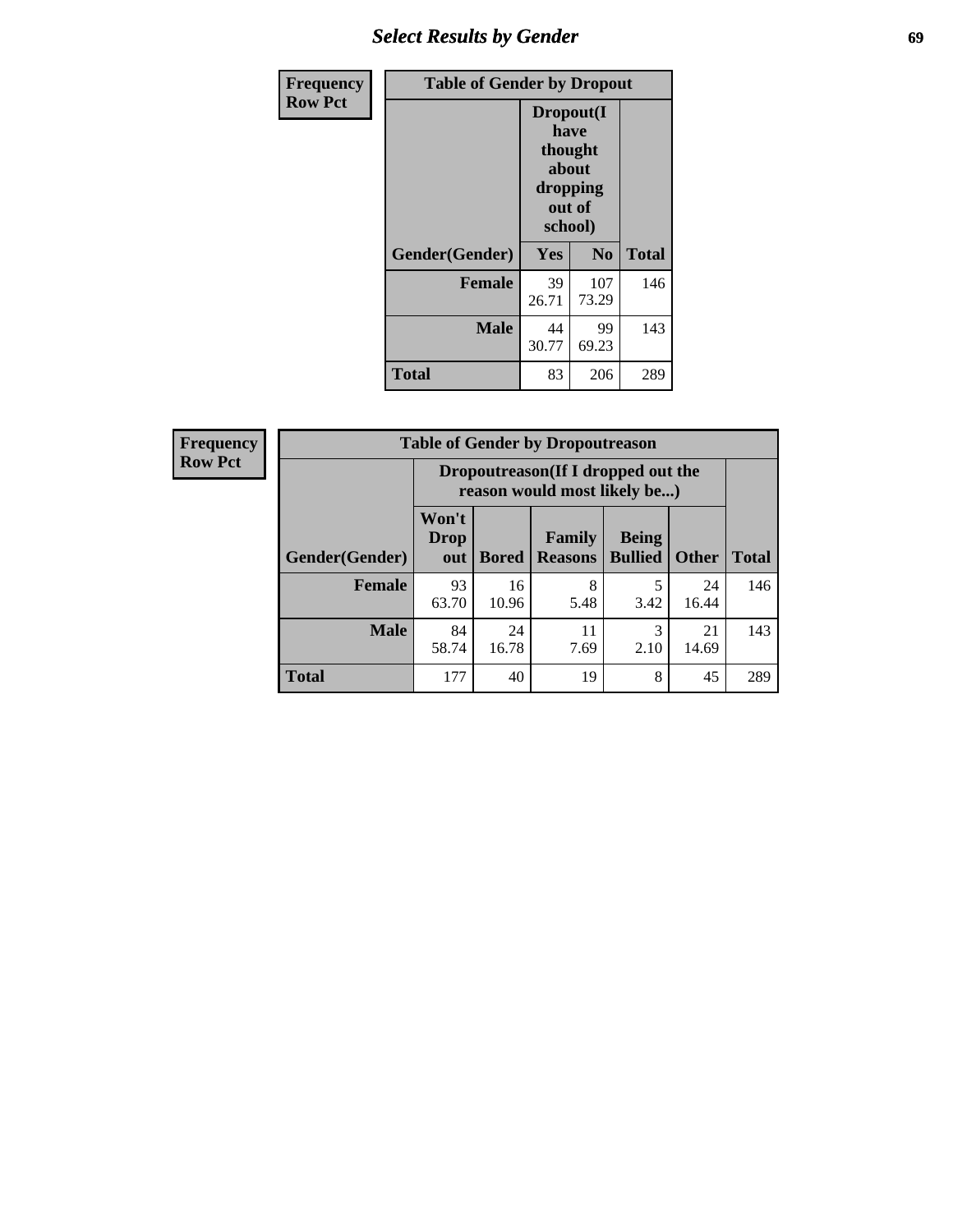*School Safety* **70**

| Frequency      | <b>Table of Gender by Bullied2</b> |                 |                |              |
|----------------|------------------------------------|-----------------|----------------|--------------|
| <b>Row Pct</b> |                                    | <b>Bullied2</b> |                |              |
|                | Gender(Gender)                     | Yes             | N <sub>0</sub> | <b>Total</b> |
|                | <b>Female</b>                      | 26<br>17.81     | 120<br>82.19   | 146          |
|                | <b>Male</b>                        | 27<br>18.88     | 116<br>81.12   | 143          |
|                | <b>Total</b>                       | 53              | 236            | 289          |

| Frequency      | <b>Table of Gender by Bulliedothers2</b> |                       |                |              |
|----------------|------------------------------------------|-----------------------|----------------|--------------|
| <b>Row Pct</b> |                                          | <b>Bulliedothers2</b> |                |              |
|                | Gender(Gender)                           | Yes                   | N <sub>0</sub> | <b>Total</b> |
|                | <b>Female</b>                            | 14<br>9.59            | 132<br>90.41   | 146          |
|                | <b>Male</b>                              | 16<br>11.19           | 127<br>88.81   | 143          |
|                | <b>Total</b>                             | 30                    | 259            | 289          |

| Frequency      | <b>Table of Gender by Weaponschool2</b> |                      |                |              |
|----------------|-----------------------------------------|----------------------|----------------|--------------|
| <b>Row Pct</b> |                                         | <b>Weaponschool2</b> |                |              |
|                | Gender(Gender)                          | Yes                  | N <sub>0</sub> | <b>Total</b> |
|                | <b>Female</b>                           | 0.68                 | 145<br>99.32   | 146          |
|                | <b>Male</b>                             | 10<br>6.99           | 133<br>93.01   | 143          |
|                | <b>Total</b>                            | 11                   | 278            | 289          |

| Frequency      | <b>Table of Gender by Absentunsafe2</b> |               |                |              |
|----------------|-----------------------------------------|---------------|----------------|--------------|
| <b>Row Pct</b> |                                         | Absentunsafe2 |                |              |
|                | Gender(Gender)                          | Yes           | N <sub>0</sub> | <b>Total</b> |
|                | <b>Female</b>                           | 4<br>2.74     | 142<br>97.26   | 146          |
|                | <b>Male</b>                             | 4<br>2.80     | 139<br>97.20   | 143          |
|                | <b>Total</b>                            | 8             | 281            | 289          |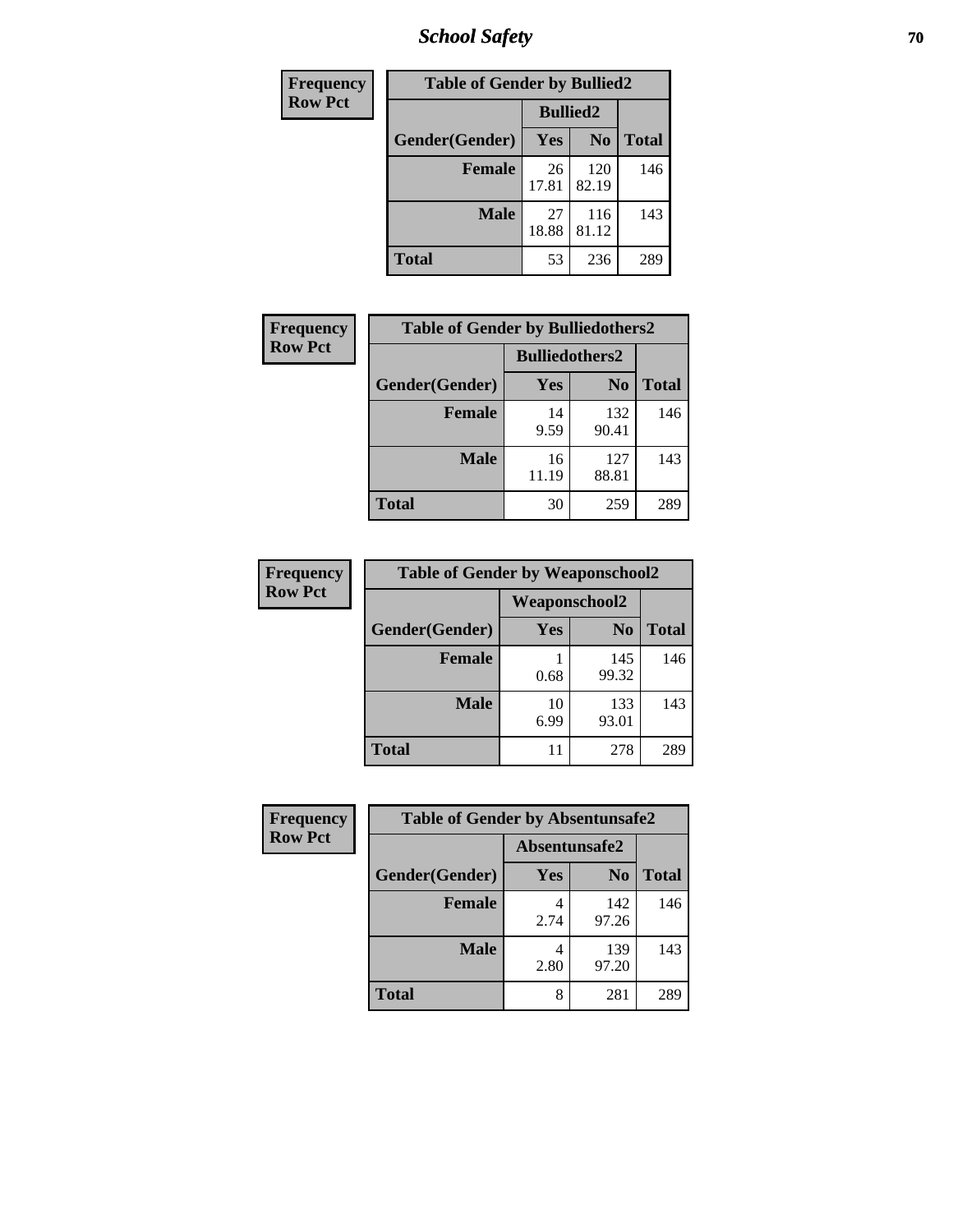*School Safety* **71**

| Frequency      | <b>Table of Gender by Gangself</b> |                                                                                                |                |              |
|----------------|------------------------------------|------------------------------------------------------------------------------------------------|----------------|--------------|
| <b>Row Pct</b> |                                    | Gangself(I<br>have<br>participated<br>in illegal gang<br>activities in<br>the past 30<br>days) |                |              |
|                | Gender(Gender)                     | Yes                                                                                            | N <sub>0</sub> | <b>Total</b> |
|                | <b>Female</b>                      | 2<br>1.37                                                                                      | 144<br>98.63   | 146          |
|                | <b>Male</b>                        | 11<br>7.69                                                                                     | 132<br>92.31   | 143          |
|                | <b>Total</b>                       | 13                                                                                             | 276            | 289          |

| Frequency      | <b>Table of Gender by Gangpeers</b> |                                                                                                                             |                |              |
|----------------|-------------------------------------|-----------------------------------------------------------------------------------------------------------------------------|----------------|--------------|
| <b>Row Pct</b> |                                     | <b>Gangpeers</b> (I<br>have friends<br>who have<br>participated<br>in illegal gang<br>activities in<br>the past 30<br>days) |                |              |
|                | Gender(Gender)                      | Yes                                                                                                                         | N <sub>0</sub> | <b>Total</b> |
|                | <b>Female</b>                       | 10<br>6.85                                                                                                                  | 136<br>93.15   | 146          |
|                | <b>Male</b>                         | 37<br>25.87                                                                                                                 | 106<br>74.13   | 143          |
|                | Total                               | 47                                                                                                                          | 242            | 289          |

| Frequency      | <b>Table of Gender by Pickedon2</b> |             |                |              |
|----------------|-------------------------------------|-------------|----------------|--------------|
| <b>Row Pct</b> |                                     | Pickedon2   |                |              |
|                | Gender(Gender)                      | Yes         | N <sub>0</sub> | <b>Total</b> |
|                | <b>Female</b>                       | 59<br>40.41 | 87<br>59.59    | 146          |
|                | <b>Male</b>                         | 59<br>41.26 | 84<br>58.74    | 143          |
|                | <b>Total</b>                        | 118         | 171            | 289          |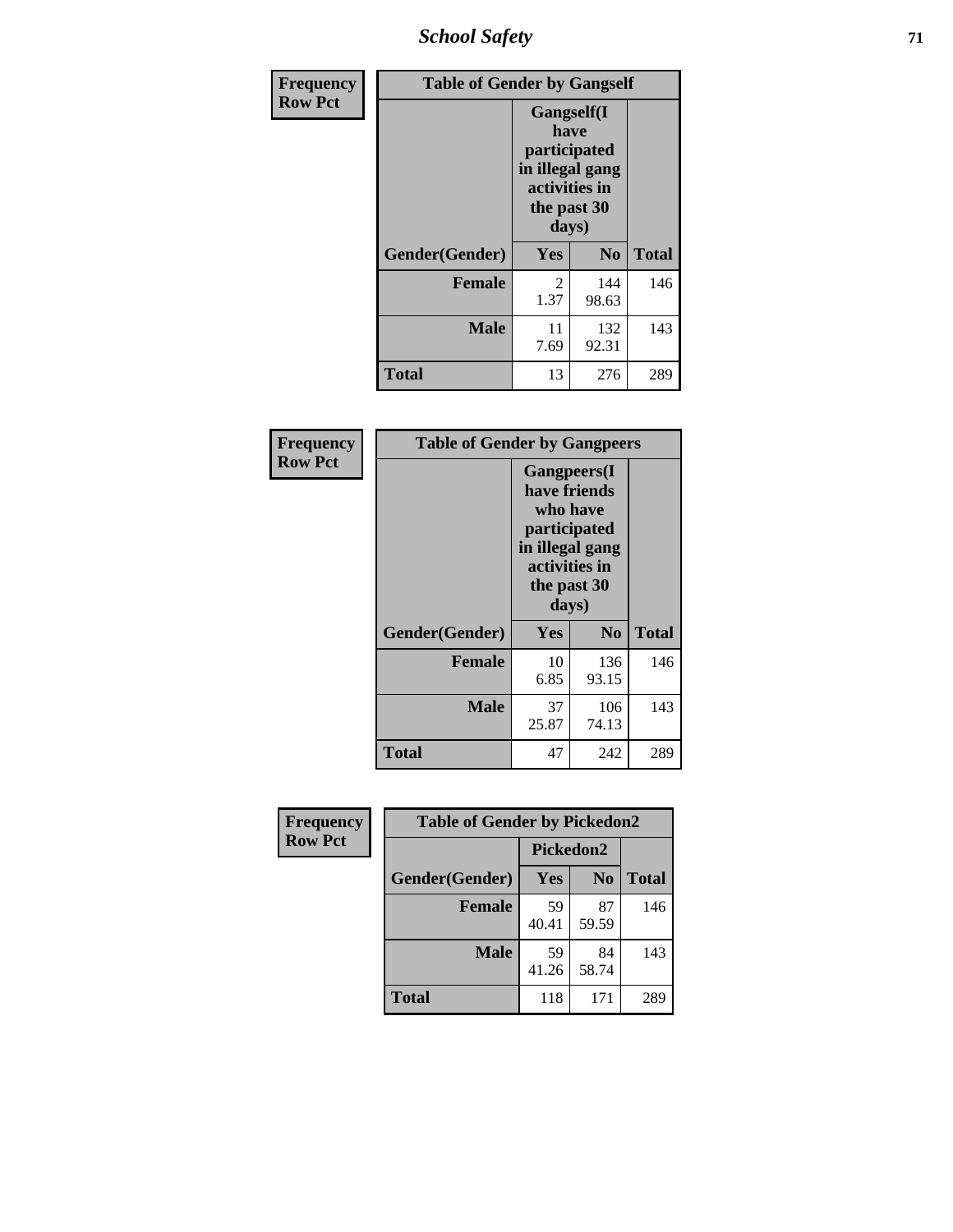*School Safety* **72**

| Frequency      | <b>Table of Gender by Safeschool2</b> |              |                |              |
|----------------|---------------------------------------|--------------|----------------|--------------|
| <b>Row Pct</b> |                                       | Safeschool2  |                |              |
|                | Gender(Gender)                        | Yes          | N <sub>0</sub> | <b>Total</b> |
|                | <b>Female</b>                         | 105<br>71.92 | 41<br>28.08    | 146          |
|                | <b>Male</b>                           | 111<br>77.62 | 32<br>22.38    | 143          |
|                | <b>Total</b>                          | 216          | 73             | 289          |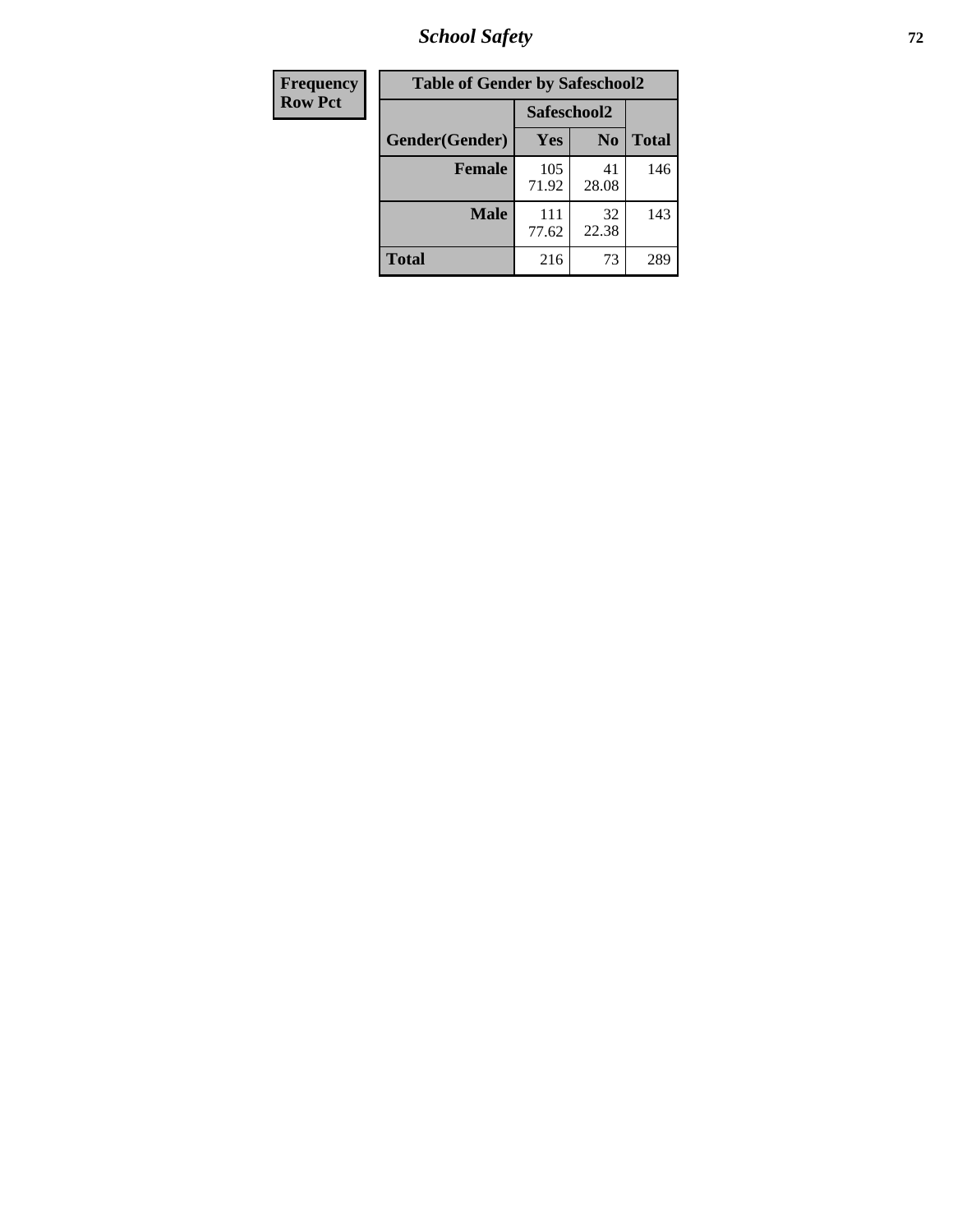# *Incidence of Drug Use* 73

| <b>Frequency</b> | <b>Table of Gender by AlcoholAlt</b> |                                          |                |              |
|------------------|--------------------------------------|------------------------------------------|----------------|--------------|
| <b>Row Pct</b>   |                                      | AlcoholAlt(Alcohol<br>use, past 30 days) |                |              |
|                  | Gender(Gender)                       | <b>Yes</b>                               | N <sub>0</sub> | <b>Total</b> |
|                  | <b>Female</b>                        | 22<br>15.07                              | 124<br>84.93   | 146          |
|                  | <b>Male</b>                          | 30<br>20.98                              | 113<br>79.02   | 143          |
|                  | <b>Total</b>                         | 52                                       | 237            | 289          |

| <b>Frequency</b> | <b>Table of Gender by TobaccoAny</b> |                    |                    |              |
|------------------|--------------------------------------|--------------------|--------------------|--------------|
| <b>Row Pct</b>   |                                      | use, past 30 days) | TobaccoAny(Tobacco |              |
|                  | Gender(Gender)                       | Yes                | N <sub>0</sub>     | <b>Total</b> |
|                  | <b>Female</b>                        | 8<br>5.48          | 138<br>94.52       | 146          |
|                  | <b>Male</b>                          | 30<br>20.98        | 113<br>79.02       | 143          |
|                  | <b>Total</b>                         | 38                 | 251                | 289          |

| <b>Frequency</b> | <b>Table of Gender by MarijuanaAlt</b> |            |                                              |       |
|------------------|----------------------------------------|------------|----------------------------------------------|-------|
| <b>Row Pct</b>   |                                        |            | MarijuanaAlt(Marijuana<br>use, past 30 days) |       |
|                  | Gender(Gender)                         | <b>Yes</b> | N <sub>0</sub>                               | Total |
|                  | Female                                 | 2<br>1.37  | 144<br>98.63                                 | 146   |
|                  | <b>Male</b>                            | 12<br>8.39 | 131<br>91.61                                 | 143   |
|                  | <b>Total</b>                           | 14         | 275                                          | 289   |

| <b>Frequency</b> | <b>Table of Gender by OtherDrugAny</b> |                         |                           |              |
|------------------|----------------------------------------|-------------------------|---------------------------|--------------|
| <b>Row Pct</b>   |                                        | drug use, past 30 days) | <b>OtherDrugAny(Other</b> |              |
|                  | <b>Gender</b> (Gender)                 | <b>Yes</b>              | N <sub>0</sub>            | <b>Total</b> |
|                  | <b>Female</b>                          | 6<br>4.11               | 140<br>95.89              | 146          |
|                  | <b>Male</b>                            | 7.69                    | 132<br>92.31              | 143          |
|                  | <b>Total</b>                           | 17                      | 272                       | 289          |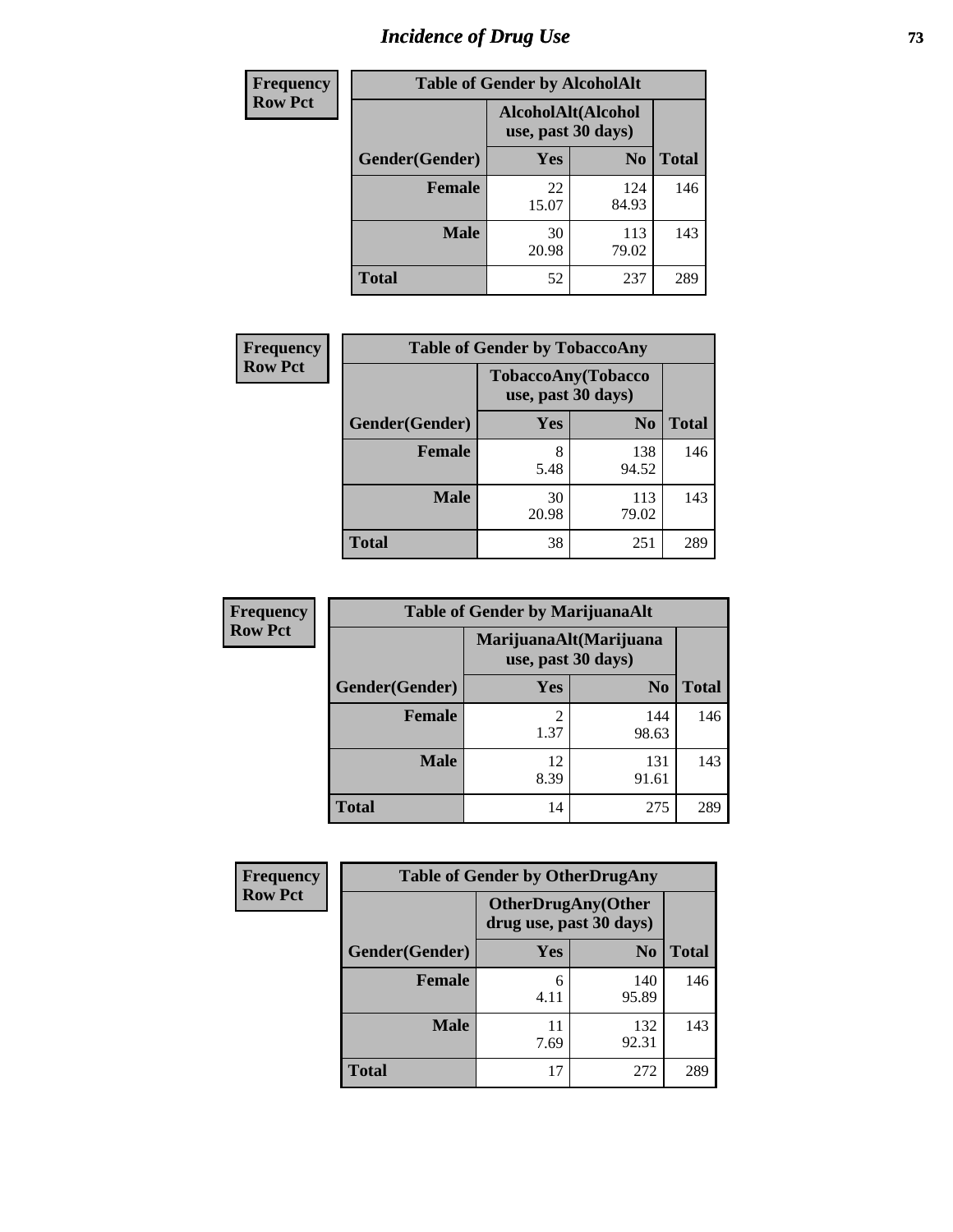## *Average Age at Onset of Use* **74** *Results for "Average Age at Onset of Use" questions exclude students who said they did not use that substance*

### **Gender=Female**

| <i><b>Variable</b></i> | <b>Label</b>                                                       | <b>Mean</b> |
|------------------------|--------------------------------------------------------------------|-------------|
| Alcoholinit2           | I started using alcohol when I was                                 | 14.02       |
| Cigarettesinit2        | I started smoking tobacco when I was                               | 13.33       |
| Smokelessinit2         | I started chewing tobacco when I was                               | 12.00       |
| Marijuanainit2         | I started using marijuana when I was                               | 14.50       |
| Cocaineinit2           | I started using cocaine when I was                                 | 15.00       |
| Inhalantsinit2         | I started using inhalants when I was                               | 14.00       |
| Steroidsinit2          | I started using steroids when I was                                |             |
| Ecstasyinit2           | I started using ecstasy when I was                                 |             |
| Methinit2              | I started using methamphetamines when I was                        | 14.00       |
| Hallucinogensinit2     | I started using hallucinogens when I was                           | 15.00       |
| Prescription in t2     | I started using prescription drugs not prescribed to me when I was | 14.43       |

### **Gender=Male**

| <b>Variable</b>                 | Label                                                              | <b>Mean</b> |
|---------------------------------|--------------------------------------------------------------------|-------------|
| Alcoholinit2                    | I started using alcohol when I was                                 | 13.04       |
| Cigarettesinit2                 | I started smoking tobacco when I was                               | 12.93       |
| Smokelessinit2                  | I started chewing tobacco when I was                               | 12.46       |
| Marijuanainit2                  | I started using marijuana when I was                               | 13.63       |
| Cocaineinit2                    | I started using cocaine when I was                                 | 15.00       |
| Inhalantsinit2                  | I started using inhalants when I was                               | 8.00        |
| Steroidsinit2                   | I started using steroids when I was                                | 11.40       |
| Ecstasyinit2                    | I started using ecstasy when I was                                 | 10.00       |
| Methinit2                       | I started using methamphetamines when I was                        |             |
| Hallucinogensinit2              | I started using hallucinogens when I was                           |             |
| Prescription in it <sub>2</sub> | I started using prescription drugs not prescribed to me when I was | 11.89       |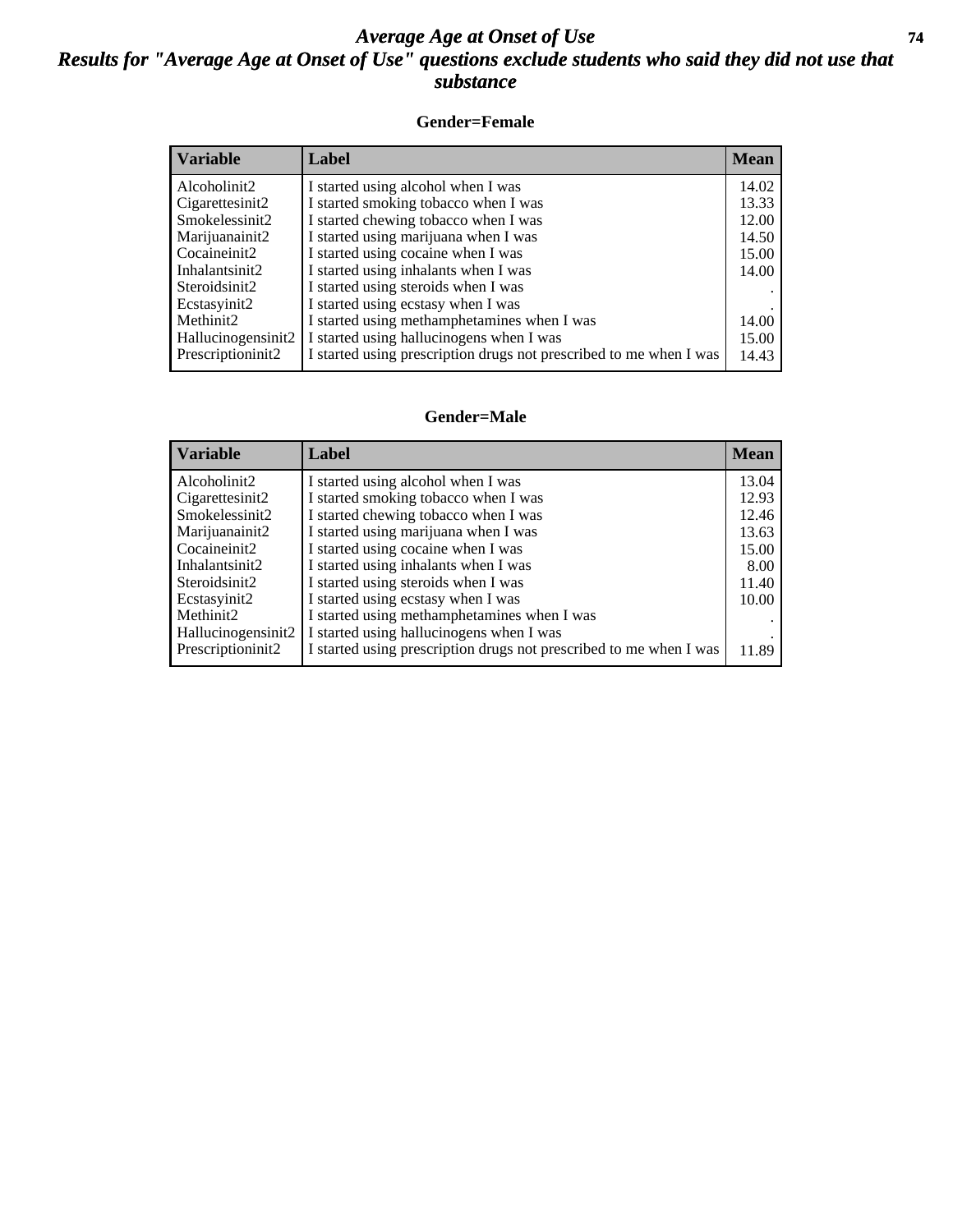# *I Think These Drugs are Harmful* **75**

| <b>Frequency</b> | <b>Table of Gender by Alcoholharmdich</b> |                                                   |                |              |
|------------------|-------------------------------------------|---------------------------------------------------|----------------|--------------|
| <b>Row Pct</b>   |                                           | Alcoholharmdich(I<br>think alcohol is<br>harmful) |                |              |
|                  | Gender(Gender)                            | <b>Yes</b>                                        | N <sub>0</sub> | <b>Total</b> |
|                  | <b>Female</b>                             | 129<br>88.36                                      | 17<br>11.64    | 146          |
|                  | <b>Male</b>                               | 108<br>75.52                                      | 35<br>24.48    | 143          |
|                  | <b>Total</b>                              | 237                                               | 52             | 289          |

| Frequency      | <b>Table of Gender by Tobaccoharmdich</b> |                                                   |                |              |
|----------------|-------------------------------------------|---------------------------------------------------|----------------|--------------|
| <b>Row Pct</b> |                                           | Tobaccoharmdich(I<br>think tobacco is<br>harmful) |                |              |
|                | Gender(Gender)                            | Yes                                               | N <sub>0</sub> | <b>Total</b> |
|                | <b>Female</b>                             | 134<br>91.78                                      | 12<br>8.22     | 146          |
|                | <b>Male</b>                               | 124<br>86.71                                      | 19<br>13.29    | 143          |
|                | <b>Total</b>                              | 258                                               | 31             | 289          |

| Frequency      | <b>Table of Gender by Marijuanaharmdich</b> |              |                                           |              |  |
|----------------|---------------------------------------------|--------------|-------------------------------------------|--------------|--|
| <b>Row Pct</b> |                                             | harmful)     | Marijuanaharmdich(I<br>think marijuana is |              |  |
|                | Gender(Gender)                              | <b>Yes</b>   | N <sub>0</sub>                            | <b>Total</b> |  |
|                | <b>Female</b>                               | 131<br>89.73 | 15<br>10.27                               | 146          |  |
|                | <b>Male</b>                                 | 111<br>77.62 | 32<br>22.38                               | 143          |  |
|                | <b>Total</b>                                | 242          | 47                                        | 289          |  |

| Frequency      | <b>Table of Gender by Otherdrugharmdich</b> |                                                          |                |              |
|----------------|---------------------------------------------|----------------------------------------------------------|----------------|--------------|
| <b>Row Pct</b> |                                             | Otherdrugharmdich(I<br>think other drugs are<br>harmful) |                |              |
|                | Gender(Gender)                              | <b>Yes</b>                                               | N <sub>0</sub> | <b>Total</b> |
|                | <b>Female</b>                               | 137<br>93.84                                             | 9<br>6.16      | 146          |
|                | <b>Male</b>                                 | 124<br>86.71                                             | 19<br>13.29    | 143          |
|                | <b>Total</b>                                | 261                                                      | 28             | 289          |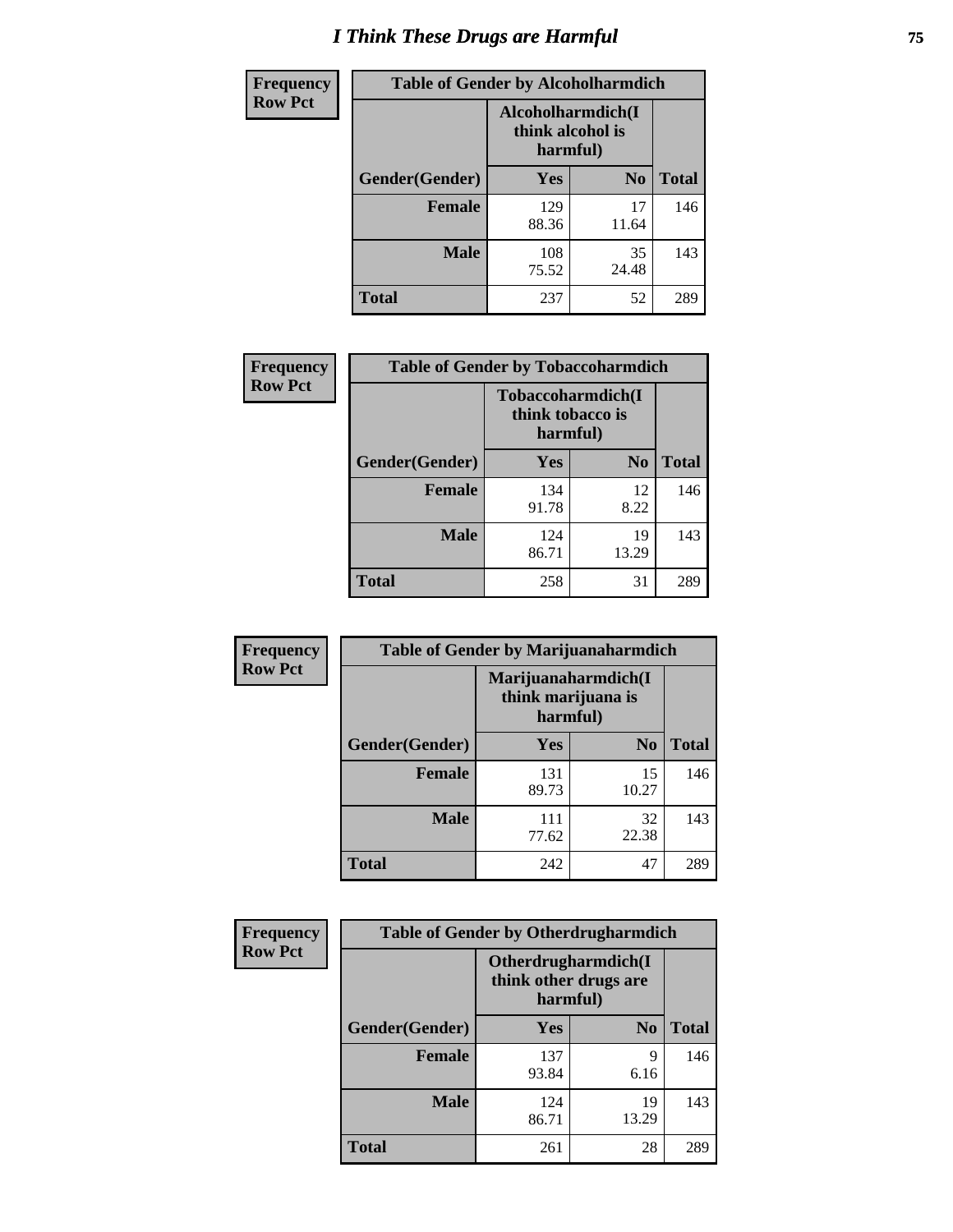| <b>Frequency</b> | <b>Table of Gender by Alcohollocation1</b> |                                                               |             |              |
|------------------|--------------------------------------------|---------------------------------------------------------------|-------------|--------------|
| <b>Row Pct</b>   |                                            | <b>Alcohollocation1(Places</b><br><b>Friends Use Alcohol)</b> |             |              |
|                  | Gender(Gender)                             |                                                               | Do Not Use  | <b>Total</b> |
|                  | <b>Female</b>                              | 72<br>49.32                                                   | 74<br>50.68 | 146          |
|                  | <b>Male</b>                                | 72<br>50.35                                                   | 71<br>49.65 | 143          |
|                  | <b>Total</b>                               | 144                                                           | 145         | 289          |

| <b>Frequency</b> | <b>Table of Gender by Alcohollocation2</b> |                                                               |             |              |
|------------------|--------------------------------------------|---------------------------------------------------------------|-------------|--------------|
| <b>Row Pct</b>   |                                            | <b>Alcohollocation2(Places</b><br><b>Friends Use Alcohol)</b> |             |              |
|                  | Gender(Gender)                             |                                                               | Home        | <b>Total</b> |
|                  | <b>Female</b>                              | 110<br>75.34                                                  | 36<br>24.66 | 146          |
|                  | <b>Male</b>                                | 110<br>76.92                                                  | 33<br>23.08 | 143          |
|                  | <b>Total</b>                               | 220                                                           | 69          | 289          |

| Frequency      | <b>Table of Gender by Alcohollocation3</b> |                                                               |               |              |
|----------------|--------------------------------------------|---------------------------------------------------------------|---------------|--------------|
| <b>Row Pct</b> |                                            | <b>Alcohollocation3(Places</b><br><b>Friends Use Alcohol)</b> |               |              |
|                | Gender(Gender)                             |                                                               | <b>School</b> | <b>Total</b> |
|                | <b>Female</b>                              | 142<br>97.26                                                  | 2.74          | 146          |
|                | <b>Male</b>                                | 138<br>96.50                                                  | 3.50          | 143          |
|                | <b>Total</b>                               | 280                                                           | 9             | 289          |

| Frequency      | <b>Table of Gender by Alcohollocation4</b> |              |                                                               |              |
|----------------|--------------------------------------------|--------------|---------------------------------------------------------------|--------------|
| <b>Row Pct</b> |                                            |              | <b>Alcohollocation4(Places</b><br><b>Friends Use Alcohol)</b> |              |
|                | Gender(Gender)                             |              | Car                                                           | <b>Total</b> |
|                | <b>Female</b>                              | 123<br>84.25 | 23<br>15.75                                                   | 146          |
|                | <b>Male</b>                                | 132<br>92.31 | 11<br>7.69                                                    | 143          |
|                | <b>Total</b>                               | 255          | 34                                                            | 289          |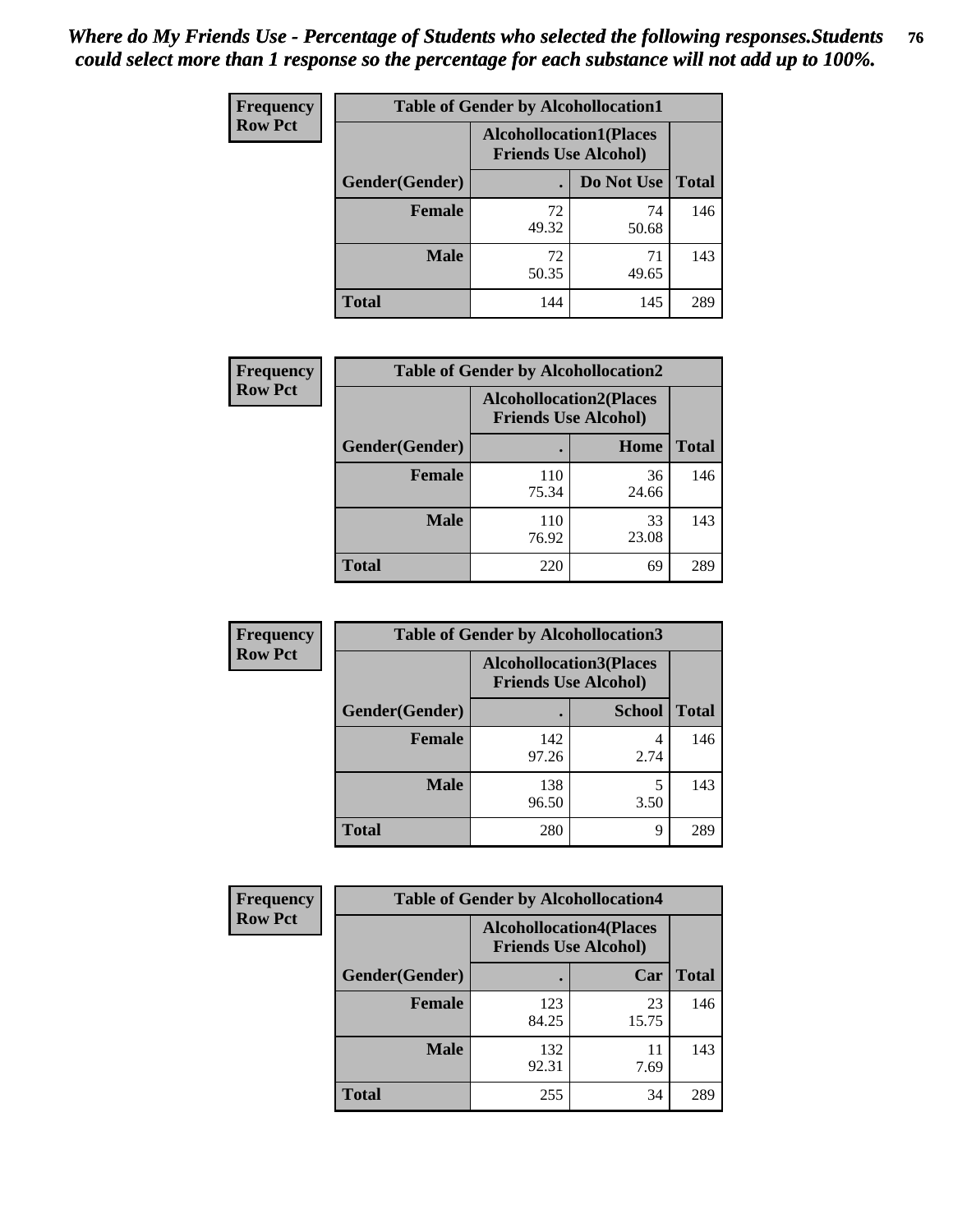| <b>Frequency</b> | <b>Table of Gender by Alcohollocation5</b> |                                                                |                                 |              |
|------------------|--------------------------------------------|----------------------------------------------------------------|---------------------------------|--------------|
| <b>Row Pct</b>   |                                            | <b>Alcohollocation5</b> (Places<br><b>Friends Use Alcohol)</b> |                                 |              |
|                  | Gender(Gender)                             |                                                                | <b>Friend's</b><br><b>House</b> | <b>Total</b> |
|                  | <b>Female</b>                              | 93<br>63.70                                                    | 53<br>36.30                     | 146          |
|                  | <b>Male</b>                                | 103<br>72.03                                                   | 40<br>27.97                     | 143          |
|                  | <b>Total</b>                               | 196                                                            | 93                              | 289          |

| <b>Frequency</b> | <b>Table of Gender by Alcohollocation6</b> |              |                                                               |              |
|------------------|--------------------------------------------|--------------|---------------------------------------------------------------|--------------|
| <b>Row Pct</b>   |                                            |              | <b>Alcohollocation6(Places</b><br><b>Friends Use Alcohol)</b> |              |
|                  | Gender(Gender)                             |              | <b>Other</b>                                                  | <b>Total</b> |
|                  | <b>Female</b>                              | 118<br>80.82 | 28<br>19.18                                                   | 146          |
|                  | <b>Male</b>                                | 97<br>67.83  | 46<br>32.17                                                   | 143          |
|                  | <b>Total</b>                               | 215          | 74                                                            | 289          |

| Frequency      | <b>Table of Gender by Tobaccolocation1</b>                    |             |              |              |  |
|----------------|---------------------------------------------------------------|-------------|--------------|--------------|--|
| <b>Row Pct</b> | <b>Tobaccolocation1(Places</b><br><b>Friends Use Tobacco)</b> |             |              |              |  |
|                | Gender(Gender)                                                |             | Do Not Use   | <b>Total</b> |  |
|                | Female                                                        | 40<br>27.40 | 106<br>72.60 | 146          |  |
|                | <b>Male</b>                                                   | 68<br>47.55 | 75<br>52.45  | 143          |  |
|                | <b>Total</b>                                                  | 108         | 181          | 289          |  |

| <b>Frequency</b> | <b>Table of Gender by Tobaccolocation2</b> |              |                                                               |              |
|------------------|--------------------------------------------|--------------|---------------------------------------------------------------|--------------|
| <b>Row Pct</b>   |                                            |              | <b>Tobaccolocation2(Places</b><br><b>Friends Use Tobacco)</b> |              |
|                  | Gender(Gender)                             |              | <b>Home</b>                                                   | <b>Total</b> |
|                  | Female                                     | 120<br>82.19 | 26<br>17.81                                                   | 146          |
|                  | <b>Male</b>                                | 101<br>70.63 | 42<br>29.37                                                   | 143          |
|                  | <b>Total</b>                               | 221          | 68                                                            | 289          |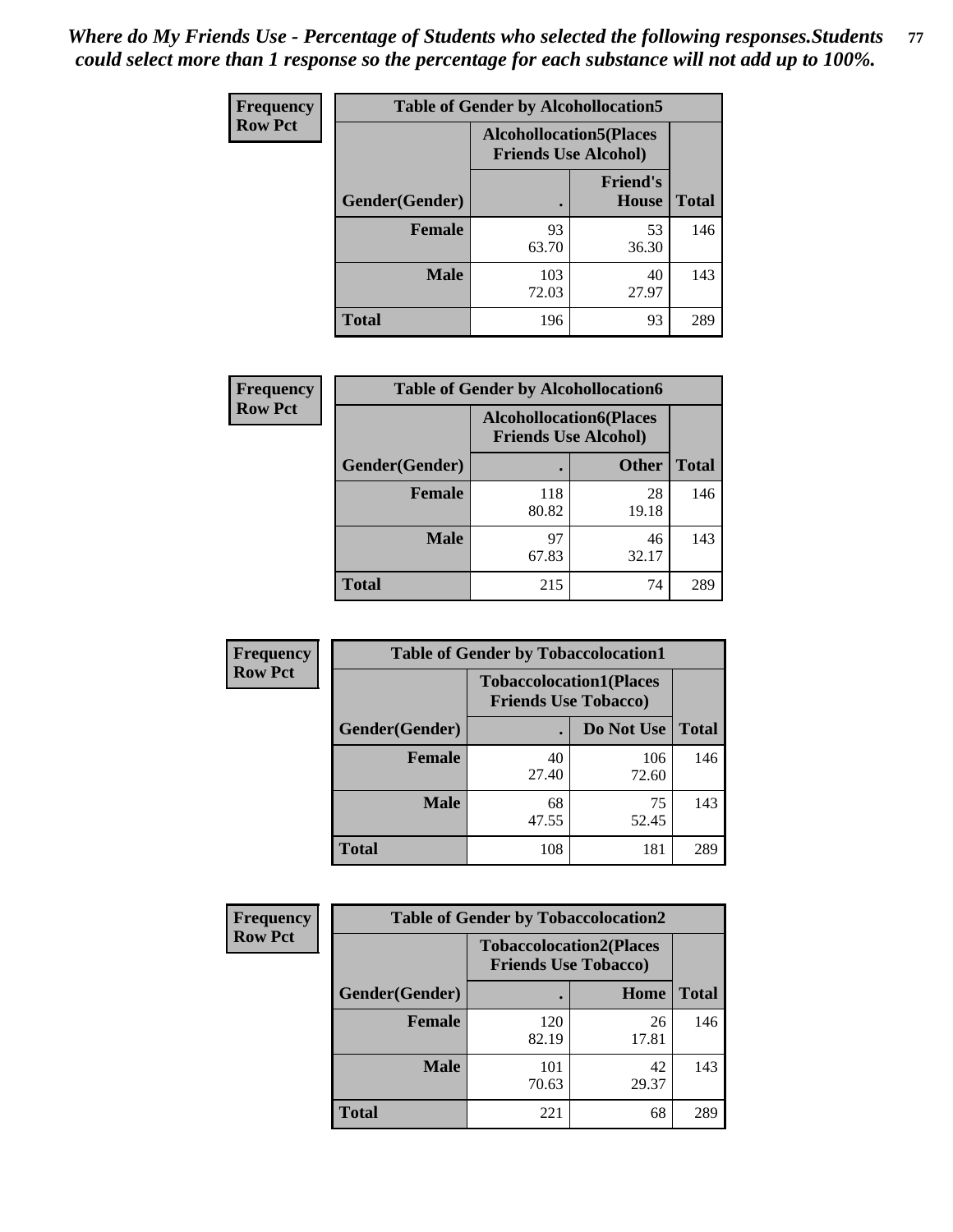| <b>Frequency</b> | <b>Table of Gender by Tobaccolocation3</b> |              |                                                               |              |
|------------------|--------------------------------------------|--------------|---------------------------------------------------------------|--------------|
| <b>Row Pct</b>   |                                            |              | <b>Tobaccolocation3(Places</b><br><b>Friends Use Tobacco)</b> |              |
|                  | Gender(Gender)                             |              | <b>School</b>                                                 | <b>Total</b> |
|                  | <b>Female</b>                              | 139<br>95.21 | 4.79                                                          | 146          |
|                  | <b>Male</b>                                | 122<br>85.31 | 21<br>14.69                                                   | 143          |
|                  | <b>Total</b>                               | 261          | 28                                                            | 289          |

| <b>Frequency</b> | <b>Table of Gender by Tobaccolocation4</b> |                                                               |             |              |
|------------------|--------------------------------------------|---------------------------------------------------------------|-------------|--------------|
| <b>Row Pct</b>   |                                            | <b>Tobaccolocation4(Places</b><br><b>Friends Use Tobacco)</b> |             |              |
|                  | Gender(Gender)                             |                                                               | Car         | <b>Total</b> |
|                  | <b>Female</b>                              | 121<br>82.88                                                  | 25<br>17.12 | 146          |
|                  | <b>Male</b>                                | 112<br>78.32                                                  | 31<br>21.68 | 143          |
|                  | <b>Total</b>                               | 233                                                           | 56          | 289          |

| <b>Frequency</b> | <b>Table of Gender by Tobaccolocation5</b> |                                                               |                          |              |
|------------------|--------------------------------------------|---------------------------------------------------------------|--------------------------|--------------|
| <b>Row Pct</b>   |                                            | <b>Tobaccolocation5(Places</b><br><b>Friends Use Tobacco)</b> |                          |              |
|                  | <b>Gender(Gender)</b>                      |                                                               | <b>Friend's</b><br>House | <b>Total</b> |
|                  | <b>Female</b>                              | 122<br>83.56                                                  | 24<br>16.44              | 146          |
|                  | <b>Male</b>                                | 109<br>76.22                                                  | 34<br>23.78              | 143          |
|                  | <b>Total</b>                               | 231                                                           | 58                       | 289          |

| <b>Frequency</b> | <b>Table of Gender by Tobaccolocation6</b> |                                                               |              |              |
|------------------|--------------------------------------------|---------------------------------------------------------------|--------------|--------------|
| <b>Row Pct</b>   |                                            | <b>Tobaccolocation6(Places</b><br><b>Friends Use Tobacco)</b> |              |              |
|                  | Gender(Gender)                             |                                                               | <b>Other</b> | <b>Total</b> |
|                  | Female                                     | 123<br>84.25                                                  | 23<br>15.75  | 146          |
|                  | <b>Male</b>                                | 104<br>72.73                                                  | 39<br>27.27  | 143          |
|                  | <b>Total</b>                               | 227                                                           | 62           | 289          |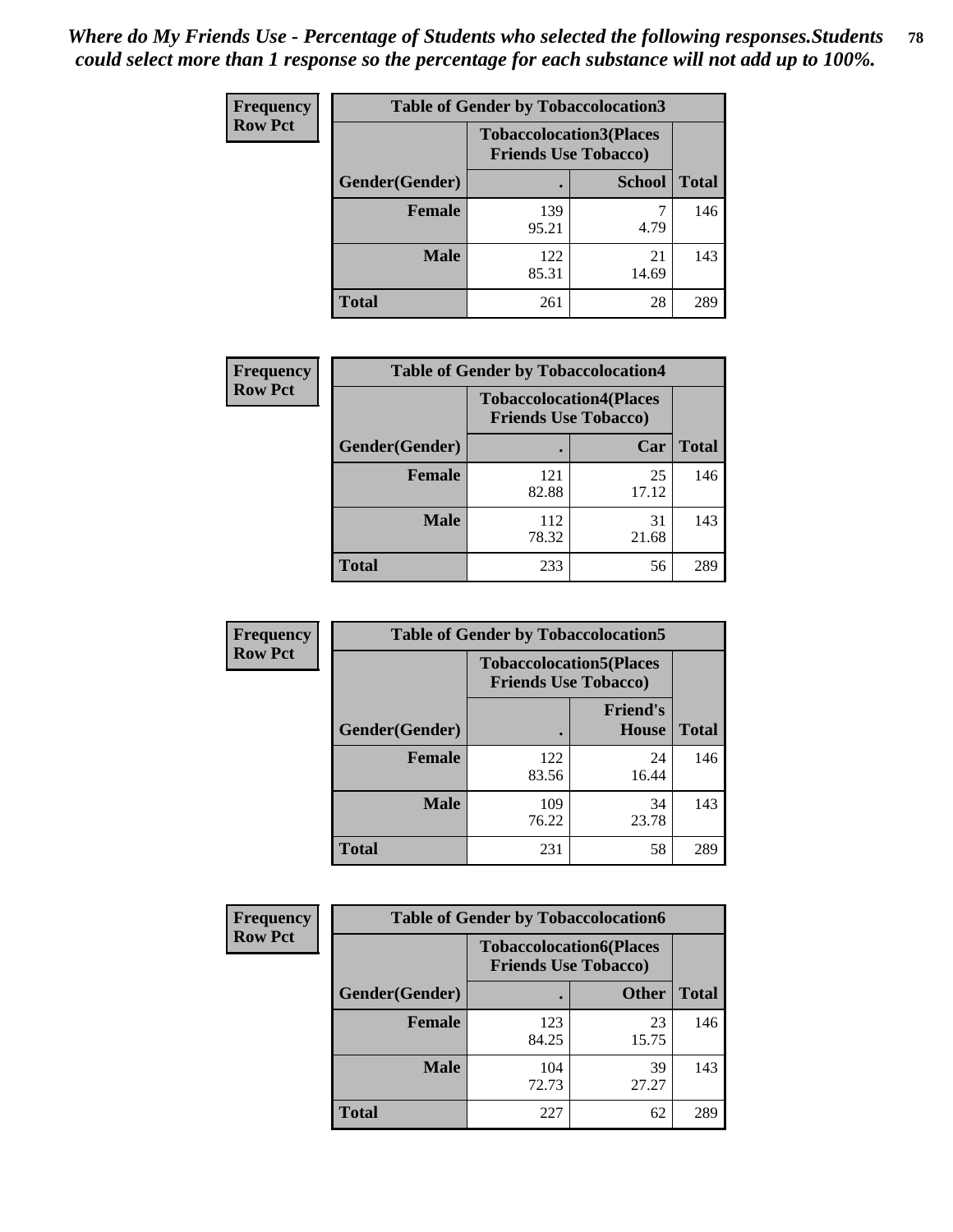| <b>Frequency</b> | <b>Table of Gender by Marijuanalocation1</b> |                                                                    |              |              |
|------------------|----------------------------------------------|--------------------------------------------------------------------|--------------|--------------|
| <b>Row Pct</b>   |                                              | <b>Marijuanalocation1(Places</b><br><b>Friends Use Marijuana</b> ) |              |              |
|                  | Gender(Gender)                               |                                                                    | Do Not Use   | <b>Total</b> |
|                  | <b>Female</b>                                | 20<br>13.70                                                        | 126<br>86.30 | 146          |
|                  | <b>Male</b>                                  | 40<br>27.97                                                        | 103<br>72.03 | 143          |
|                  | <b>Total</b>                                 | 60                                                                 | 229          | 289          |

| <b>Frequency</b> | <b>Table of Gender by Marijuanalocation2</b> |                                |                                  |              |
|------------------|----------------------------------------------|--------------------------------|----------------------------------|--------------|
| <b>Row Pct</b>   |                                              | <b>Friends Use Marijuana</b> ) | <b>Marijuanalocation2(Places</b> |              |
|                  | Gender(Gender)                               |                                | Home                             | <b>Total</b> |
|                  | <b>Female</b>                                | 134<br>91.78                   | 12<br>8.22                       | 146          |
|                  | <b>Male</b>                                  | 127<br>88.81                   | 16<br>11.19                      | 143          |
|                  | <b>Total</b>                                 | 261                            | 28                               | 289          |

| <b>Frequency</b> | <b>Table of Gender by Marijuanalocation3</b>                       |              |               |              |
|------------------|--------------------------------------------------------------------|--------------|---------------|--------------|
| <b>Row Pct</b>   | <b>Marijuanalocation3(Places</b><br><b>Friends Use Marijuana</b> ) |              |               |              |
|                  | Gender(Gender)                                                     |              | <b>School</b> | <b>Total</b> |
|                  | <b>Female</b>                                                      | 143<br>97.95 | 3<br>2.05     | 146          |
|                  | <b>Male</b>                                                        | 138<br>96.50 | 3.50          | 143          |
|                  | <b>Total</b>                                                       | 281          | 8             | 289          |

| <b>Frequency</b> | <b>Table of Gender by Marijuanalocation4</b> |                                |                                  |              |
|------------------|----------------------------------------------|--------------------------------|----------------------------------|--------------|
| <b>Row Pct</b>   |                                              | <b>Friends Use Marijuana</b> ) | <b>Marijuanalocation4(Places</b> |              |
|                  | Gender(Gender)                               |                                | Car                              | <b>Total</b> |
|                  | <b>Female</b>                                | 131<br>89.73                   | 15<br>10.27                      | 146          |
|                  | <b>Male</b>                                  | 131<br>91.61                   | 12<br>8.39                       | 143          |
|                  | <b>Total</b>                                 | 262                            | 27                               | 289          |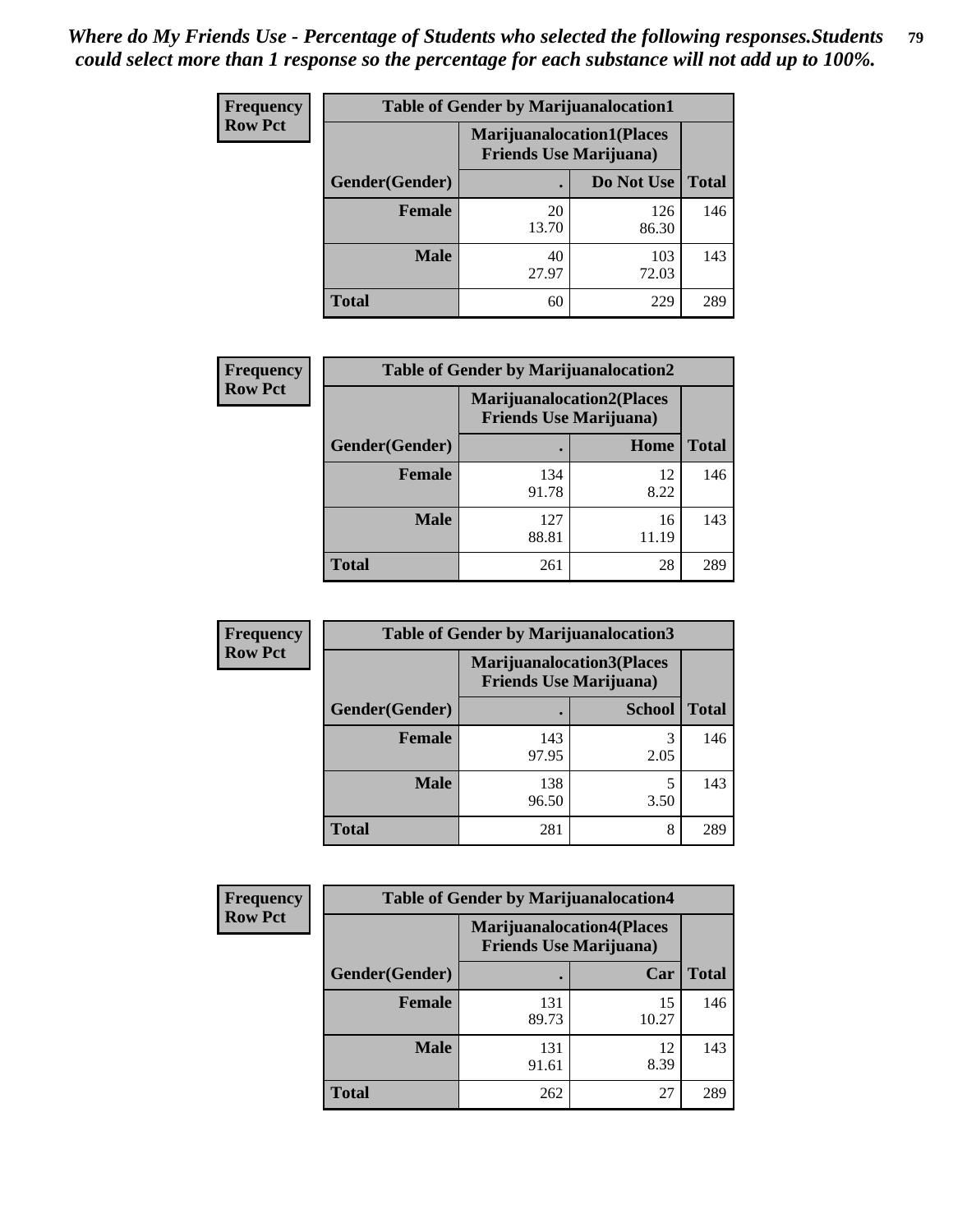| <b>Frequency</b> | <b>Table of Gender by Marijuanalocation5</b> |                                                                    |                          |              |
|------------------|----------------------------------------------|--------------------------------------------------------------------|--------------------------|--------------|
| <b>Row Pct</b>   |                                              | <b>Marijuanalocation5(Places</b><br><b>Friends Use Marijuana</b> ) |                          |              |
|                  | Gender(Gender)                               |                                                                    | <b>Friend's</b><br>House | <b>Total</b> |
|                  | <b>Female</b>                                | 129<br>88.36                                                       | 17<br>11.64              | 146          |
|                  | <b>Male</b>                                  | 116<br>81.12                                                       | 27<br>18.88              | 143          |
|                  | <b>Total</b>                                 | 245                                                                | 44                       | 289          |

| <b>Frequency</b> | <b>Table of Gender by Marijuanalocation6</b> |                                |                                   |              |
|------------------|----------------------------------------------|--------------------------------|-----------------------------------|--------------|
| <b>Row Pct</b>   |                                              | <b>Friends Use Marijuana</b> ) | <b>Marijuanalocation6(Places)</b> |              |
|                  | Gender(Gender)                               |                                | <b>Other</b>                      | <b>Total</b> |
|                  | <b>Female</b>                                | 134<br>91.78                   | 12<br>8.22                        | 146          |
|                  | <b>Male</b>                                  | 122<br>85.31                   | 21<br>14.69                       | 143          |
|                  | <b>Total</b>                                 | 256                            | 33                                | 289          |

| <b>Frequency</b> | <b>Table of Gender by Otherdruglocation1</b> |                                                                                |              |              |
|------------------|----------------------------------------------|--------------------------------------------------------------------------------|--------------|--------------|
| <b>Row Pct</b>   |                                              | <b>Otherdruglocation1(Places</b><br><b>Friends Use Other Illegal</b><br>Drugs) |              |              |
|                  | Gender(Gender)                               |                                                                                | Do Not Use   | <b>Total</b> |
|                  | <b>Female</b>                                | 15<br>10.27                                                                    | 131<br>89.73 | 146          |
|                  | <b>Male</b>                                  | 23<br>16.08                                                                    | 120<br>83.92 | 143          |
|                  | <b>Total</b>                                 | 38                                                                             | 251          | 289          |

| Frequency      | <b>Table of Gender by Otherdruglocation2</b> |                                            |                                  |              |
|----------------|----------------------------------------------|--------------------------------------------|----------------------------------|--------------|
| <b>Row Pct</b> |                                              | <b>Friends Use Other Illegal</b><br>Drugs) | <b>Otherdruglocation2(Places</b> |              |
|                | Gender(Gender)                               |                                            | Home                             | <b>Total</b> |
|                | Female                                       | 135<br>92.47                               | 11<br>7.53                       | 146          |
|                | <b>Male</b>                                  | 133<br>93.01                               | 10<br>6.99                       | 143          |
|                | <b>Total</b>                                 | 268                                        | 21                               | 289          |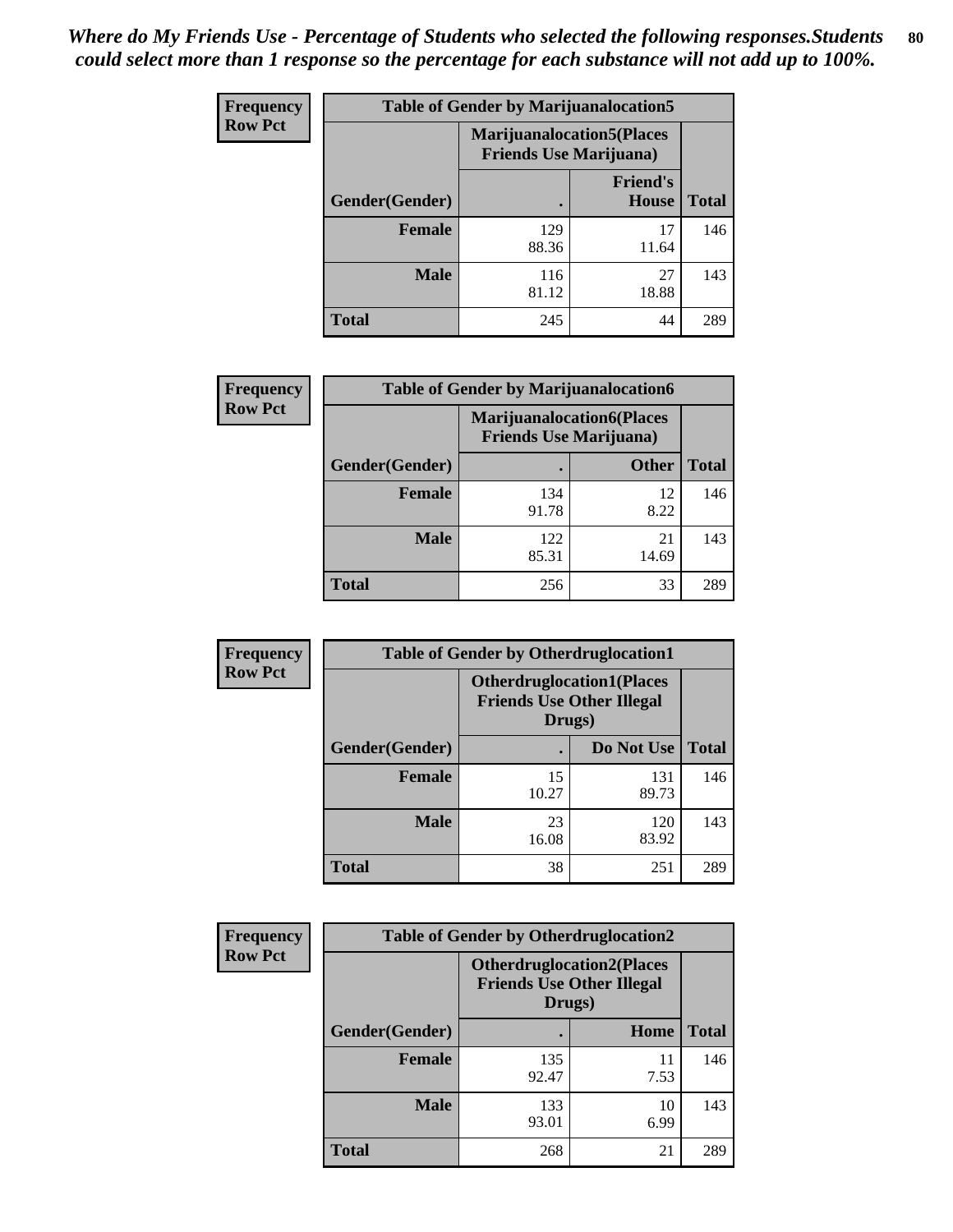| Frequency      | <b>Table of Gender by Otherdruglocation3</b> |                                                                                |               |              |
|----------------|----------------------------------------------|--------------------------------------------------------------------------------|---------------|--------------|
| <b>Row Pct</b> |                                              | <b>Otherdruglocation3(Places</b><br><b>Friends Use Other Illegal</b><br>Drugs) |               |              |
|                | Gender(Gender)                               |                                                                                | <b>School</b> | <b>Total</b> |
|                | <b>Female</b>                                | 141<br>96.58                                                                   | 3.42          | 146          |
|                | <b>Male</b>                                  | 136<br>95.10                                                                   | 4.90          | 143          |
|                | <b>Total</b>                                 | 277                                                                            | 12            | 289          |

| Frequency      | <b>Table of Gender by Otherdruglocation4</b> |                                            |                                  |              |
|----------------|----------------------------------------------|--------------------------------------------|----------------------------------|--------------|
| <b>Row Pct</b> |                                              | <b>Friends Use Other Illegal</b><br>Drugs) | <b>Otherdruglocation4(Places</b> |              |
|                | Gender(Gender)                               |                                            | Car                              | <b>Total</b> |
|                | <b>Female</b>                                | 136<br>93.15                               | 10<br>6.85                       | 146          |
|                | <b>Male</b>                                  | 136<br>95.10                               | 4.90                             | 143          |
|                | <b>Total</b>                                 | 272                                        | 17                               | 289          |

| Frequency      | <b>Table of Gender by Otherdruglocation5</b> |                                                                                |                          |              |
|----------------|----------------------------------------------|--------------------------------------------------------------------------------|--------------------------|--------------|
| <b>Row Pct</b> |                                              | <b>Otherdruglocation5(Places</b><br><b>Friends Use Other Illegal</b><br>Drugs) |                          |              |
|                | Gender(Gender)                               |                                                                                | <b>Friend's</b><br>House | <b>Total</b> |
|                | <b>Female</b>                                | 133<br>91.10                                                                   | 13<br>8.90               | 146          |
|                | <b>Male</b>                                  | 132<br>92.31                                                                   | 11<br>7.69               | 143          |
|                | <b>Total</b>                                 | 265                                                                            | 24                       | 289          |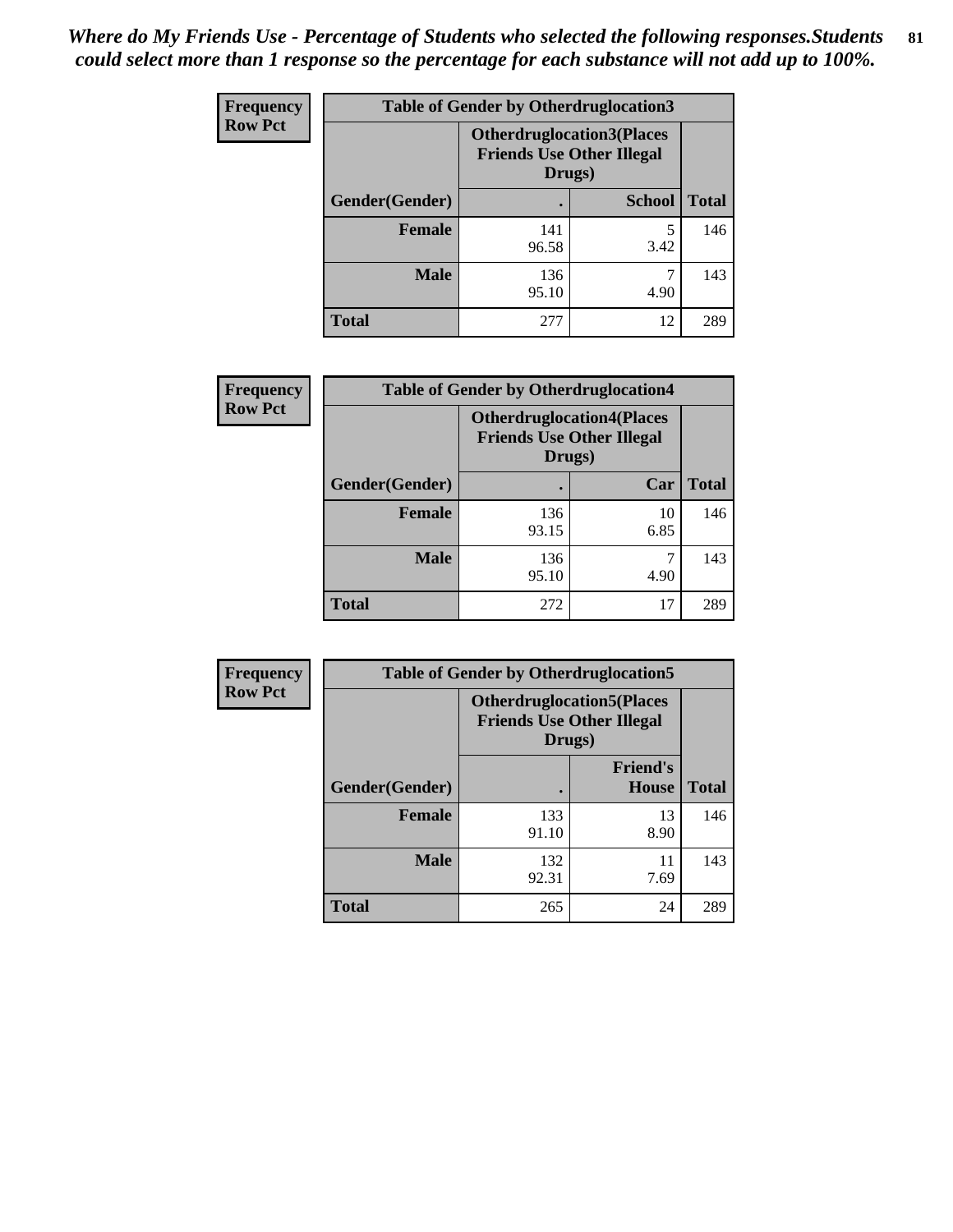| Frequency      | <b>Table of Gender by Otherdruglocation6</b> |                                                                                |              |              |
|----------------|----------------------------------------------|--------------------------------------------------------------------------------|--------------|--------------|
| <b>Row Pct</b> |                                              | <b>Otherdruglocation6(Places</b><br><b>Friends Use Other Illegal</b><br>Drugs) |              |              |
|                | Gender(Gender)                               |                                                                                | <b>Other</b> | <b>Total</b> |
|                | <b>Female</b>                                | 133<br>91.10                                                                   | 13<br>8.90   | 146          |
|                | <b>Male</b>                                  | 128<br>89.51                                                                   | 15<br>10.49  | 143          |
|                | <b>Total</b>                                 | 261                                                                            | 28           | 289          |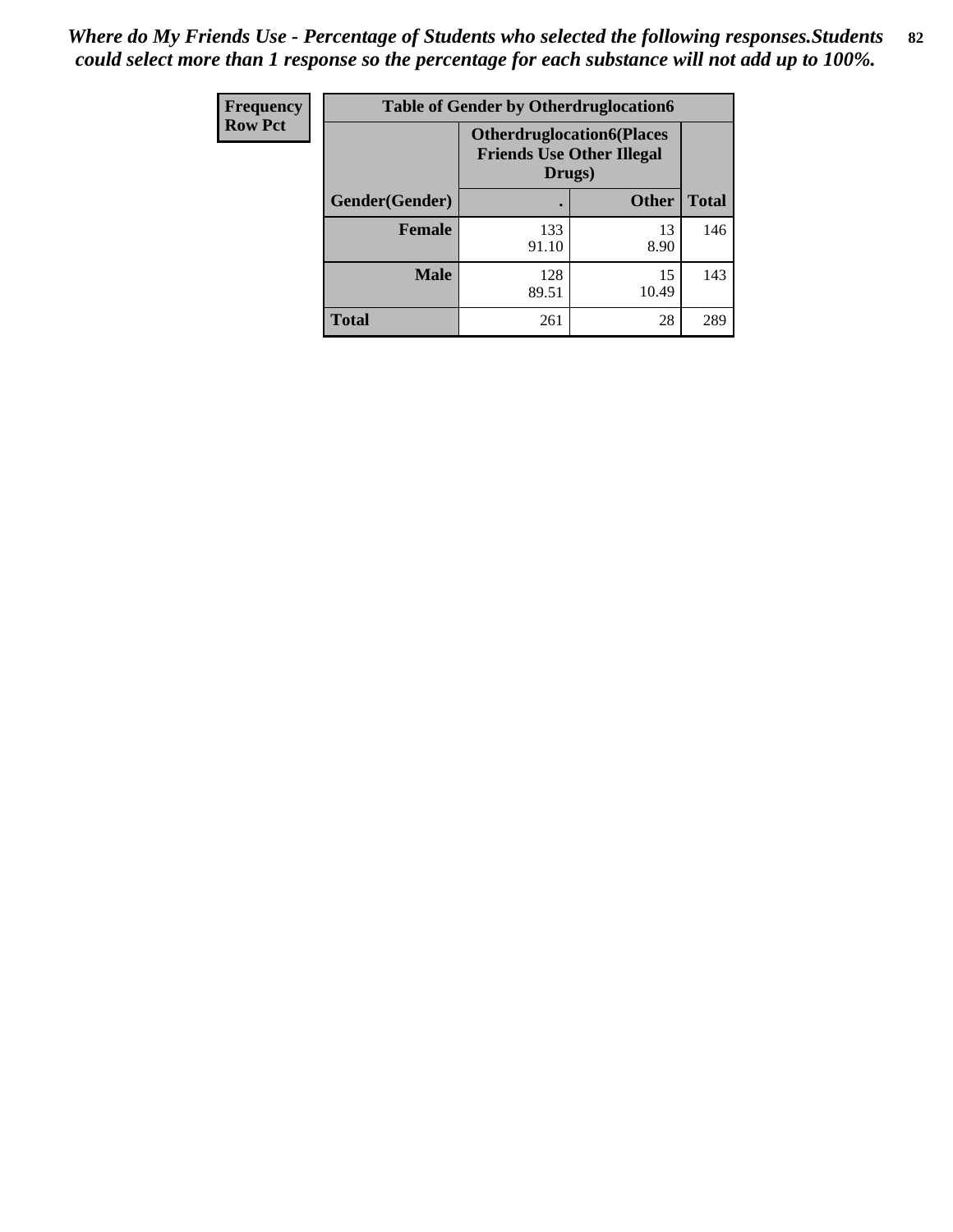| <b>Frequency</b> | <b>Table of Gender by Alcoholtime1</b> |                                                          |                      |              |
|------------------|----------------------------------------|----------------------------------------------------------|----------------------|--------------|
| <b>Row Pct</b>   |                                        | <b>Alcoholtime1(Times</b><br><b>Friends Use Alcohol)</b> |                      |              |
|                  | Gender(Gender)                         | $\bullet$                                                | Do Not<br><b>Use</b> | <b>Total</b> |
|                  | <b>Female</b>                          | 71<br>48.63                                              | 75<br>51.37          | 146          |
|                  | <b>Male</b>                            | 73<br>51.05                                              | 70<br>48.95          | 143          |
|                  | <b>Total</b>                           | 144                                                      | 145                  | 289          |

| <b>Frequency</b> | <b>Table of Gender by Alcoholtime2</b> |                                                          |                            |              |
|------------------|----------------------------------------|----------------------------------------------------------|----------------------------|--------------|
| <b>Row Pct</b>   |                                        | <b>Alcoholtime2(Times</b><br><b>Friends Use Alcohol)</b> |                            |              |
|                  | Gender(Gender)                         |                                                          | <b>On Way</b><br>to School | <b>Total</b> |
|                  | <b>Female</b>                          | 140<br>95.89                                             | 6<br>4.11                  | 146          |
|                  | <b>Male</b>                            | 132<br>92.31                                             | 11<br>7.69                 | 143          |
|                  | <b>Total</b>                           | 272                                                      | 17                         | 289          |

| Frequency      | <b>Table of Gender by Alcoholtime3</b> |                                                          |                                |              |
|----------------|----------------------------------------|----------------------------------------------------------|--------------------------------|--------------|
| <b>Row Pct</b> |                                        | <b>Alcoholtime3(Times</b><br><b>Friends Use Alcohol)</b> |                                |              |
|                | Gender(Gender)                         |                                                          | <b>During</b><br><b>School</b> | <b>Total</b> |
|                | Female                                 | 144<br>98.63                                             | 2<br>1.37                      | 146          |
|                | <b>Male</b>                            | 139<br>97.20                                             | 4<br>2.80                      | 143          |
|                | <b>Total</b>                           | 283                                                      | 6                              | 289          |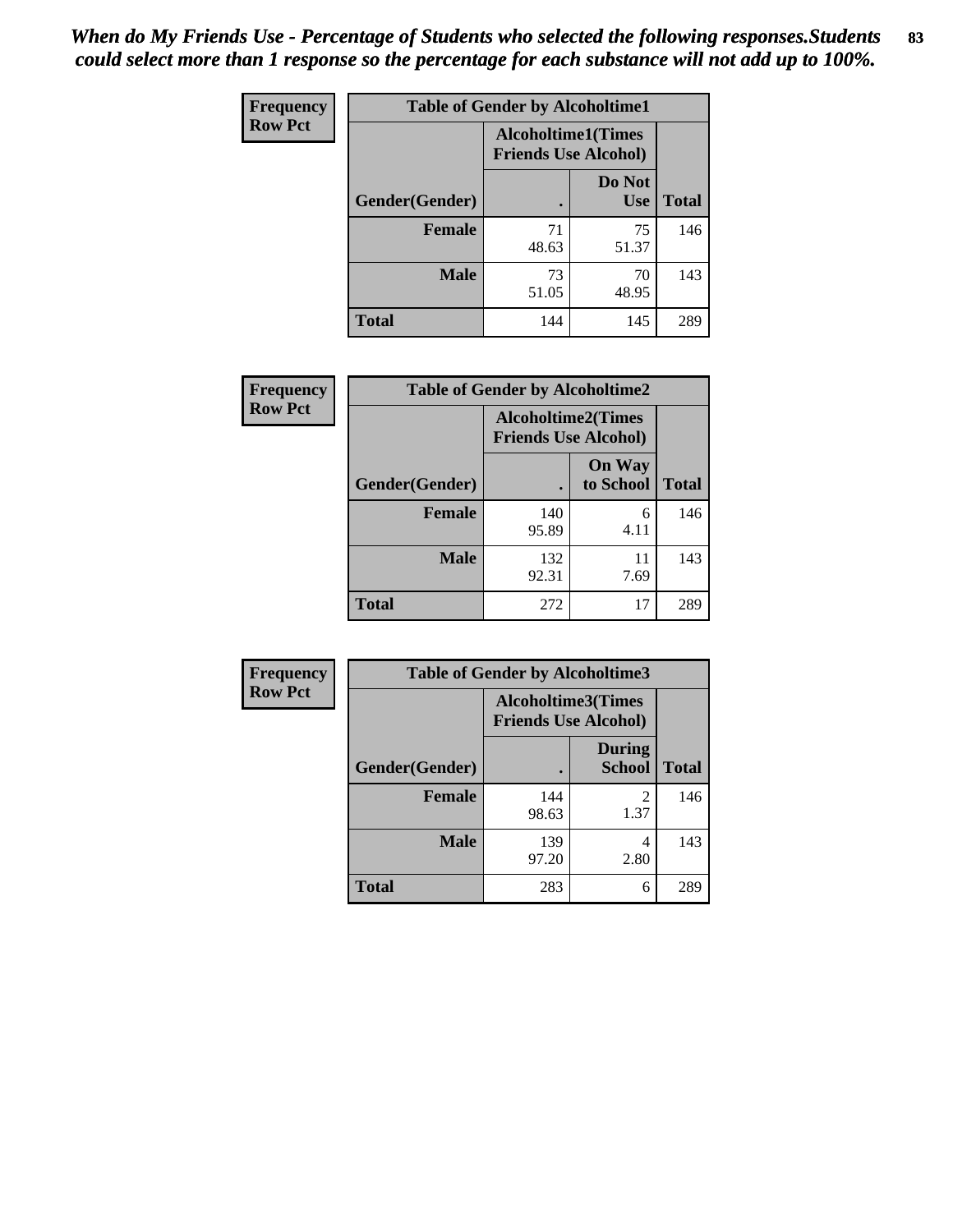*When do My Friends Use - Percentage of Students who selected the following responses.Students could select more than 1 response so the percentage for each substance will not add up to 100%.* **84**

| <b>Frequency</b> | <b>Table of Gender by Alcoholtime4</b> |                                                          |                                                |              |
|------------------|----------------------------------------|----------------------------------------------------------|------------------------------------------------|--------------|
| <b>Row Pct</b>   |                                        | <b>Alcoholtime4(Times</b><br><b>Friends Use Alcohol)</b> |                                                |              |
|                  | Gender(Gender)                         | $\bullet$                                                | <b>On Way</b><br>Home<br>From<br><b>School</b> | <b>Total</b> |
|                  | <b>Female</b>                          | 141<br>96.58                                             | 5<br>3.42                                      | 146          |
|                  | <b>Male</b>                            | 135<br>94.41                                             | 8<br>5.59                                      | 143          |
|                  | <b>Total</b>                           | 276                                                      | 13                                             | 289          |

| <b>Frequency</b> | <b>Table of Gender by Alcoholtime5</b>                    |              |             |              |
|------------------|-----------------------------------------------------------|--------------|-------------|--------------|
| <b>Row Pct</b>   | <b>Alcoholtime5</b> (Times<br><b>Friends Use Alcohol)</b> |              |             |              |
|                  | Gender(Gender)                                            |              | Weeknights  | <b>Total</b> |
|                  | <b>Female</b>                                             | 127<br>86.99 | 19<br>13.01 | 146          |
|                  | <b>Male</b>                                               | 128<br>89.51 | 15<br>10.49 | 143          |
|                  | <b>Total</b>                                              | 255          | 34          | 289          |

| Frequency      |                | <b>Table of Gender by Alcoholtime6</b>                   |             |              |
|----------------|----------------|----------------------------------------------------------|-------------|--------------|
| <b>Row Pct</b> |                | <b>Alcoholtime6(Times</b><br><b>Friends Use Alcohol)</b> |             |              |
|                | Gender(Gender) |                                                          | Weekends    | <b>Total</b> |
|                | Female         | 76<br>52.05                                              | 70<br>47.95 | 146          |
|                | <b>Male</b>    | 74<br>51.75                                              | 69<br>48.25 | 143          |
|                | <b>Total</b>   | 150                                                      | 139         | 289          |

| Frequency      | <b>Table of Gender by Tobaccotime1</b> |                                                          |                      |              |
|----------------|----------------------------------------|----------------------------------------------------------|----------------------|--------------|
| <b>Row Pct</b> |                                        | <b>Tobaccotime1(Times</b><br><b>Friends Use Tobacco)</b> |                      |              |
|                | Gender(Gender)                         |                                                          | Do Not<br><b>Use</b> | <b>Total</b> |
|                | <b>Female</b>                          | 36<br>24.66                                              | 110<br>75.34         | 146          |
|                | <b>Male</b>                            | 68<br>47.55                                              | 75<br>52.45          | 143          |
|                | <b>Total</b>                           | 104                                                      | 185                  | 289          |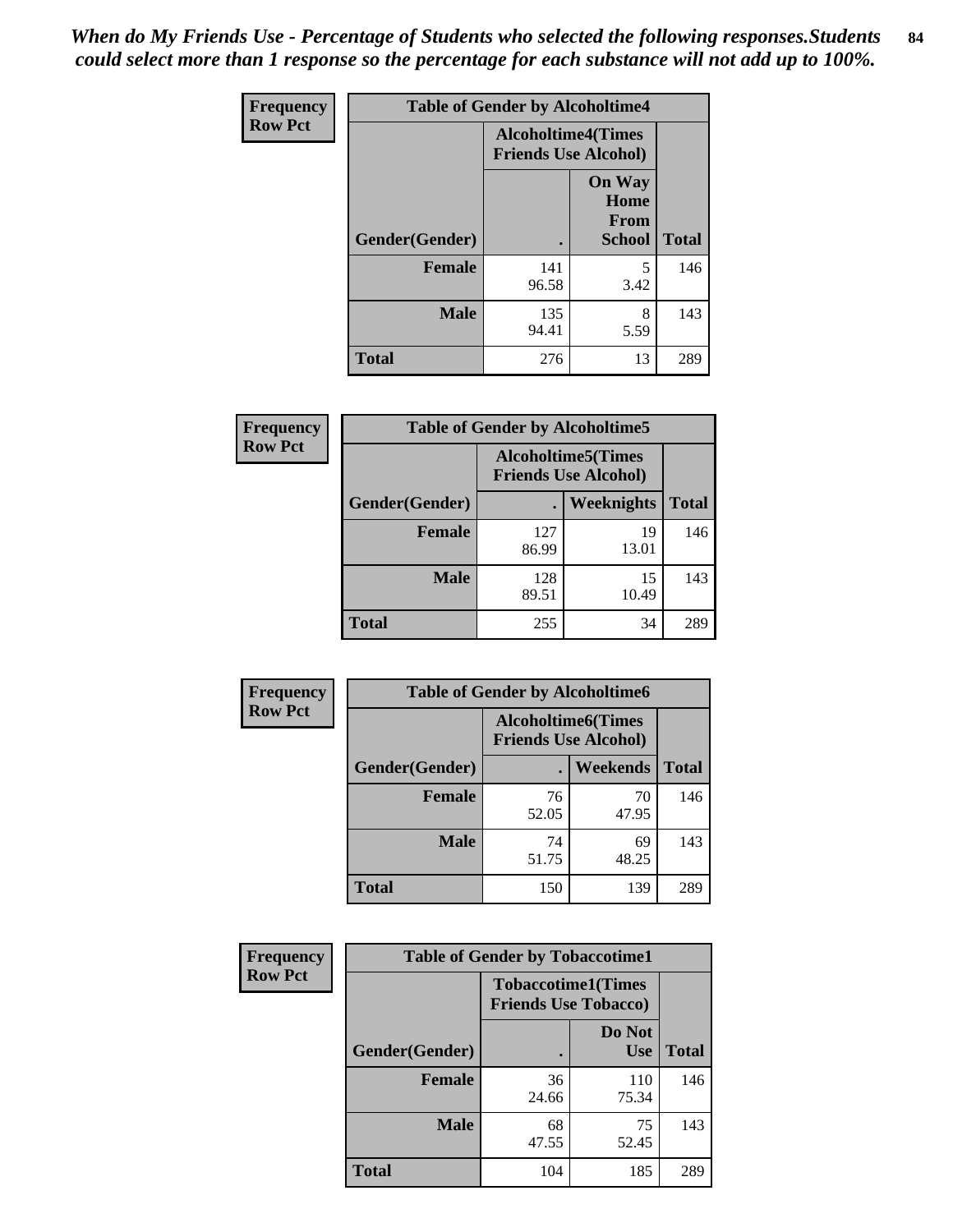| <b>Frequency</b> | <b>Table of Gender by Tobaccotime2</b> |                                                          |                            |              |
|------------------|----------------------------------------|----------------------------------------------------------|----------------------------|--------------|
| <b>Row Pct</b>   |                                        | <b>Tobaccotime2(Times</b><br><b>Friends Use Tobacco)</b> |                            |              |
|                  | Gender(Gender)                         |                                                          | <b>On Way</b><br>to School | <b>Total</b> |
|                  | <b>Female</b>                          | 128<br>87.67                                             | 18<br>12.33                | 146          |
|                  | <b>Male</b>                            | 110<br>76.92                                             | 33<br>23.08                | 143          |
|                  | <b>Total</b>                           | 238                                                      | 51                         | 289          |

| <b>Frequency</b> | <b>Table of Gender by Tobaccotime3</b> |                             |                                |              |
|------------------|----------------------------------------|-----------------------------|--------------------------------|--------------|
| <b>Row Pct</b>   |                                        | <b>Friends Use Tobacco)</b> | <b>Tobaccotime3(Times</b>      |              |
|                  | Gender(Gender)                         |                             | <b>During</b><br><b>School</b> | <b>Total</b> |
|                  | <b>Female</b>                          | 139<br>95.21                | 4.79                           | 146          |
|                  | <b>Male</b>                            | 122<br>85.31                | 21<br>14.69                    | 143          |
|                  | <b>Total</b>                           | 261                         | 28                             | 289          |

| <b>Frequency</b> | <b>Table of Gender by Tobaccotime4</b> |                                                          |                                                |              |
|------------------|----------------------------------------|----------------------------------------------------------|------------------------------------------------|--------------|
| <b>Row Pct</b>   |                                        | <b>Tobaccotime4(Times</b><br><b>Friends Use Tobacco)</b> |                                                |              |
|                  | Gender(Gender)                         |                                                          | <b>On Way</b><br>Home<br>From<br><b>School</b> | <b>Total</b> |
|                  | <b>Female</b>                          | 141<br>96.58                                             | 5<br>3.42                                      | 146          |
|                  | <b>Male</b>                            | 135<br>94.41                                             | 8<br>5.59                                      | 143          |
|                  | <b>Total</b>                           | 276                                                      | 13                                             | 289          |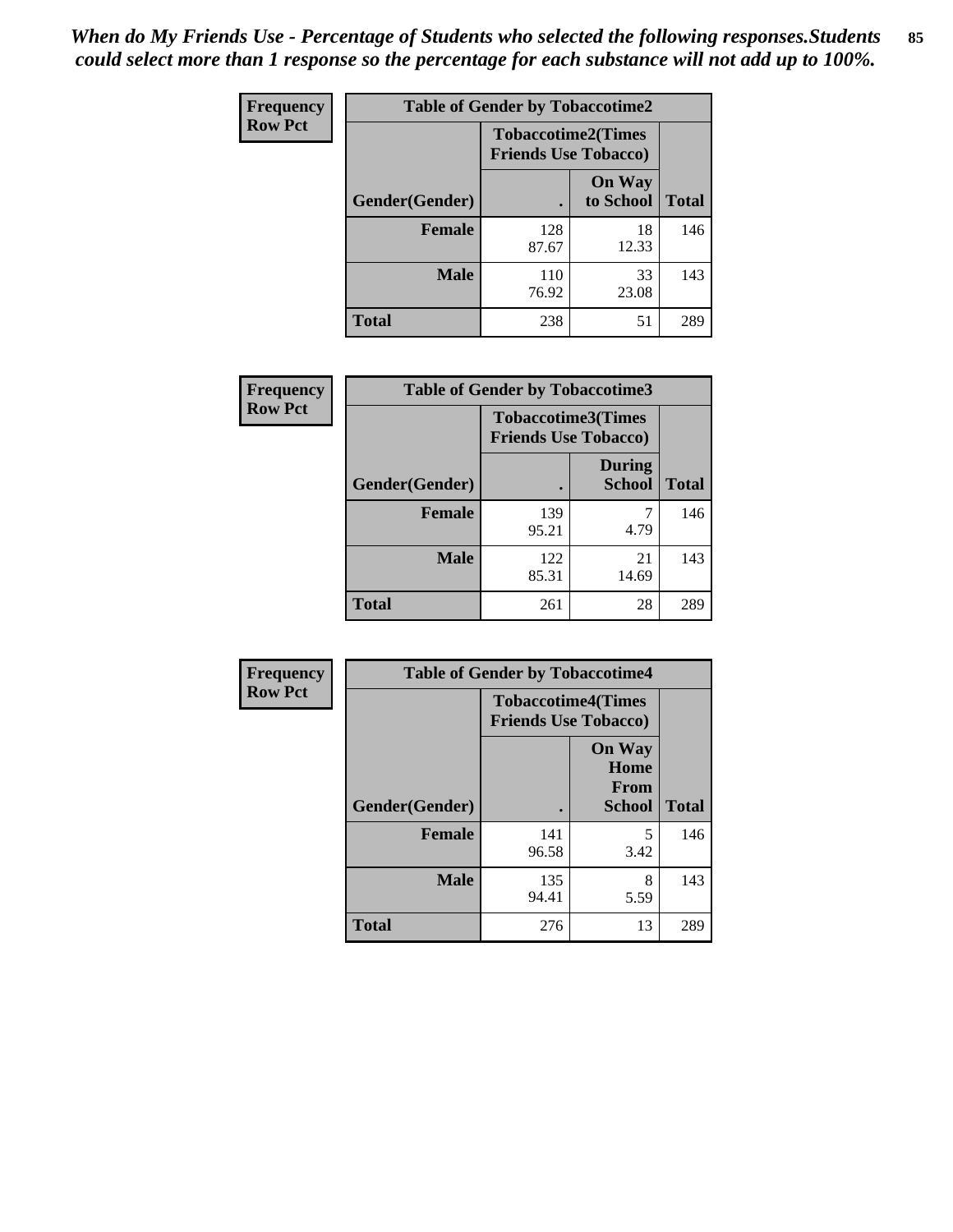| <b>Frequency</b> |                |              | <b>Table of Gender by Tobaccotime5</b>                    |              |
|------------------|----------------|--------------|-----------------------------------------------------------|--------------|
| <b>Row Pct</b>   |                |              | <b>Tobaccotime5</b> (Times<br><b>Friends Use Tobacco)</b> |              |
|                  | Gender(Gender) |              | Weeknights                                                | <b>Total</b> |
|                  | <b>Female</b>  | 125<br>85.62 | 21<br>14.38                                               | 146          |
|                  | <b>Male</b>    | 106<br>74.13 | 37<br>25.87                                               | 143          |
|                  | Total          | 231          | 58                                                        | 289          |

| Frequency      | <b>Table of Gender by Tobaccotime6</b> |                                                          |             |              |
|----------------|----------------------------------------|----------------------------------------------------------|-------------|--------------|
| <b>Row Pct</b> |                                        | <b>Tobaccotime6(Times</b><br><b>Friends Use Tobacco)</b> |             |              |
|                | Gender(Gender)                         |                                                          | Weekends    | <b>Total</b> |
|                | Female                                 | 116<br>79.45                                             | 30<br>20.55 | 146          |
|                | <b>Male</b>                            | 87<br>60.84                                              | 56<br>39.16 | 143          |
|                | <b>Total</b>                           | 203                                                      | 86          | 289          |

| <b>Frequency</b> | <b>Table of Gender by Marijuanatime1</b> |                                |                      |              |
|------------------|------------------------------------------|--------------------------------|----------------------|--------------|
| <b>Row Pct</b>   |                                          | <b>Friends Use Marijuana</b> ) | Marijuanatime1(Times |              |
|                  | Gender(Gender)                           |                                | Do Not Use           | <b>Total</b> |
|                  | <b>Female</b>                            | 18<br>12.33                    | 128<br>87.67         | 146          |
|                  | <b>Male</b>                              | 42<br>29.37                    | 101<br>70.63         | 143          |
|                  | <b>Total</b>                             | 60                             | 229                  | 289          |

| <b>Frequency</b> | <b>Table of Gender by Marijuanatime2</b> |                                                               |                            |              |
|------------------|------------------------------------------|---------------------------------------------------------------|----------------------------|--------------|
| <b>Row Pct</b>   |                                          | <b>Marijuanatime2(Times</b><br><b>Friends Use Marijuana</b> ) |                            |              |
|                  | Gender(Gender)                           |                                                               | On Way to<br><b>School</b> | <b>Total</b> |
|                  | Female                                   | 140<br>95.89                                                  | 6<br>4.11                  | 146          |
|                  | <b>Male</b>                              | 136<br>95.10                                                  | 4.90                       | 143          |
|                  | <b>Total</b>                             | 276                                                           | 13                         | 289          |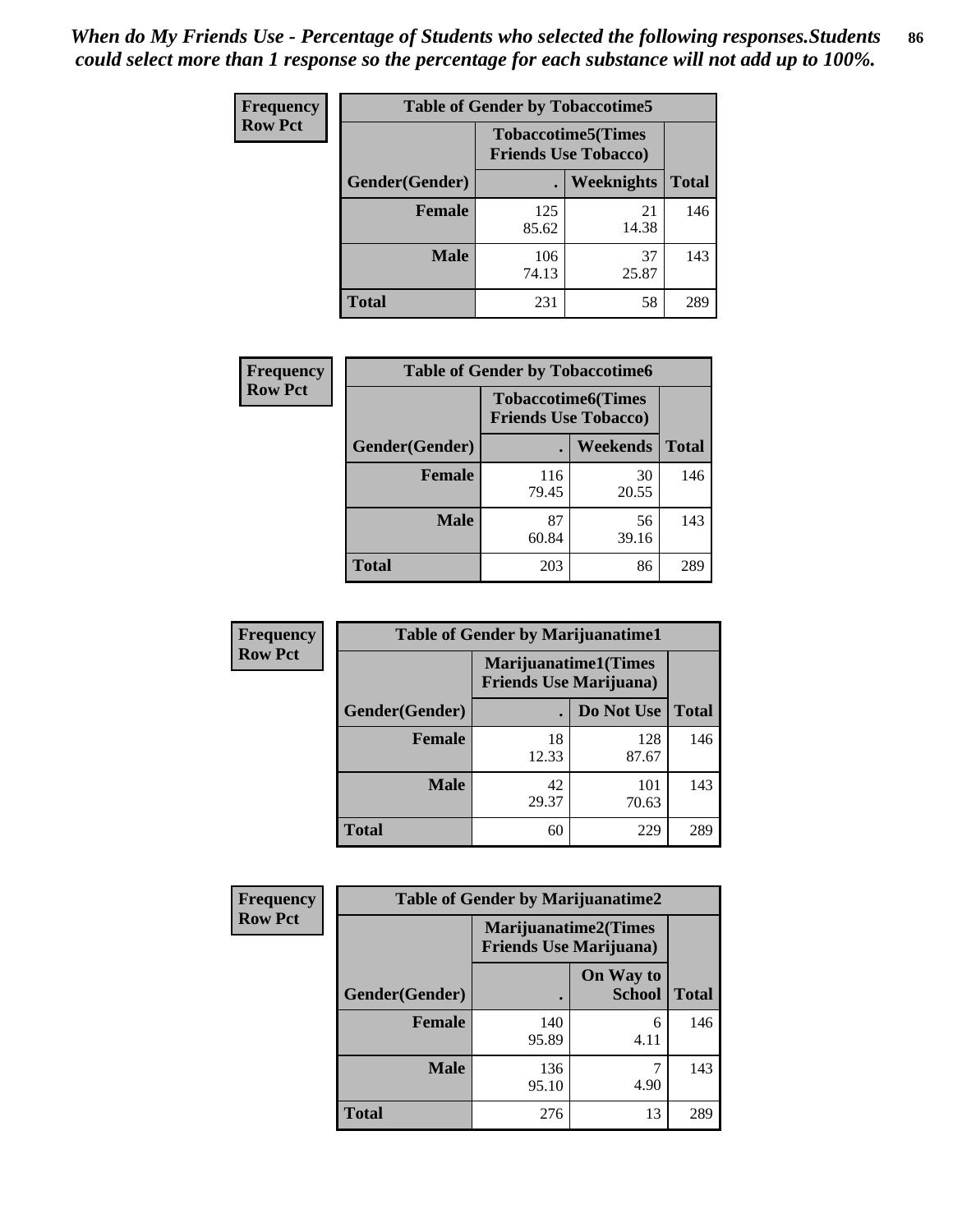*When do My Friends Use - Percentage of Students who selected the following responses.Students could select more than 1 response so the percentage for each substance will not add up to 100%.* **87**

| <b>Frequency</b> | <b>Table of Gender by Marijuanatime3</b> |                                                        |                                |              |
|------------------|------------------------------------------|--------------------------------------------------------|--------------------------------|--------------|
| <b>Row Pct</b>   |                                          | Marijuanatime3(Times<br><b>Friends Use Marijuana</b> ) |                                |              |
|                  | Gender(Gender)                           |                                                        | <b>During</b><br><b>School</b> | <b>Total</b> |
|                  | Female                                   | 142<br>97.26                                           | 4<br>2.74                      | 146          |
|                  | <b>Male</b>                              | 140<br>97.90                                           | 3<br>2.10                      | 143          |
|                  | <b>Total</b>                             | 282                                                    |                                | 289          |

| Frequency      | <b>Table of Gender by Marijuanatime4</b> |                                                               |                                                |              |
|----------------|------------------------------------------|---------------------------------------------------------------|------------------------------------------------|--------------|
| <b>Row Pct</b> |                                          | <b>Marijuanatime4(Times</b><br><b>Friends Use Marijuana</b> ) |                                                |              |
|                | Gender(Gender)                           |                                                               | <b>On Way</b><br>Home<br>From<br><b>School</b> | <b>Total</b> |
|                | <b>Female</b>                            | 138<br>94.52                                                  | 8<br>5.48                                      | 146          |
|                | <b>Male</b>                              | 135<br>94.41                                                  | 8<br>5.59                                      | 143          |
|                | <b>Total</b>                             | 273                                                           | 16                                             | 289          |

| <b>Frequency</b> | <b>Table of Gender by Marijuanatime5</b> |              |                                                                |              |
|------------------|------------------------------------------|--------------|----------------------------------------------------------------|--------------|
| <b>Row Pct</b>   |                                          |              | <b>Marijuanatime5</b> (Times<br><b>Friends Use Marijuana</b> ) |              |
|                  | Gender(Gender)                           | ٠            | <b>Weeknights</b>                                              | <b>Total</b> |
|                  | <b>Female</b>                            | 134<br>91.78 | 12<br>8.22                                                     | 146          |
|                  | <b>Male</b>                              | 125<br>87.41 | 18<br>12.59                                                    | 143          |
|                  | <b>Total</b>                             | 259          | 30                                                             | 289          |

| <b>Frequency</b> | <b>Table of Gender by Marijuanatime6</b> |                                                               |                 |              |
|------------------|------------------------------------------|---------------------------------------------------------------|-----------------|--------------|
| <b>Row Pct</b>   |                                          | <b>Marijuanatime6(Times</b><br><b>Friends Use Marijuana</b> ) |                 |              |
|                  | Gender(Gender)                           |                                                               | <b>Weekends</b> | <b>Total</b> |
|                  | <b>Female</b>                            | 128<br>87.67                                                  | 18<br>12.33     | 146          |
|                  | <b>Male</b>                              | 105<br>73.43                                                  | 38<br>26.57     | 143          |
|                  | <b>Total</b>                             | 233                                                           | 56              | 289          |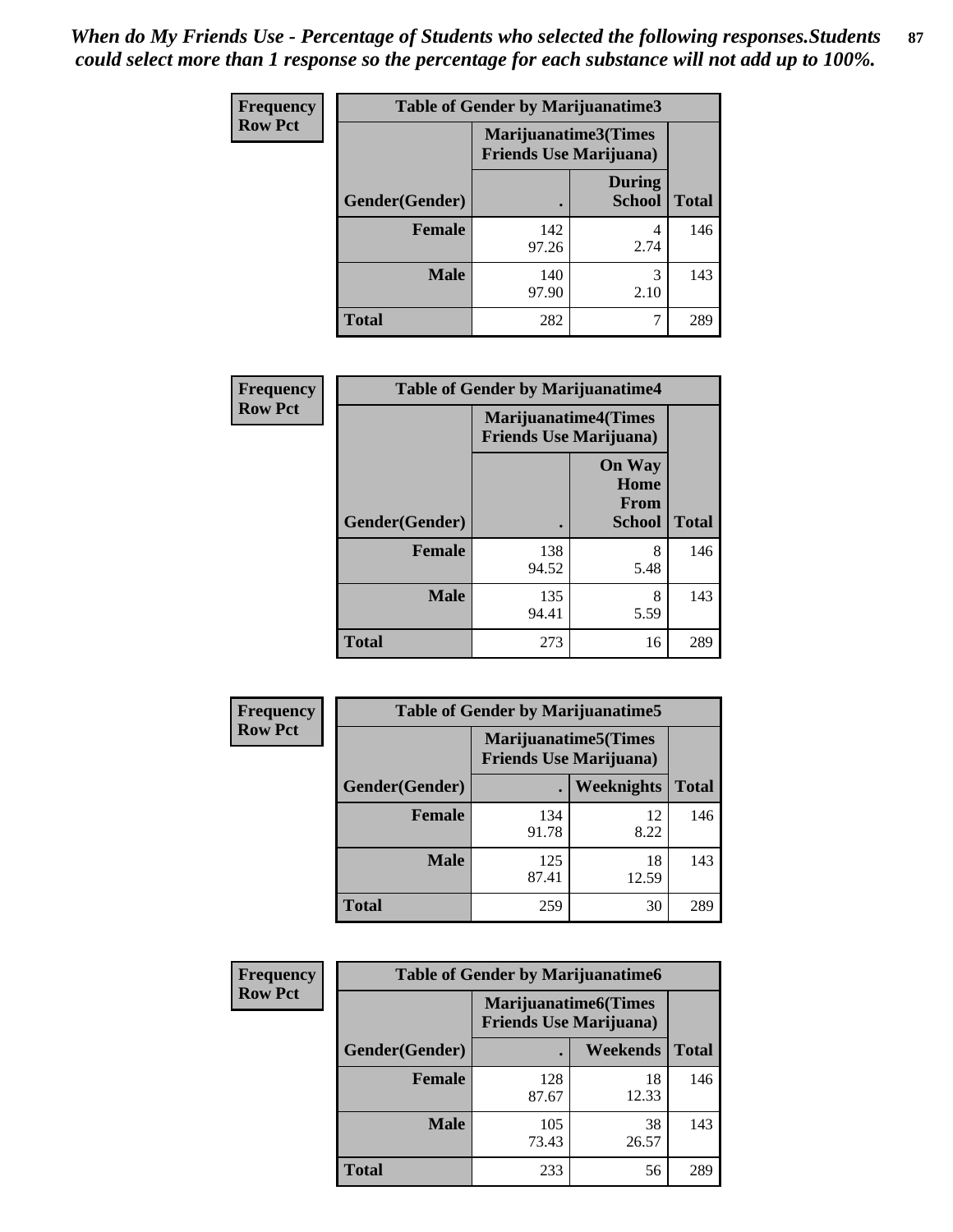| <b>Frequency</b> | <b>Table of Gender by Otherdrugtime1</b> |                                                                                   |              |              |
|------------------|------------------------------------------|-----------------------------------------------------------------------------------|--------------|--------------|
| <b>Row Pct</b>   |                                          | <b>Otherdrugtime1(Times</b><br><b>Friends Use Other</b><br><b>Illegal Drugs</b> ) |              |              |
|                  | Gender(Gender)                           |                                                                                   | Do Not Use   | <b>Total</b> |
|                  | <b>Female</b>                            | 17<br>11.64                                                                       | 129<br>88.36 | 146          |
|                  | <b>Male</b>                              | 23<br>16.08                                                                       | 120<br>83.92 | 143          |
|                  | <b>Total</b>                             | 40                                                                                | 249          | 289          |

| Frequency      | <b>Table of Gender by Otherdrugtime2</b> |                                                                                   |                            |              |
|----------------|------------------------------------------|-----------------------------------------------------------------------------------|----------------------------|--------------|
| <b>Row Pct</b> |                                          | <b>Otherdrugtime2(Times</b><br><b>Friends Use Other</b><br><b>Illegal Drugs</b> ) |                            |              |
|                | <b>Gender</b> (Gender)                   |                                                                                   | On Way to<br><b>School</b> | <b>Total</b> |
|                | <b>Female</b>                            | 140<br>95.89                                                                      | 6<br>4.11                  | 146          |
|                | <b>Male</b>                              | 137<br>95.80                                                                      | 6<br>4.20                  | 143          |
|                | <b>Total</b>                             | 277                                                                               | 12                         | 289          |

| Frequency      | <b>Table of Gender by Otherdrugtime3</b> |                        |                                                         |              |
|----------------|------------------------------------------|------------------------|---------------------------------------------------------|--------------|
| <b>Row Pct</b> |                                          | <b>Illegal Drugs</b> ) | <b>Otherdrugtime3(Times</b><br><b>Friends Use Other</b> |              |
|                | Gender(Gender)                           |                        | <b>During</b><br><b>School</b>                          | <b>Total</b> |
|                | <b>Female</b>                            | 142<br>97.26           | 4<br>2.74                                               | 146          |
|                | <b>Male</b>                              | 139<br>97.20           | 4<br>2.80                                               | 143          |
|                | <b>Total</b>                             | 281                    | 8                                                       | 289          |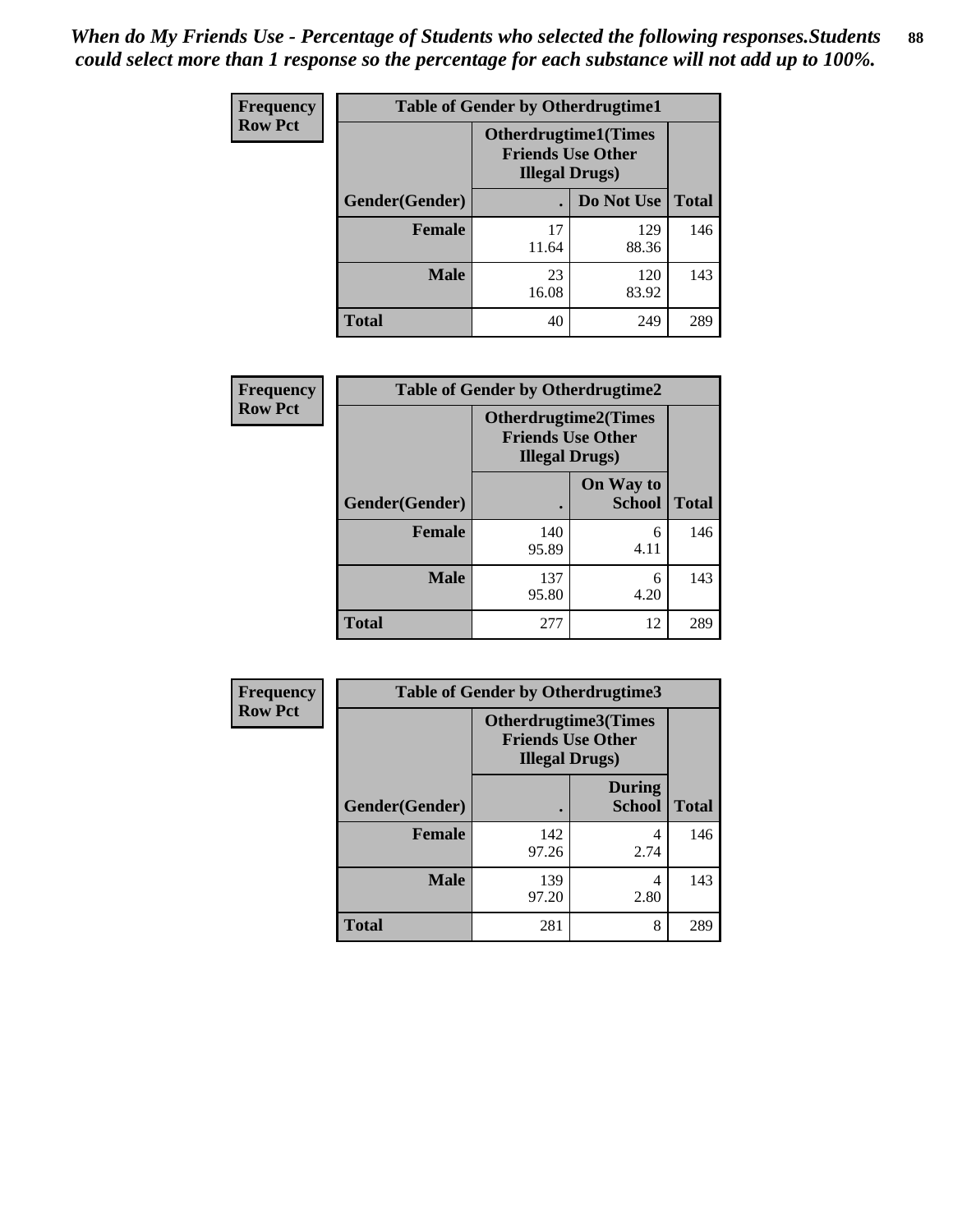*When do My Friends Use - Percentage of Students who selected the following responses.Students could select more than 1 response so the percentage for each substance will not add up to 100%.* **89**

| Frequency      | <b>Table of Gender by Otherdrugtime4</b> |                        |                                                         |              |
|----------------|------------------------------------------|------------------------|---------------------------------------------------------|--------------|
| <b>Row Pct</b> |                                          | <b>Illegal Drugs</b> ) | <b>Otherdrugtime4(Times</b><br><b>Friends Use Other</b> |              |
|                | Gender(Gender)                           |                        | <b>On Way</b><br>Home<br><b>From</b><br><b>School</b>   | <b>Total</b> |
|                | <b>Female</b>                            | 139<br>95.21           | 4.79                                                    | 146          |
|                | <b>Male</b>                              | 135<br>94.41           | 8<br>5.59                                               | 143          |
|                | <b>Total</b>                             | 274                    | 15                                                      | 289          |

| <b>Frequency</b> | <b>Table of Gender by Otherdrugtime5</b> |              |                                                                                    |              |
|------------------|------------------------------------------|--------------|------------------------------------------------------------------------------------|--------------|
| <b>Row Pct</b>   |                                          |              | <b>Otherdrugtime5</b> (Times<br><b>Friends Use Other</b><br><b>Illegal Drugs</b> ) |              |
|                  | Gender(Gender)                           |              | Weeknights                                                                         | <b>Total</b> |
|                  | <b>Female</b>                            | 138<br>94.52 | 8<br>5.48                                                                          | 146          |
|                  | <b>Male</b>                              | 134<br>93.71 | 9<br>6.29                                                                          | 143          |
|                  | <b>Total</b>                             | 272          | 17                                                                                 | 289          |

| <b>Frequency</b> |                | <b>Table of Gender by Otherdrugtime6</b>                                          |             |              |
|------------------|----------------|-----------------------------------------------------------------------------------|-------------|--------------|
| <b>Row Pct</b>   |                | <b>Otherdrugtime6(Times</b><br><b>Friends Use Other</b><br><b>Illegal Drugs</b> ) |             |              |
|                  | Gender(Gender) |                                                                                   | Weekends    | <b>Total</b> |
|                  | <b>Female</b>  | 129<br>88.36                                                                      | 17<br>11.64 | 146          |
|                  | <b>Male</b>    | 124<br>86.71                                                                      | 19<br>13.29 | 143          |
|                  | <b>Total</b>   | 253                                                                               | 36          | 289          |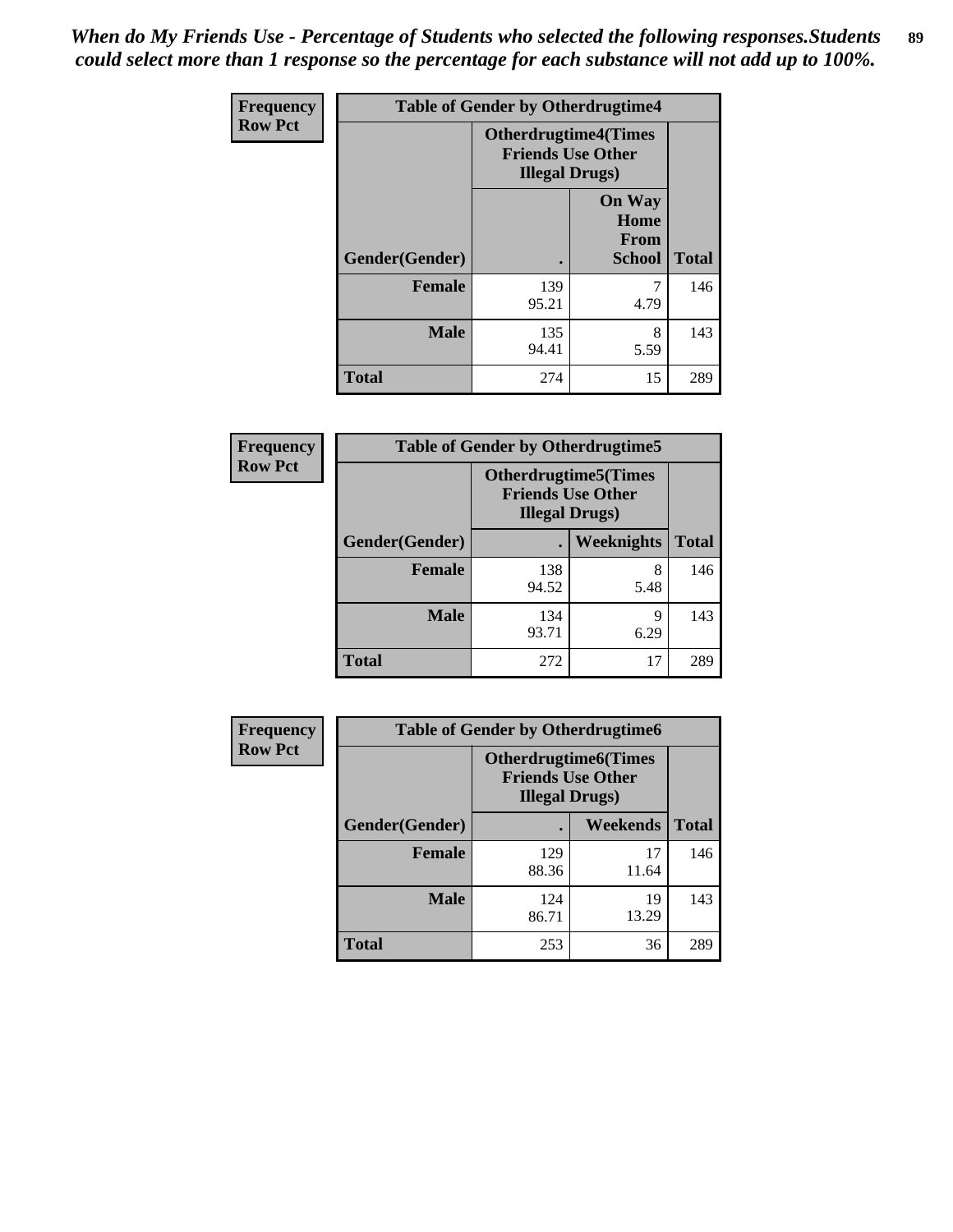# *Other Questions* **90**

| <b>Frequency</b> | <b>Table of Gender by Educationalcohol</b> |                                                                                                                                       |                |              |
|------------------|--------------------------------------------|---------------------------------------------------------------------------------------------------------------------------------------|----------------|--------------|
| <b>Row Pct</b>   |                                            | <b>Educationalcohol</b> (I<br>have been taught<br>about alcohol,<br>tobacco,<br>and other drugs<br>within the last year<br>at school) |                |              |
|                  | Gender(Gender)                             | <b>Yes</b>                                                                                                                            | N <sub>0</sub> | <b>Total</b> |
|                  | <b>Female</b>                              | 120<br>82.19                                                                                                                          | 26<br>17.81    | 146          |
|                  | <b>Male</b>                                | 114<br>79.72                                                                                                                          | 29<br>20.28    | 143          |
|                  | <b>Total</b>                               | 234                                                                                                                                   | 55             | 289          |

| Frequency      | <b>Table of Gender by Rodedrinking</b> |                                                                                                                     |              |              |
|----------------|----------------------------------------|---------------------------------------------------------------------------------------------------------------------|--------------|--------------|
| <b>Row Pct</b> |                                        | Rodedrinking(In<br>the past 30 days I<br>have ridden in a<br>car with a driver<br>who had been<br>drinking alcohol) |              |              |
|                | Gender(Gender)                         | Yes                                                                                                                 | $\bf N_0$    | <b>Total</b> |
|                | <b>Female</b>                          | 31<br>21.23                                                                                                         | 115<br>78.77 | 146          |
|                | <b>Male</b>                            | 25<br>17.48                                                                                                         | 118<br>82.52 | 143          |
|                | <b>Total</b>                           | 56                                                                                                                  | 233          | 289          |

| Frequency      | <b>Table of Gender by Drugsschool</b> |                                                                                                                                     |                |              |  |
|----------------|---------------------------------------|-------------------------------------------------------------------------------------------------------------------------------------|----------------|--------------|--|
| <b>Row Pct</b> |                                       | <b>Drugsschool</b> (During<br>the past 12 months,<br>I have been offered,<br>sold,<br>or given illegal drugs<br>on school property) |                |              |  |
|                | Gender(Gender)                        | Yes                                                                                                                                 | N <sub>0</sub> | <b>Total</b> |  |
|                | <b>Female</b>                         | 10<br>6.85                                                                                                                          | 136<br>93.15   | 146          |  |
|                | <b>Male</b>                           | 21<br>14.69                                                                                                                         | 122<br>85.31   | 143          |  |
|                | <b>Total</b>                          | 31                                                                                                                                  | 258            | 289          |  |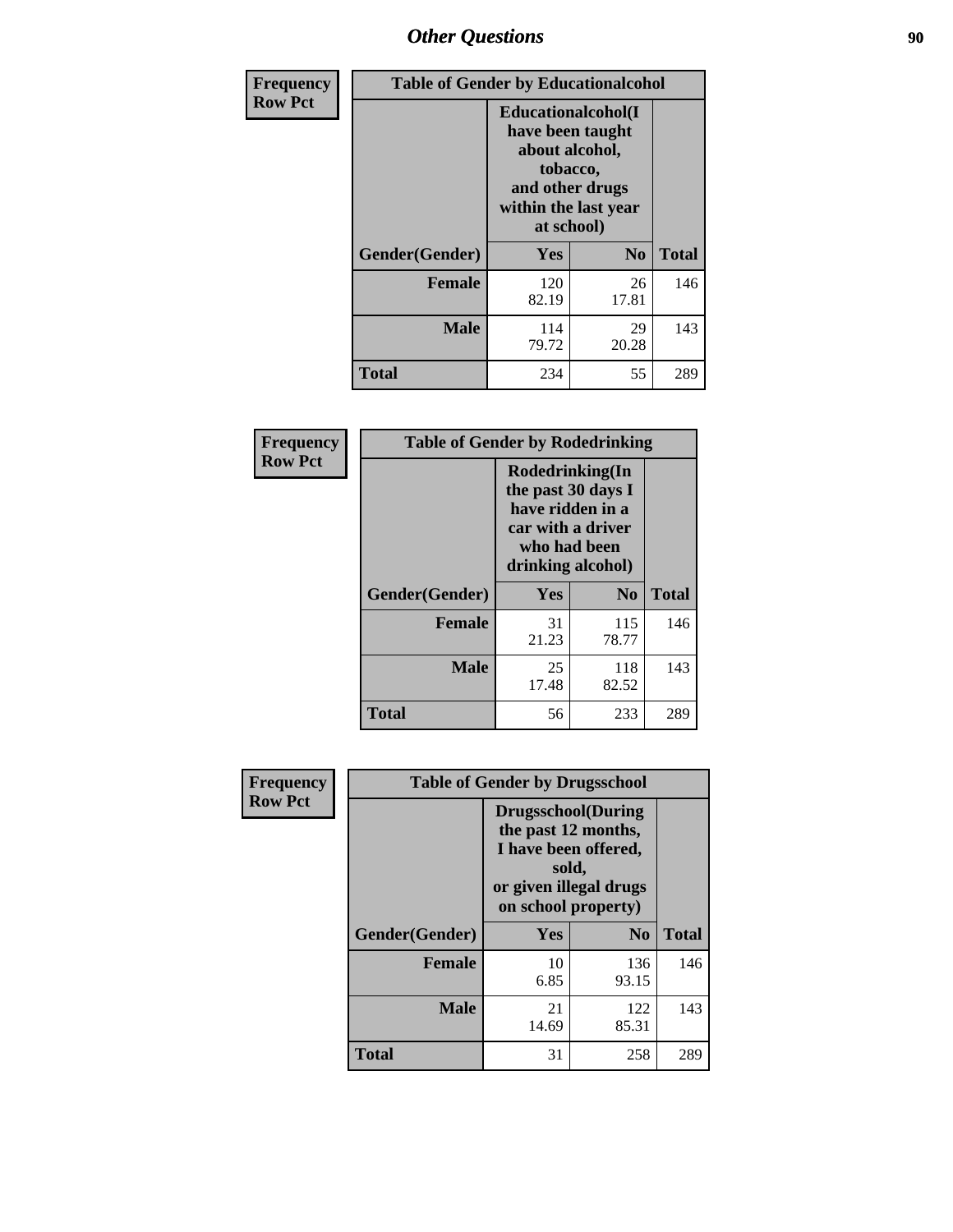## *Other Questions* **91**

**Frequency Row Pct**

| <b>Table of Gender by Bingedrinking</b> |                                                                                                         |              |                   |                   |                        |                               |                          |              |
|-----------------------------------------|---------------------------------------------------------------------------------------------------------|--------------|-------------------|-------------------|------------------------|-------------------------------|--------------------------|--------------|
|                                         | Bingedrinking(I have drunk five or more<br>drinks of alcohol at one sitting during the<br>last 30 days) |              |                   |                   |                        |                               |                          |              |
| <b>Gender</b> (Gender)                  | $\mathbf 0$<br><b>Days</b>                                                                              | 1 or<br>days | 3 to<br>5<br>days | 6 to<br>q<br>days | 10<br>to<br>19<br>days | <b>20</b><br>to<br>29<br>days | All<br><b>30</b><br>days | <b>Total</b> |
| <b>Female</b>                           | 141<br>96.58                                                                                            | 3<br>2.05    | 0.68              | 0<br>0.00         | 0<br>0.00              | 0.68                          | $\Omega$<br>0.00         | 146          |
| <b>Male</b>                             | 120<br>83.92                                                                                            | 7<br>4.90    | 4<br>2.80         | 3<br>2.10         | 6<br>4.20              | 2<br>1.40                     | 0.70                     | 143          |
|                                         |                                                                                                         |              |                   |                   |                        |                               |                          |              |

| Frequency      | <b>Table of Gender by Educationaids</b> |                                                                                                 |                |              |  |
|----------------|-----------------------------------------|-------------------------------------------------------------------------------------------------|----------------|--------------|--|
| <b>Row Pct</b> |                                         | <b>Educationaids</b> (I<br>have been taught<br>about HIV/AIDS<br>at school in the<br>past year) |                |              |  |
|                | Gender(Gender)                          | Yes                                                                                             | N <sub>0</sub> | <b>Total</b> |  |
|                | <b>Female</b>                           | 88<br>60.27                                                                                     | 58<br>39.73    | 146          |  |
|                | <b>Male</b>                             | 96<br>67.13                                                                                     | 47<br>32.87    | 143          |  |
|                | <b>Total</b>                            | 184                                                                                             | 105            | 289          |  |

| <b>Frequency</b> | <b>Table of Gender by Suicideconsider</b> |                        |                |              |  |
|------------------|-------------------------------------------|------------------------|----------------|--------------|--|
| <b>Row Pct</b>   |                                           | <b>Suicideconsider</b> |                |              |  |
|                  | Gender(Gender)                            | Yes                    | N <sub>0</sub> | <b>Total</b> |  |
|                  | <b>Female</b>                             | 14<br>9.59             | 132<br>90.41   | 146          |  |
|                  | <b>Male</b>                               | 4.90                   | 136<br>95.10   | 143          |  |
|                  | <b>Total</b>                              | 21                     | 268            | 289          |  |